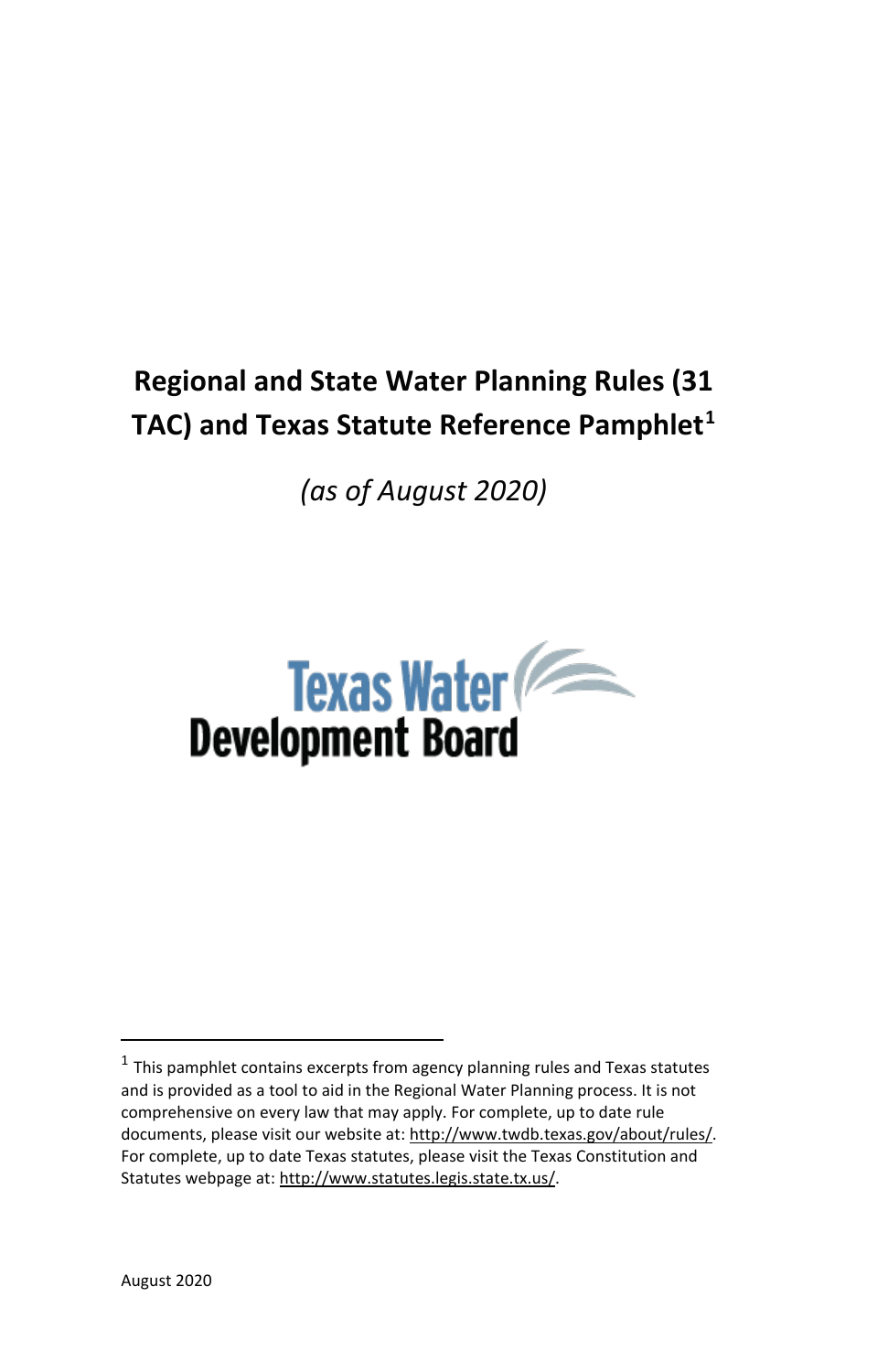# Table of Contents

| Texas Administrative Code, Title 31, Part 10                             |  |  |
|--------------------------------------------------------------------------|--|--|
| Chapter 357                                                              |  |  |
|                                                                          |  |  |
| 357.10: Definitions and Acronyms 1                                       |  |  |
|                                                                          |  |  |
| 357.12: General Regional Water Planning Group                            |  |  |
|                                                                          |  |  |
| Subchapter B: Guidance Principles and Notice Requirements  11            |  |  |
| 357.20: Guidance Principles for State and                                |  |  |
|                                                                          |  |  |
| 357.21: Notice and Public Participation11                                |  |  |
| 357.22: General Considerations for Development                           |  |  |
|                                                                          |  |  |
| <b>Subchapter C: Planning Activities for Needs Analysis and Strategy</b> |  |  |
|                                                                          |  |  |
| 357.30: Description of Regional Water Planning Area16                    |  |  |
| 357.31: Projected Population and Water Demands17                         |  |  |
|                                                                          |  |  |
| 357.33: Needs Analysis: Comparison of Water                              |  |  |
|                                                                          |  |  |
| 357.34: Identification and Evaluation of Potentially                     |  |  |
| Feasible Water Management Strategies and Water                           |  |  |
|                                                                          |  |  |
| 357.35: Recommended and Alternative Water                                |  |  |
| Management Strategies and Water                                          |  |  |
|                                                                          |  |  |
| Subchapter D: Impacts, Drought Response, Policy                          |  |  |
| Recommendations, and Implementation  26                                  |  |  |
|                                                                          |  |  |
| 357.41: Consistency with Long-Term Protections                           |  |  |
| of Water Resources, Agriculture Resources, and                           |  |  |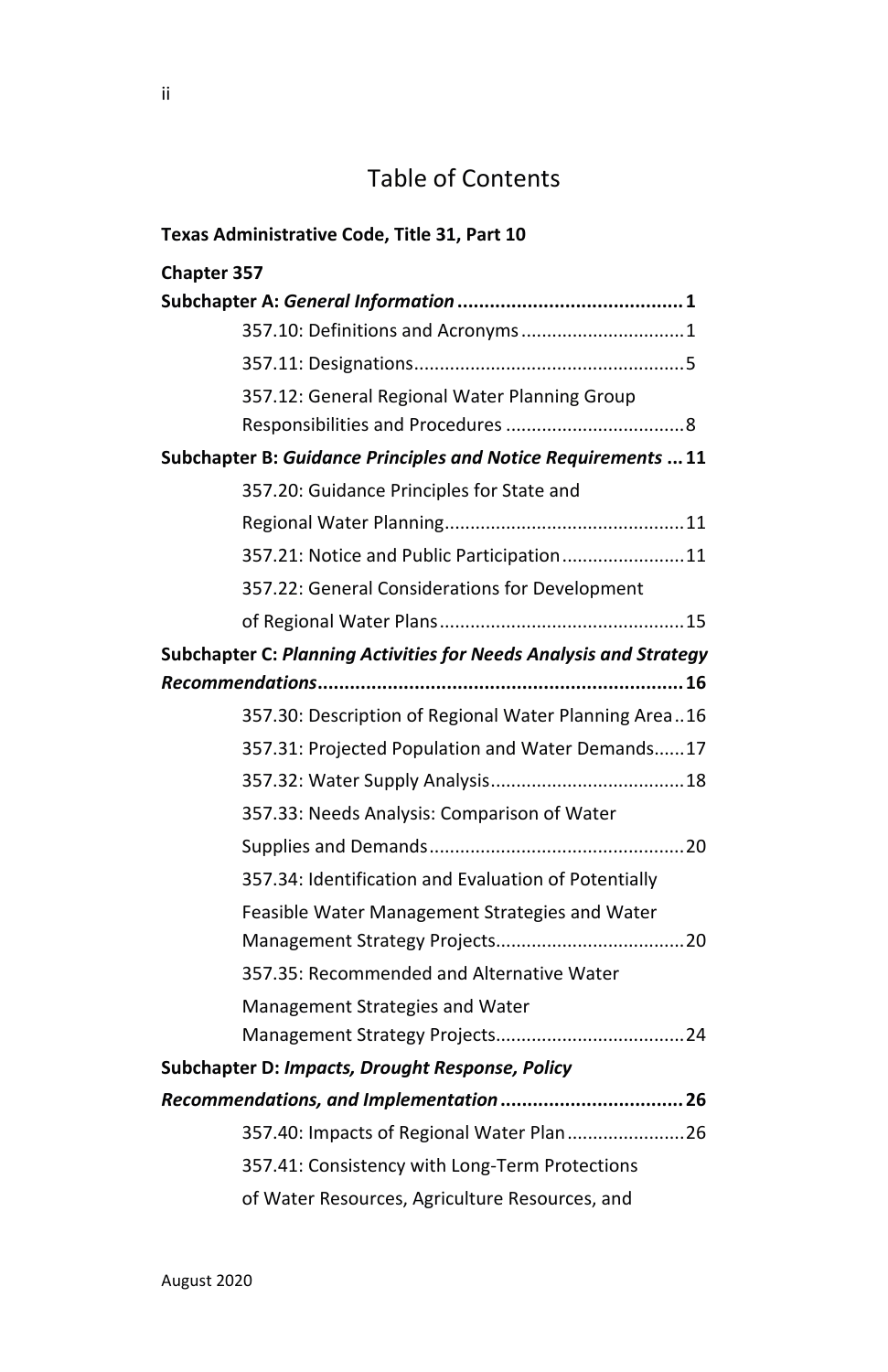| 357.42: Drought Response Information, Activities,          |  |
|------------------------------------------------------------|--|
|                                                            |  |
| 357.43: Regulatory, Administrative, or Legislative         |  |
|                                                            |  |
| 357.44: Infrastructure Financing Analysis30                |  |
| 357.45: Implementation and Comparison to                   |  |
|                                                            |  |
| 357.46: Prioritization of Projects by                      |  |
|                                                            |  |
| Subchapter E: Adoption, Submittal, and Amendments to       |  |
|                                                            |  |
| 357.50: Adoption, Submittal, and Approval of               |  |
|                                                            |  |
| 357.51: Amendments to Regional Water Plans34               |  |
| <b>Subchapter F: Consistency and Conflicts in Regional</b> |  |
|                                                            |  |
| 357.60: Consistency of Regional Water Plans37              |  |
| 357.61: Intraregional Conflicts in Development             |  |
|                                                            |  |
|                                                            |  |
| 357.63: Failure of a Regional Water Plan to Meet           |  |
| Regional Water Planning Requirements 39                    |  |
| 357.64: Conflicts Between Regional Water Plans             |  |
| And Groundwater Management Plans 39                        |  |

# **Chapter 358**

| Subchapter A: State Water Plan Development 40 |  |
|-----------------------------------------------|--|
|                                               |  |
|                                               |  |
|                                               |  |
|                                               |  |
|                                               |  |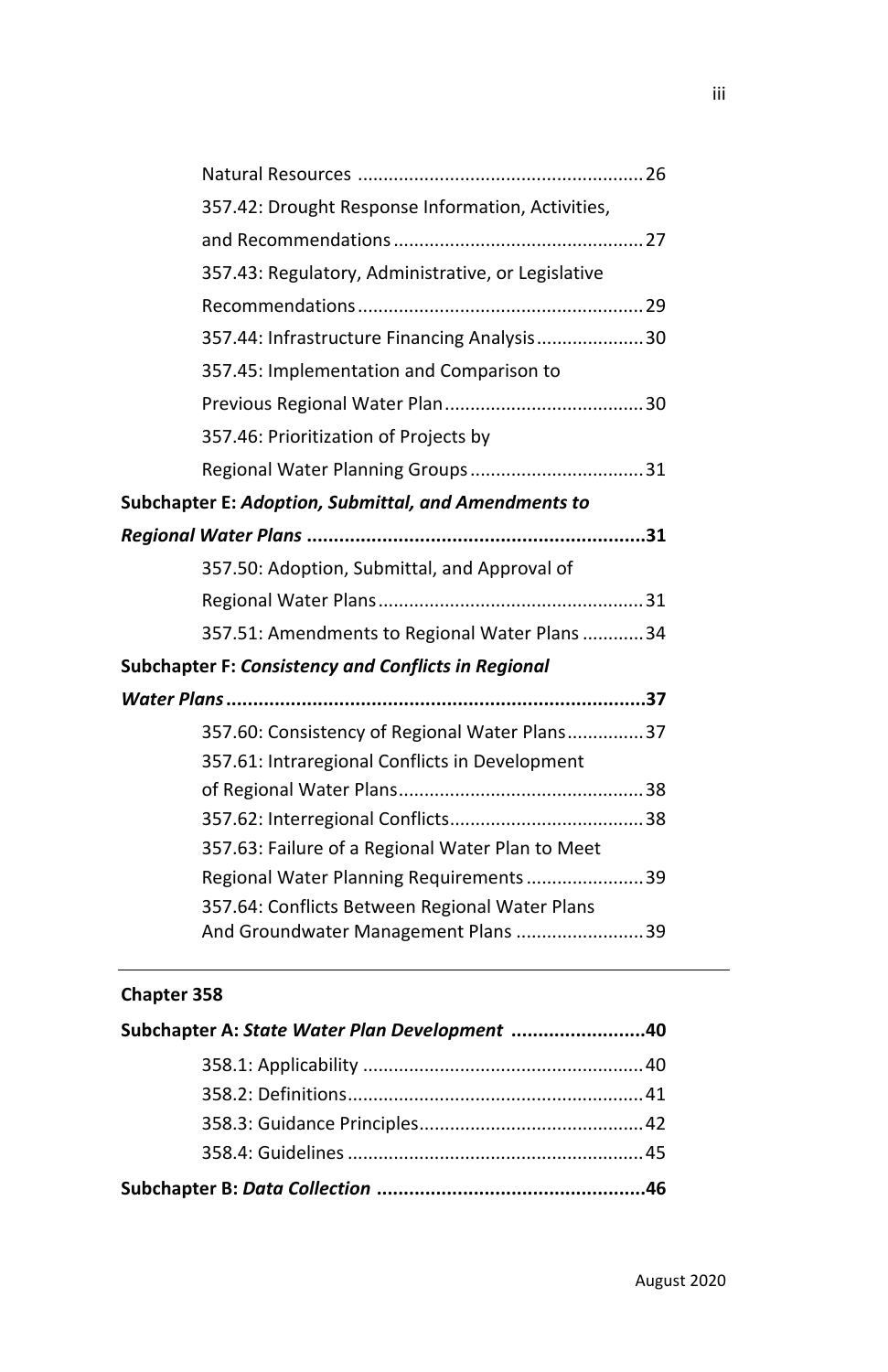| 358.5: Groundwater and Surface Water Use Surveys46 |
|----------------------------------------------------|
|                                                    |

# **Chapter 355**

| Subchapter C: Regional Water Planning Grants 49                                              |  |
|----------------------------------------------------------------------------------------------|--|
| 355.90: Applicability and Definitions  49                                                    |  |
| 355.91: Notice of Funds and Submission and                                                   |  |
|                                                                                              |  |
|                                                                                              |  |
| 355.93: Board Consideration of Applications;<br>Applicant's Responsibilities; and Contract53 |  |

# **Texas Water Code – Title 2. Water Administration**

| 16.051: State Water Plan: Drought, Conservation, |  |
|--------------------------------------------------|--|
| Development, and Management; Effect of Plan54    |  |
| 16.052: Interregional Planning Council 56        |  |
|                                                  |  |
|                                                  |  |

# **Selected Statutes and Statute Excerpts Relevant to Regional Water Planning**

# **Texas Water Code**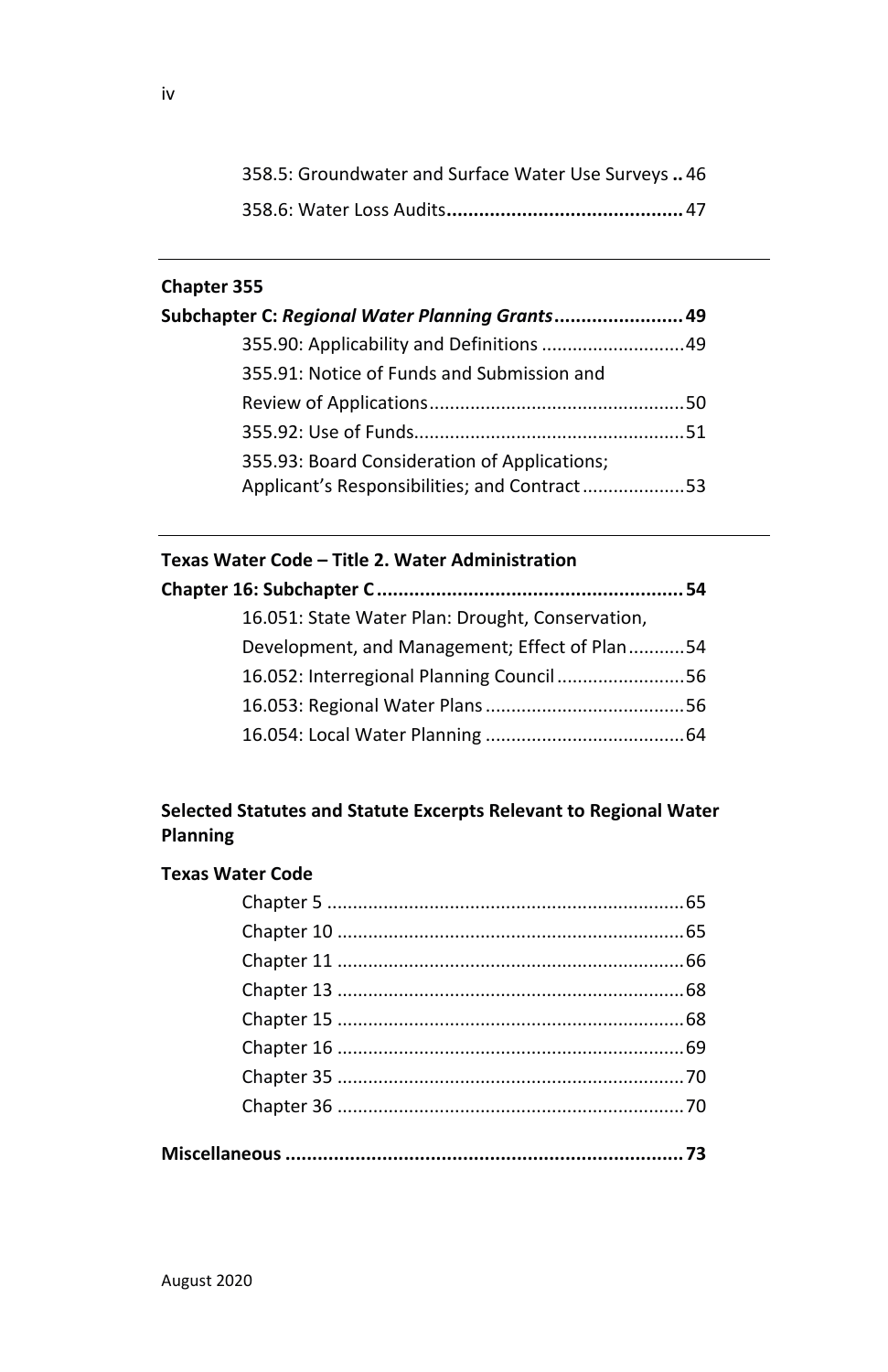#### **Texas Administrative Code TITLE 31** NATURAL RESOURCES AND CONSERVATION **PART 10** TEXAS WATER DEVELOPMENT BOARD **CHAPTER 357** REGIONAL WATER PLANNING **SUBCHAPTER A** GENERAL INFORMATION

#### **RULE §357.10 Definitions and Acronyms**

The following words, used in this chapter, have the following meanings.

(1) Agricultural Water Conservation--Defined in  $\S 363.1302^2$  of this title (relating to Definition of Terms).

(2) Alternative Water Management Strategy--A fully evaluated Water Management Strategy that may be substituted into a Regional Water Plan in the event that a recommended Water Management Strategy is no longer recommended.

(3) Availability--Maximum amount of raw water that could be produced by a source during a repeat of the Drought of Record, regardless of whether the supply is physically connected to or legally accessible by Water User Groups.

(4) Board--The Texas Water Development Board.

(5) Collective Reporting Unit--A grouping of utilities located in the Regional Water Planning Area. Utilities within a Collective Reporting Unit must have a logical relationship, such as being served by common Wholesale Water Providers, having common sources, or other appropriate associations.

(6) Commission--The Texas Commission on Environmental Quality.

(7) County-Other--An aggregation of utilities and individual water users within a county and not included in paragraph (43)(A) - (D) of this section.

(8) Drought Contingency Plan--A plan required from wholesale and retail public water suppliers and irrigation districts pursuant to Texas Water Code §11.1272 (relating to Drought Contingency Plans for Certain Applicants and Water Right Holders). The plan may consist of one or more strategies for temporary supply and demand management and demand management responses to temporary and potentially recurring water supply shortages and other water supply emergencies as required by the Commission.

(9) Drought Management Measures--Demand management activities to be implemented during drought that may be evaluated and included as Water Management Strategies.

(10) Drought Management Water Management Strategy--A drought management measure or measures evaluated and/or recommended in a State or Regional Water Plan that quantifies temporary reductions in demand during drought conditions.

 $2\,$ §363.1302: Agricultural water conservation--Those practices, techniques or technologies used in agriculture, as defined in Texas Agriculture Code, which will improve the efficiency of the use of water and further water conservation in the state, including but not limited to those programs or projects defined in Texas Water Code §§17.871 - 17.912.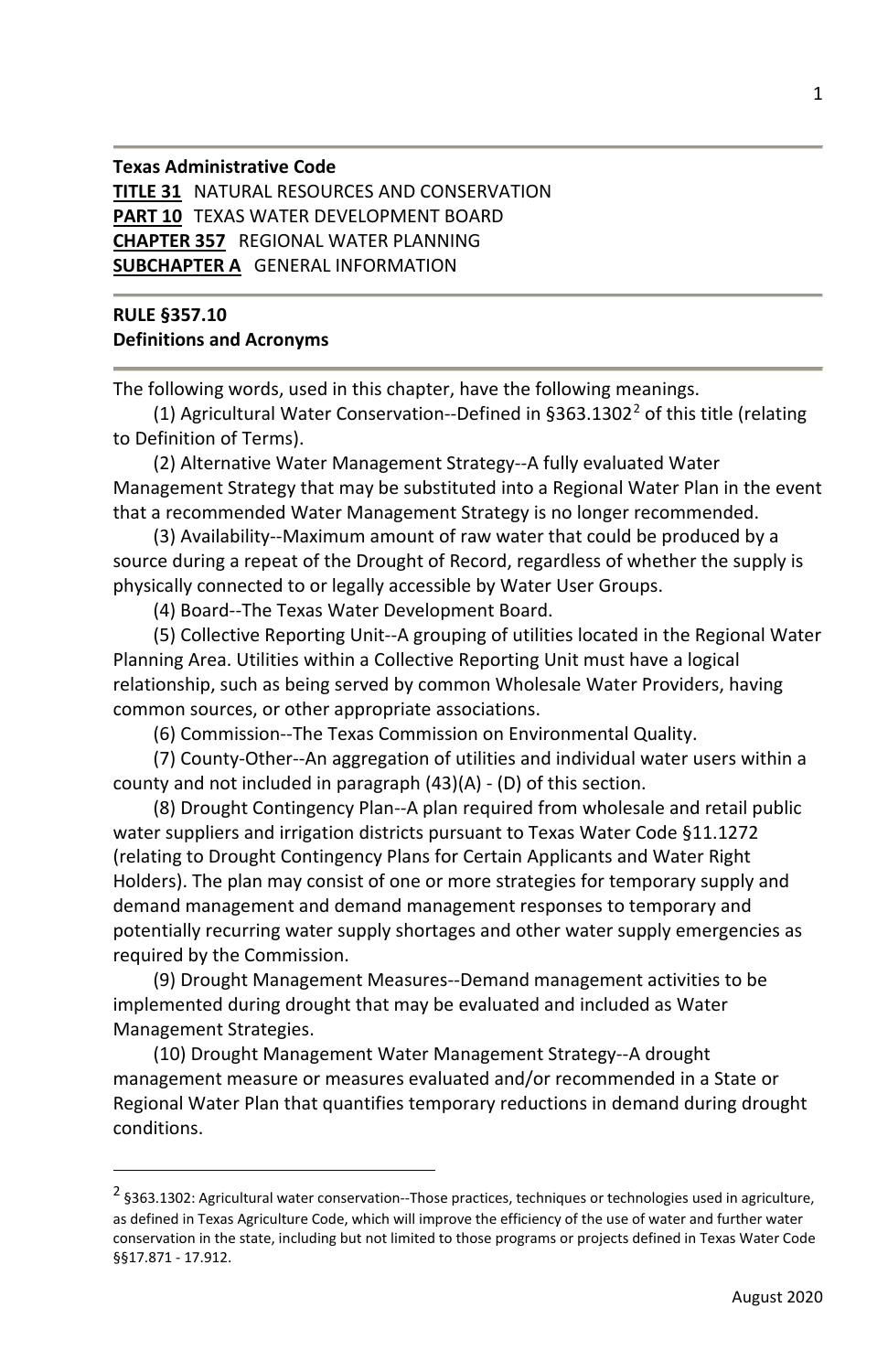(11) Drought of Record--The period of time when historical records indicate that natural hydrological conditions would have provided the least amount of water supply.

(12) Executive Administrator (EA)--The Executive Administrator of the Board or a designated representative.

(13) Existing Water Supply--Maximum amount of water that is physically and legally accessible from existing sources for immediate use by a Water User Group under a repeat of Drought of Record conditions.

(14) Firm Yield--Maximum water volume a reservoir can provide each year under a repeat of the Drought of Record using anticipated sedimentation rates and assuming that all senior water rights will be totally utilized and all applicable permit conditions met.

(15) Interbasin Transfer of Surface Water--Defined and governed in Texas Water Code §11.085 (relating to Interbasin Transfers) as the diverting of any state water from a river basin and transfer of that water to any other river basin.

(16) Interregional Conflict--An interregional conflict exists when:

(A) more than one Regional Water Plan includes the same source of water supply for identified and quantified recommended Water Management Strategies and there is insufficient water available to implement such Water Management Strategies; or

(B) in the instance of a recommended Water Management Strategy proposed to be supplied from a different Regional Water Planning Area, the Regional Water Planning Group with the location of the strategy has studied the impacts of the recommended Water Management Strategy on its economic, agricultural, and natural resources, and demonstrates to the Board that there is a potential for a substantial adverse effect on the region as a result of those impacts.

(17) Intraregional Conflict--A conflict between two or more identified, quantified, and recommended Water Management Strategies in the same Initially Prepared Plan that rely upon the same water source, so that there is not sufficient water available to fully implement all Water Management Strategies and thereby creating an overallocation of that source.

(18) Initially Prepared Plan (IPP)--Draft Regional Water Plan that is presented at a public hearing in accordance with §357.21(d) of this title (relating to Notice and Public Participation) and submitted for Board review and comment.

(19) Major Water Provider (MWP)--A Water User Group or a Wholesale Water Provider of particular significance to the region's water supply as determined by the Regional Water Planning Group. This may include public or private entities that provide water for any water use category.

(20) Modeled Available Groundwater (MAG) Peak Factor--A percentage (e.g., greater than 100 percent) that is applied to a modeled available groundwater value reflecting the annual groundwater availability that, for planning purposes, shall be considered temporarily available for pumping consistent with desired future conditions. The approval of a MAG Peak Factor is not intended as a limit to permits or as guaranteed approval or pre-approval of any future permit application.

(21) Planning Decades--Temporal snapshots of conditions anticipated to occur and presented at even intervals over the planning horizon used to present

 $\mathfrak{p}$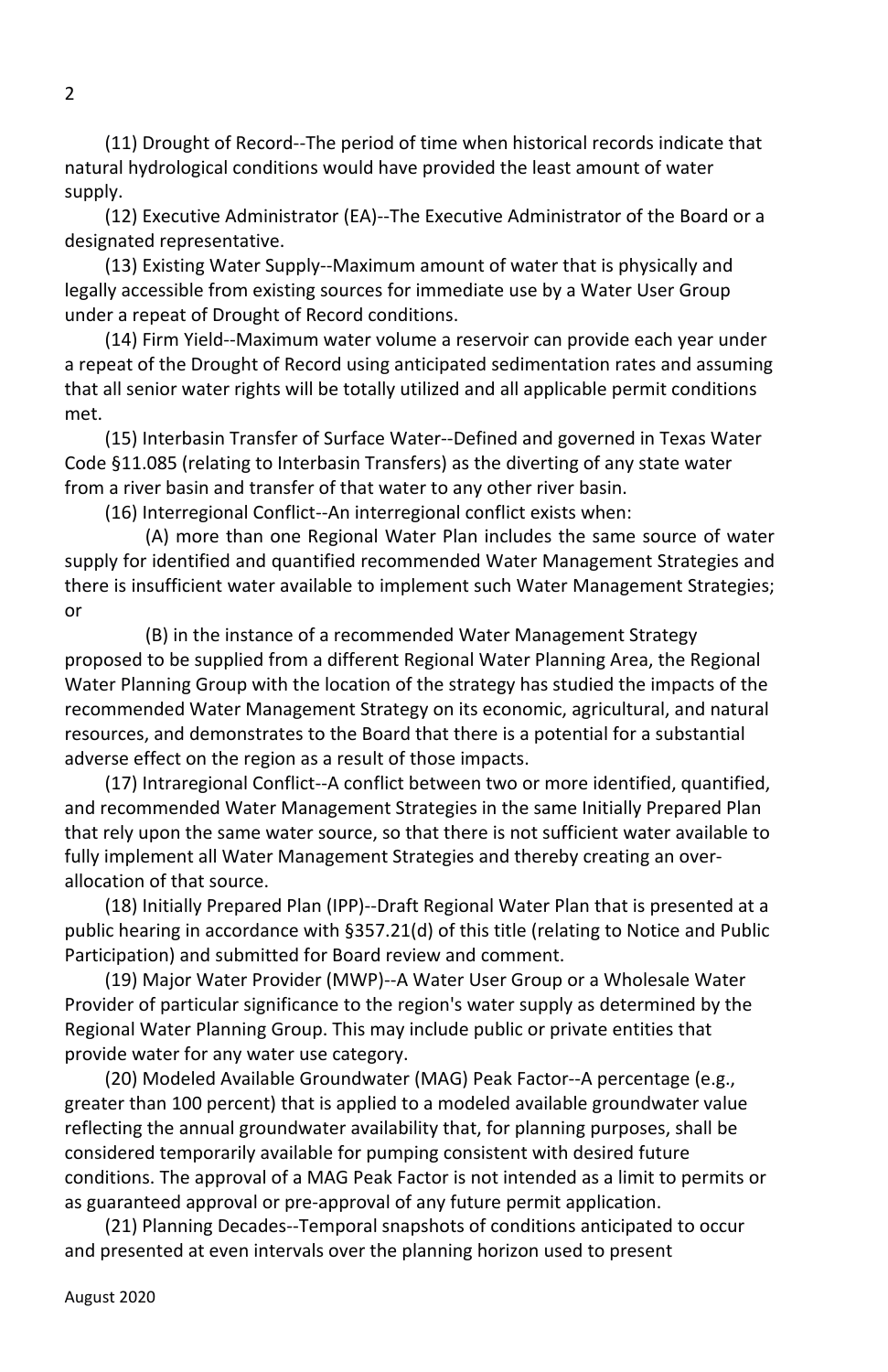simultaneous demands, supplies, needs, and strategy volume data. A Water Management Strategy that is shown as providing a supply in the 2040 decade, for example, is assumed to come online in or prior to the year 2040.

(22) Political Subdivision--City, county, district, or authority created under the Texas Constitution, Article III, §52, or Article XVI, §59, any other Political Subdivision of the state, any interstate compact commission to which the state is a party, and any nonprofit water supply corporation created and operating under Texas Water Code Chapter 67 (relating to Nonprofit Water Supply or Sewer Service Corporations).

(23) Regional Water Plan (RWP)--The plan adopted or amended by a Regional Water Planning Group pursuant to Texas Water Code §16.053 (relating to Regional Water Plans) and this chapter.

(24) Regional Water Planning Area (RWPA)--Area designated pursuant to Texas Water Code §16.053.

(25) Regional Water Planning Gallons Per Capita Per Day-- For Regional Water Planning purposes, Gallons Per Capita Per Day is the annual volume of water pumped, diverted, or purchased minus the volume exported (sold) to other water systems or large industrial facilities divided by 365 and divided by the permanent resident population of the Municipal Water User Group in the regional water planning process. Coastal saline and reused/recycled water is not included in this volume.

(26) Regional Water Planning Group (RWPG)--Group designated pursuant to Texas Water Code §16.053.

(27) RWPG-Estimated Groundwater Availability--The groundwater Availability used for planning purposes as determined by RWPGs to which §357.32(d)(2) of this title (relating to Water Supply Analysis) is applicable or where no desired future condition has been adopted.

(28) Retail Public Utility--Defined in Texas Water Code §13.002 (relating to Water Rates and Services) as "any person, corporation, public utility, water supply or sewer service corporation, municipality, Political Subdivision or agency operating, maintaining, or controlling in this state facilities for providing potable water service or sewer service, or both, for compensation."

(29) Reuse--Defined in §363.1302 of this title (relating to Definition of Terms).

(30) State Drought Preparedness Plan--A plan, separate from the State Water Plan, that is developed by the Drought Preparedness Council for the purpose of mitigating the effects of drought pursuant to Texas Water Code §16.0551 (relating to State Drought Preparedness Plan).

(31) State Drought Response Plan--A plan prepared and directed by the chief of the Texas Division of Emergency Management for the purpose of managing and coordinating the drought response component of the State Water Plan and the State Drought Preparedness Plan pursuant to Texas Water Code §16.055 (relating to Drought Response Plan).

(32) State Water Plan--The most recent state water plan adopted by the Board under the Texas Water Code §16.051 (relating to State Water Plan).

(33) State Water Planning Database--Database maintained by TWDB that stores data related to population and Water Demand projections, water Availability, Existing Water Supplies, Water Management Strategy supplies, and Water Management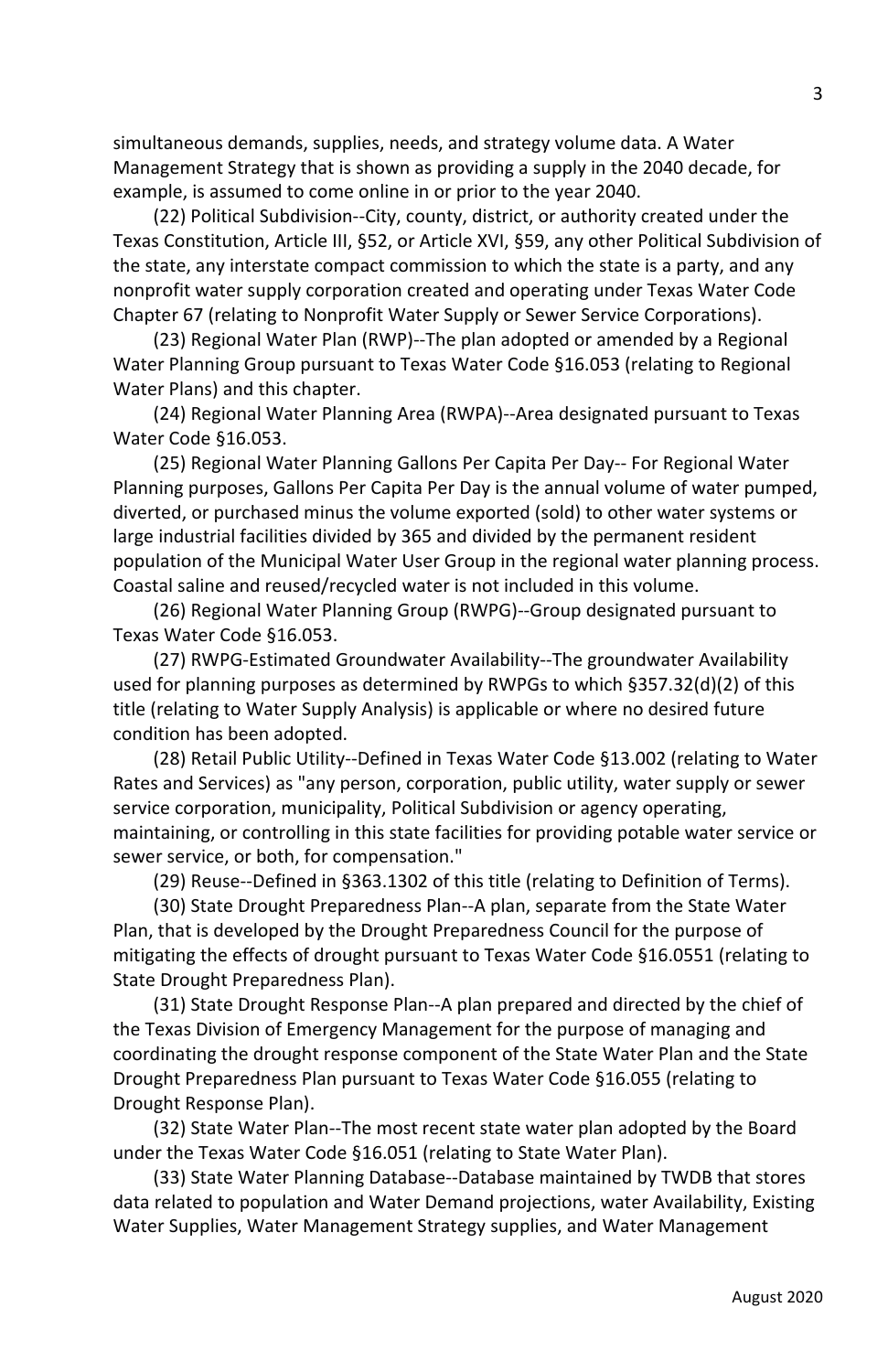Strategy Projects. It is used to collect, analyze, and disseminate regional and statewide water planning data.

(34) Technical Memorandum--Documentation of the RWPG's preliminary analysis of Water Demand projections, water Availability, Existing Water Supplies, and Water Needs and declaration of the RWPG's intent of whether or not to pursue simplified planning.

(35) Unmet Water Need--The portion of an identified Water Need that is not met by recommended Water Management Strategies.

(36) Water Conservation Measures--Practices, techniques, programs, and technologies that will protect water resources, reduce the consumption of water, reduce the loss or waste of water, or improve the efficiency in the use of water that may be presented as Water Management Strategies, so that a water supply is made available for future or alternative uses. For planning purposes, Water Conservation Measures do not include reservoirs, aquifer storage and recovery, or other types of projects that develop new water supplies.

(37) Water Conservation Plan--The most current plan required by Texas Water Code §11.1271 (relating to Water Conservation Plans) from an applicant for a new or amended water rights permit and from any holder of a permit, certificate, etc. who is authorized to appropriate 1,000 acre-feet per year or more for municipal, industrial, and other non-irrigation uses and for those who are authorized to appropriate 10,000 acre-feet per year or more for irrigation, and the most current plan required by Texas Water Code §13.146 from a Retail Public Utility that provides potable water service to 3,300 or more connections. These plans must include specific, quantified 5-year and 10-year targets for water savings.

(38) Water Conservation Strategy--A Water Management Strategy with quantified volumes of water associated with Water Conservation Measures.

(39) Water Demand--Volume of water required to carry out the anticipated domestic, public, and/or economic activities of a Water User Group during drought conditions.

(40) Water Management Strategy (WMS)--A plan to meet a need for additional water by a discrete Water User Group, which can mean increasing the total water supply or maximizing an existing supply, including through reducing demands. A Water Management Strategy may or may not require associated Water Management Strategy Projects to be implemented.

(41) Water Management Strategy Project (WMSP)--Water project that has a nonzero capital costs and that when implemented, would develop, deliver, or treat additional water supply volumes, or conserve water for Water User Groups or Wholesale Water Providers. One WMSP may be associated with multiple WMSs.

(42) Water Need--A potential water supply shortage based on the difference between projected Water Demands and Existing Water Supplies.

(43) Water User Group (WUG)--Identified user or group of users for which Water Demands and Existing Water Supplies have been identified and analyzed and plans developed to meet Water Needs. These include:

(A) Privately-owned utilities that provide an average of more than 100 acrefeet per year for municipal use for all owned water systems;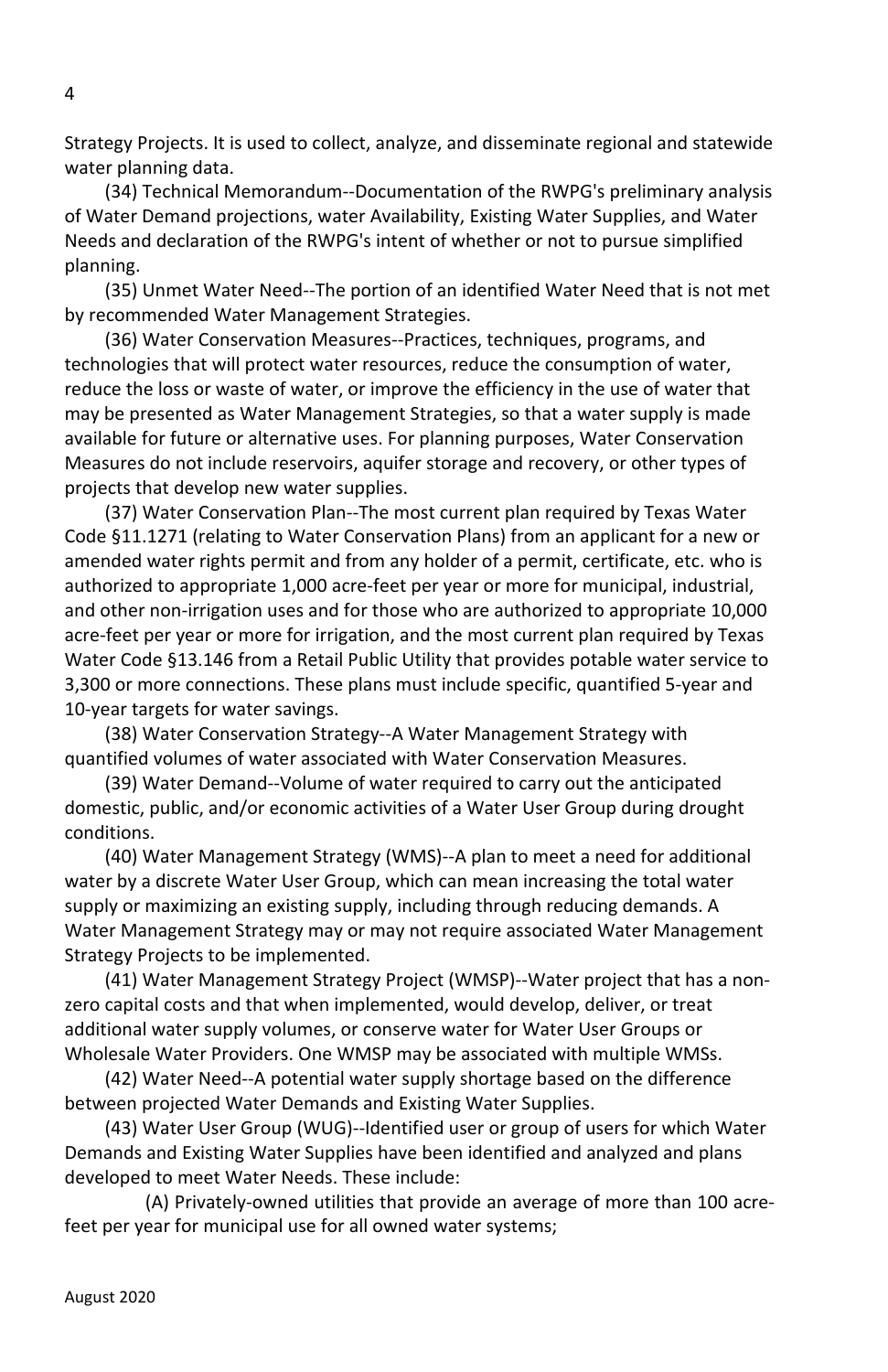(B) Water systems serving institutions or facilities owned by the state or federal government that provide more than 100 acre-feet per year for municipal use;

 (C) All other Retail Public Utilities not covered in subparagraphs (A) and (B) of this paragraph that provide more than 100 acre-feet per year for municipal use;

 (D) Collective Reporting Units, or groups of Retail Public Utilities that have a common association and are requested for inclusion by the RWPG;

 (E) Municipal and domestic water use, referred to as County-Other, not included in subparagraphs (A) - (D) of this paragraph; and

 (F) Non-municipal water use including manufacturing, irrigation, steam electric power generation, mining, and livestock watering for each county or portion of a county in an RWPA.

(44) Wholesale Water Provider (WWP)--Any person or entity, including river authorities and irrigation districts, that delivers or sells water wholesale (treated or raw) to WUGs or other WWPs or that the RWPG expects or recommends to deliver or sell water wholesale to WUGs or other WWPs during the period covered by the plan. The RWPGs shall identify the WWPs within each region to be evaluated for plan development.

**Source Note:** The provisions of this §357.10 adopted to be effective August 12, 2012, 37 TexReg 5797; amended to be effective November 30, 2015, 40 TexReg 8648; amended to be effective December 8, 2016, 41 TexReg 9589; amended to be effective April 11, 2018, 43 TexReg 2158; amended to be effective June 28, 2020, 45 TexReg 4211

#### **RULE §357.11 Designations**

**(a)** The Board shall review and update the designations of RWPAs as necessary but at least every five years, on its own initiative or upon recommendation of the EA. The Board shall provide 30 days notice of its intent to amend the designations of RWPAs by publication of the proposed change in the *Texas Register* and by mailing the notice to each mayor of a municipality with a population of 1,000 or more or which is a county seat that is located in whole or in part in the RWPAs proposed to be impacted, to each water district or river authority located in whole or in part in the RWPA based upon lists of such water districts and river authorities obtained from the Commission, and to each county judge of a county located in whole or in part in the RWPAs proposed to be impacted. After the 30 day notice period, the Board shall hold a public hearing at a location to be determined by the Board before making any changes to the designation of an RWPA.

**(b)** If upon boundary review the Board determines that revisions to the boundaries are necessary, the Board shall designate areas for which RWPs shall be developed, taking into consideration factors such as:

- (1) River basin and aquifer delineations;
- (2) Water utility development patterns;
- (3) Socioeconomic characteristics;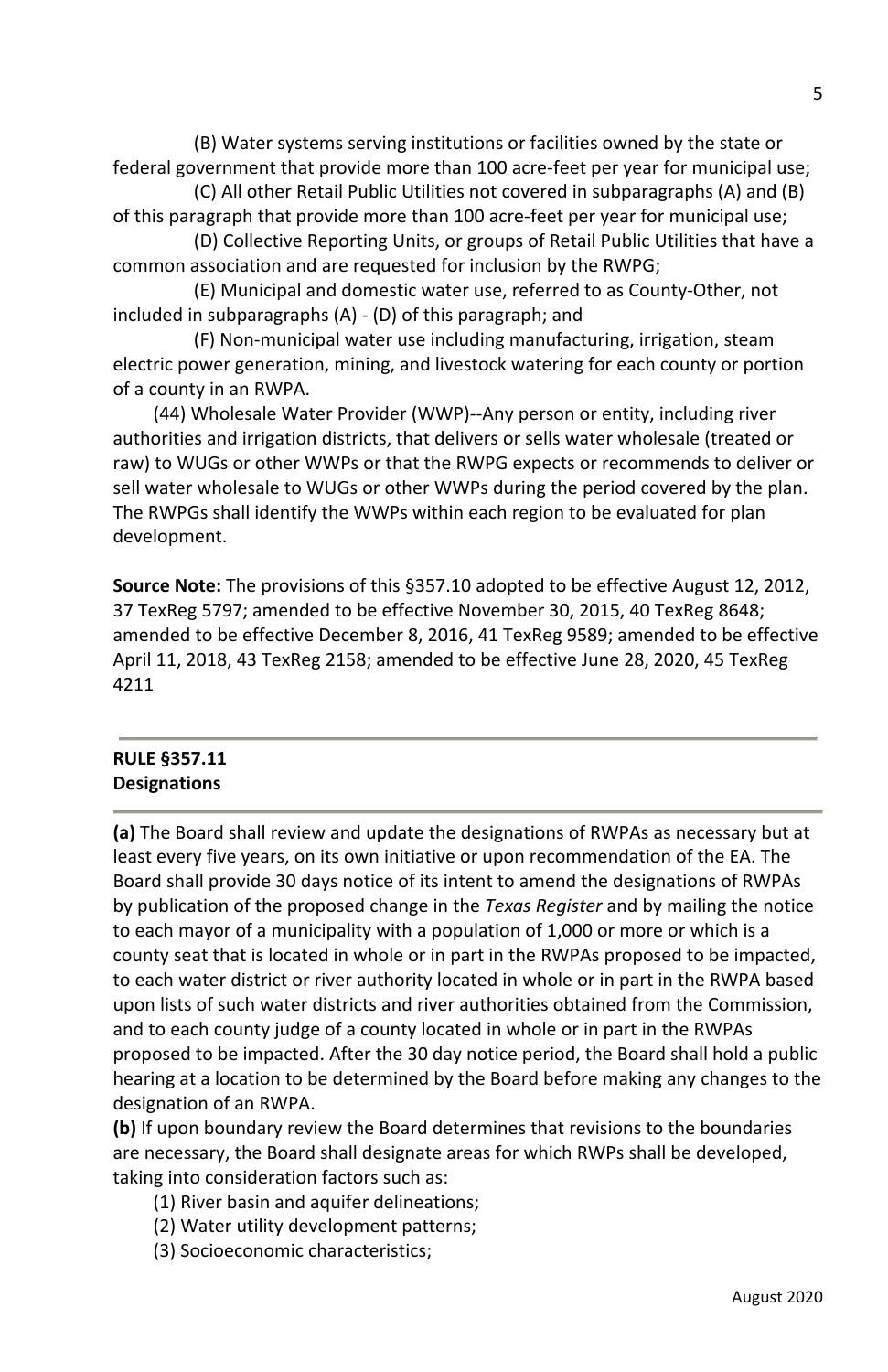(4) Existing RWPAs;

(5) Political Subdivision boundaries;

(6) Public comment; and

(7) Other factors the Board deems relevant.

**(c)** After an initial coordinating body for a RWPG is named by the Board, the RWPGs shall adopt, by two-thirds vote, bylaws that are consistent with provisions of this chapter. Within 30 days after the Board names members of the initial coordinating body, the EA shall provide to each member of the initial coordinating body a set of model bylaws which the RWPG shall consider. The RWPG shall provide copies of its bylaws and any revisions thereto to the EA. The bylaws adopted by the RWPG shall at a minimum address the following elements:

(1) definition of a quorum necessary to conduct business;

(2) method to be used to approve items of business including adoption of RWPs or amendments thereto;

(3) methods to be used to name additional members;

(4) terms and conditions of membership;

(5) methods to record minutes and where minutes will be archived as part of the public record; and

(6) methods to resolve disputes between RWPG members on matters coming before the RWPG.

**(d)** RWPGs shall maintain at least one representative of each of the following interest categories as voting members of the RWPG. However, if an RWPA does not have an interest category below, then the RWPG shall so advise the EA and no membership designation is required.

(1) Public, defined as those persons or entities having no economic interest in the interests represented by paragraphs (2) - (12) of this subsection other than as a normal consumer;

(2) Counties, defined as the county governments for the 254 counties in Texas;

(3) Municipalities, defined as governments of cities created or organized under the general, home-rule, or special laws of the state;

(4) Industries, defined as corporations, partnerships, sole proprietorships, or other legal entities that are formed for the purpose of making a profit and which produce or manufacture goods or services and which are not small businesses;

(5) Agricultural interests, defined as those persons or entities associated with production or processing of plant or animal products;

(6) Environmental interests, defined as those persons or groups advocating the conservation of the state's natural resources, including but not limited to soil, water, air, and living resources;

(7) Small businesses, defined as corporations, partnerships, sole proprietorships, or other legal entities that are formed for the purpose of making a profit, are independently owned and operated, and have fewer than 500 employees or less than \$10 million in gross annual receipts;

(8) Electric generating utilities, defined as any persons, corporations, cooperative corporations, or any combination thereof, meeting each of the following three criteria: own or operate for compensation equipment or facilities which produce or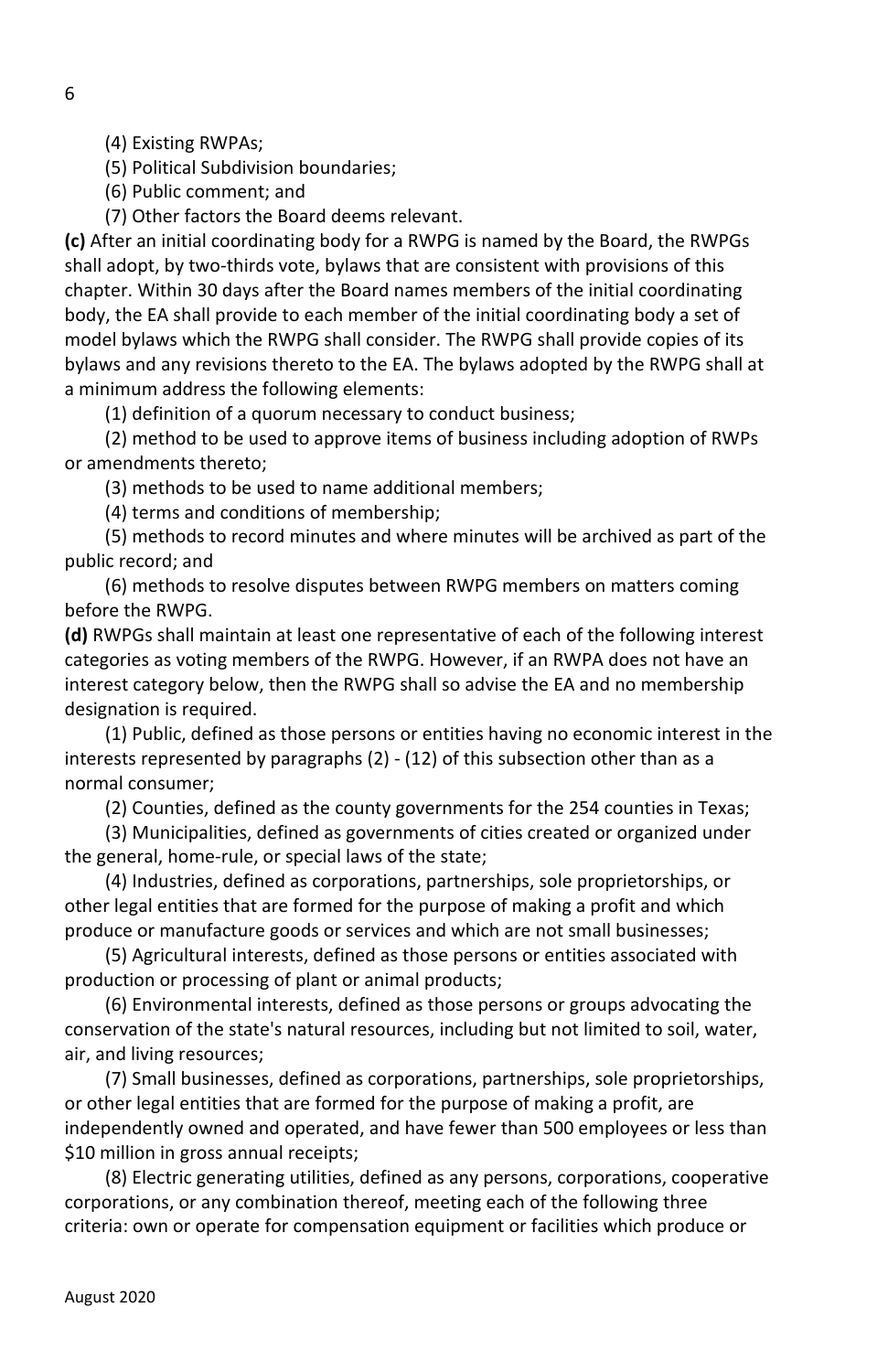generate electricity; produce or generate electricity for either wholesale or retail sale to others; and are neither a municipal corporation nor a river authority;

(9) River authorities, defined as any districts or authorities created by the legislature which contain areas within their boundaries of one or more counties and which are governed by boards of directors appointed or designated in whole or part by the governor or board, including, without limitation, San Antonio River Authority;

(10) Water districts, defined as any districts or authorities, created under authority of either Texas Constitution, Article III, §52(b)(1) and (2), or Article XVI, §59 including districts having the authority to regulate the spacing of or production from water wells, but not including river authorities;

(11) Water utilities, defined as any persons, corporations, cooperative corporations, or any combination thereof that provide water supplies for compensation except for municipalities, river authorities, or water districts; and

(12) Groundwater management areas, defined as a single representative for each groundwater management area that is at least partially located within an RWPA. Defined as a representative from a groundwater conservation district that is appointed by the groundwater conservation districts within the associated groundwater management area.

**(e)** The RWPGs shall add the following non-voting members, who shall receive meeting notifications and information in the same manner as voting members:

(1) Staff member of the Board to be designated by the EA;

(2) Staff member of the Texas Parks and Wildlife Department designated by its executive director;

(3) Member designated by each adjacent RWPG to serve as a liaison;

(4) One or more persons to represent those entities with headquarters located in another RWPA and which holds surface water rights authorizing a diversion of 1,000 acre-feet a year or more in the RWPA, which supplies water under contract in the amount of 1,000 acre-feet a year or more to entities in the RWPA, or which receives water under contract in the amount of 1,000 acre-feet a year or more from the RWPA;

(5) Staff member of the Texas Department of Agriculture designated by its commissioner; and

 (6) Staff member of the State Soil and Water Conservation Board designated by its executive director.

**(f)** Each RWPG shall provide a current list of its members to the EA; the list shall identify the interest represented by each member including interests required in subsection (d) of this section.

**(g)** Each RWPG, at its discretion, may at any time add additional voting and non-voting representatives to serve on the RWPG for any new interest category, including additional representatives of those interests already listed in subsection (d) of this section that the RWPG considers appropriate for water planning.

**(h)** Each RWPG, at its discretion, may remove individual voting or non-voting members or eliminate RWPG representative positions in accordance with the RWPG bylaws as long as minimum requirements of RWPG membership are maintained in accordance with subsection (d) of this section.

**(i)** RWPGs may enter into formal and informal agreements to coordinate, avoid conflicts, and share information with other RWPGs or any other interests within any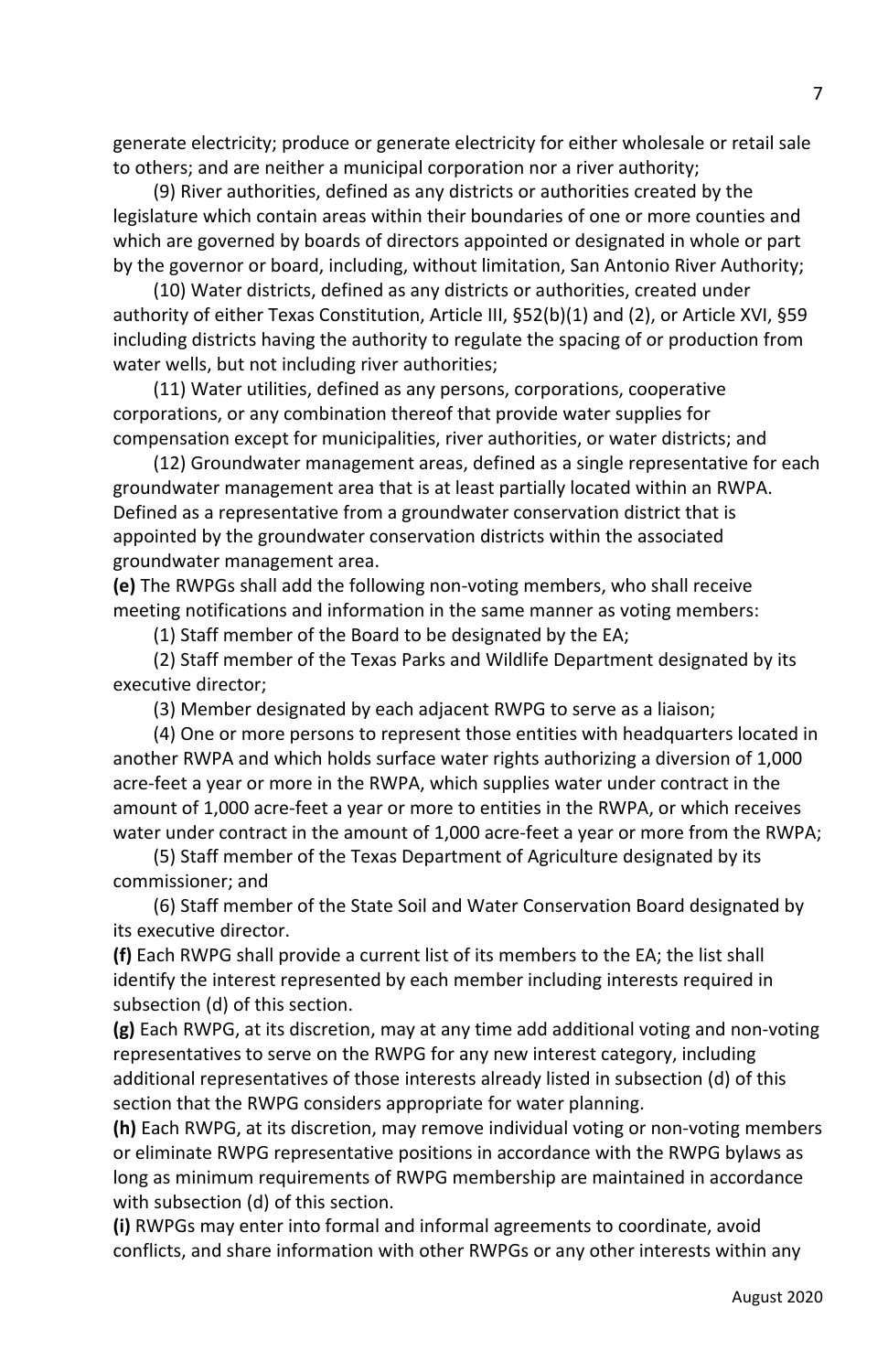RWPA for any purpose the RWPGs consider appropriate including expediting or making more efficient water planning efforts. These efforts may involve any portion of the RWPG membership. Any plans or information developed through these efforts by RWPGs or by committees may be included in an RWP only upon approval of the RWPG.

**(j)** Upon request, the EA will provide technical assistance to RWPGs, including on water supply and demand analysis, methods to evaluate the social and economic impacts of not meeting needs, and regarding Drought Management Measures and water conservation practices.

**(k)** The Board shall appoint an Interregional Planning Council during each state water planning cycle. The Interregional Planning Council will be subject to the following provisions:

(1) The Interregional Planning Council consists of one voting member from each RWPG, as appointed by the Board.

(2) Upon request by the EA, each RWPG shall submit at least one nomination for appointment, including a designated alternate for each nomination.

(3) Interregional Planning Council members will serve until adoption of the State Water Plan.

(4) The Interregional Planning Council, during each planning cycle to develop the State Water Plan, shall hold at least one public meeting and deliver a report to the Board. The report format may be determined by the Council. The report at a minimum shall include a summary of the dates the Council convened, the actions taken, minutes of the meetings, and any recommendations for the Board's consideration, based on the Council's work. Meeting frequency, location, and additional report content shall be determined by the Council.

(5) For the planning cycle of the 2022 State Water Plan, the Council's report shall be delivered to the Board by a date established by the EA, which will be no later than adoption of the 2022 State Water Plan. Beginning with the planning cycle for the 2027 State Water Plan and each planning cycle thereafter, the report shall be delivered to the Board no later than one year prior to the IPP deliverable date for the corresponding State Water Plan cycle, as set in regional water planning contracts.

**Source Note:** The provisions of this §357.11 adopted to be effective August 12, 2012, 37 TexReg 5797; amended to be effective December 8, 2016, 41 TexReg 9589; amended to be effective April 11, 2018, 43 TexReg 2158; amended to be effective June 28, 2020, 45 TexReg 4211

#### **RULE §357.12 General Regional Water Planning Group Responsibilities and Procedures**

**(a)** Prior to the preparation for the RWPs, in accordance with the public participation requirements in §357.21 of this title (relating to Notice and Public Participation), the RWPGs shall:

(1) hold at least one public meeting at a central location readily accessible to the public within the regional water planning area to gather suggestions and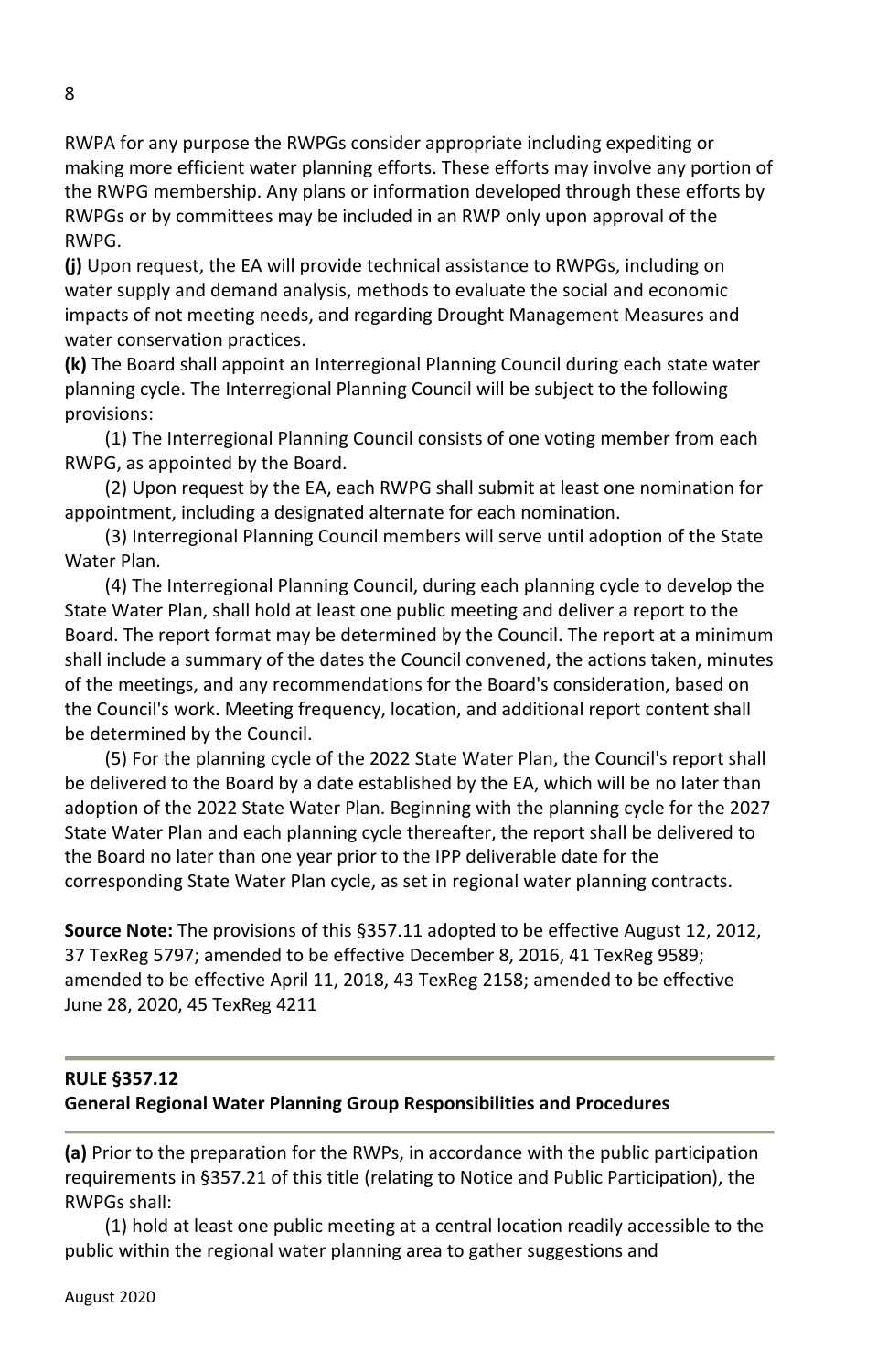recommendations from the public as to issues that should be addressed or provisions that should be included in the next regional or state water plan;

(2) prepare a scope of work that includes a detailed description of tasks to be performed, identifies responsible parties for task execution, a task schedule, task and expense budgets, and describes interim products, draft reports, and final reports for the planning process;

(3) approve any amendments to the scope of work only in an open meeting of the RWPG where notice of the proposed action was provided in accordance with §357.21 of this title; and

(4) designate a Political Subdivision as a representative of the RWPG eligible to apply for financial assistance for scope of work and RWP development pursuant to Chapter 355, Subchapter C of this title (relating to Regional Water Planning Grants). **(b)** An RWPG shall hold a public meeting to determine the process for identifying potentially feasible WMSs; the process shall be documented and shall include input received at the public meeting; after reviewing the potentially feasible strategies using the documented process, then the RWPG shall list all possible WMSs that are potentially feasible for meeting a Water Need in the region. The public meeting under this subsection shall be in accordance with the requirements of §357.21(b) of this title, for the development of RWPs previous to the 2026 RWP. Beginning with the development of the 2026 RWP, and every RWP thereafter, this meeting shall be held in accordance with the requirements of  $\S 357.21(c)$  of this title and shall include the results of the analysis of infeasible WMSs or WMSPs, as defined by Texas Water Code §16.053(h)(10), included in the most recently adopted previous RWP. Infeasible WMSs or WMSPs shall be identified based on project sponsor provided information or local knowledge, as acquired through plan development activities such as surveys, and as determined based on implementation schedules consistent with implementation by the project sponsors. The group shall provide notice to all associated project sponsors and amend its adopted RWP as appropriate based upon the analysis.

**(c)** The RWPGs shall approve and submit a Technical Memorandum to the EA after notice pursuant to §357.21(c) of this title. The Technical Memorandum shall include:

(1) The most recent population and Water Demand projections adopted by the Board;

(2) Updated source water Availability utilized in the RWPA, as entered into the State Water Planning Database;

(3) Updated Existing Water Supplies, as entered into the State Water Planning Database;

(4) Identified Water Needs and surpluses;

(5) The documented process used by the RWPG to identify potentially feasible WMSs;

(6) The potentially feasible WMSs identified as of the date of submittal of the Technical Memorandum to the EA, if any;

(7) Beginning with the development of the 2026 RWP and each RWP thereafter, a listing of the infeasible WMSs and WMSPs as determined by the RWPG pursuant to TWC §16.053(h)(10) and subsection (b) of this section; and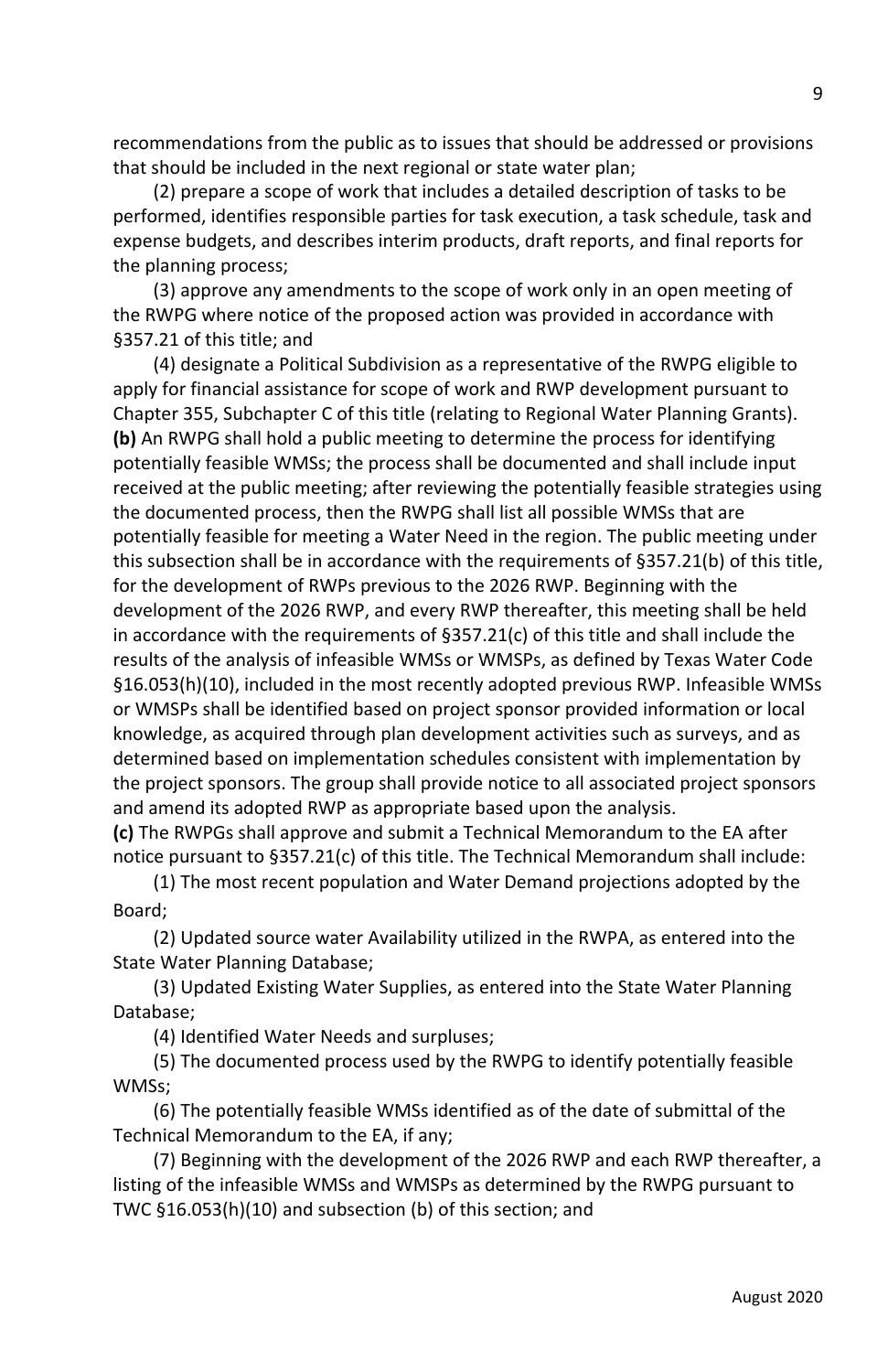(8) During each off-census RWP development, the RWPG's declaration of intent to pursue simplified planning for that planning cycle. If the RWPG intends to pursue simplified planning, the RWPG shall document the process to authorize and initiate subsection (g) of this section.

**(d)** The EA shall evaluate the Technical Memorandum and any declaration of intent to pursue simplified planning, if applicable, and issue written approval prior to implementation of simplified planning by the RWPG. If an RWPG has not declared to pursue simplified planning in their Technical Memorandum, they may proceed without any additional approvals to develop their IPP. If the RWPG chooses to rescind their decision to pursue simplified planning, they must do so prior to executing a contract scope of work and budget amendment with the TWDB. The RWPG must discuss and act on the decision at a public meeting posted under notice requirements of §357.21(b) of this title.

**(e)** If applicable, and approved by the EA, an RWPG may implement simplified planning in off-census planning cycles in accordance with guidance to be provided by the EA. An RWPG may only pursue simplified planning if:

(1) the RWPG determines in its analysis of Water Needs that it has sufficient Existing Water Supplies in the RWPA to meet all Water Needs for the 50-year planning period while identifying Existing Water Supplies that are available for voluntary redistribution in the RWPA or to other RWPAs; or

(2) an RWPG determines, including based on its analysis of source water Availability, that there are no significant changes, as determined by the RWPG, to water Availability, Existing Water Supplies, or Water Demands in the RWPA. A determination that there have been no significant changes may not be based solely on an aggregated, region-wide basis without consideration of sub-regional changes. **(f)** If an RWPG elects to pursue simplified planning, it must:

(1) Complete the Technical Memorandum in subsection (c) of this section and, based upon the analysis, determine and document whether significant changes have resulted from the most recently adopted RWP;

(2) Meet new statutory or other planning requirements that come into effect during the most recent planning cycle;

(3) where appropriate, adopt previous RWP or State Water Plan information, updated as necessary, as the IPP and RWP, in accordance with guidance to be provided by the EA; and

(4) conduct other activities upon approval of the EA necessary to complete an RWP that meets rule and statute requirements, including that no water supply sources to the RWPA be over-allocated.

**(g)** If an RWPG declares intention to pursue simplified planning with the submittal of its Technical Memorandum, in accordance with subsection (c) of this section, the RWPG shall hold a public hearing on the intent to pursue simplified planning for the RWPA, to be held after submitting the Technical Memorandum and in accordance in §357.21(d) of this title. This public hearing is not required for RWPGs that state they will not pursue simplified planning in their Technical Memorandum.

**(h)** Following receipt of public comments, the RWPG shall hold a meeting in accordance with the requirements of §357.21(b) of this title to consider comments received and declare implementation of simplified planning.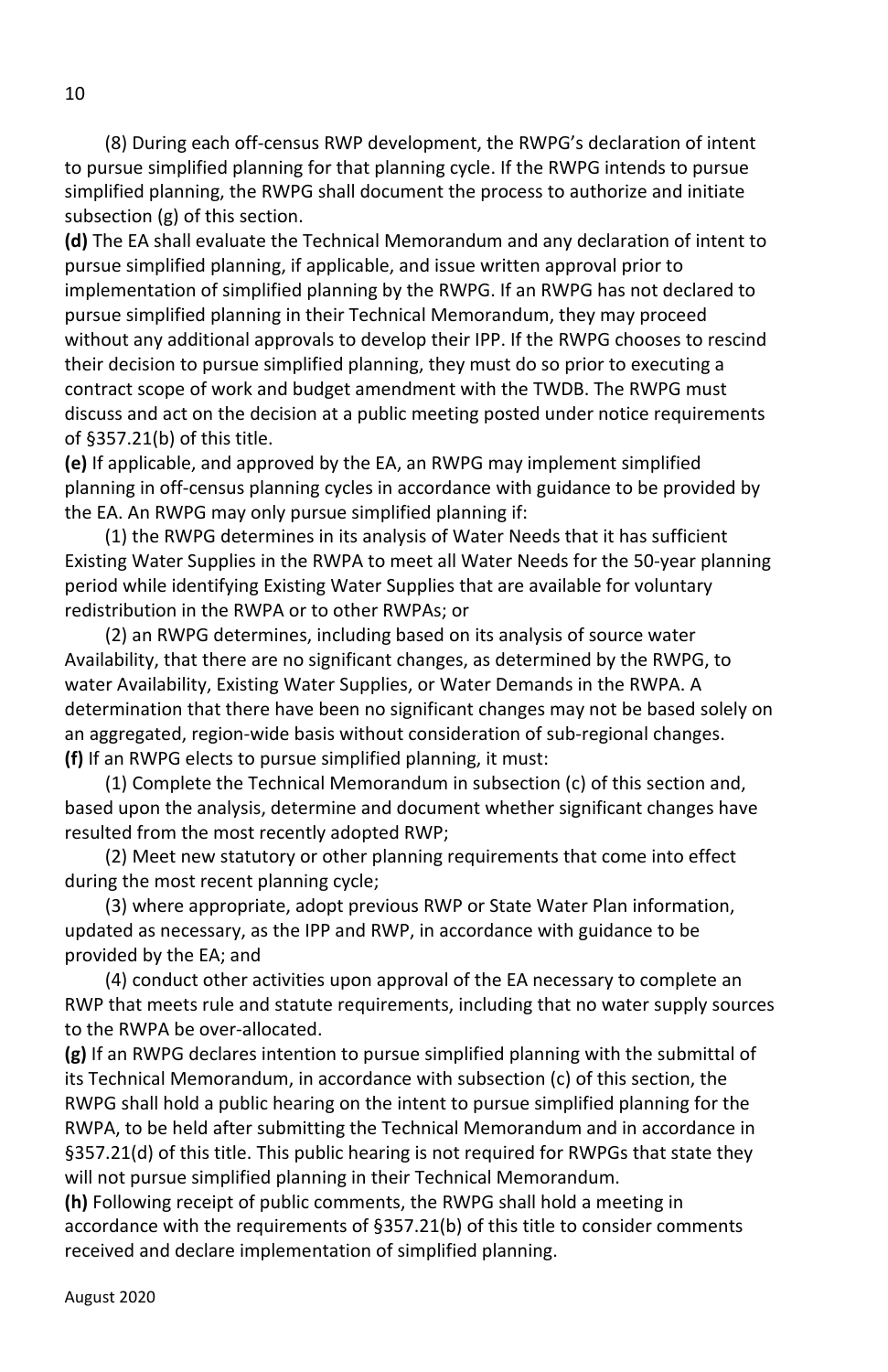**(i)** Each RWPG and any committee or subcommittee of an RWPG are subject to Chapters 551 (relating to Open Meetings) and 552 (relating to Public Information), Government Code.

**Source Note:** The provisions of this §357.12 adopted to be effective August 12, 2012, 37 TexReg 5797; amended to be effective December 8, 2016, 41 TexReg 9589; amended to be effective April 11, 2018, 43 TexReg 2158

#### **SUBCHAPTER B** GUIDANCE PRINCIPLES AND NOTICE REQUIREMENTS

#### **RULE §357.20**

#### **Guidance Principles for State and Regional Water Planning**

Development of the State Water Plan and of RWPs shall be guided by the principles stated in §358.3 of this title (relating to Guidance Principles).

**Source Note:** The provisions of this §357.20 adopted to be effective August 12, 2012, 37 TexReg 5797; amended to be effective December 8, 2016, 41 TexReg 9589

#### **RULE §357.21 Notice and Public Participation**

**(a)** Each RWPG and any committee or subcommittee of an RWPG are subject to Chapters 551 and 552, Government Code. A copy of all materials presented or discussed at an open meeting shall be made available for public inspection prior to and following the meetings and shall meet the additional notice requirements when specifically referenced as required under other subsections. In accordance with Texas Water Code §16.053(r), certain information regarding water infrastructure facilities is excepted from the Public Information Act, Texas Government Code, Chapter 552. In addition to the notice requirements of Chapter 551, Government Code, the following requirements apply to RWPGs.

**(b)** All public notices required by this subsection shall comply with this section and shall meet the following requirements:

(1) These notice requirements apply to the following RWPG actions: regular RWPG meetings; amendments to the regional water planning scope of work or budget; population projection and Water Demand projection revision requests to the EA regarding draft projections; process of identifying potentially feasible WMSs for plans previous to the 2026 RWPs; meetings to replace RWPG members or addition of new RWPG members; submittal of request to EA for approval of an Alternative WMS substitution; declaration of implementation of simplified planning following public hearing on intent to pursue simplified planning; adoption of RWPs; and RWPG committee and subcommittee meetings.

- (2) Published 72 hours prior to the meeting.
- (3) Notice shall include: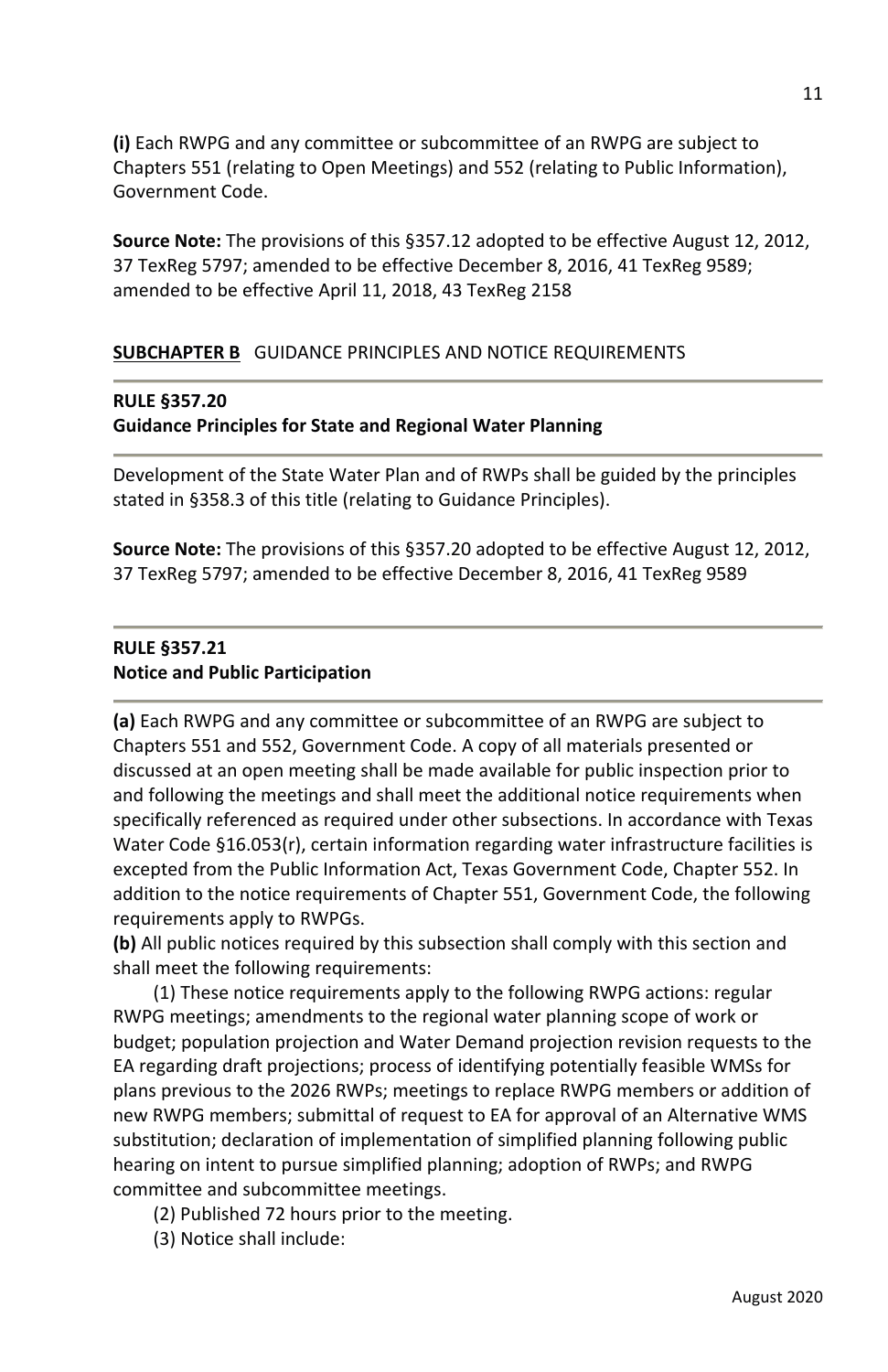(A) a date, time, and location of the meeting;

(B) a summary of the proposed action to be taken; and

 (C) the name, telephone number, and address of the person to whom questions or requests for additional information may be submitted.

(4) Entities to be notified in writing include:

(A) all voting and non-voting RWPG members; and

 (B) any person or entity who has requested notice of RWPG activities. (5) Notice and agenda to be posted:

 (A) On the website of the RWPG or host Political Subdivision. In lieu of posting the meeting notice and agenda on the website of the RWPG or host Political Subdivision, the notice and agenda may be provided, in writing, to the County Clerk of each county in the RWPA; and

(B) Texas Secretary of State website.

(6) Documents to be made available on the internet or in hard copy for public inspection prior to and following meeting include:

(A) Agenda of meeting; and

(B) Copies of all materials presented or discussed at the meeting.

**(c)** Notice under this subsection shall meet the following requirements:

(1) These notice requirements apply to the following RWPG actions: population projection and Water Demand projection revision requests to officially adopted Board projections; approval to submit Technical Memorandum; substitution of Alternative WMSs; process of identifying potentially feasible WMSs and presentation of analysis of infeasible WMSs or WMSPs for plans beginning with the 2026 plan; and minor amendments to RWPs.

(2) Notice of meetings under this subsection shall be published/postmarked on the internet and emailed or mailed to the public before the 14th day preceding the date of the meeting.

(3) Notice shall include:

(A) a date, time, and location of the meeting;

(B) a summary of the proposed action to be taken;

 (C) the name, telephone number, and address of the person to whom questions or requests for additional information may be submitted; and

 (D) information that the RWPG will accept written and oral comments at the meetings and information on how the public may submit written comments separate from such meetings. The RWPG shall specify a deadline for submission of public written comments of not earlier than 14 days after the meeting.

(4) Entities to be notified in writing include:

(A) all voting and non-voting RWPG members;

(B) any person or entity who has requested notice of RWPG activities;

 (C) each RWPG where a recommended or Alternative WMS being considered would be located; and

 (D) for actions associated with infeasible WMSs or WMSPs, each project sponsor of a WMS or WMSP identified as infeasible.

(5) Notice and associated meeting agenda to be posted:

 (A) On the website of the RWPG or host Political Subdivision. In lieu of posting the meeting notice and agenda on the website of the RWPG or host Political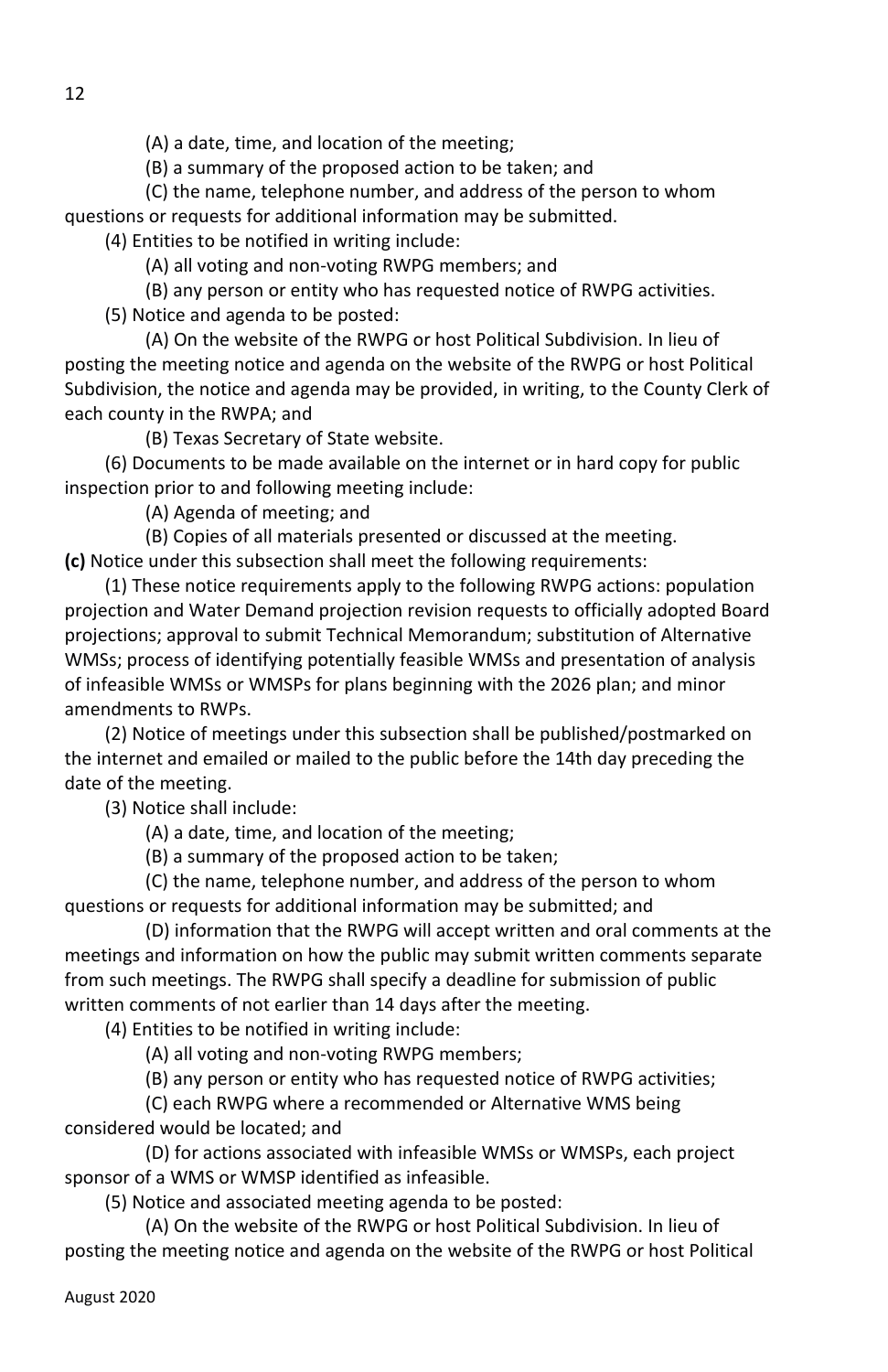Subdivision, the notice and agenda may be provided, in writing, to the County Clerk of each county in the RWPA; and

(B) Texas Secretary of State website.

(6) Documents to be made available on the internet or in hard copy for public inspection prior to and following meeting include:

(A) Agenda of meeting; and

 (B) Copies of all materials, reports, plans presented or discussed at the meeting.

(7) Public comments to be accepted as follows:

 (A) Written comments for 14 days prior to meeting with comments considered by RWPG members prior to action;

(B) Oral and written public comment during meeting; and

 (C) Written comments must also be accepted for 14 days following the meeting and all comments received during the comment period must be submitted to the Board by the RWPG.

**(d)** Notice under this subsection shall meet the following requirements:

(1) These notice requirements apply to the following RWPG actions: holding a preplanning public meeting to obtain public input on development of the next RWP; public hearings on declarations to pursue simplified planning, major amendments to RWPs; and holding hearings for IPPs.

(2) Notice shall be published in a newspaper of general circulation in each county located in whole or in part in the RWPA before the 30th day preceding the date of the public meeting or hearing.

(3) Notice of the public meetings and public hearings shall include:

(A) a date, time, and location of the public meeting or hearing;

(B) a summary of the proposed action to be taken;

 (C) the name, telephone number, and address of the person to whom questions or requests for additional information may be submitted; and

 (D) information that the RWPG will accept written and oral comments at the hearings and information on how the public may submit written comments separate from such hearings. The RWPG shall specify a deadline for submission of public written comments as specified in paragraph (9)(A) of this subsection.

(4) RWPGs shall make copies of the IPP available for public inspection at least 30 days before a public hearing required or held by providing a copy of the IPP in at least one public library in each county and either the county courthouse's law library, the county clerk's office, or some other accessible place within the county courthouse of each county having land in the RWPA and include locations of such copies in the notice for public hearing. For distribution of the IPP and adopted RWP, the RWPG may consult and coordinate with county and local officials in determining the most appropriate location in the county courthouse to ensure maximum accessibility to the public during business hours. Additionally, the RWPG may consult with local and county officials in determining which public library in the county can provide maximum accessibility to the public. According to the capabilities of the facility, the RWPG may provide the copy electronically, on electronic media, through an internet web link, or in hard copy. The RWPG shall make an effort to ensure ease of access to the public, including where feasible, posting the IPP on websites and providing notice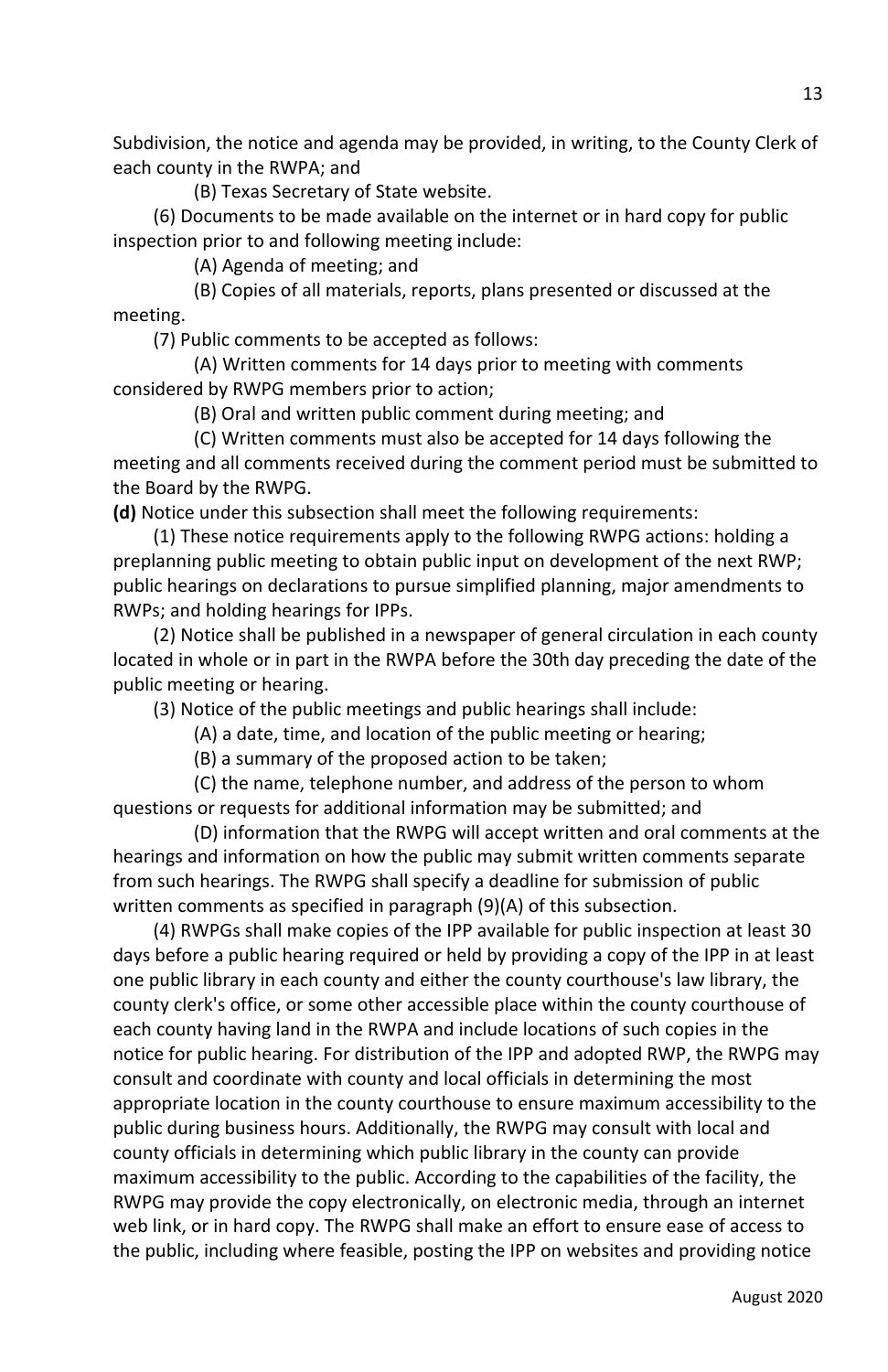of such posting. The public inspection requirement in this subsection applies only to IPPs; adopted RWPs are only required to be submitted to the Board pursuant to Texas Water Code, §16.053(i).

(5) Notice shall be mailed to, at a minimum, the following:

 (A) Notification of all entities that are to be notified under subsection (c)(4) of this section;

 (B) Each mayor of a municipality, located in whole or in part in the RWPA, with a population of 1,000 or more or which is a county seat;

(C) Each county judge of a county located in whole or in part in the RWPA;

 (D) Each special or general law district or river authority with responsibility to manage or supply water in the RWPA based upon lists of such water districts and river authorities obtained from the Commission; and

 (E) Each Retail Public Utility, defined as a community water system, that serves any part of the RWPA or receives water from the RWPA based upon lists of such entities obtained from the Commission;

 (F) Each holder of record of a water right for the use of surface water the diversion of which occurs in the RWPA based upon lists of such water rights holders obtained from the Commission;

 (G) For declarations of intent to pursue simplified planning, RWPGs with water supply sources, WMSs, or WMSPs shared with the RWPG declaring intent to pursue simplified planning; and

 (H) For amendments associated with infeasible WMSs or WMSPs, each project sponsor of a WMS or WMSP identified as infeasible.

(6) Notice and associated hearing and meeting agenda shall also be posted:

 (A) On the website of the RWPG or host Political Subdivision. In lieu of posting the meeting notice and agenda on the website of the RWPG or host Political Subdivision, the notice and agenda may be provided, in writing, to the County Clerk of each county in the RWPA;

(B) Texas Secretary of State website; and

(C) In the *Texas Register.* 

(7) Documents to be made available on the internet or in hard copy for public inspection prior to and following meeting include:

(A) Agenda of meeting; and

(B) Copies of all materials presented or discussed at the meeting.

(8) The public hearing for the IPP shall be conducted at a central location readily accessible to the public within the regional water planning area.

(9) Public comments to be accepted as follows:

 (A) Written comments submitted immediately following 30-day public notice posting and prior to and during meeting or hearing; and

 (i) Until not earlier than 30-days following the date of the public hearing on a major amendment to an RWP or declaration of intent to pursue simplified planning.

 (ii) Until not earlier than 60 days following the date of the public hearing on an IPP.

(B) Verbal public comments at the noticed meeting or hearing;

(C) Comments received must be considered as follows: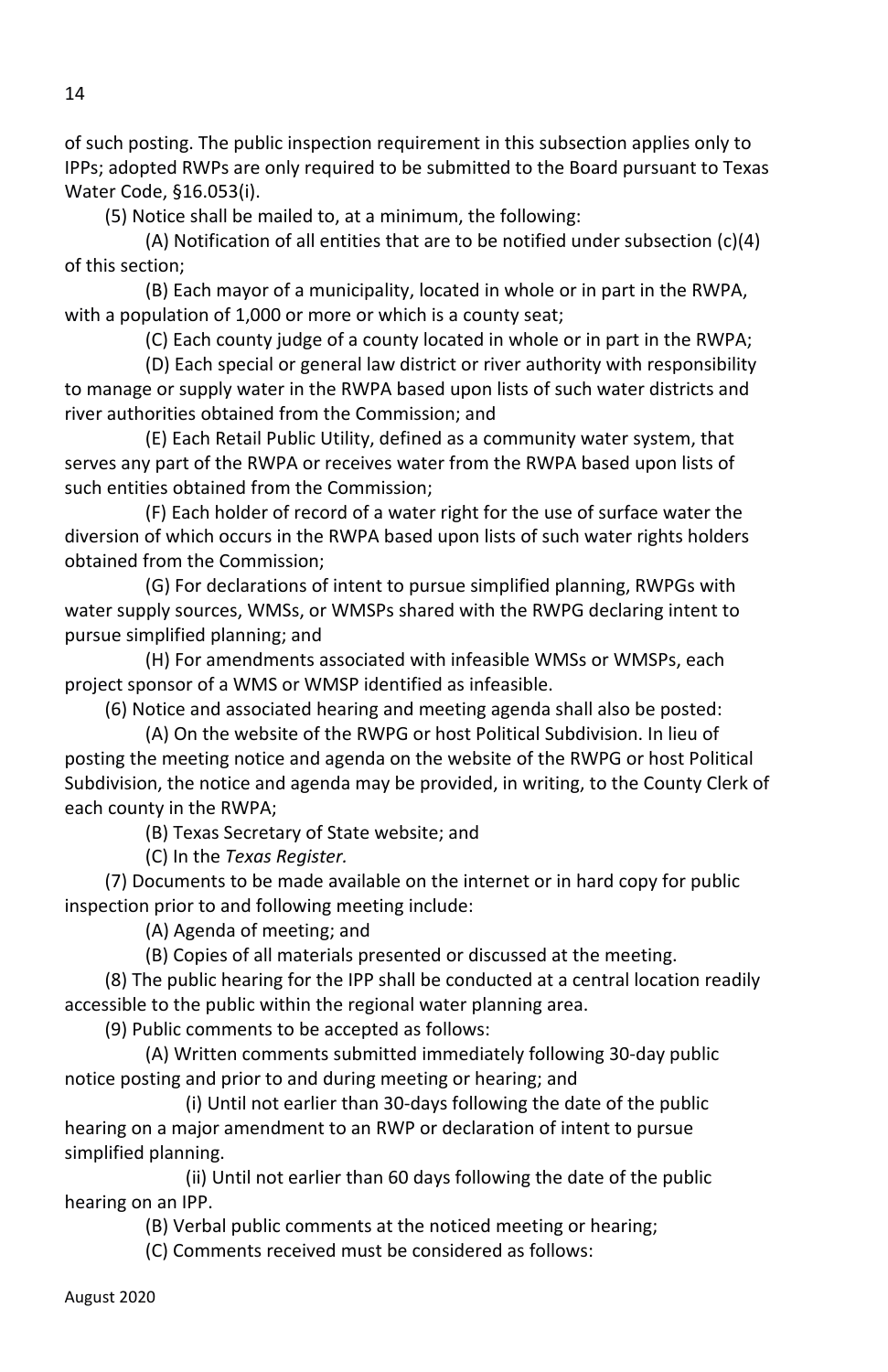(i) Comments associated with hearings must be considered by RWPG members when declaring implementation of simplified planning, adopting an RWP or adopting a major amendment to an RWP.

 (ii) Comments associated with a preplanning meeting must be considered prior to taking RWPG action.

**(e)** Notice under this subsection shall meet the following requirements:

(1) These notice requirements apply when an RWPG is requesting research and planning funds from the Board.

(2) Notice shall be published in a newspaper of general circulation in each county located in whole or in part in the RWPA at least 30 days prior to Board consideration of funding applications.

(3) Notice shall include the name and address of the eligible applicant and the name of the applicant's manager or official representative; a brief description of the RWPA; the purposes of the planning project; the Board's name, address, and the name of a contact person with the Board; a statement that any comments must be filed with the EA and the applicant within 30 days of the date on which the notice is mailed or published. Prior to action by the Board, the applicant must provide one copy of the notice sent, a list of those to which the notice was sent, the date on which the notice was sent, copies of all notices as published showing name of the newspaper and the date on which the notice was published.

(4) Notice shall be mailed to, at a minimum, the following:

 (A) Each mayor of a municipality, located in whole or in part in the RWPA, with a population of 1,000 or more or which is a county seat;

(B) Each county judge of a county located in whole or in part in the RWPA;

 (C) Each special or general law district or river authority with responsibility to manage or supply water in the RWPA based upon lists of such water districts and river authorities obtained from the Commission; and

(D) All other RWPGs.

(5) Notice shall also be posted on the website of the RWPG or host Political Subdivision.

**Source Note:** The provisions of this §357.21 adopted to be effective August 12, 2012, 37 TexReg 5797; amended to be effective December 8, 2016, 41 TexReg 9589; amended to be effective April 11, 2018, 43 TexReg 2158; amended to be effective June 28, 2020, 45 TexReg 4211

# **RULE §357.22 General Considerations for Development of Regional Water Plans**

**(a)** RWPGs shall consider existing local, regional, and state water planning efforts, including water plans, information and relevant local, regional, state and federal programs and goals when developing the RWP. The RWPGs shall also consider:

- (1) Water Conservation Plans;
- (2) drought management and Drought Contingency Plans;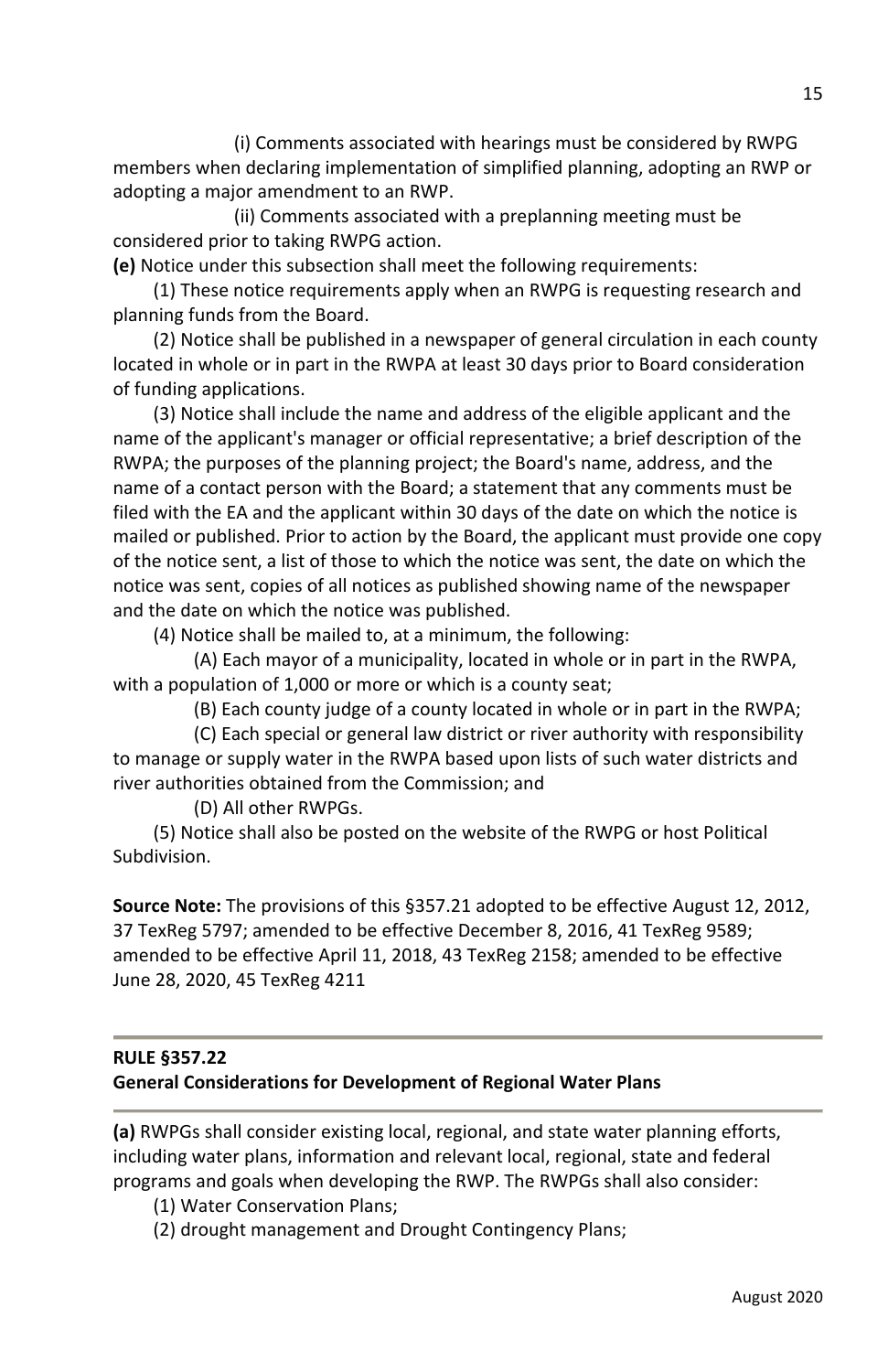(3) information compiled by the Board from water loss audits performed by Retail Public Utilities pursuant to §358.6 of this title (relating to Water Loss Audits);

(4) publicly available plans for major agricultural, municipal, manufacturing and commercial water users;

(5) local and regional water management plans;

(6) water availability requirements promulgated by a county commissioners court in accordance with Texas Water Code §35.019 (relating to Priority Groundwater Management Areas);

(7) the Texas Clean Rivers Program;

(8) the U.S. Clean Water Act;

(9) water management plans;

(10) other planning goals including, but not limited to, regionalization of water and wastewater services where appropriate;

(11) approved groundwater conservation district management plans and other plans submitted under Texas Water Code §16.054 (relating to Local Water Planning);

(12) approved groundwater regulatory plans;

(13) potential impacts on public health, safety, or welfare;

 (14) water conservation best management practices available on the TWDB website; and

(15) any other information available from existing local or regional water planning studies.

**(b)** The RWP shall contain a separate chapter for the contents of §§357.30, 357.31, 357.32, 357.33, 357.42, 357.43, 357.44, 357.45, and 357.50 of this title and shall also contain a separate chapter for the contents of §357.34 and §§357.35, 357.40 and 357.41 of this title for a total of eleven separate chapters.

**Source Note:** The provisions of this §357.22 adopted to be effective August 12, 2012, 37 TexReg 5797; amended to be effective December 8, 2016, 41 TexReg 9589; amended to be effective April 11, 2018, 43 TexReg 2158

**SUBCHAPTER C** PLANNING ACTIVITIES FOR NEEDS ANALYSIS AND STRATEGY RECOMENDATIONS

#### **RULE §357.30**

#### **Description of the Regional Water Planning Area**

RWPGs shall describe their RWPA including the following:

(1) social and economic aspects of a region such as information on current population, economic activity and economic sectors heavily dependent on water resources;

(2) current water use and major water demand centers;

(3) current groundwater, surface water, and Reuse supplies including major springs that are important for water supply or protection of natural resources;

(4) Major Water Providers;

(5) agricultural and natural resources;

(6) identified water quality problems;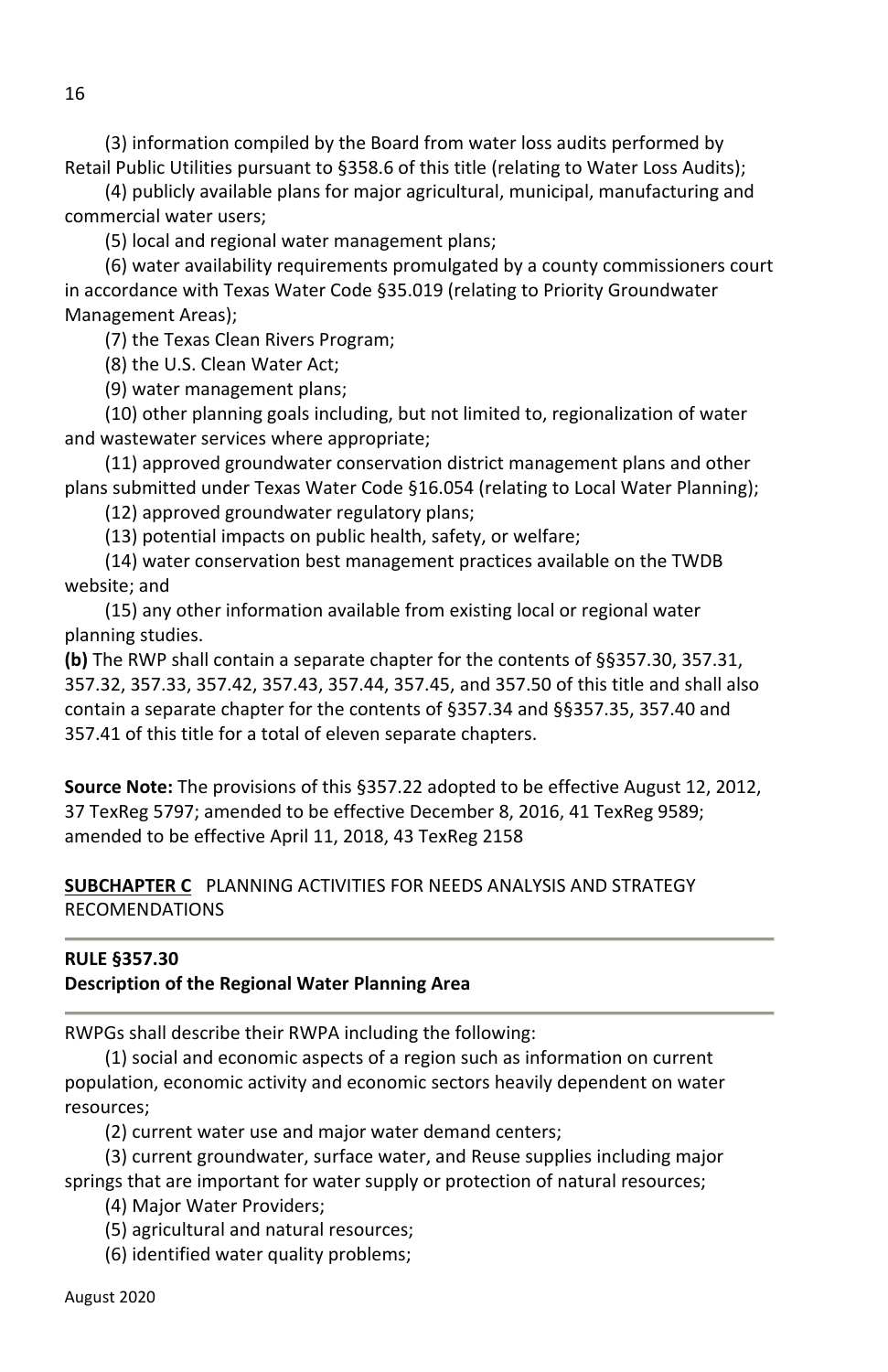(7) identified threats to agricultural and natural resources due to water quantity problems or water quality problems related to water supply;

(8) summary of existing local and regional water plans;

(9) the identified historic drought(s) of record within the planning area;

(10) current preparations for drought within the RWPA;

(11) information compiled by the Board from water loss audits performed by Retail Public Utilities pursuant to §358.6 of this title (relating to Water Loss Audits); and

(12) an identification of each threat to agricultural and natural resources and a discussion of how that threat will be addressed or affected by the WMSs evaluated in the plan.

**Source Note:** The provisions of this §357.30 adopted to be effective August 12, 2012, 37 TexReg 5797; amended to be effective December 8, 2016, 41 TexReg 9589

# **RULE §357.31 Projected Population and Water Demands**

**(a)** RWPs shall present projected population and Water Demands by WUG as defined in §357.10 of this title (relating to Definitions and Acronyms). If a WUG lies in one or more counties or RWPA or river basins, data shall be reported for each river basin, RWPA, and county split.

**(b)** RWPs shall present projected Water Demands associated with MWPs by category of water use, including municipal, manufacturing, irrigation, steam electric power generation, mining, and livestock for the RWPA.

**(c)** RWPs shall evaluate the current contractual obligations of WUGs and WWPs to supply water in addition to any demands projected for the WUG or WWP. Information regarding obligations to supply water to other users must also be incorporated into the water supply analysis in §357.32 of this title (relating to Water Supply Analysis) in order to determine net existing water supplies available for each WUG's own use. The evaluation of contractual obligations under this subsection is limited to determining the amount of water secured by the contract and the duration of the contract. **(d)** Municipal demands shall be adjusted to reflect water savings due to plumbing fixture requirements identified in the Texas Health and Safety Code, Chapter 372. RWPGs shall report how changes in plumbing fixtures would affect projected municipal Water Demands using projections with plumbing code savings provided by the Board or by methods approved by the EA.

**(e)** Source of population and Water Demands. In developing RWPs, RWPGs shall use:

(1) Population and Water Demand projections developed by the EA that shall be contained in the next State Water Plan and adopted by the Board after consultation with the RWPGs, Commission, Texas Department of Agriculture, and the Texas Parks and Wildlife Department.

(2) RWPGs may request revisions of Board adopted population or Water Demand projections if the request demonstrates that population or Water Demand projections no longer represents a reasonable estimate of anticipated conditions based on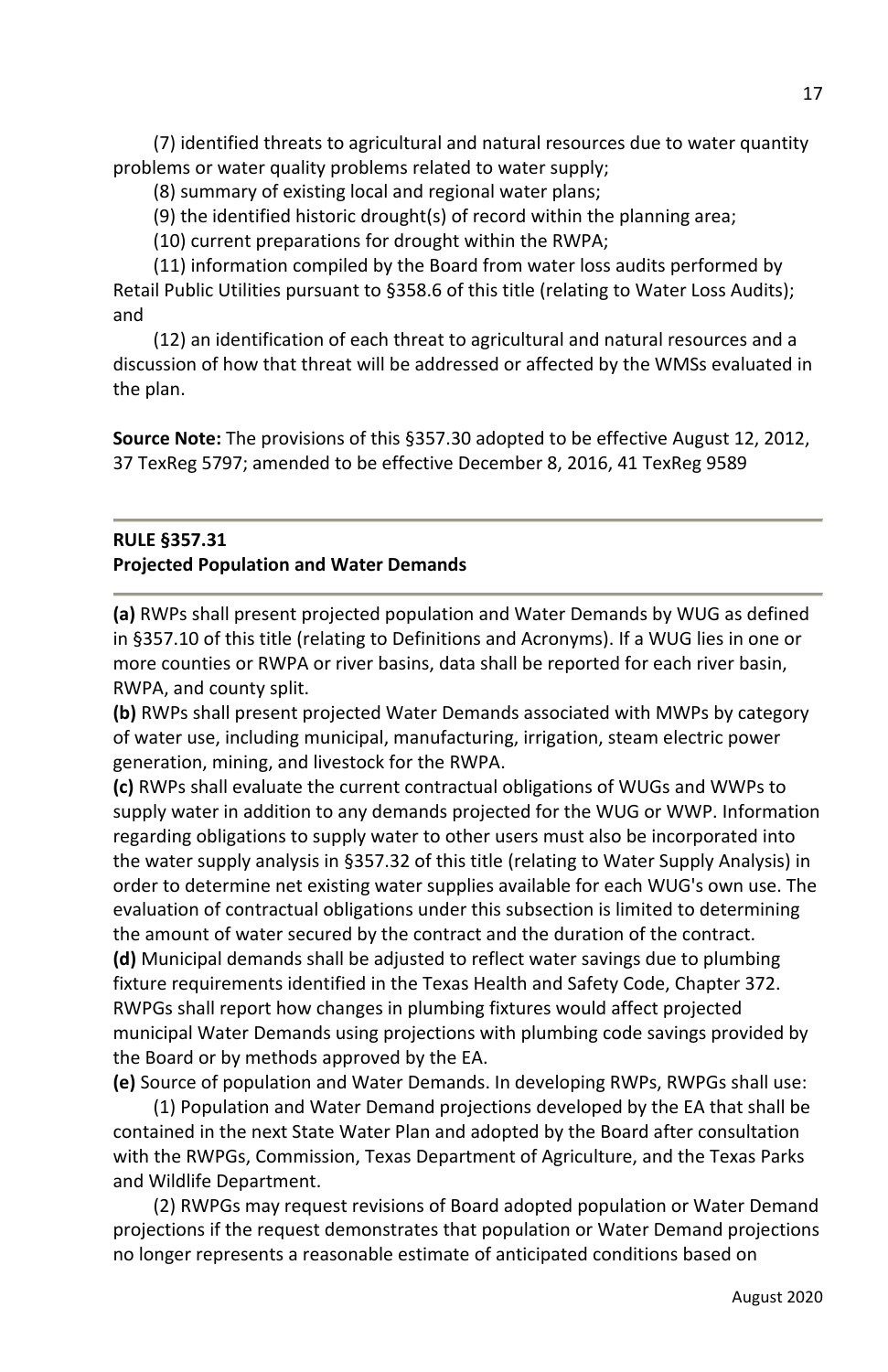changed conditions and or new information. Before requesting a revision to population and Water Demand projections, the RWPG shall discuss the proposed revisions at a public meeting for which notice has been posted in accordance with §357.21(c) of this title (relating to Notice and Public Participation). The RWPG shall summarize public comments received on the proposed request for projection revisions. The EA shall consult with the requesting RWPG and respond to their request within 45 days after receipt of a request from an RWPG for revision of population or Water Demand projections.

**(f)** Population and Water Demand projections shall be presented for each Planning Decade for WUGs in accordance with subsection (a) of this section and MWPs in accordance with subsection (b) of this section.

**Source Note:** The provisions of this §357.31 adopted to be effective August 12, 2012, 37 TexReg 5797; amended to be effective December 8, 2016, 41 TexReg 9589; amended to be effective June 28, 2020, 45 TexReg 4211

#### **RULE §357.32 Water Supply Analysis**

**(a)** RWPGs shall evaluate:

(1) source water Availability during Drought of Record conditions; and

(2) existing water supplies that are legally and physically available to WUGs and wholesale water suppliers within the RWPA for use during the Drought of Record. **(b)** Evaluations shall consider surface water and groundwater data from the State Water Plan, existing water rights, contracts and option agreements relating to water rights, other planning and water supply studies, and analysis of water supplies existing in and available to the RWPA during Drought of Record conditions.

**(c)** For surface water supply analyses, RWPGs shall use most current Water Availability Models from the Commission to evaluate the adequacy of surface water supplies. As the default approach for evaluating existing supplies, RWPGs shall assume full utilization of existing water rights and no return flows when using Water Availability Models. RWPGs may use better, more representative, water availability modeling assumptions or better site-specific information with written approval from the EA. Information available from the Commission shall be incorporated by RWPGs unless better site-specific information is available and approved in writing by the EA.

(1) Evaluation of existing stored surface water available during Drought of Record conditions shall be based on Firm Yield. The analysis may be based on justified operational procedures other than Firm Yield. The EA shall consider a written request from an RWPG to use procedures other than Firm Yield.

(2) Evaluation of existing run of river surface water available for municipal WUGs during Drought of Record conditions shall be based on the minimum monthly diversion amounts that are available 100 percent of the time, if those run of river supplies are the only supply for the municipal WUG.

**(d)** RWPGs shall use modeled available groundwater volumes for groundwater Availability, as issued by the EA, and incorporate such information in its RWP unless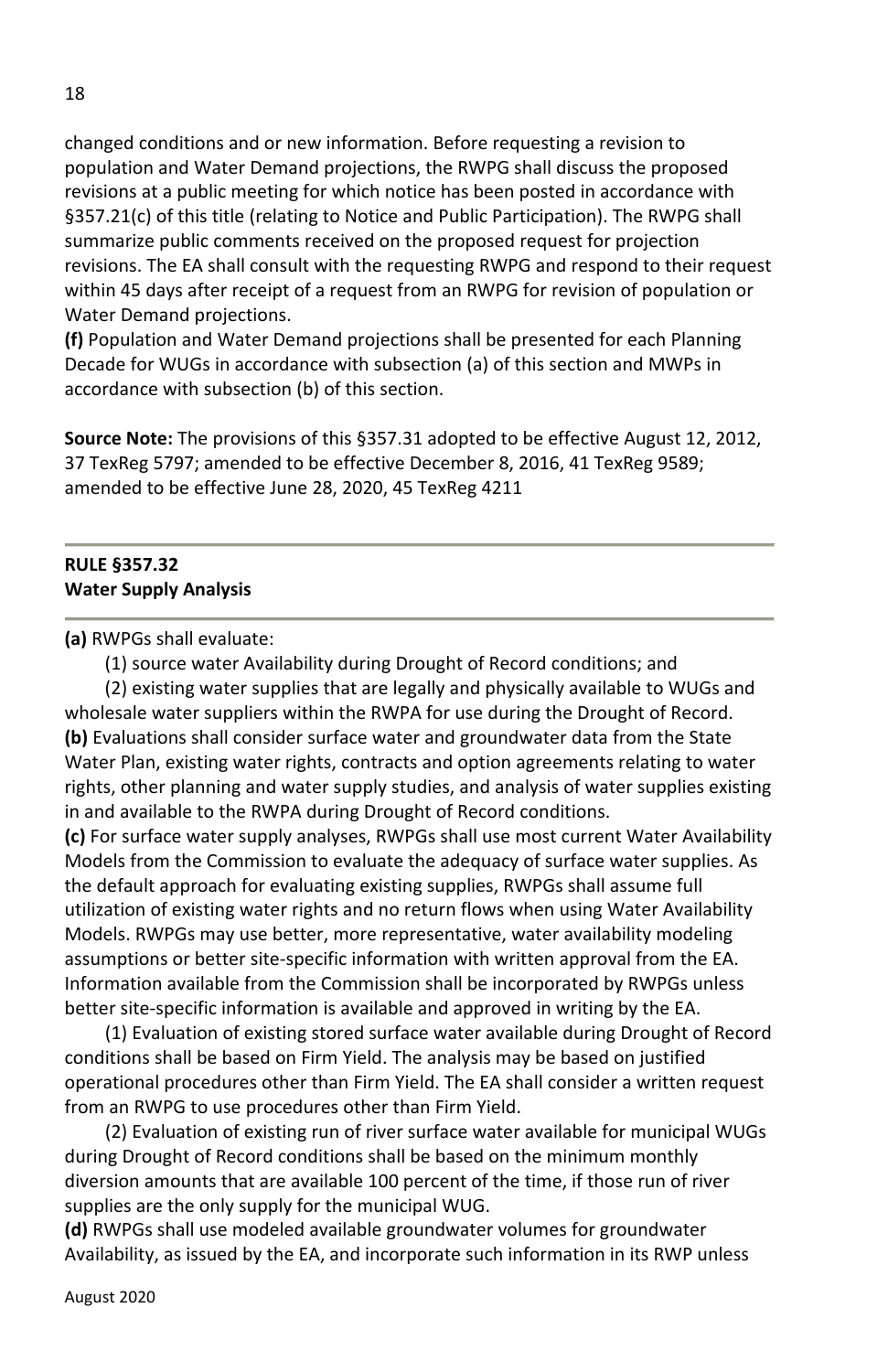no modeled available groundwater volumes are provided. Groundwater Availability used in the RWP must be consistent with the desired future conditions as of the most recent deadline for the Board to adopt the State Water Plan or, at the discretion of the RWPG, established subsequent to the adoption of the most recent State Water Plan.

(1) An RWP is consistent with a desired future condition if the groundwater Availability amount in the RWP and on which an Existing Water Supply or recommended WMS relies does not exceed the modeled available groundwater amount associated with the desired future condition for the relevant aquifers, in accordance with paragraph (2) of this subsection or as modified by paragraph (3) of this subsection, if applicable. The desired future condition must be either the desired future condition adopted as of the most recent deadline for the Board to adopt the State Water Plan or, at the option of the RWPG, a desired future condition adopted on a subsequent date.

(2) If no groundwater conservation district exists within the RWPA, then the RWPG shall determine the Availability of groundwater for regional planning purposes. The Board shall review and consider approving the RWPG-Estimated Groundwater Availability, prior to inclusion in the IPP, including determining if the estimate is physically compatible with the desired future conditions for relevant aquifers in groundwater conservation districts in the co-located groundwater management area or areas. The EA shall use the Board's groundwater availability models as appropriate to conduct the compatibility review.

(3) In RWPAs that have at least one groundwater conservation district, the EA shall consider a written request from an RWPG to apply a MAG Peak Factor in the form of a percentage (e.g., greater than 100 percent) applied to the modeled available groundwater value of any particular aquifer-region-county-basin split within the jurisdiction of a groundwater conservation district, or groundwater management area if no groundwater conservation district exists, to allow temporary increases in annual availability for planning purposes. The request must:

 (A) Include written approval from the groundwater conservation district, if a groundwater conservation district exists in the particular aquifer-region-county-basin split, and from representatives of the groundwater management area;

 (B) Provide the technical basis for the request in sufficient detail to support groundwater conservation district, groundwater management area, and EA evaluation; and

 (C) Document the basis for how the temporary availability increase will not prevent the groundwater conservation district from managing groundwater resources to achieve the desired future condition.

**(e)** RWPGs shall evaluate the Existing Water Supplies for each WUG and WWP.

**(f)** Water supplies based on contracted agreements shall be based on the terms of the contract, which may be assumed to renew upon contract termination if the contract contemplates renewal or extensions.

**(g)** Evaluation results shall be reported by WUG in accordance with §357.31(a) of this title (relating to Projected Population and Water Demands) and MWP in accordance with §357.31(b) of this title.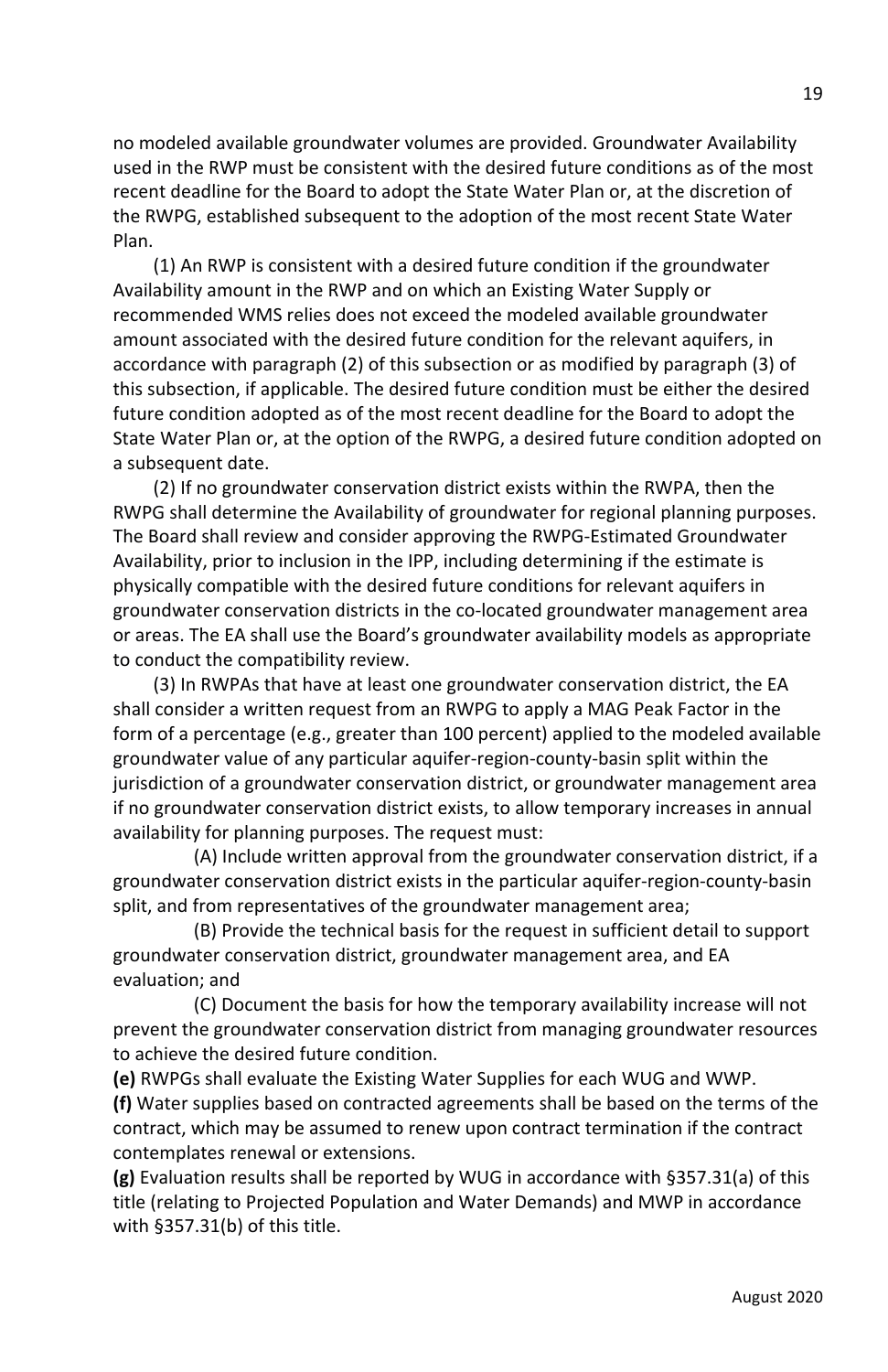**Source Note:** The provisions of this §357.32 adopted to be effective August 12, 2012, 37 TexReg 5797; amended to be effective December 8, 2016, 41 TexReg 9589; amended to be effective April 11, 2018, 43 TexReg 2158

#### **RULE §357.33 Needs Analysis: Comparison of Water Supplies and Demands**

**(a)** RWPs shall include comparisons of existing water supplies and projected Water Demands to identify Water Needs.

**(b)** RWPGs shall compare projected Water Demands, developed in accordance with §357.31 of this title (relating to Projected Population and Water Demands), with existing water supplies available to WUGs and WWPs in a planning area, as developed in accordance with §357.32 of this title (relating to Water Supply Analysis), to determine whether WUGs will experience water surpluses or needs for additional supplies. Results shall be reported for WUGs by categories of use including municipal, manufacturing, irrigation, steam electric, mining, and livestock watering for each county or portion of a county in an RWPA. Results shall be reported for MWPs by categories of use including municipal, manufacturing, irrigation, steam electric, mining, and livestock watering for the RWPA.

**(c)** The social and economic impacts of not meeting Water Needs shall be evaluated by RWPGs and reported for each RWPA.

**(d)** Results of evaluations shall be reported by WUG in accordance with §357.31(a) of this title.

**(e)** RWPGs shall perform a secondary water needs analysis for all WUGs and WWPs for which conservation WMSs or direct Reuse WMSs are recommended. This secondary water needs analysis shall calculate the Water Needs that would remain after assuming all recommended conservation and direct Reuse WMSs are fully implemented. The resulting secondary water needs volumes shall be presented in the RWP by WUG and MWP and decade.

**Source Note:** The provisions of this §357.33 adopted to be effective August 12, 2012, 37 TexReg 5797; amended to be effective December 8, 2016, 41 TexReg 9589; amended to be effective June 28, 2020, 45 TexReg 4211

#### **RULE §357.34**

# **Identification and Evaluation of Potentially Feasible Water Management Strategies and Water Management Strategy Projects**

**(a)** RWPGs shall identify and evaluate potentially feasible WMSs and the WMSPs required to implement those strategies for all WUGs and WWPs with identified Water Needs.

**(b)** RWPGs shall identify potentially feasible WMSs to meet water supply needs identified in §357.33 of this title (relating to Needs Analysis: Comparison of Water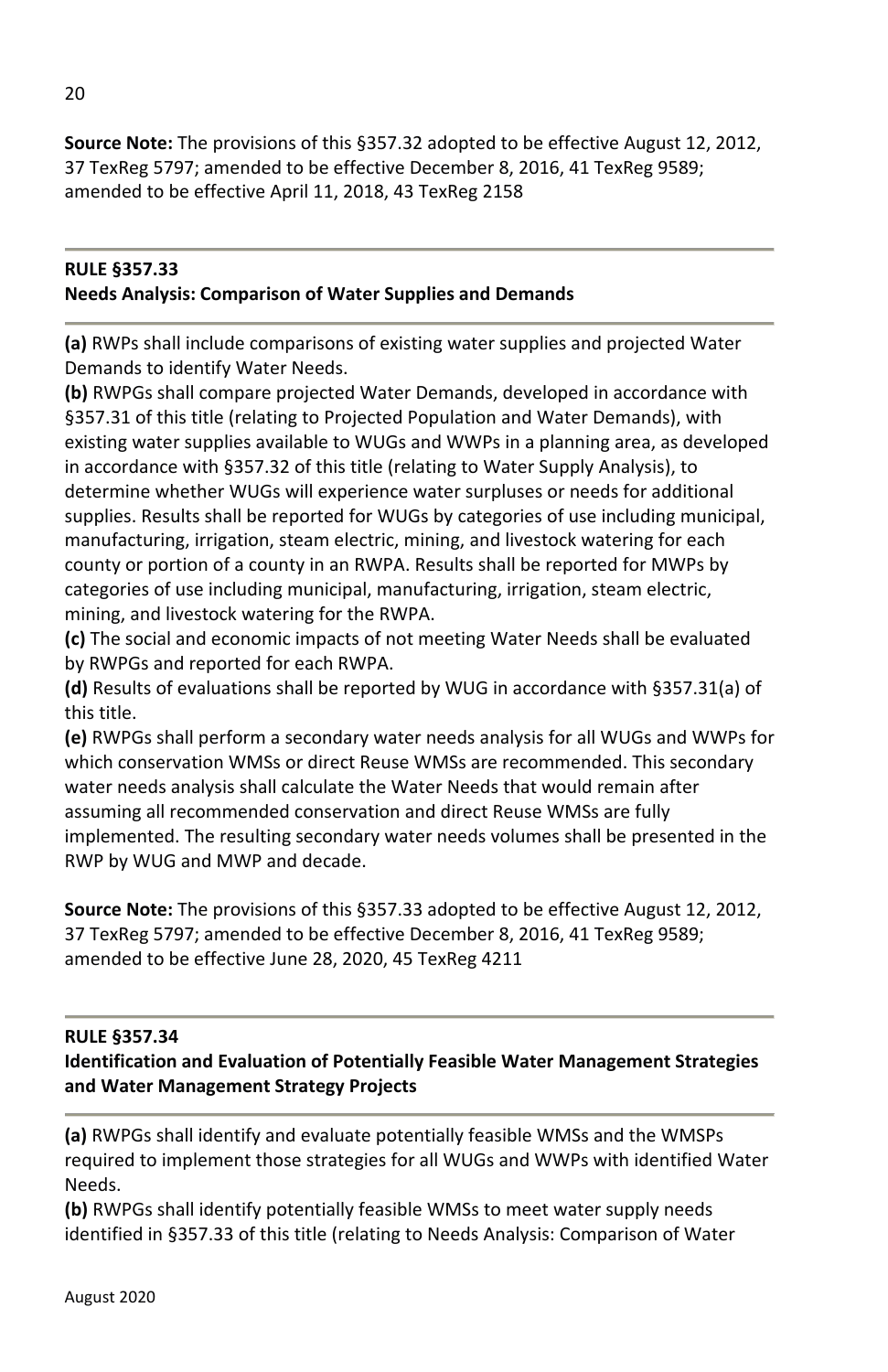Supplies and Demands) in accordance with the process in §357.12(b) of this title (relating to General Regional Water Planning Group Responsibilities and Procedures). Strategies shall be developed for WUGs and WWPs. The strategies shall meet new water supply obligations necessary to implement recommended WMSs of WWPs and WUGs. RWPGs shall plan for water supply during Drought of Record conditions. In developing RWPs, RWPGs shall provide WMSs to be used during a Drought of Record. **(c)** Potentially feasible WMSs may include, but are not limited to:

(1) Expanded use of existing supplies including system optimization and conjunctive use of water resources, reallocation of reservoir storage to new uses, voluntary redistribution of water resources including contracts, water marketing, regional water banks, sales, leases, options, subordination agreements, and financing agreements, subordination of existing water rights through voluntary agreements, enhancements of yields of existing sources, and improvement of water quality including control of naturally occurring chlorides.

(2) New supply development including construction and improvement of surface water and groundwater resources, brush control, precipitation enhancement, seawater desalination, brackish groundwater desalination, water supply that could be made available by cancellation of water rights based on data provided by the Commission, rainwater harvesting, and aquifer storage and recovery.

(3) Conservation and Drought Management Measures including demand management.

(4) Reuse of wastewater.

(5) Interbasin Transfers of Surface Water.

(6) Emergency transfers of surface water including a determination of the part of each water right for non-municipal use in the RWPA that may be transferred without causing unreasonable damage to the property of the non-municipal water rights holder in accordance with Texas Water Code §11.139 (relating to Emergency Authorizations).

**(d)** All recommended WMSs and WMSPs that are entered into the State Water Planning Database and prioritized by RWPGs shall be designed to reduce the consumption of water, reduce the loss or waste of water, improve the efficiency in the use of water, or develop, deliver or treat additional water supply volumes to WUGs or WWPs in at least one planning decade such that additional water is available during Drought of Record conditions. Any other RWPG recommendations regarding permit modifications, operational changes, and/or other infrastructure that are not designed to reduce the consumption of water, reduce the loss or waste of water, improve the efficiency in the use of water, or develop, deliver or treat additional water supply volumes to WUGs or WWPs in at least one Planning Decade such that additional water is available during Drought of Record conditions shall be indicated as such and presented separately in the RWP and shall not be eligible for funding from the State Water Implementation Fund for Texas.

**(e)** Evaluations of potentially feasible WMSs and associated WMSPs shall include the following analyses:

(1) For the purpose of evaluating potentially feasible WMSs, the Commission's most current Water Availability Model with assumptions of no return flows and full utilization of senior water rights, is to be used. Alternative assumptions may be used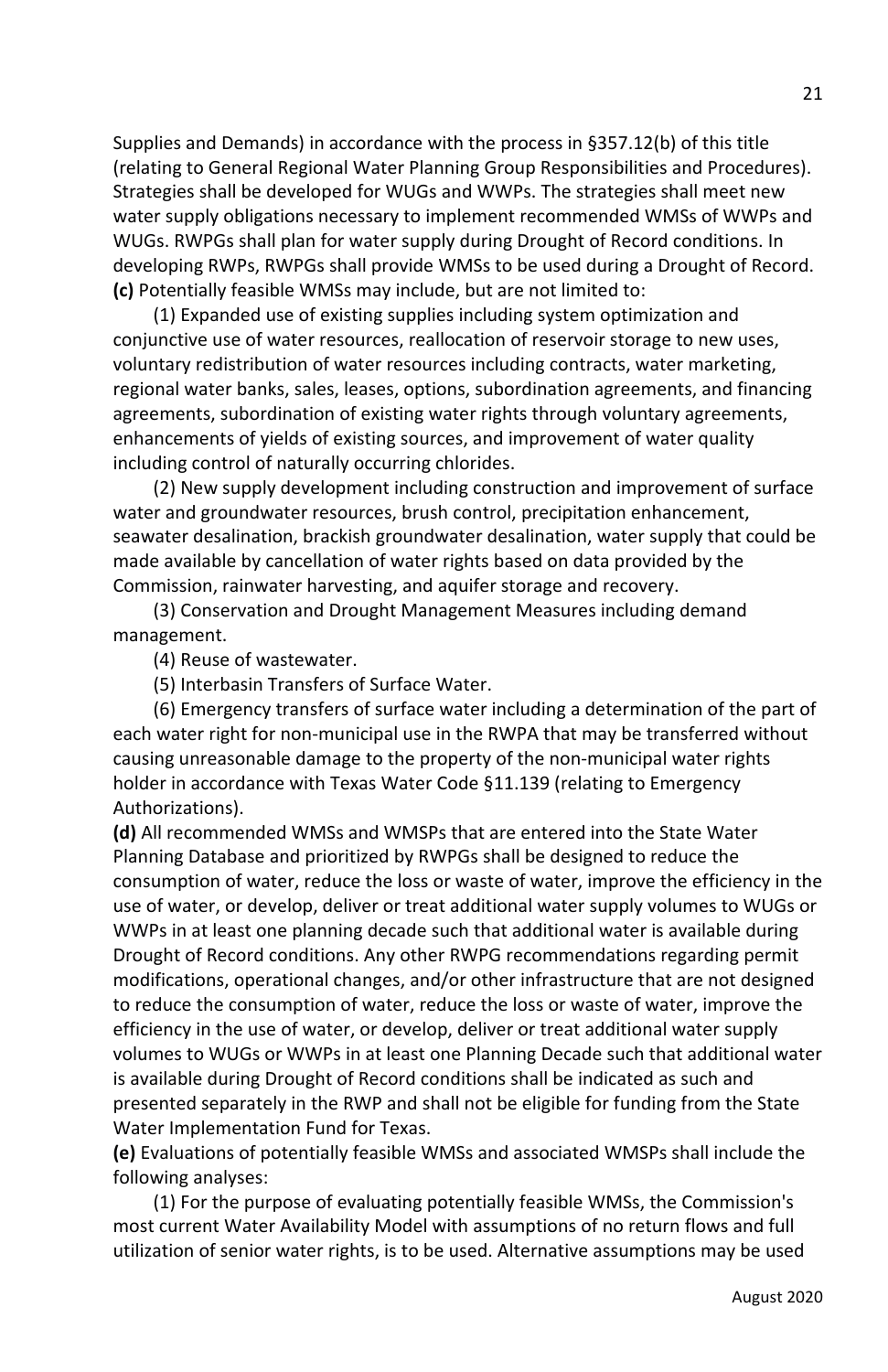with written approval from the EA who shall consider a written request from an RWPG to use assumptions other than no return flows and full utilization of senior water rights.

(2) An equitable comparison between and consistent evaluation and application of all WMSs the RWPGs determine to be potentially feasible for each water supply need.

(3) A quantitative reporting of:

 (A) The net quantity, reliability, and cost of water delivered and treated for the end user's requirements during Drought of Record conditions, taking into account and reporting anticipated strategy water losses, incorporating factors used in calculating infrastructure debt payments and may include present costs and discounted present value costs. Costs do not include distribution of water within a WUG after treatment.

 (B) Environmental factors including effects on environmental water needs, wildlife habitat, cultural resources, and effect of upstream development on bays, estuaries, and arms of the Gulf of Mexico. Evaluations of effects on environmental flows shall include consideration of the Commission's adopted environmental flow standards under 30 Texas Administrative Code Chapter 298 (relating to Environmental Flow Standards for Surface Water). If environmental flow standards have not been established, then environmental information from existing site-specific studies, or in the absence of such information, state environmental planning criteria adopted by the Board for inclusion in the State Water Plan after coordinating with staff of the Commission and the Texas Parks and Wildlife Department to ensure that WMSs are adjusted to provide for environmental water needs including instream flows and bays and estuaries inflows.

(C) Impacts to agricultural resources.

(4) Discussion of the plan's impact on other water resources of the state including other WMSs and groundwater and surface water interrelationships.

(5) A discussion of each threat to agricultural or natural resources identified pursuant to §357.30(7) of this title (relating to Description of the Regional Water Planning Area) including how that threat will be addressed or affected by the WMSs evaluated.

(6) If applicable, consideration and discussion of the provisions in Texas Water Code §11.085(k)(1) for Interbasin Transfers of Surface Water. At minimum, this consideration shall include a summation of Water Needs in the basin of origin and in the receiving basin.

(7) Consideration of third-party social and economic impacts resulting from voluntary redistributions of water including analysis of third-party impacts of moving water from rural and agricultural areas.

(8) A description of the major impacts of recommended WMSs on key parameters of water quality identified by RWPGs as important to the use of a water resource and comparing conditions with the recommended WMSs to current conditions using best available data.

(9) Consideration of water pipelines and other facilities that are currently used for water conveyance as described in §357.22(a)(3) of this title (relating to General Considerations for Development of Regional Water Plans).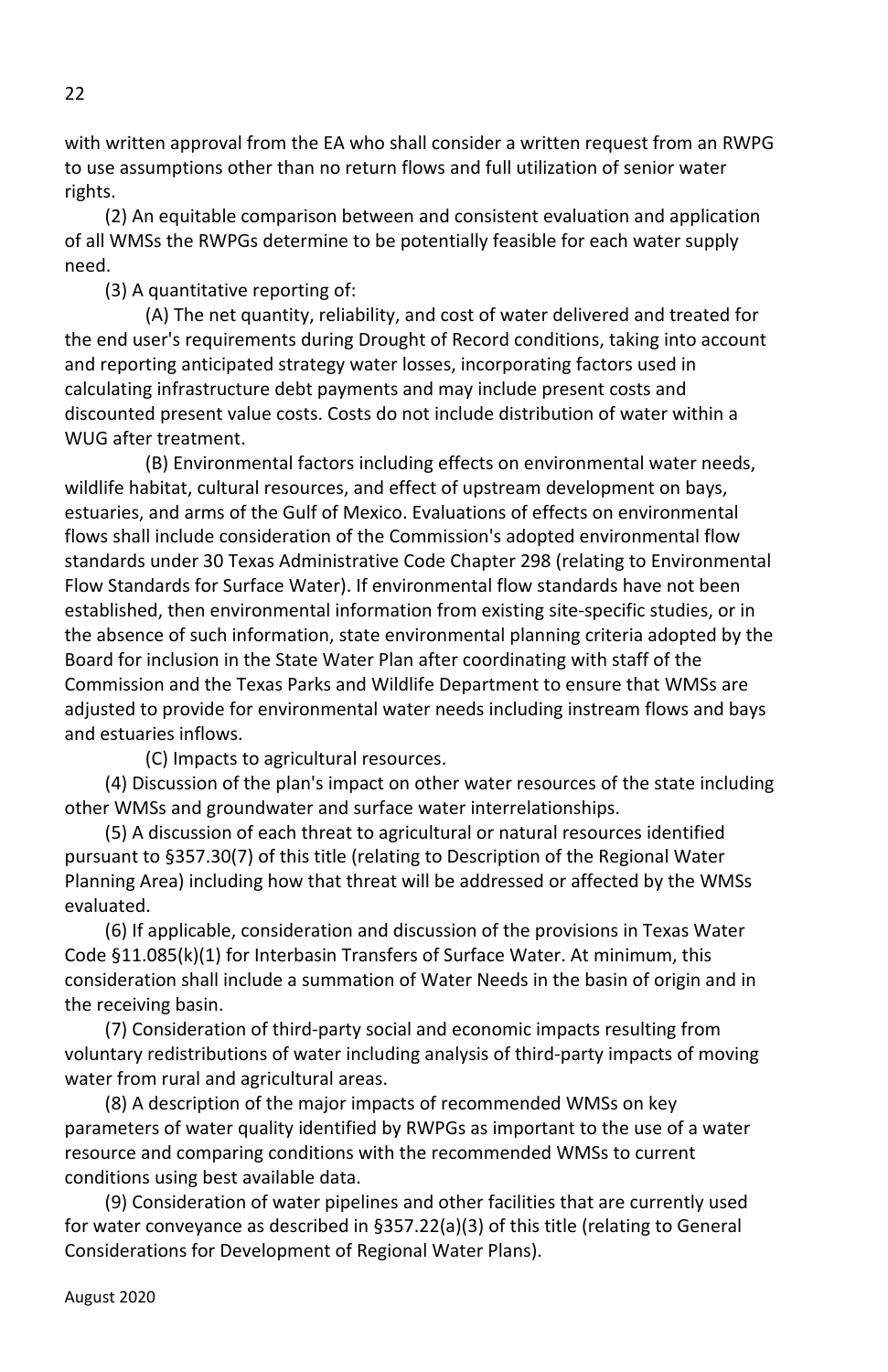(10) Other factors as deemed relevant by the RWPG including recreational impacts.

**(f)** RWPGs shall evaluate and present potentially feasible WMSs and WMSPs with sufficient specificity to allow state agencies to make financial or regulatory decisions to determine consistency of the proposed action before the state agency with an approved RWP.

**(g)** If an RWPG does not recommend aquifer storage and recovery strategies, seawater desalination strategies, or brackish groundwater desalination strategies it must document the reason(s) in the RWP.

**(h)** In instances where an RWPG has determined there are significant identified Water Needs in the RWPA, the RWP shall include an assessment of the potential for aquifer storage and recovery to meet those Water Needs. Each RWPG shall define the threshold to determine whether it has significant identified Water Needs. Each RWP shall include, at a minimum, a description of the methodology used to determine the threshold of significant needs. If a specific assessment is conducted, the assessment may be based on information from existing studies and shall include minimum parameters as defined in contract guidance.

**(i)** Conservation, Drought Management Measures, and Drought Contingency Plans shall be considered by RWPGs when developing the regional plans, particularly during the process of identifying, evaluating, and recommending WMSs. RWPs shall incorporate water conservation planning and drought contingency planning in the RWPA.

(1) Drought Management Measures including water demand management. RWPGs shall consider Drought Management Measures for each need identified in §357.33 of this title and shall include such measures for each user group to which Texas Water Code §11.1272 (relating to Drought Contingency Plans for Certain Applicants and Water Right Holders) applies. Impacts of the Drought Management Measures on Water Needs must be consistent with guidance provided by the Commission in its administrative rules implementing Texas Water Code §11.1272. If an RWPG does not adopt a drought management strategy for a need it must document the reason in the RWP. Nothing in this paragraph shall be construed as limiting the use of voluntary arrangements by water users to forgo water usage during drought periods.

(2) Water conservation practices. RWPGs must consider water conservation practices, including potentially applicable best management practices, for each identified Water Need.

 (A) RWPGs shall include water conservation practices for each user group to which Texas Water Code §11.1271 and §13.146 (relating to Water Conservation Plans) apply. The impact of these water conservation practices on Water Needs must be consistent with requirements in appropriate Commission administrative rules related to Texas Water Code §11.1271 and §13.146.

 (B) RWPGs shall consider water conservation practices for each WUG beyond the minimum requirements of subparagraph (A) of this paragraph, whether or not the WUG is subject to Texas Water Code §11.1271 and §13.146. If RWPGs do not adopt a Water Conservation Strategy to meet an identified need, they shall document the reason in the RWP.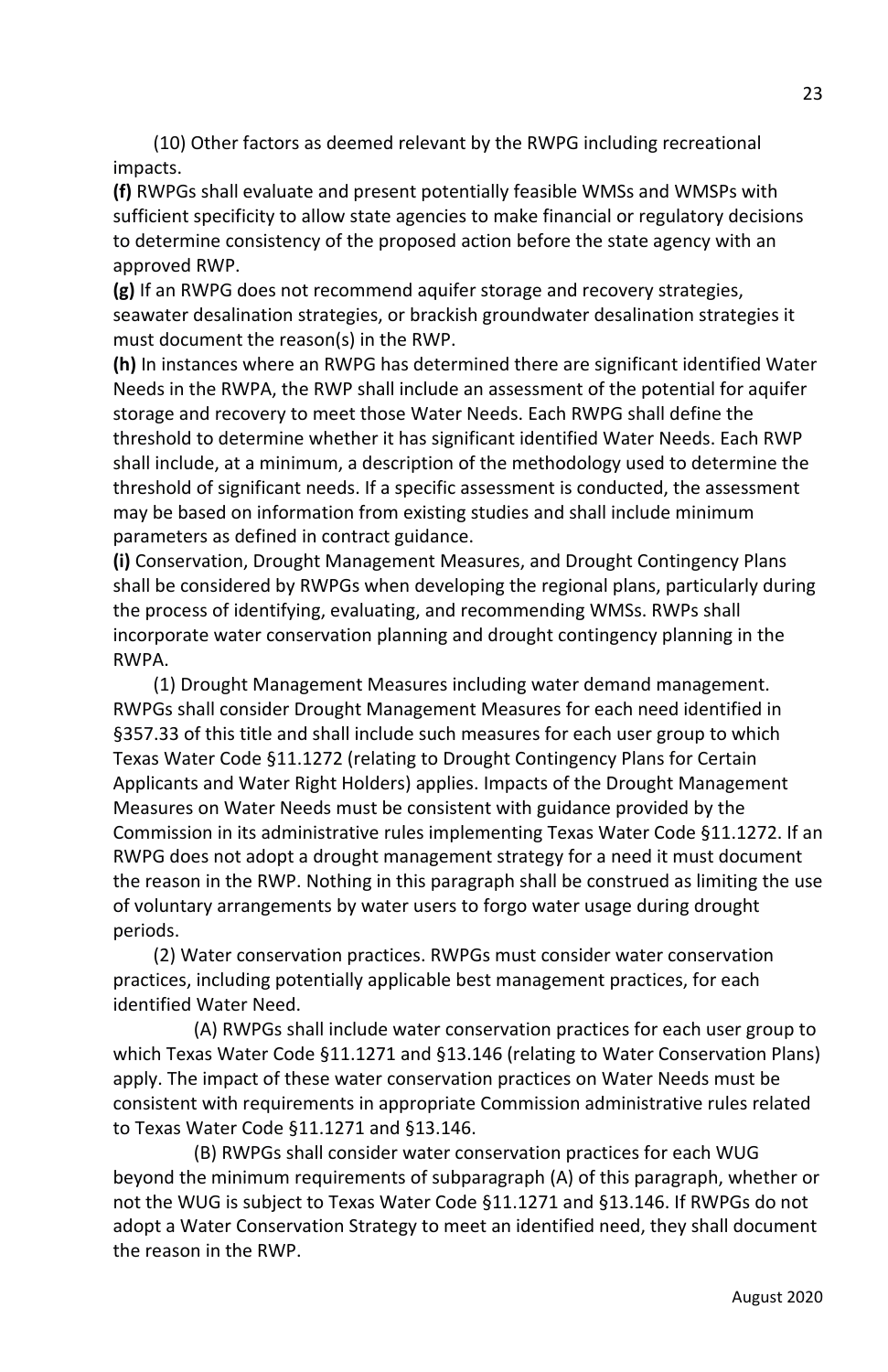(C) For each WUG or WWP that is to obtain water from a proposed interbasin transfer to which Texas Water Code §11.085 (relating to Interbasin Transfers) applies, RWPGs shall include a Water Conservation Strategy, pursuant to Texas Water Code §11.085(l), that will result in the highest practicable level of water conservation and efficiency achievable. For these strategies, RWPGs shall determine and report projected water use savings in gallons per capita per day based on its determination of the highest practicable level of water conservation and efficiency achievable. RWPGs shall develop conservation strategies based on this determination. In preparing this evaluation, RWPGs shall seek the input of WUGs and WWPs as to what is the highest practicable level of conservation and efficiency achievable, in their opinion, and take that input into consideration. RWPGs shall develop water conservation strategies consistent with guidance provided by the Commission in its administrative rules that implement Texas Water Code §11.085. When developing water conservation strategies, the RWPGs must consider potentially applicable best management practices. Strategy evaluation in accordance with this section shall include a quantitative description of the quantity, cost, and reliability of the water estimated to be conserved under the highest practicable level of water conservation and efficiency achievable.

 (D) RWPGs shall consider strategies to address any issues identified in the information compiled by the Board from the water loss audits performed by Retail Public Utilities pursuant to §358.6 of this title (relating to Water Loss Audits).

(3) RWPGs shall recommend Gallons Per Capita Per Day goal(s) for each municipal WUG or specified groupings of municipal WUGs. Goals must be recommended for each planning decade and may be a specific goal or a range of values. At a minimum, the RWPs shall include Gallons Per Capita Per Day goals based on drought conditions to align with guidance principles in §358.3 of this title (relating to Guidance Principles).

**(j)** RWPs shall include a subchapter consolidating the RWPG's recommendations regarding water conservation. RWPGs shall include in the RWPs model Water Conservation Plans pursuant to Texas Water Code §11.1271.

**Source Note:** The provisions of this §357.34 adopted to be effective August 12, 2012, 37 TexReg 5797; amended to be effective December 8, 2016, 41 TexReg 9589; amended to be effective June 28, 2020, 45 TexReg 4211

#### **RULE §357.35**

#### **Recommended and Alternative Water Management Strategies and Water Management Strategy Projects**

**(a)** RWPGs shall recommend WMSs and the WMSPs required to implement those WMSs to be used during a Drought of Record based on the potentially feasible WMSs evaluated under §357.34 of this title (relating to Identification and Evaluation of Potentially Feasible Water Management Strategies and Water Management Strategy Projects).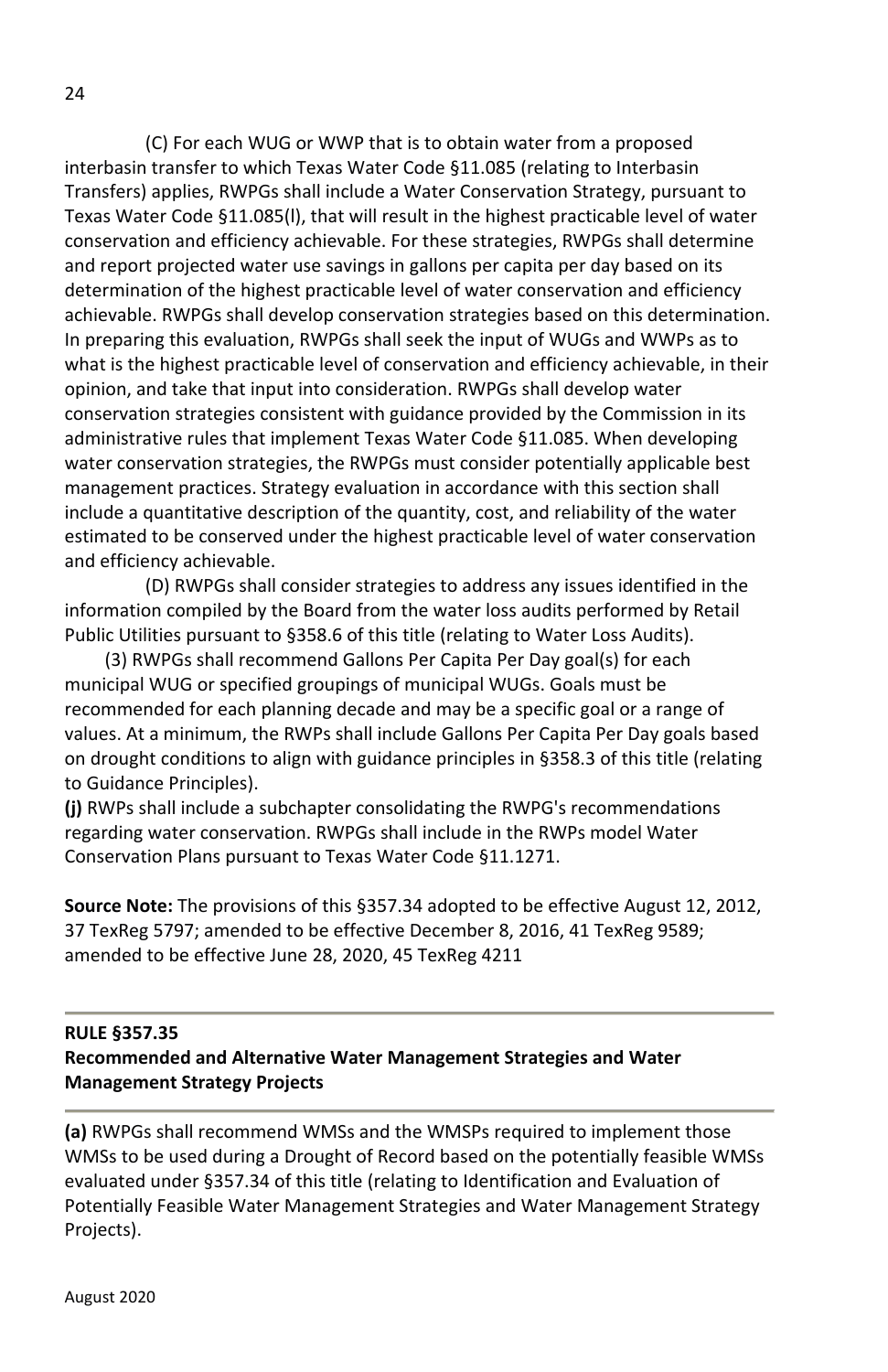**(b)** RWPGs shall recommend specific WMSs and WMSPs based upon the identification, analysis, and comparison of WMSs by the RWPG that the RWPG determines are potentially feasible so that the cost effective WMSs that are environmentally sensitive are considered and adopted unless an RWPG demonstrates that adoption of such WMSs is inappropriate. To determine cost-effectiveness and environmental sensitivity, RWPGs shall follow processes described in §357.34 of this title. The RWP may include Alternative WMSs evaluated by the processes described in §357.34 of this title.

**(c)** Strategies shall be selected by the RWPGs so that cost effective WMSs, which are consistent with long-term protection of the state's water resources, agricultural resources, and natural resources are adopted.

**(d)** RWPGs shall identify and recommend WMSs for all WUGs and WWPs with identified Water Needs and that meet all Water Needs during the Drought of Record except in cases where:

(1) no WMS is feasible. In such cases, RWPGs must explain why no WMSs are feasible; or

(2) a Political Subdivision that provides water supply other than water supply corporations, counties, or river authorities explicitly does not participate in the regional water planning process for needs located within its boundaries or extraterritorial jurisdiction.

**(e)** Specific recommendations of WMSs to meet an identified need shall not be shown as meeting a need for a Political Subdivision if the Political Subdivision in question objects to inclusion of the strategy for the Political Subdivision and specifies its reasons for such objection. This does not prevent the inclusion of the strategy to meet other needs.

**(f)** Recommended strategies shall protect existing water rights, water contracts, and option agreements, but may consider potential amendments of water rights, contracts and agreements, which would require the eventual consent of the owner. **(g)** RWPGs shall report the following:

(1) Recommended WMSs, recommended WMSPs, and the associated results of all the potentially feasible WMS evaluations by WUG and MWP. If a WUG lies in one or more counties or RWPAs or river basins, data shall be reported for each river basin, RWPA, and county.

(2) Calculated planning management supply factors for each WUG and MWP included in the RWP assuming all recommended WMSs are implemented. This calculation shall be based on the sum of: the total existing water supplies, plus all water supplies from recommended WMSs for each entity; divided by that entity's total projected Water Demand, within the Planning Decade. The resulting calculated management supply factor shall be presented in the plan by entity and decade for every WUG and MWP. Calculating planning management supply factors is for reporting purposes only.

(3) Fully evaluated Alternative WMSs and associated WMSPs included in the adopted RWP shall be presented together in one place in the RWP.

**Source Note:** The provisions of this §357.35 adopted to be effective August 12, 2012, 37 TexReg 5797; amended to be effective December 8, 2016, 41 TexReg 9589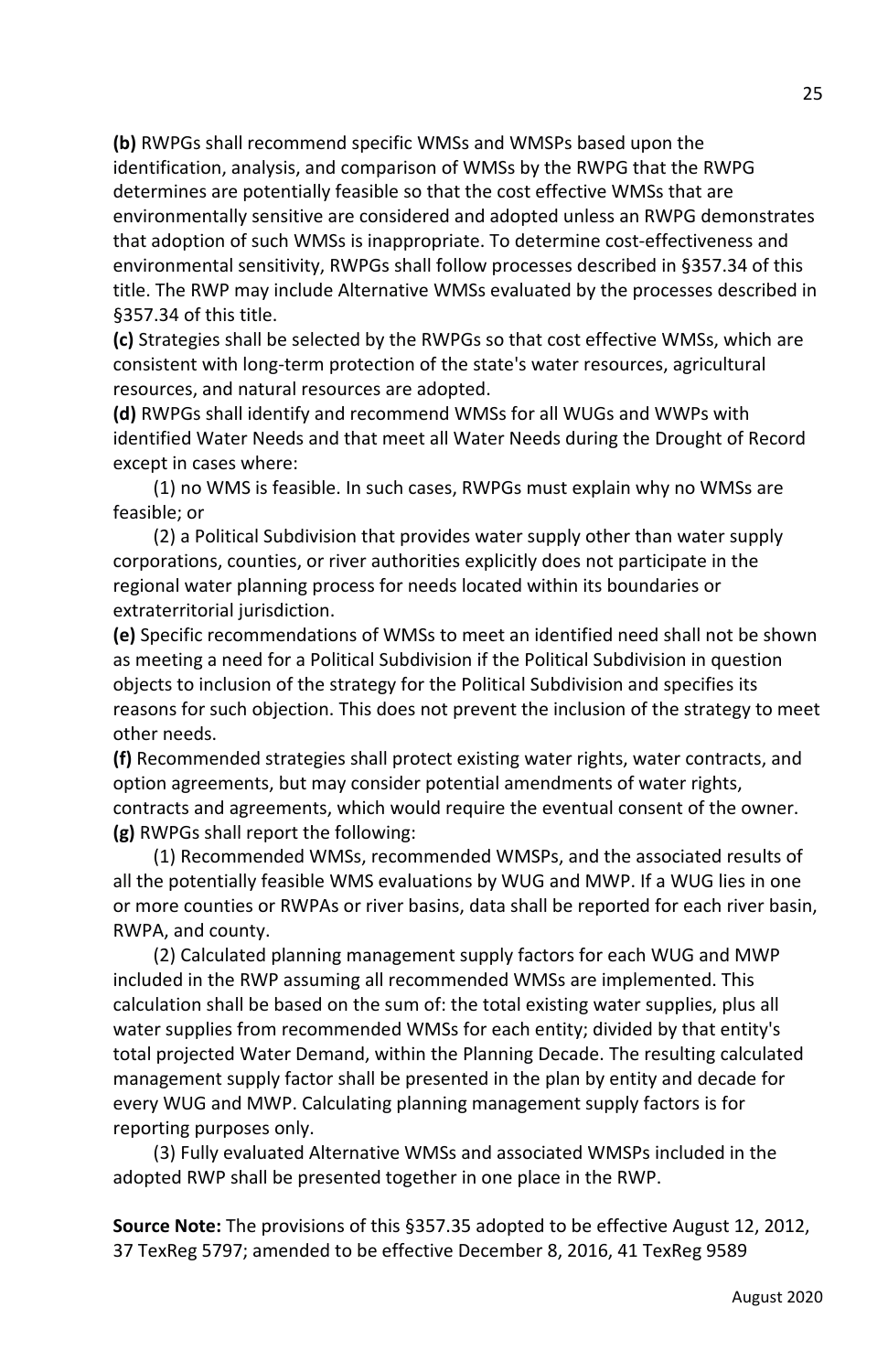**SUBCHAPTER D** IMPACTS, DROUGHT RESPONSE, POLICY RECOMMENDATIONS, AND IMPLEMENTATION

#### **RULE §357.40 Impacts of Regional Water Plan**

**(a)** RWPs shall include a quantitative description of the socioeconomic impacts of not meeting the identified Water Needs pursuant to §357.33(c) of this title (relating to Needs Analysis: Comparison of Water Supplies and Demands).

**(b)** RWPs shall include a description of the impacts of the RWP regarding:

(1) Agricultural resources pursuant to §357.34(e)(3)(C) of this title (relating to Identification and Evaluation of Potentially Feasible Water Management Strategies);

(2) Other water resources of the state including other WMSs and groundwater and surface water interrelationships pursuant to §357.34(e)(4) of this title;

(3) Threats to agricultural and natural resources identified pursuant to §357.34(e)(5) of this title;

(4) Third-party social and economic impacts resulting from voluntary redistributions of water including analysis of third-party impacts of moving water from rural and agricultural areas pursuant to §357.34(e)(7) of this title;

(5) Major impacts of recommended WMSs on key parameters of water quality pursuant to §357.34(e)(8) of this title; and

(6) Effects on navigation.

**(c)** RWPs shall include a summary of the identified Water Needs that remain unmet by the RWP.

**Source Note:** The provisions of this §357.40 adopted to be effective August 12, 2012, 37 TexReg 5797; amended to be effective December 8, 2016, 41 TexReg 9589

# **RULE §357.41**

# **Consistency with Long-Term Protection of Water Resources, Agricultural Resources, and Natural Resources**

RWPGs shall describe how RWPs are consistent with the long-term protection of the state's water resources, agricultural resources, and natural resources as embodied in the guidance principles in §358.3(4) and (8) of this title (relating to Guidance Principles).

**Source Note:** The provisions of this §357.41 adopted to be effective August 12, 2012, 37 TexReg 5797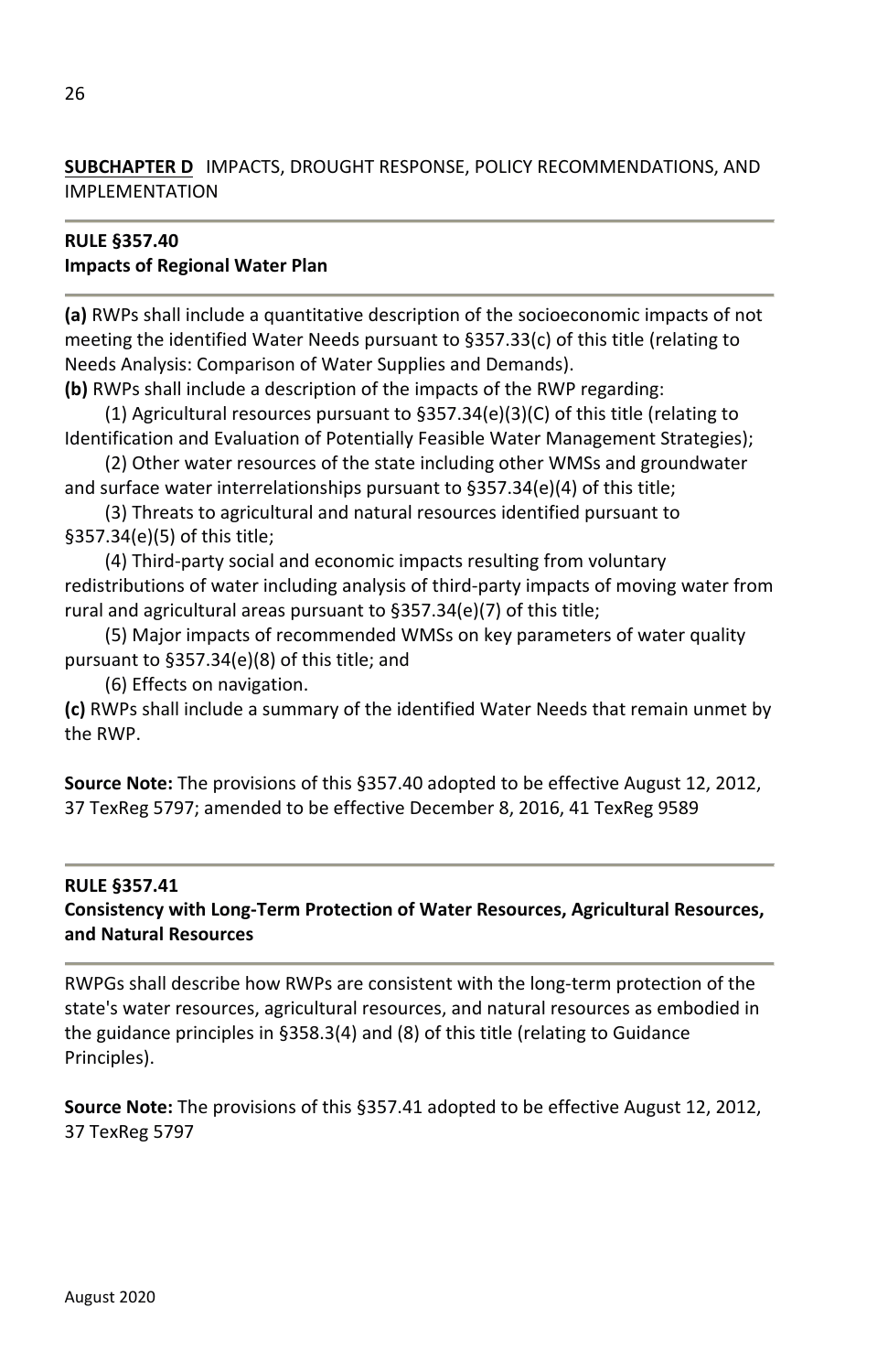#### **RULE §357.42 Drought Response Information, Activities, and Recommendations**

**(a)** RWPs shall consolidate and present information on current and planned preparations for, and responses to, drought conditions in the region including, but not limited to, Drought of Record conditions based on the following subsections. **(b)** RWPGs shall conduct an assessment of current preparations for drought within the RWPA. This may include information from local Drought Contingency Plans. The assessment shall include:

(1) A description of how water suppliers in the RWPA identify and respond to the onset of drought; and

(2) Identification of unnecessary or counterproductive variations in drought response strategies among water suppliers that may confuse the public or impede drought response efforts. At a minimum, RWPGs shall review and summarize drought response efforts for neighboring communities including the differences in the implementation of outdoor watering restrictions.

**(c)** RWPGs shall develop drought response recommendations regarding the management of existing groundwater and surface water sources in the RWPA designated in accordance with §357.32 of this title (relating to Water Supply Analysis), including:

(1) Factors specific to each source of water supply to be considered in determining whether to initiate a drought response for each water source including specific recommended drought response triggers;

(2) Actions to be taken as part of the drought response by the manager of each water source and the entities relying on each source, including the number of drought stages; and

(3) Triggers and actions developed in paragraphs (1) and (2) of this subsection may consider existing triggers and actions associated with existing Drought Contingency Plans.

**(d)** RWPGs shall collect information on existing major water infrastructure facilities that may be used for interconnections in event of an emergency shortage of water. At a minimum, the RWP shall include a general description of the methodology used to collect the information, the number of existing and potential emergency interconnects in the RWPA, and a list of which entities are connected to each other. In accordance with Texas Water Code §16.053(r), certain information regarding water infrastructure facilities is excepted from the Public Information Act, Texas Government Code, Chapter 552. Any excepted information collected shall be submitted separately to the EA in accordance with guidance to be provided by EA.

**(e)** RWPGs shall provide general descriptions of local Drought Contingency Plans that involve making emergency connections between water systems or WWP systems that do not include locations or descriptions of facilities that are disallowed under subsection (d) of this section.

**(f)** RWPGs may designate recommended and alternative Drought Management Water Management Strategies and other recommended drought measures in the RWP including: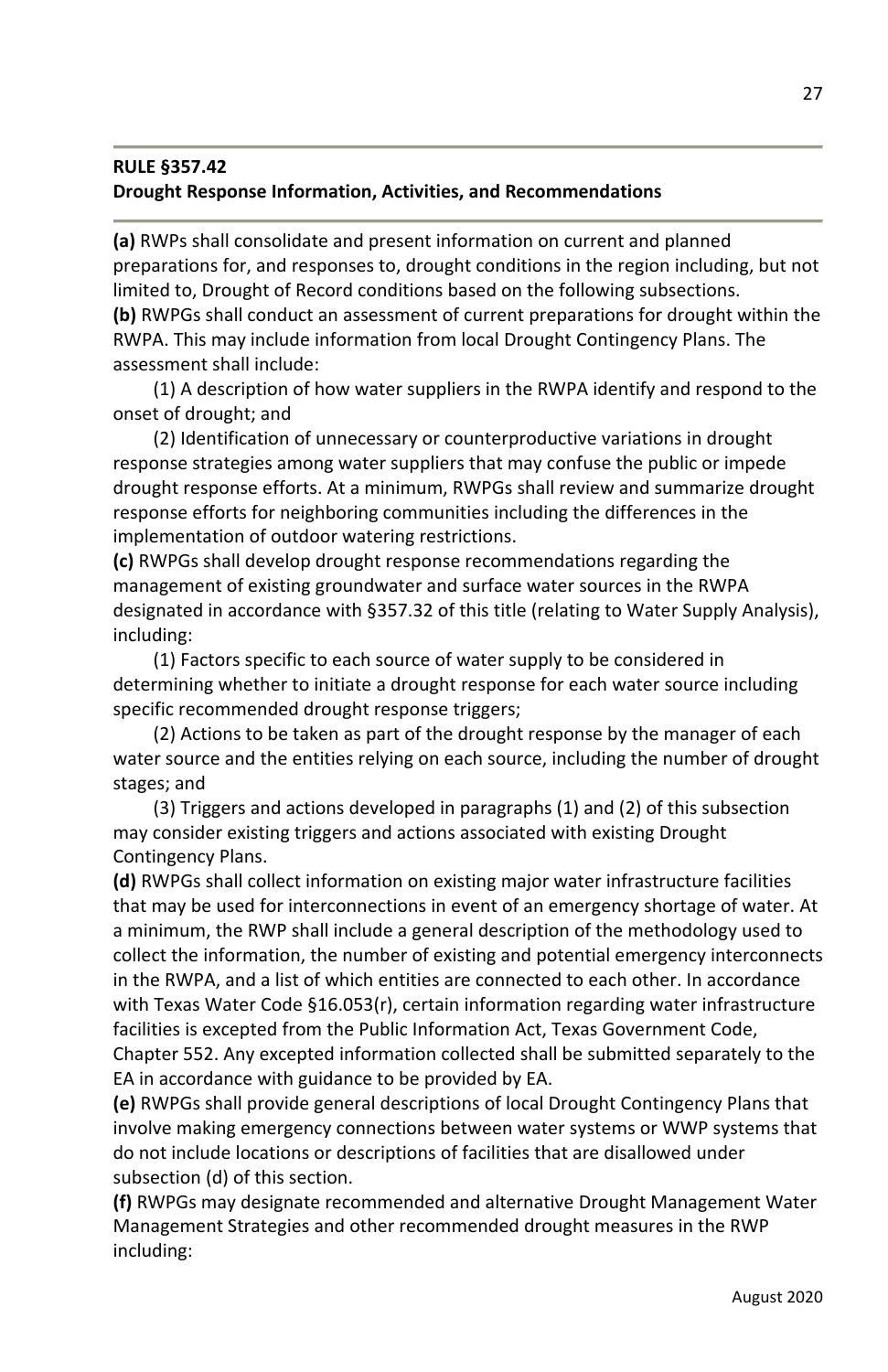(1) List and description of the recommended Drought Management Water Management Strategies and associated WUGs and WWPs, if any, that are recommended by the RWPG. Information to include associated triggers to initiate each of the recommended Drought Management WMSs;

(2) List and description of alternative Drought Management WMSs and associated WUGs and WWPs, if any, that are included in the plan. Information to include associated triggers to initiate each of the alternative Drought Management WMSs;

(3) List of all potentially feasible Drought Management WMSs that were considered or evaluated by the RWPG but not recommended; and

(4) List and summary of any other recommended Drought Management Measures, if any, that are included in the RWP, including associated triggers if applicable.

**(g)** The RWPGs shall evaluate potential emergency responses to local drought conditions or loss of existing water supplies; the evaluation shall include identification of potential alternative water sources that may be considered for temporary emergency use by WUGs and WWPs in the event that the Existing Water Supply sources become temporarily unavailable to the WUGs and WWPs due to unforeseeable hydrologic conditions such as emergency water right curtailment, unanticipated loss of reservoir conservation storage, or other localized drought impacts. RWPGs shall evaluate, at a minimum, municipal WUGs that:

(1) have existing populations less than 7,500;

(2) rely on a sole source for its water supply regardless of whether the water is provided by a WWP; and

(3) all County-Other WUGs.

**(h)** RWPGs shall consider any relevant recommendations from the Drought Preparedness Council.

**(i)** RWPGs shall make drought preparation and response recommendations regarding:

(1) Development of, content contained within, and implementation of local Drought Contingency Plans required by the Commission;

(2) Current drought management preparations in the RWPA including:

(A) drought response triggers; and

(B) responses to drought conditions;

(3) The Drought Preparedness Council and the State Drought Preparedness Plan; and

(4) Any other general recommendations regarding drought management in the region or state.

**(j)** The RWPGs shall develop region-specific model Drought Contingency Plans.

**Source Note:** The provisions of this §357.42 adopted to be effective August 12, 2012, 37 TexReg 5797; amended to be effective December 8, 2016, 41 TexReg 9589; amended to be effective June 28, 2020, 45 TexReg 4211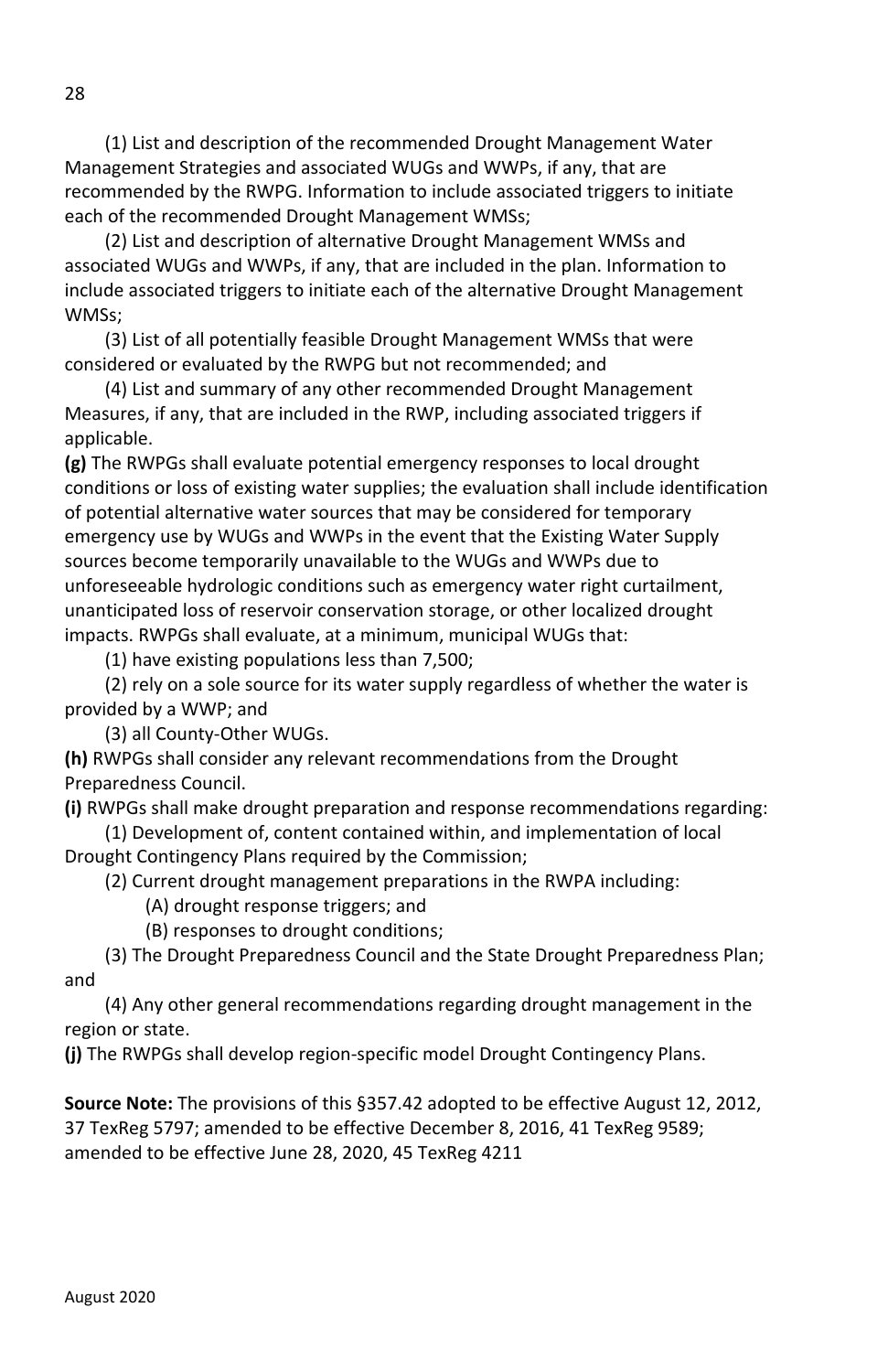# **RULE §357.43 Regulatory, Administrative, or Legislative Recommendations**

**(a)** The RWPs shall contain any regulatory, administrative, or legislative recommendations developed by the RWPGs.

**(b)** Ecologically Unique River and Stream Segments. RWPGs may include in adopted RWPs recommendations for all or parts of river and stream segments of unique ecological value located within the RWPA by preparing a recommendation package consisting of a physical description giving the location of the stream segment, maps, and photographs of the stream segment and a site characterization of the stream segment documented by supporting literature and data. The recommendation package shall address each of the criteria for designation of river and stream segments of ecological value found in this subsection. The RWPG shall forward the recommendation package to the Texas Parks and Wildlife Department and allow the Texas Parks and Wildlife Department 30 days for its written evaluation of the recommendation. The adopted RWP shall include, if available, Texas Parks and Wildlife Department's written evaluation of each river and stream segment recommended as a river or stream segment of unique ecological value.

(1) An RWPG may recommend a river or stream segment as being of unique ecological value based upon the criteria set forth in §358.2 of this title (relating to Definitions).

(2) For every river and stream segment that has been designated as a unique river or stream segment by the legislature, including during a session that ends not less than one year before the required date of submittal of an adopted RWP to the Board, or recommended as a unique river or stream segment in the RWP, the RWPG shall assess the impact of the RWP on these segments. The assessment shall be a quantitative analysis of the impact of the plan on the flows important to the river or stream segment, as determined by the RWPG, comparing current conditions to conditions with implementation of all recommended WMSs. The assessment shall also describe the impact of the plan on the unique features cited in the region's recommendation of that segment.

**(c)** Unique Sites for Reservoir Construction. An RWPG may recommend sites of unique value for construction of reservoirs by including descriptions of the sites, reasons for the unique designation and expected beneficiaries of the water supply to be developed at the site. The criteria at §358.2 of this title shall be used to determine if a site is unique for reservoir construction.

**(d)** Any other recommendations that the RWPG believes are needed and desirable to achieve the stated goals of state and regional water planning including to facilitate the orderly development, management, and conservation of water resources and prepare for and respond to drought conditions. This may include recommendations that the RWPG believes would improve the state and regional water planning process.

**(e)** RWPGs may develop information as to the potential impacts of any proposed changes in law prior to or after changes are enacted.

**(f)** RWPGs should consider making legislative recommendations to facilitate more voluntary water transfers in the region.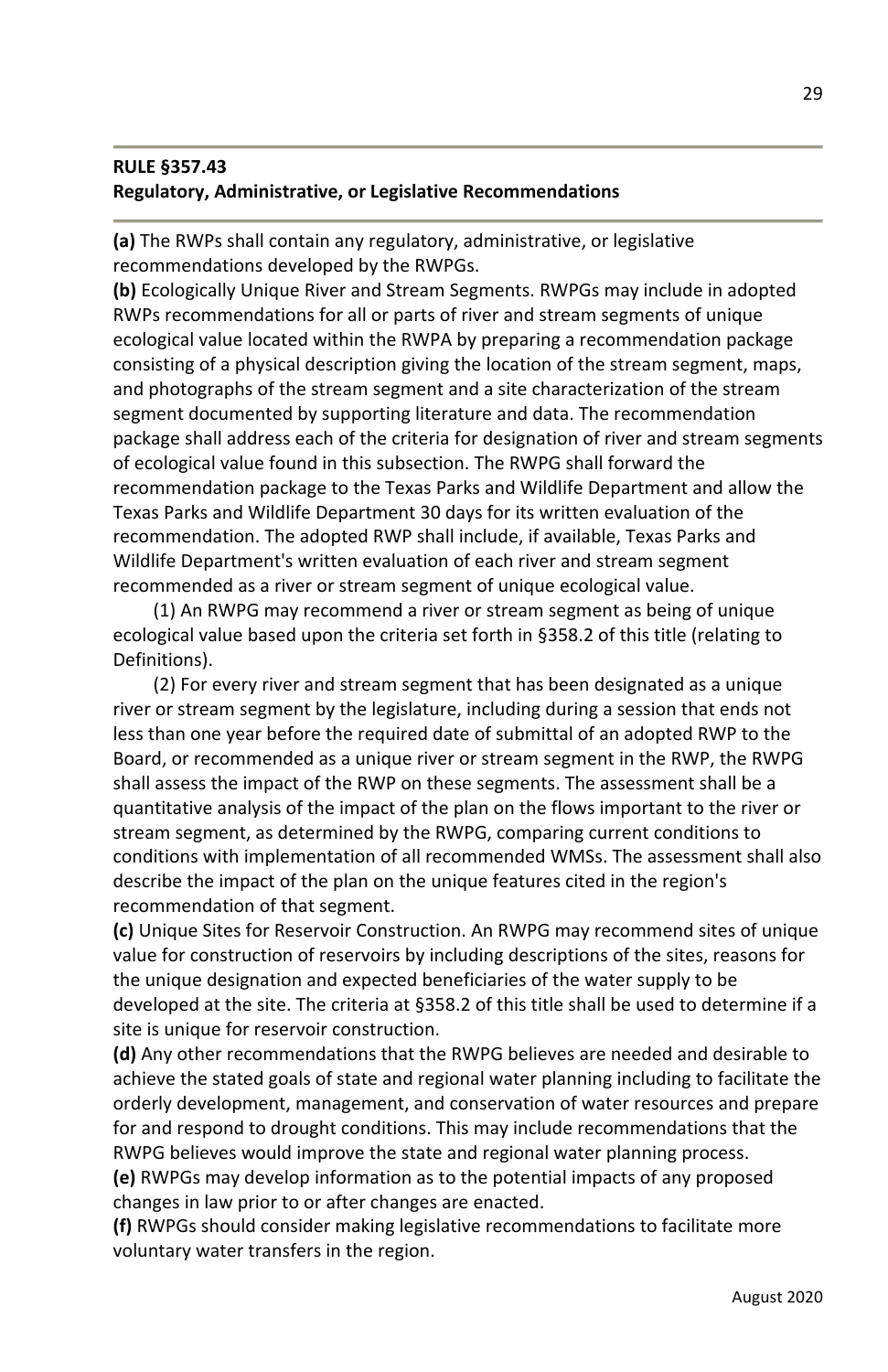**Source Note:** The provisions of this §357.43 adopted to be effective August 12, 2012, 37 TexReg 5797; amended to be effective December 8, 2016, 41 TexReg 9589

#### **RULE §357.44 Infrastructure Financing Analysis**

RWPGs shall assess and quantitatively report on how individual local governments, regional authorities, and other Political Subdivisions in their RWPA propose to finance recommended WMSs and associated WMSPs. The assessment shall also describe what role the RWPG proposes for the state in financing recommended WMSs and associated WMSPs, including proposed increases in the level of state participation in funding for regional projects to meet needs beyond the reasonable financing capability of local governments, regional authorities, and other political subdivisions involved in building water infrastructure.

**Source Note:** The provisions of this §357.44 adopted to be effective August 12, 2012, 37 TexReg 5797; amended to be effective December 8, 2016, 41 TexReg 9589; amended to be effective April 11, 2018, 43 TexReg 2158; amended to be effective June 28, 2020, 45 TexReg 4211

# **RULE §357.45 Implementation and Comparison to Previous Regional Water Plan**

**(a)** RWPGs shall describe the level of implementation of previously recommended WMSs and associated impediments to implementation in accordance with guidance provided by the board. Information on the progress of implementation of all WMSs that were recommended in the previous RWP, including conservation and Drought Management WMSs; and the implementation of WMSPs that have affected progress in meeting the state's future water needs.

**(b)** RWPGs shall assess the progress of the RWPA in encouraging cooperation between WUGs for the purpose of achieving economies of scale and otherwise incentivizing WMSs that benefit the entire RWPA. This assessment of regionalization shall include:

(1) The number of recommended WMSs in the previously adopted and current RWPs that serve more than one WUG;

(2) The number of recommended WMSs in the previously adopted RWP that serve more than one WUG and have been implemented since the previously adopted RWP; and.

(3) A description of efforts the RWPG has made to encourage WMSs and WMSPs that serve more than one WUG, and that benefit the entire region.

**(c)** RWPGs shall provide a brief summary of how the RWP differs from the previously adopted RWP with regards to:

(1) Water Demand projections;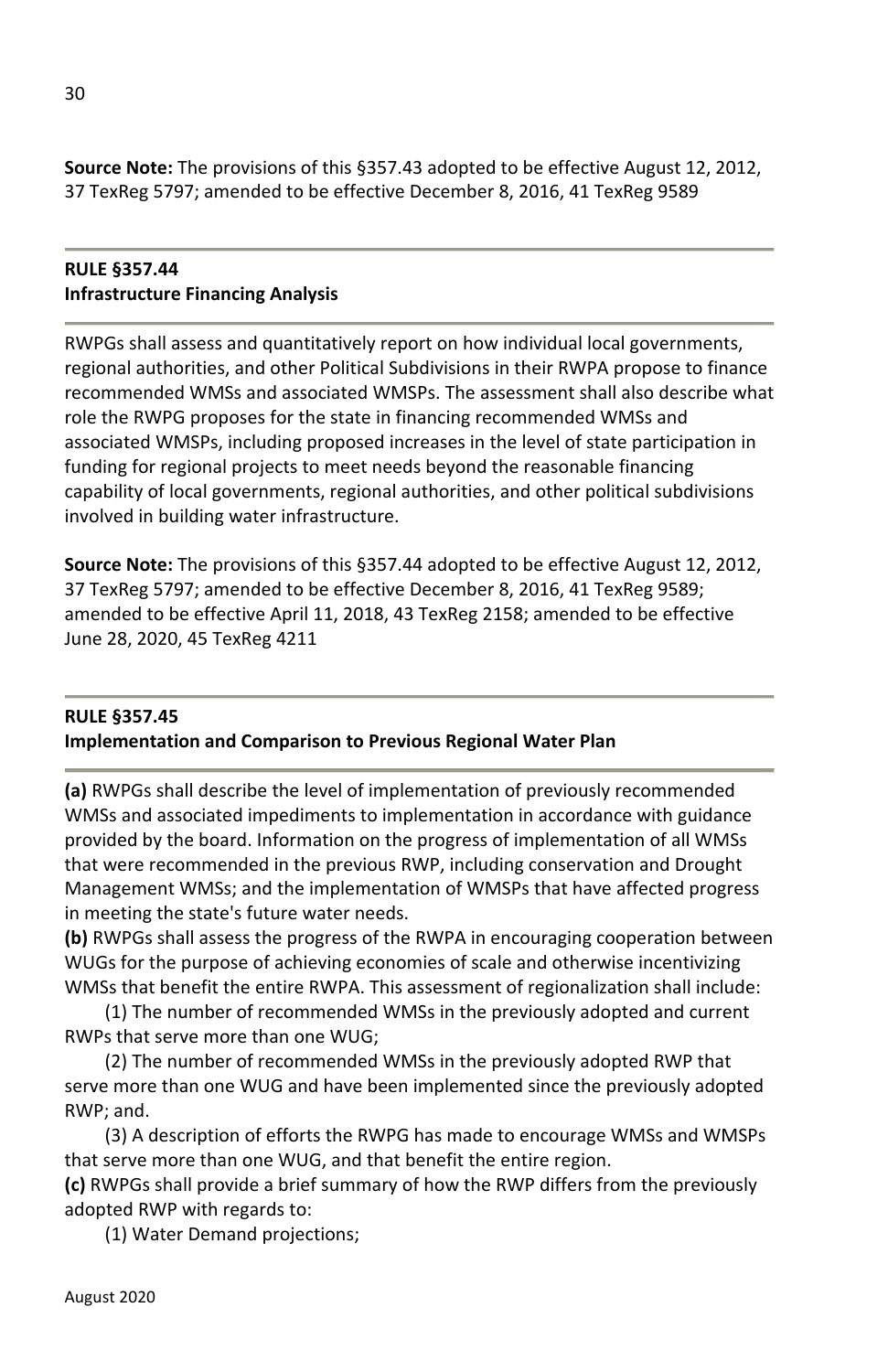(2) Drought of Record and hydrologic and modeling assumptions used in planning for the region;

(3) Groundwater and surface water Availability, Existing Water Supplies, and identified Water Needs for WUGs and WWPs; and

(4) Recommended and Alternative WMSs and WMSPs.

**Source Note:** The provisions of this §357.45 adopted to be effective August 12, 2012, 37 TexReg 5797; amended to be effective December 8, 2016, 41 TexReg 9589; amended to be effective April 11, 2018, 43 TexReg 2158; amended to be effective June 28, 2020, 45 TexReg 4211

#### **RULE §357.46 Prioritization of Projects by Regional Water Planning Groups**

Each RWPG shall prioritize recommended WMSPs in its respective RWP and submit the prioritization separately with its adopted RWP. The RWPG must prioritize the WMSPs in accordance with the uniform standards, developed by the stakeholders committee established under Texas Water Code, §15.436(c), in effect at the time it adopts its RWP.

**Source Note:** The provisions of this §357.46 adopted to be effective December 8, 2016, 41 TexReg 9589

**SUBCHAPTER E** ADOPTION, SUBMITTAL, AND AMENDMENTS TO REGIONAL WATER PLANS

# **RULE §357.50**

#### **Adoption, Submittal, and Approval of Regional Water Plans**

**(a)** The RWPGs shall submit their adopted RWPs to the Board every five years on a date to be disseminated by the EA, as modified by subsection  $(g)(2)$  of this section, for approval and inclusion in the State Water Plan.

**(b)** Prior to the adoption of the RWP, the RWPGs shall submit concurrently to the EA and the public an IPP. The IPP submitted to the EA must be in the electronic and paper format specified by the EA. Each RWPG must certify that the IPP is complete and adopted by the RWPG. In the instance of a recommended WMS proposed to be supplied from a different RWPA, the RWPG recommending such strategy shall submit, concurrently with the submission of the IPP to the EA, a copy of the IPP, or a letter identifying the WMS in the other region along with an internet link to the IPP, to the RWPG associated with the location of such strategy.

**(c)** The RWPGs shall distribute the IPP in accordance with §357.21(d)(4) of this title (relating to Notice and Public Participation).

**(d)** Within 60 days of the submission of IPPs to the EA, the RWPGs shall submit to the EA, and the other affected RWPG, in writing, the identification of potential Interregional Conflicts by: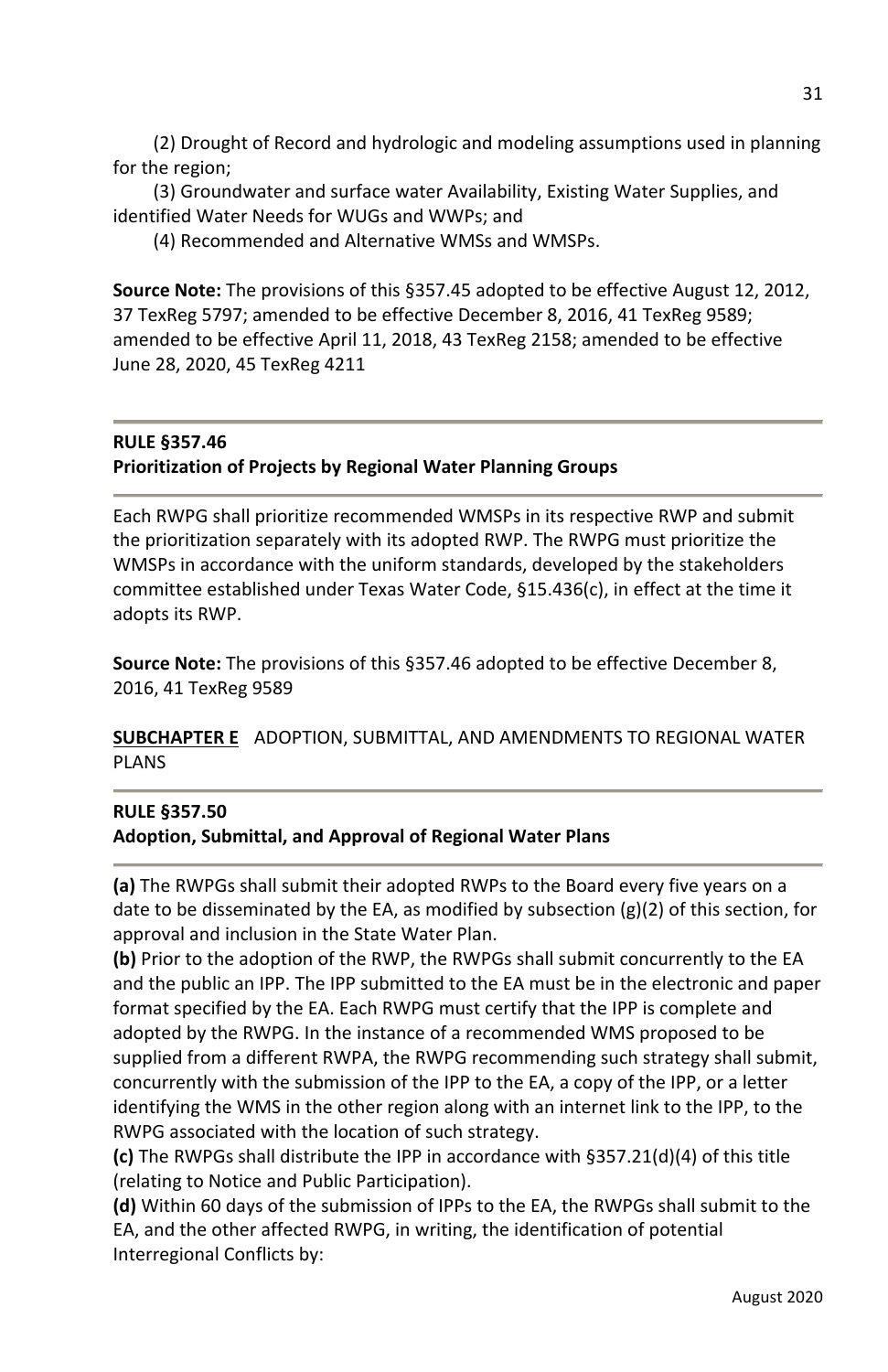(1) identifying the specific recommended WMS from another RWPG's IPP;

(2) providing a statement of why the RWPG considers there to be an Interregional Conflict; and

(3) providing any other information available to the RWPG that is relevant to the Board's decision.

**(e)** The RWPGs shall seek to resolve conflicts with other RWPGs and shall promptly and actively participate in any Board sponsored efforts to resolve Interregional Conflicts.

**(f)** The RWPGs shall solicit, and consider the following comments when adopting an RWP:

(1) the EA's written comments, which shall be provided to the RWPG within 120 days of receipt of the IPP;

(2) written comments received from any federal agency or Texas state agency, which the RWPGs shall accept after the first public hearing notice is published pursuant to §357.21(d) of this title until at least 90 days after the public hearing is held pursuant to §357.21(d) of this title; and

(3) any written or oral comments received from the public after the first public hearing notice is published pursuant to §357.21(d) of this title until at least 60 days after the public hearing is held pursuant to §357.21(d) of this title.

(4) The RWPGs shall revise their IPPs to incorporate negotiated resolutions or Board resolutions of any Interregional Conflicts into their final adopted RWPs.

(5) In the event that the Board has not resolved an Interregional Conflict sufficiently early to allow an involved RWPG to modify and adopt its final RWP by the statutory deadline, all RWPGs involved in the conflict shall proceed with adoption of their RWP by excluding the relevant recommended WMS and all language relevant to the conflict and include language in the RWP explaining the unresolved Interregional Conflict and acknowledging that the RWPG may be required to revise or amend its RWP in accordance with a negotiated or Board resolution of an Interregional Conflict. **(g)** Submittal of RWPs. RWPGs shall submit the IPP and the adopted RWPs and amendments to approved RWPs to the EA in conformance with this section.

(1) RWPs shall include:

 (A) The technical report and data prepared in accordance with this chapter and the EA's specifications;

 (B) An executive summary that documents key RWP findings and recommendations; and

 (C) Summaries of all written and oral comments received pursuant to subsection (f) of this section, with a response by the RWPG explaining how the plan was revised or why changes were not warranted in response to written comments received under subsection (f) of this section.

(2) RWPGs shall submit RWPs to the EA according to the following schedule:

 (A) IPPs are due every five years on a date disseminated by the EA unless an extension is approved, in writing, by the EA.

 (B) Prior to submission of the IPP, the RWPGs shall upload the data, metadata and all other relevant digital information supporting the plan to the Board's State Water Planning Database. All changes and corrections to this information must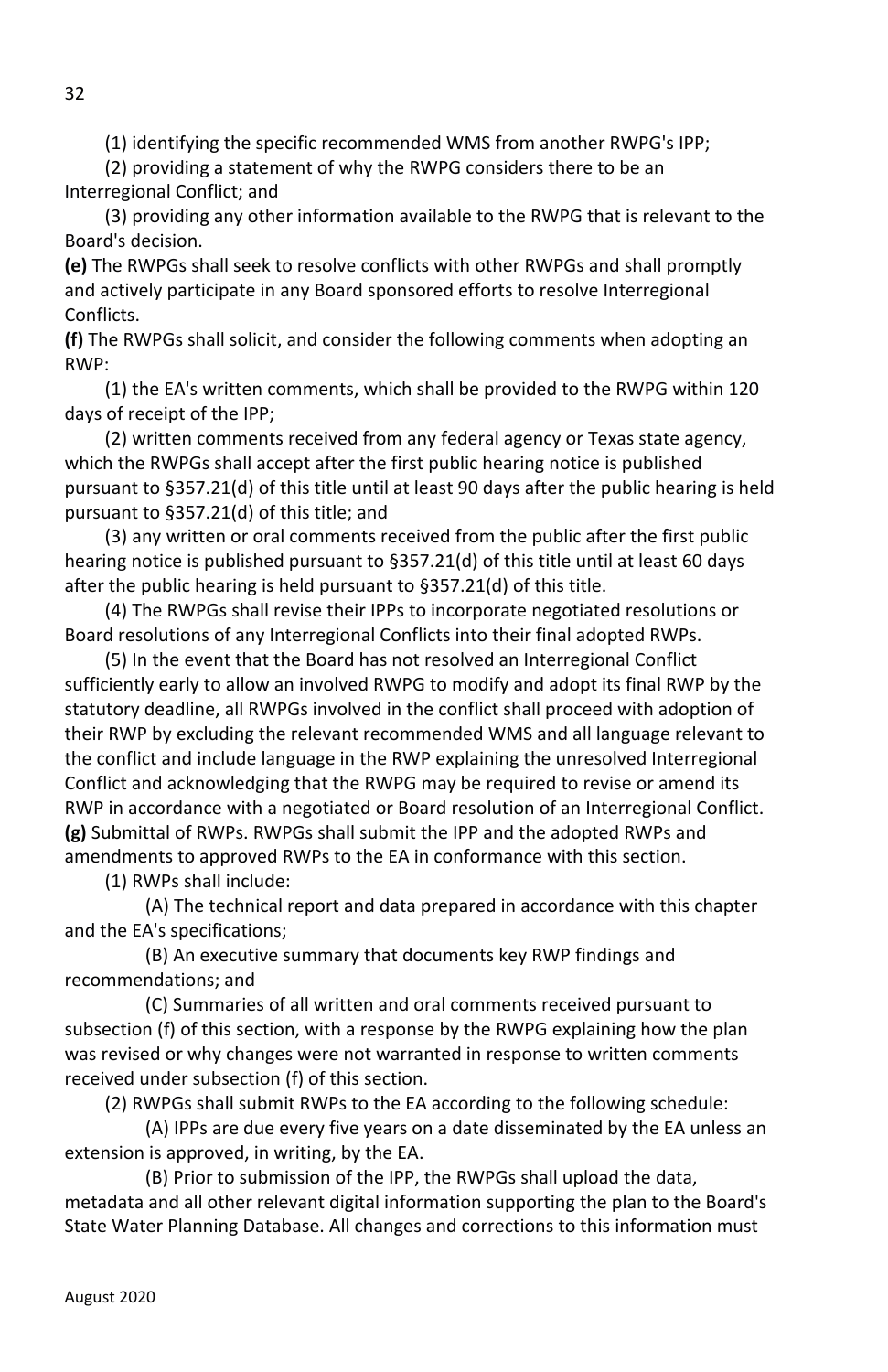be entered into the Board's State Water Planning Database prior to submittal of a final adopted plan.

 (C) The RWPG shall transfer copies of all data, models, and reports generated by the planning process and used in developing the RWP to the EA. To the maximum extent possible, data shall be transferred in digital form according to specifications provided by the EA. One copy of all reports prepared by the RWPG shall be provided in digital format according to specifications provided by the EA. All digital mapping shall use a geographic information system according to specifications provided by the EA. The EA shall seek the input from the State Geographic Information Officer regarding specifications mentioned in this section.

 (D) Adopted RWPs are due to the EA every five years on a date disseminated by the EA unless, at the discretion of the EA, a time extension is granted consistent with the timelines in Texas Water Code §16.053(i).

 (E) Once approved by the Board, RWPs shall be made available on the Board website.

**(h)** Upon receipt of an RWP adopted by the RWPG, the Board shall consider approval of such plan based on the following criteria:

(1) verified adoption of the RWP by the RWPG; and

(2) verified incorporation of any negotiated resolution or Board resolution of any Interregional Conflicts, or in the event that an Interregional Conflict is not yet resolved, verified exclusion of the relevant recommended WMS and all language relevant to the conflict.

**(i)** Approval of RWPs by the Board. The Board may approve an RWP only after it has determined that the RWP complies with statute and rules.

**(j)** The Board shall consider approval of an RWP that includes unmet municipal Water Needs provided that the RWPG includes adequate justification, including that the RWP:

(1) documents that the RWPG considered all potentially feasible WMSs, including Drought Management WMSs and contains an explanation why additional conservation and/or Drought Management WMSs were not recommended to address the need;

(2) describes how, in the event of a repeat of the Drought of Record, the municipal WUGs associated with the unmet need shall ensure the public health, safety, and welfare in each Planning Decade that has an unmet need; and

(3) explains whether there may be occasion, prior to development of the next IPP, to amend the RWP to address all or a portion of the unmet need.

**(k)** Board Adoption of State Water Plan. RWPs approved by the Board pursuant to this chapter shall be incorporated into the State Water Plan as outlined in §358.4 of this title (relating to Guidelines).

**Source Note:** The provisions of this §357.50 adopted to be effective August 12, 2012, 37 TexReg 5797; amended to be effective November 30, 2015, 40 TexReg 8648; amended to be effective December 8, 2016, 41 TexReg 9589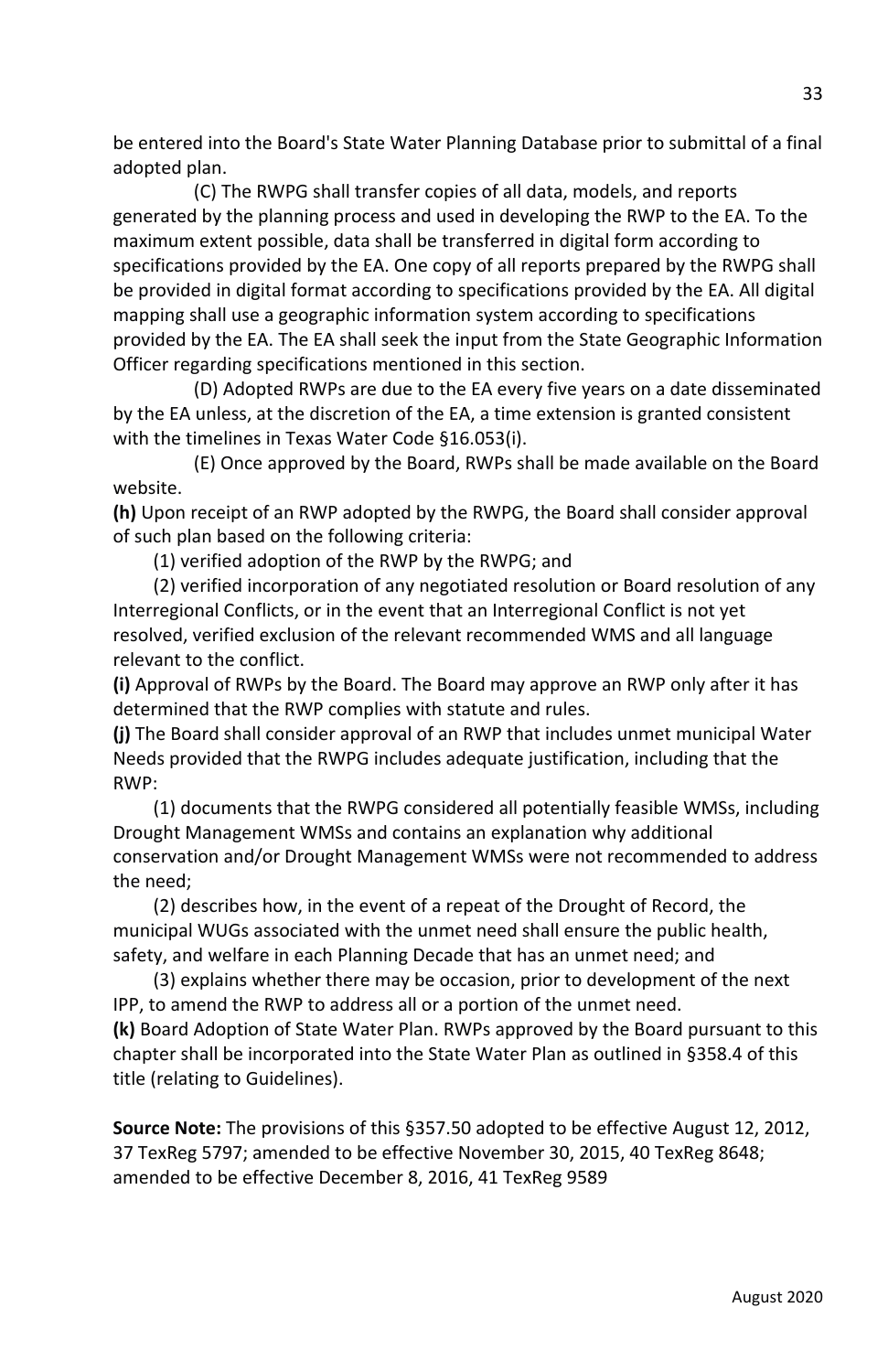## **RULE §357.51 Amendments to Regional Water Plans**

**(a)** Local Water Planning Amendment Requests. A Political Subdivision in the RWPA may request an RWPG to consider specific changes to an adopted RWP based on changed conditions or new information. An RWPG must formally consider such request within 180 days after its receipt and shall amend its adopted RWP if it determines an amendment is warranted. If the Political Subdivision is not satisfied with the RWPG's decision on the issue, it may file a petition with the EA to request Board review the decision and consider changing the approved RWP. The Political Subdivision shall send a copy of the petition to the chair of the affected RWPG.

(1) The petition must state:

 (A) the changed condition or new information that affects the approved RWP;

 (B) the specific sections and provisions of the approved RWP that are affected by the changed condition or new information;

 (C) the efforts made by the Political Subdivision to work with the RWPG to obtain an amendment; and

(D) the proposed amendment to the approved RWP.

(2) If the EA determines that the changed condition or new information warrants a change in the approved RWP, the EA shall request the RWPG to consider making the appropriate change and provide the reason in writing. The Political Subdivision that submitted the petition shall receive notice of any action requested of the RWPG by the EA. If the RWPG does not amend its plan consistent with the request within 90 days, it shall provide a written explanation to the EA, after which the EA shall present the issue to the Board for consideration at a public meeting. Before presenting the issue to the Board, the EA shall provide the RWPG, the Political Subdivision submitting the petition, and any Political Subdivision determined by the EA to be affected by the issue 30 days notice. At the public meeting, the Board may direct the RWPG to amend its RWP based on the local Political Subdivision's request.

**(b)** Major Amendments to RWPs and State Water Plan. An RWPG may amend an adopted RWP at any meeting, after giving notice for a major amendment and holding a hearing according to §357.21(d) of this title (relating to Notice and Public Participation). An amendment is major if it does not meet the criteria of subsection (c), (d) or (e) of this section. An RWPG may propose amendments to an approved RWP by submitting proposed amendments to the Board for its consideration and possible approval under the standards and procedures of this section.

(1) Initiation of a Major Amendment. An entity may request an RWPG amend its adopted RWP. An RWPG's consideration for action to initiate an amendment may occur at a regularly scheduled meeting.

(2) RWPG Public Hearing. The RWPG shall hold a public hearing on the amendment as defined in §357.21(d) of this title. The amendment shall be available for agency and public comment at least 30 days prior to the public hearing and 30 days following the public hearing as defined in §357.21(d) of this title.

(3) The proposed major amendment: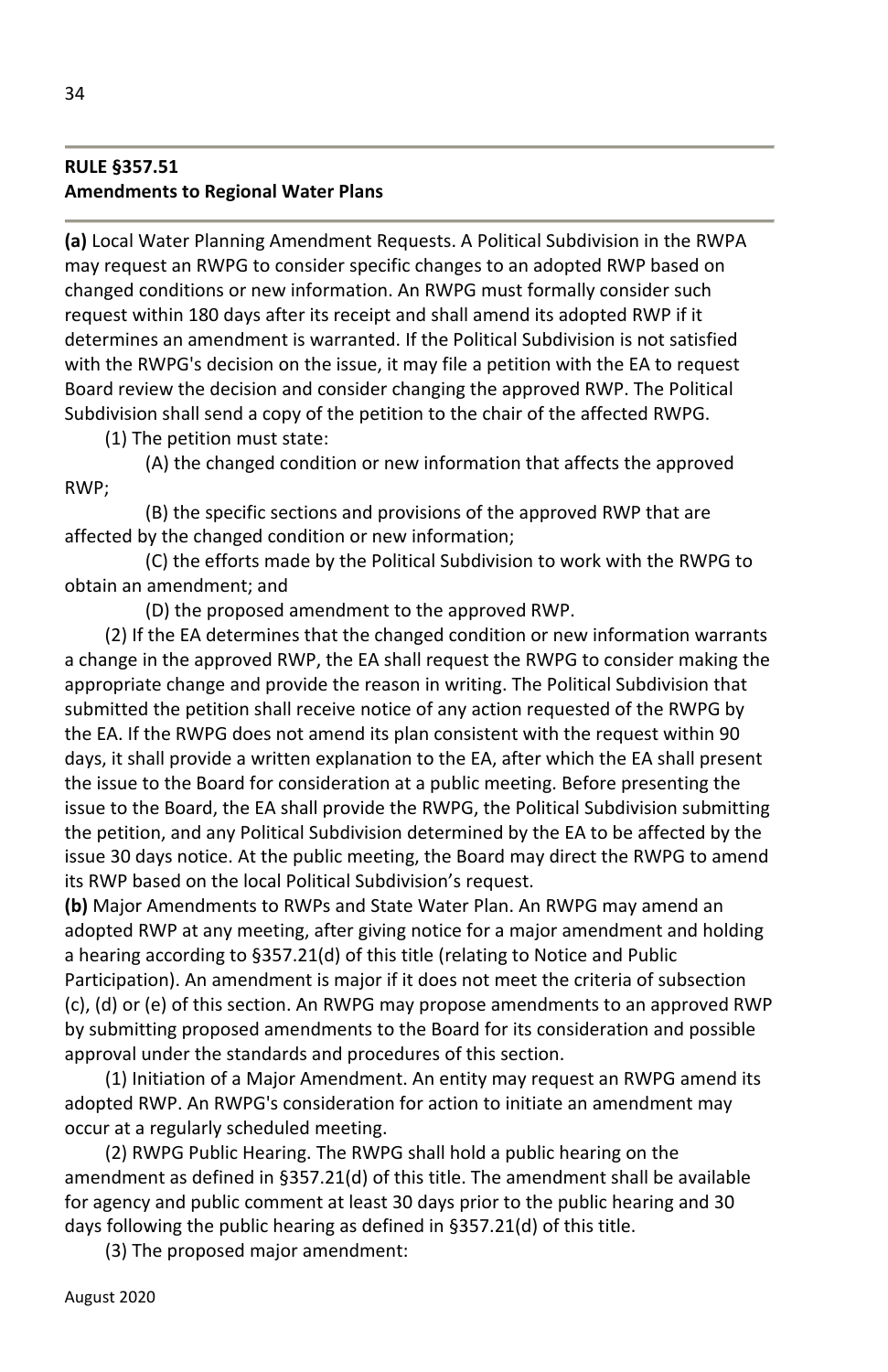(A) Shall not result in an over-allocation of an existing or planned source of water; and

 (B) Shall conform with rules applicable to RWP development as defined in Subchapters C and D of this chapter.

(4) RWPG Major Amendment Adoption. The RWPG may adopt the amendment at a regularly scheduled RWPG meeting held in accordance with §357.21(b) of this title following the 30-day public comment period held in accordance with §357.21(d) of this title. The amendment shall include response to comments received.

(5) Board Approval of Major Amendment. After adoption of the major amendment, the RWPG shall submit the amendment to the Board which shall consider approval of the amendment at its next regularly scheduled meeting following EA review of the amendment.

**(c)** Minor Amendments to RWPs and State Water Plan.

(1) An RWPG may amend its RWP by first providing a copy of the proposed amendment to the EA for a determination as to whether the amendment would be minor.

(2) EA Pre-Adoption Review. The EA shall evaluate the proposed minor amendment prior to the RWPG's vote to adopt the amendment. An amendment is minor if it meets the following criteria:

 (A) does not result in over-allocation of an existing or planned source of water;

(B) does not relate to a new reservoir;

 (C) does not increase unmet needs or produce new unmet needs in the adopted RWP;

 (D) does not have a significant effect on instream flows, environmental flows or freshwater flows to bays and estuaries;

 (E) does not have a significant substantive impact on water planning or previously adopted management strategies; and

(F) does not delete or change any legal requirements of the plan.

(3) Determination by EA. If the EA determines that the proposed amendment is minor, EA shall notify, in writing, the RWPG as soon as practicable.

(4) RWPG Public Meeting. After receipt of the written determination from the EA, the RWPG shall conduct a public meeting in accordance with  $\S 357.21(c)$  of this title. The public shall have an opportunity to comment and the RWPG shall amend the proposed minor amendment based on public comments, as appropriate, and to comply with existing statutes and rules related to regional water planning responses.

(5) Board Approval of Minor Amendment. After adoption of the minor amendment, the RWPG shall submit the amendment to the Board which shall approve the amendment at its next regularly scheduled meeting unless the amendment contradicts or is in substantial conflict with statutes and rules relating to regional water planning.

**(d)** Amendment for Water Planning for a Clean Coal Project. An amendment to an RWP or the State Water Plan to facilitate planning for water supplies reasonably required for a clean coal project, as defined by Texas Water Code §5.001, relating to the Texas Commission on Environmental Quality, shall be adopted by the process described in this section. However, an RWPG may amend the RWP to accommodate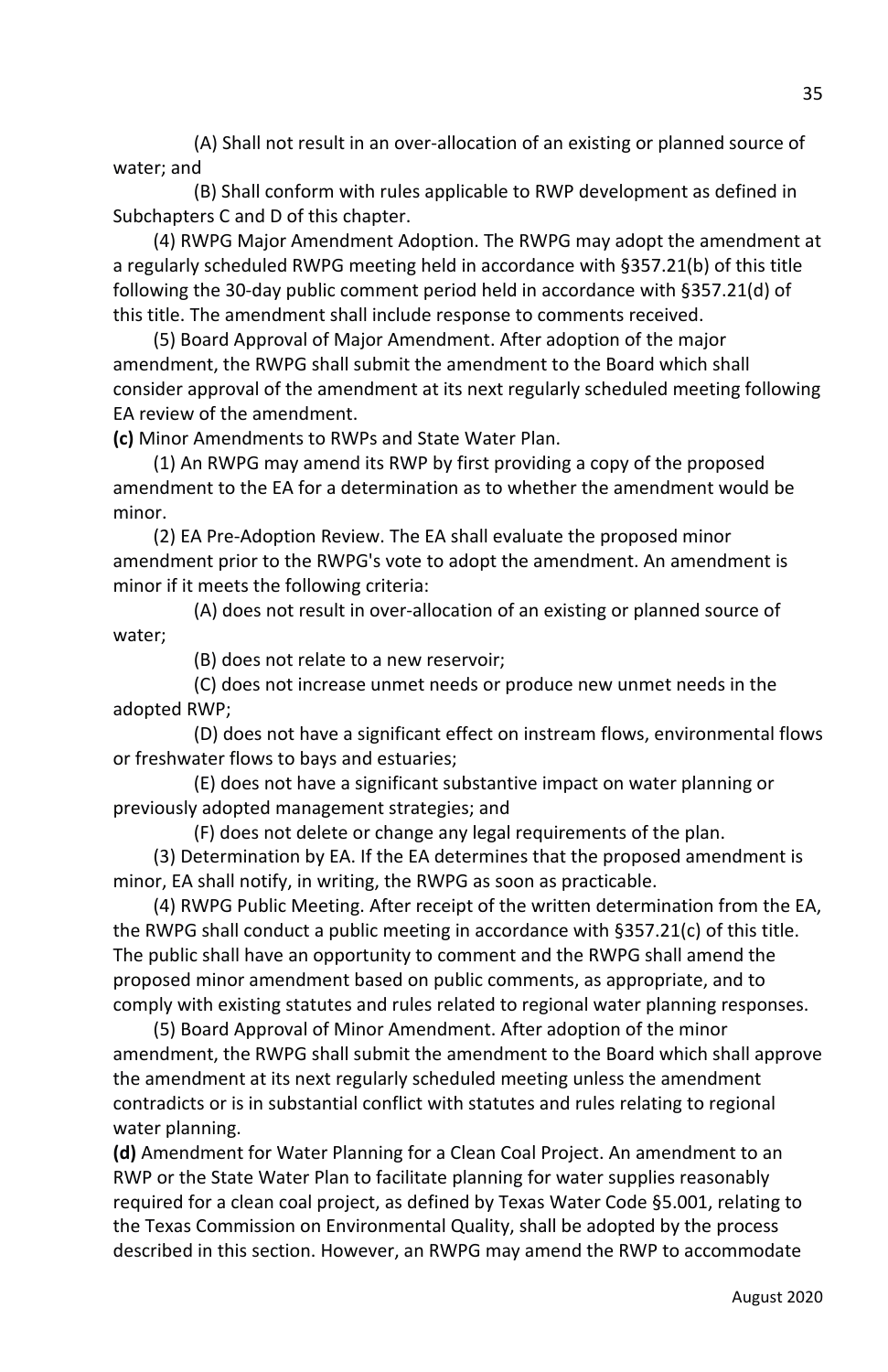planning for a clean coal project without a public meeting or hearing if the EA determines that:

(1) the amendment does not significantly change the RWP; or

(2) the amendment does not adversely affect other WMSs in the RWP. **(e)** Substitution of Alternative WMSs. RWPGs may substitute one or more evaluated Alternative Water Management Strategies for a recommended strategy if the strategy originally recommended is no longer recommended and the substitution of the Alternative WMS is capable of meeting the same Water Need without over-allocating any source. Before substituting an Alternative WMS, the RWPG must provide public notice in accordance with §357.21(b) of this title and request written approval from the EA. If the EA approves the substitution, the RWPG must provide public notice in accordance with §357.21(c) of this title before taking action to substitute the Alternative WMS.

**(f)** In the instance of a substitution of an Alternative WMS or a proposed amendment with a recommended WMS to be supplied from a different RWPA, the RWPG recommending such strategy shall submit, concurrently with the submission of the substitution or proposed amendment to the EA, a copy of the substitution or proposed amendment to the RWPG for the location of such strategy. The provisions of sections 357.50(d), (e), (f), and (h), and 357.62, related to Interregional Conflicts, shall apply to substitution or amendment to the RWP in the same manner as those subdivisions apply to an IPP.

**(g)** Amendment for Infeasible Recommended WMSs or WMSPs. Following the results of the analysis presented at a public meeting in accordance with §357.12(b) of this title, an RWPG shall amend an adopted RWP to remove an infeasible recommended WMS or WMSP, as defined by Texas Water Code §16.053(h)(10). The RWPG will follow the amendment processes in accordance with subsections (b), (c), or (e) of this section. The amendment shall summarize the project components and address why they were determined to be infeasible. Subsequent amendments during the planning cycle for infeasible recommended WMS or WMSP may occur at the discretion of the RWPG based upon information presented to the RWPG by project sponsors. **(h)** Amending the State Water Plan. Following amendments of RWPs, including substitutions of Alternative WMSs, the Board shall make any necessary amendments to the State Water Plan as outlined in §358.4 of this title (relating to Guidelines).

**Source Note:** The provisions of this §357.51 adopted to be effective August 12, 2012, 37 TexReg 5797; amended to be effective November 30, 2015, 40 TexReg 8648; amended to be effective December 8, 2016, 41 TexReg 9589; amended to be effective April 11, 2018, 43 TexReg 2158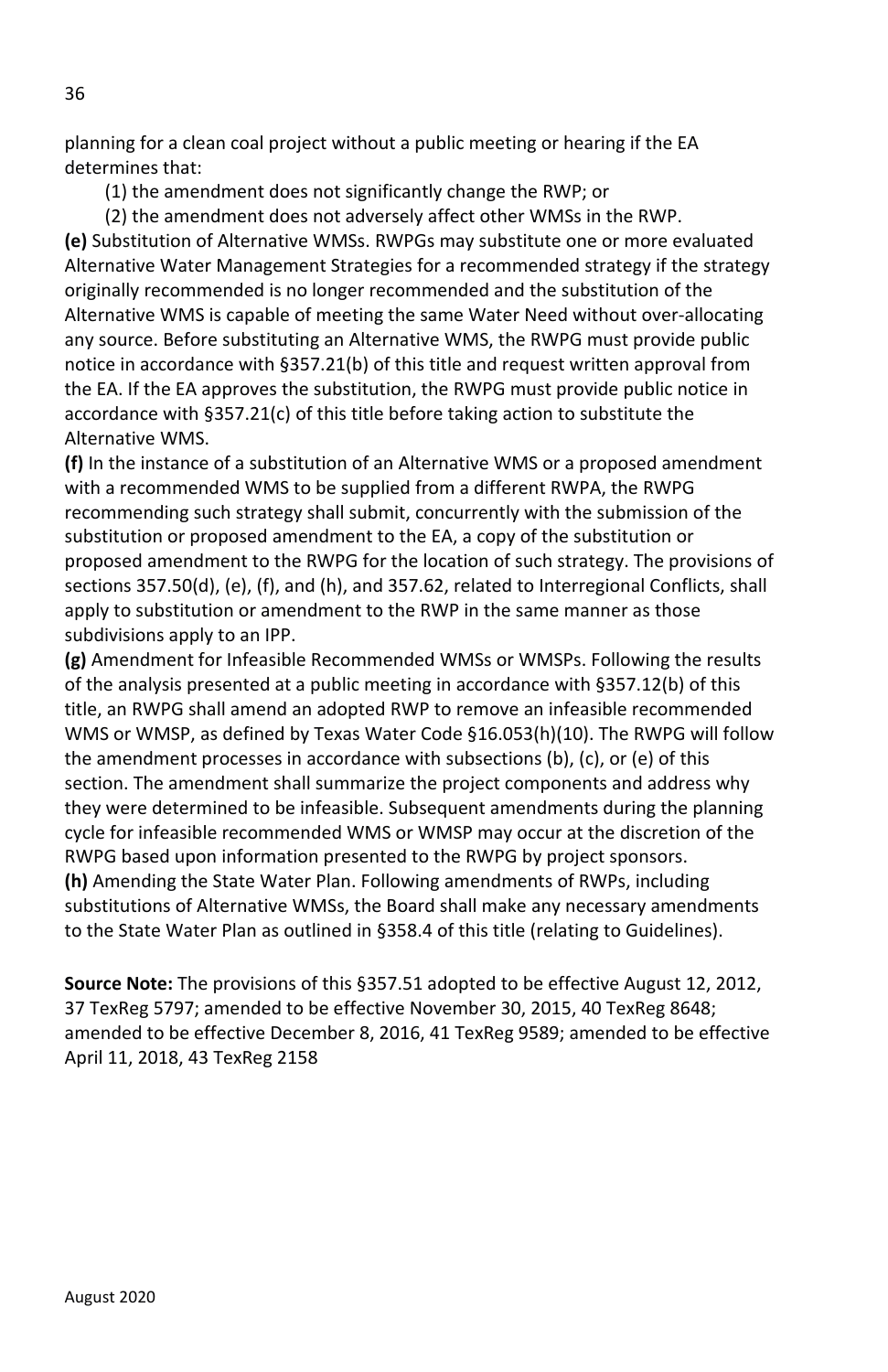### **RULE §357.60 Consistency of Regional Water Plans**

**(a)** RWPGs shall submit to the development Board an RWP that is consistent with the guidance principles and guidelines outlined in §357.20 of this title (relating to Guidance Principles for State and Regional Water Planning). Information provided shall be based on data provided or approved by the Board in a format consistent with the guidelines of Subchapters C and D of this chapter and guidance by the EA. **(b)** For the purposes of the Texas Water Code §16.053(j) (relating to Board Financial Assistance) projects proposed to the Board for funding shall be considered to meet any need identified in an approved RWP in a manner consistent with the RWP if the project:

(1) Is an enhancement of an Existing Water Supply or water source identified in the analysis developed under §357.32 of this title (relating to Water Supply Analysis) as meeting a demand, even though the project is not specifically recommended in the RWP;

(2) Involves a minor modification to an existing surface water right that is not in conflict with the RWP; or

(3) Is meeting a need in a manner consistent with the plan developed under Subchapters C and D of this chapter.

(4) For the purposes of the Texas Water Code §16.053(j), projects proposed to the Board for funding to meet any need identified in an approved RWP for which there is not a recommended WMS in such plan shall be considered by the Board not to be consistent with the approved RWP.

(5) For the purposes of the Texas Water Code §16.053(k) (relating to Board Waivers), the Board may consider, among other factors, changed conditions if a Political Subdivision requests a waiver of the Texas Water Code §16.053(j) for a project proposed to the Board for funding to meet a need in a manner that is not consistent with the manner the need is addressed in an approved RWP. The Board shall request the members of any affected RWPG to provide input on the request for waiver of the Texas Water Code §16.053(j).

**(c)** Relation to state and local plans. RWPs shall be consistent with Chapter 358 of this title (relating to State Water Planning Guidelines) and this chapter. RWPGs shall consider and use as a guide the State Water Plan and local water plans provided for in the Texas Water Code §16.054 (relating to Local Water Planning).

**Source Note:** The provisions of this §357.60 adopted to be effective August 12, 2012, 37 TexReg 5797; amended to be effective December 8, 2016, 41 TexReg 9589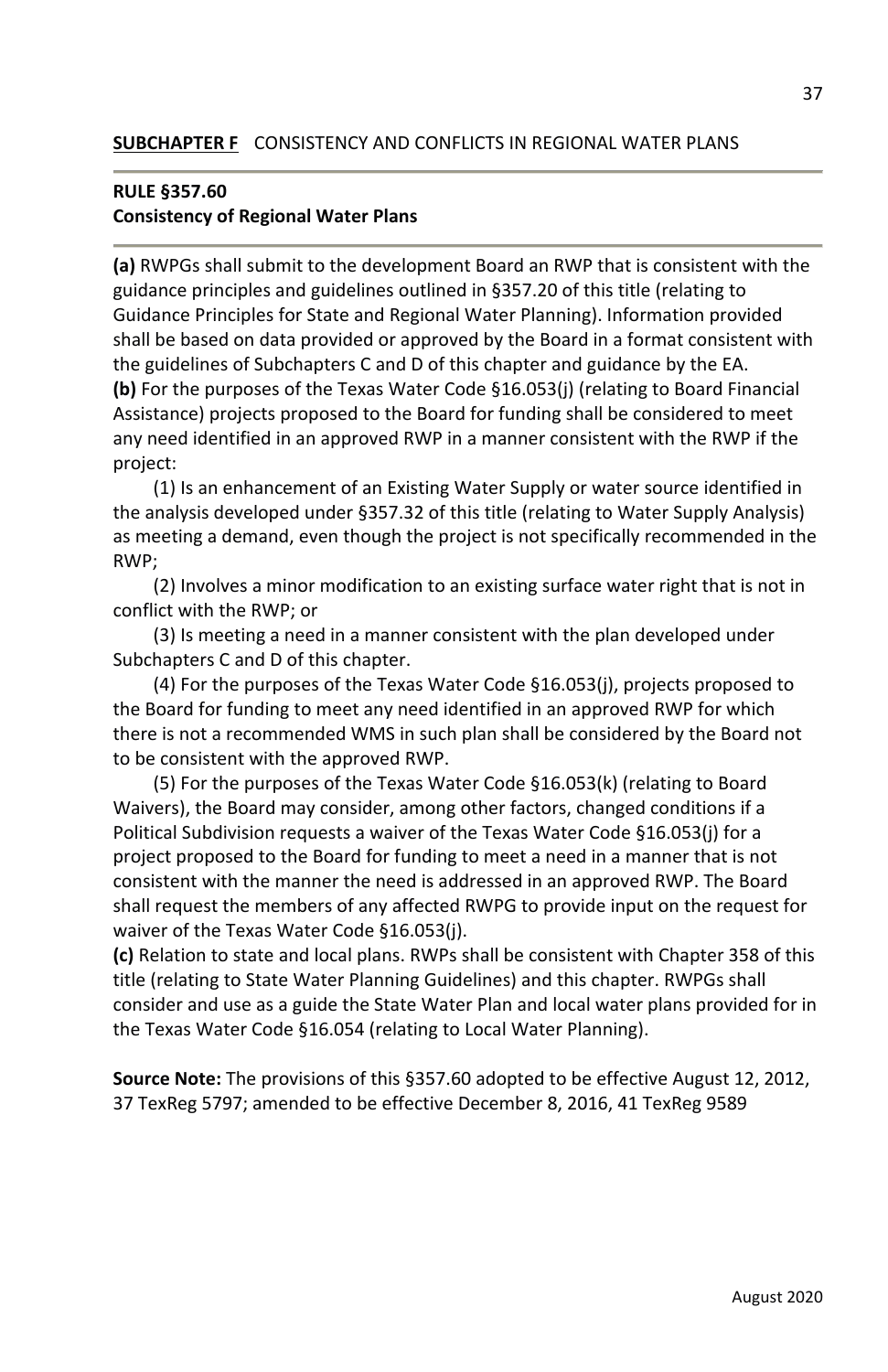## **RULE §357.61 Intraregional Conflicts in Development of Regional Water Plans**

The EA shall provide technical assistance within available resources to the RWPGs requesting such assistance in performing regional water planning activities and if requested, may facilitate resolution of conflicts within RWPAs.

**Source Note:** The provisions of this §357.61 adopted to be effective August 12, 2012, 37 TexReg 5797

## **RULE §357.62 Interregional Conflicts**

**(a)** In the event an RWPG has asserted an interregional conflict and the Board has determined that there is a potential for a substantial adverse effect on that region, or the Board finds that an interregional conflict exists between IPPs, the EA may use the following process:

(1) notify the affected RWPGs of the nature of the interregional conflict;

(2) request affected RWPGs appoint a representative or representatives authorized to negotiate on behalf of the RWPG and notify the EA in writing of the appointment;

(3) request affected RWPGs' assistance in resolving the conflict; and

(4) negotiate resolutions of conflicts with RWPGs as determined by the EA. **(b)** In the event the negotiation is unsuccessful, the EA may:

(1) determine a proposed recommendation for resolution of the conflict;

(2) provide notice of its intent to hold a public hearing on proposed recommendations for resolution of the conflict by publishing notice of the proposed change in the Texas Register and in a newspaper of general circulation in each county located in whole or in part in the RWPAs involved in the dispute 30 days before the public hearing and by mailing notice of the public hearing 30 days before public hearing to those persons or entities listed in §357.21(d) of this title (relating to Notice and Public Participation) in the RWPAs proposed to be impacted, and to each county judge of a county located in whole or in part in the RWPAs proposed to be impacted and to each affected RWPG;

(3) hold a public hearing on the proposed recommendation for resolution of the conflict at a time and place determined by the EA. At the hearing, the EA shall take comments from the RWPGs, Political Subdivisions, and members of the public on the issues identified by the Board as unresolved problems; and

(4) make a recommendation to the Board for resolution of the conflict. **(c)** The Board shall consider the EA's recommendation and any written statements by a representative for each affected RWPG and determine the resolution of the conflict. The Board's decision is final and not appealable.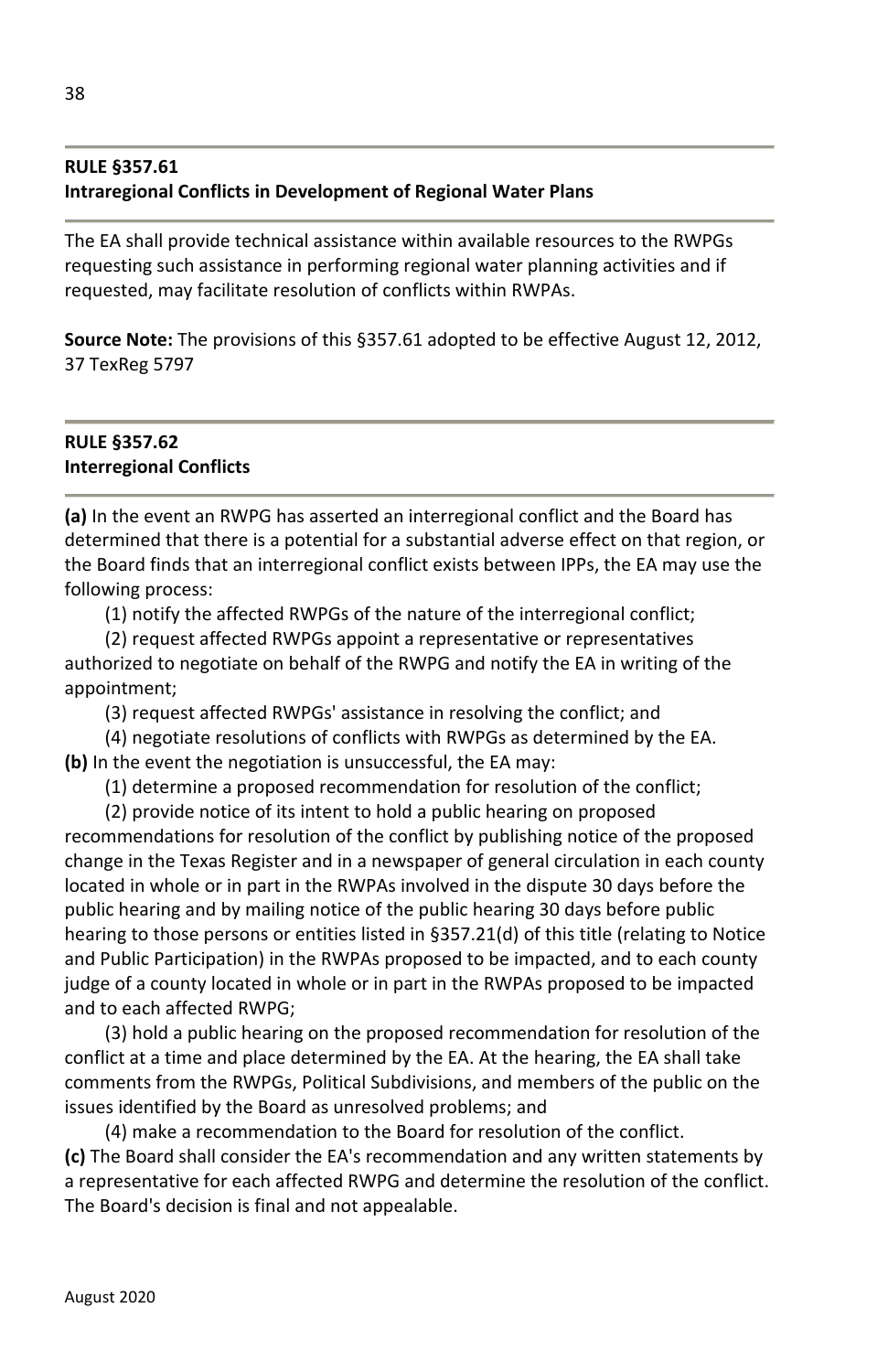**(d)** The EA shall notify affected RWPGs of Board's decision and shall direct changes to the affected RWPs, to be incorporated in accordance with Texas Water Code §16.053(h)(6).

**Source Note:** The provisions of this §357.62 adopted to be effective August 12, 2012, 37 TexReg 5797; amended to be effective November 30, 2015, 40 TexReg 8648; amended to be effective December 8, 2016, 41 TexReg 9589; amended to be effective April 11, 2018, 43 TexReg 2158

#### **RULE §357.63**

#### **Failure of a Regional Water Plan to Meet Regional Water Planning Requirements**

**(a)** In the event the Board finds that the RWP does not meet the requirements of the Texas Water Code §16.053, this chapter, and Chapter 358 of this title (relating to State Water Planning Guidelines), the Board shall direct the RWPG to make changes necessary for compliance with legal requirements.

**(b)** In the event the Board directs the RWPG to make changes to its RWP, the RWPG may request a reasonable amount of time, within any statutory deadlines, to complete the required changes.

**Source Note:** The provisions of this §357.63 adopted to be effective August 12, 2012, 37 TexReg 5797

## **RULE §357.64 Conflicts Between Regional Water Plans and Groundwater Management Plans**

**(a)** A groundwater conservation district may file a written petition with the EA stating that a potential conflict exists between the district's approved management plan developed under Texas Water Code §36.1071 (relating to Management Plans) and the approved State Water Plan. A copy of the petition shall be provided to the affected RWPG. The petition must state:

(1) the specific nature of the conflict;

(2) the specific sections and provisions of the approved management plan and approved State Water Plan that are in conflict; and

(3) the proposed resolution to the conflict.

**(b)** If the EA determines a conflict exists, the EA will provide technical assistance to and coordinate with the groundwater conservation district and the affected RWPG to resolve the conflict. Coordination may include any of the following processes:

(1) requiring the RWPG to respond to the petition in writing;

 (2) meeting with representatives from the groundwater conservation district and the RWPG to informally mediate the conflict; and/or

(3) coordinating a formal mediation session between representatives of the groundwater conservation district and the RWPG.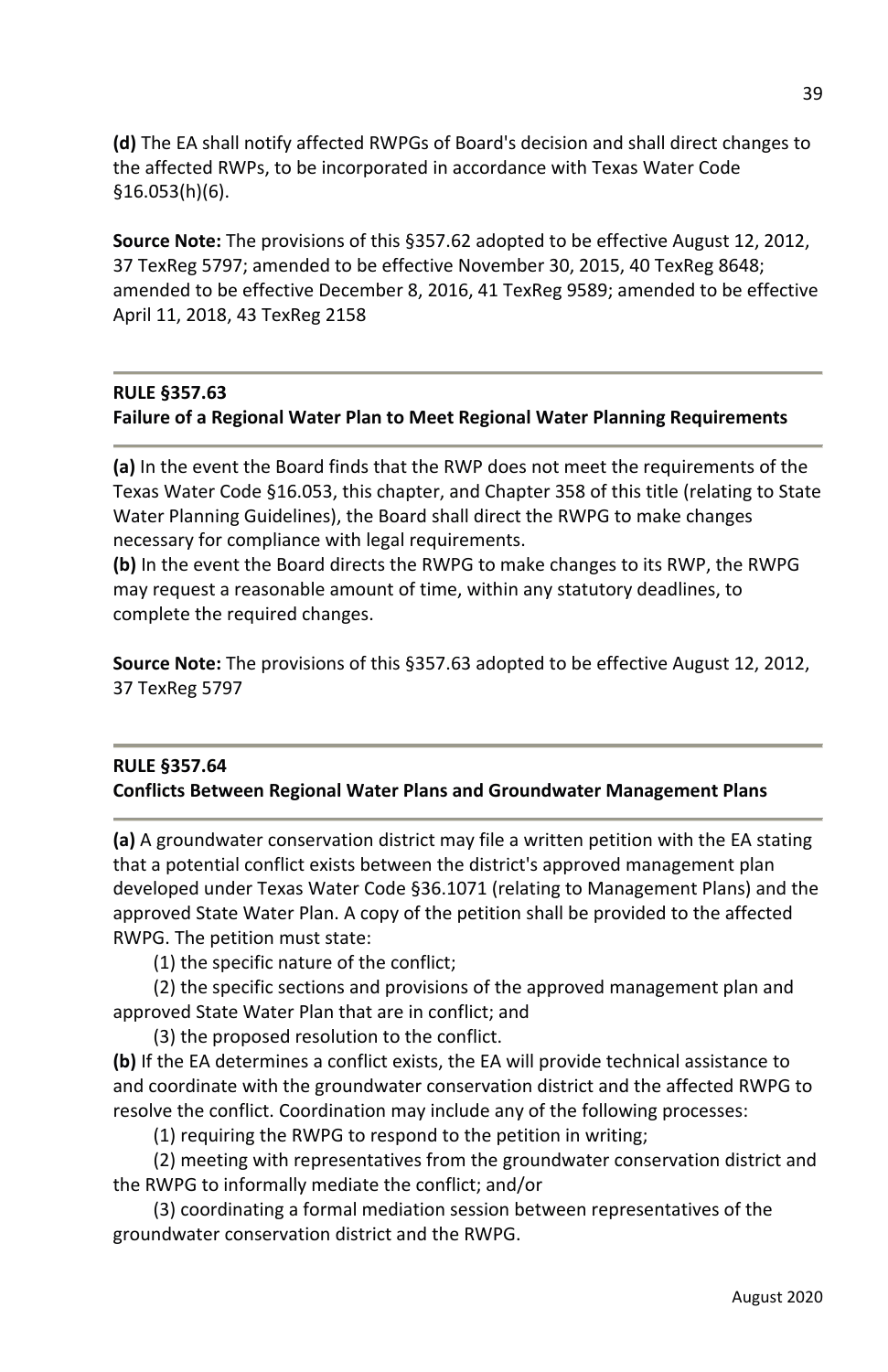**(c)** If the parties do not reach resolution, the EA will recommend a resolution to the conflict to the Board within 60 days of the date the mediation is completed. Notice shall be provided at least 15 days prior to the date of the Board meeting to discuss the proposed resolution. The Board may:

- (1) revise an approved RWP; and
- (2) revise a district's approved management plan.

**(d)** If the Board requires a revision to the groundwater conservation district's approved management plan, the Board shall provide information to the groundwater conservation district on what revisions are required and why. The groundwater conservation district shall prepare any revisions to its plan based on the information provided by the Board and hold, after notice, at least one public hearing at a central location readily accessible to the public within the district. The groundwater conservation district shall consider all public and Board comments, prepare, revise, and adopt its plan, and submit the revised plan to the Board pursuant to Chapter 356 of this title (relating to Groundwater Management). If the groundwater conservation district disagrees with the decision of the Board, the district may appeal the decision to a district court in Travis County, Texas.

**(e)** If the Board requires a revision to the approved RWP, the Board shall provide information to the RWPG on what revisions are required and why. The RWPG shall prepare the revisions as a major amendment to their approved RWP pursuant to §357.51(b) of this title. The RWPG shall hold, after notice, at least one public hearing at some central location readily accessible to the public within the regional water planning area.

**(f)** At the Board's discretion, the Board shall include in the State Water Plan a discussion of the conflict and its resolution.

**Source Note:** The provisions of this §357.64 adopted to be effective August 12, 2012, 37 TexReg 5797; amended to be effective December 8, 2016, 41 TexReg 9589; amended to be effective April 11, 2018, 43 TexReg 2158

## **CHAPTER 358** STATE WATER PLANNING GUIDELINES **SUBCHAPTER A** STATE WATER PLAN DEVELOPMENT

### **RULE §358.1 Applicability**

This subchapter governs the Board's preparation, development, formulation, and adoption of the state water plan.

**Source Note:** The provisions of this §358.1 adopted to be effective August 12, 2012, 37 TexReg 5812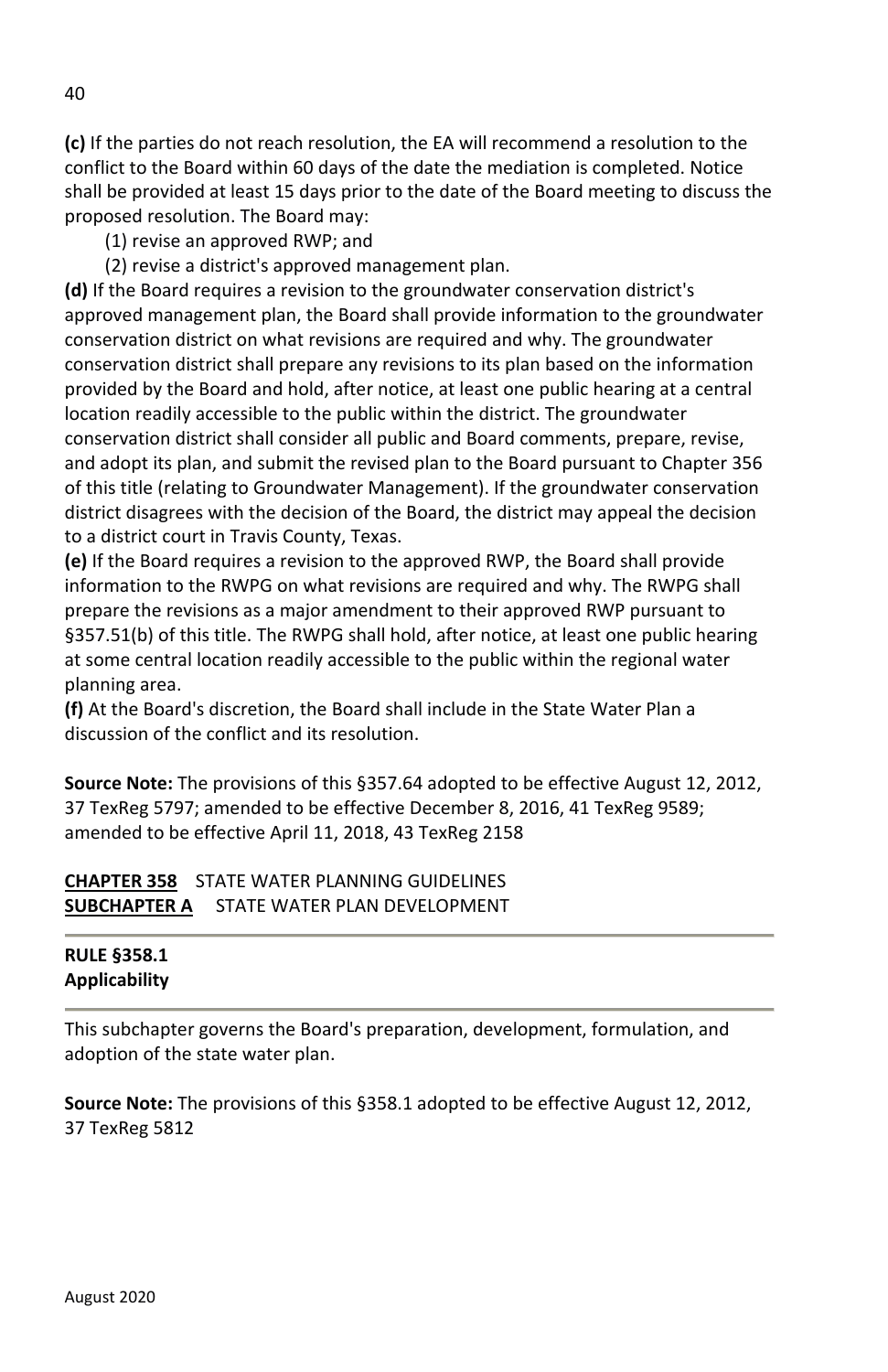### **RULE §358.2 Definitions**

The following words and acronyms, used in this chapter, have the following meanings.

(1) Board--The Texas Water Development Board.

(2) Commission--The Texas Commission on Environmental Quality.

(3) Regional water plan (RWP)--The plan adopted or amended by a regional water planning group pursuant to Texas Water Code §16.053 (relating to Regional Water Plans) and Chapter 357 of this title (relating to Regional Water Planning).

(4) Regional water planning area--Area designated pursuant to Texas Water Code §16.053 and Chapter 357 of this title.

(5) Regional water planning group (RWPG)--Group designated pursuant to Texas Water Code §16.053 and Chapter 357 of this title.

(6) River and stream segments of unique ecological value--Those river or stream segments that may be identified by the Board in coordination with the Texas Parks and Wildlife Department and the Commission or identified in an approved regional water plan based on the following criteria:

 (A) Biological function--stream segments which display significant overall habitat value including both quantity and quality considering the degree of biodiversity, age, and uniqueness observed and including terrestrial, wetland, aquatic, or estuarine habitats;

 (B) Hydrologic function--stream segments which are fringed by habitats that perform valuable hydrologic functions relating to water quality, flood attenuation, flow stabilization, or groundwater recharge and discharge;

 (C) Riparian conservation areas--stream segments which are fringed by significant areas in public ownership including state and federal refuges, wildlife management areas, preserves, parks, mitigation areas, or other areas held by governmental organizations for conservation purposes, or stream segments which are fringed by other areas managed for conservation purposes under a governmentally approved conservation plan;

 (D) High water quality/exceptional aquatic life/high aesthetic value--stream segments and spring resources that are significant due to unique or critical habitats and exceptional aquatic life uses dependent on or associated with high water quality; or

 (E) Threatened or endangered species/unique communities--sites along stream where water development projects would have significant detrimental effects on state or federally listed threatened and endangered species; and sites along streams significant due to the presence of unique, exemplary, or unusually extensive natural communities.

(7) Site of unique value for construction of reservoirs--Those sites identified by the Board in coordination with the Texas Parks and Wildlife Department and the Commission or identified in an approved regional water plan where:

 (A) Site-specific reservoir development is recommended as a specific water management strategy or as a unique reservoir site in an adopted regional water plan; or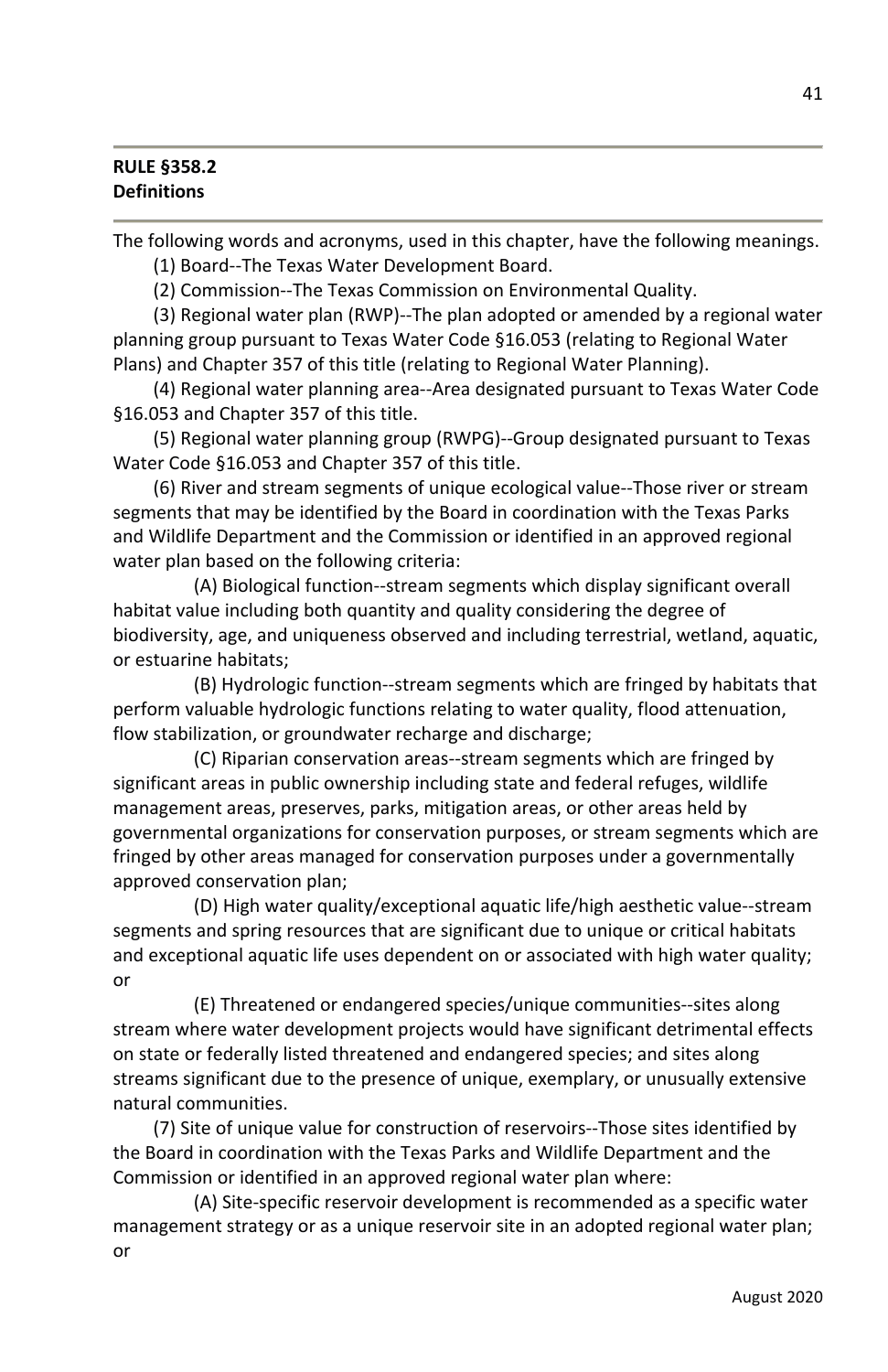(B) The location, hydrologic, geologic, topographic, water availability, water quality, environmental, cultural, and current development characteristics, or other pertinent factors make the site uniquely suited for reservoir development to provide water supply for:

(i) The current planning period; or

 (ii) Where it might reasonably be needed to meet needs beyond the 50 year planning period.

(8) State drought preparedness plan--A plan, separate from the state water plan, that is developed by the Drought Preparedness Council for the purpose of mitigating the effects of drought pursuant to Texas Water Code §16.0551 (relating to State Drought Preparedness Plan).

(9) State drought response plan--A plan prepared and directed by the chief of the Texas Division of Emergency Management for the purpose of managing and coordinating the drought response component of the state water plan and the state drought preparedness plan pursuant to Texas Water Code §16.055 (relating to Drought Response Plan).

(10) State water plan--The most recent comprehensive statewide water plan adopted by the Board under Texas Water Code §16.051 (relating to State Water Plan).

(11) Water management strategy--A plan or specific project to meet a need for additional water by a discrete user group, which can mean increasing the total water supply or maximizing an existing supply.

**Source Note:** The provisions of this §358.2 adopted to be effective August 12, 2012, 37 TexReg 5812

### **RULE §358.3 Guidance Principles**

Development of the state water plan shall be guided by the following principles.

(1) The state water plan shall provide for the preparation for and response to drought conditions.

(2) The regional water plans and state water plan shall serve as water supply plans under drought of record conditions.

(3) Consideration shall be given to the construction and improvement of surface water resources and the application of principles that result in voluntary redistribution of water resources.

(4) Regional water plans shall provide for the orderly development, management, and conservation of water resources and preparation for and response to drought conditions so that sufficient water will be available at a reasonable cost to satisfy a reasonable projected use of water to ensure public health, safety, and welfare; further economic development; and protect the agricultural and natural resources of the affected regional water planning areas and the state.

(5) Regional water plans shall include identification of those policies and action that may be needed to meet Texas' water supply needs and prepare for and respond to drought conditions.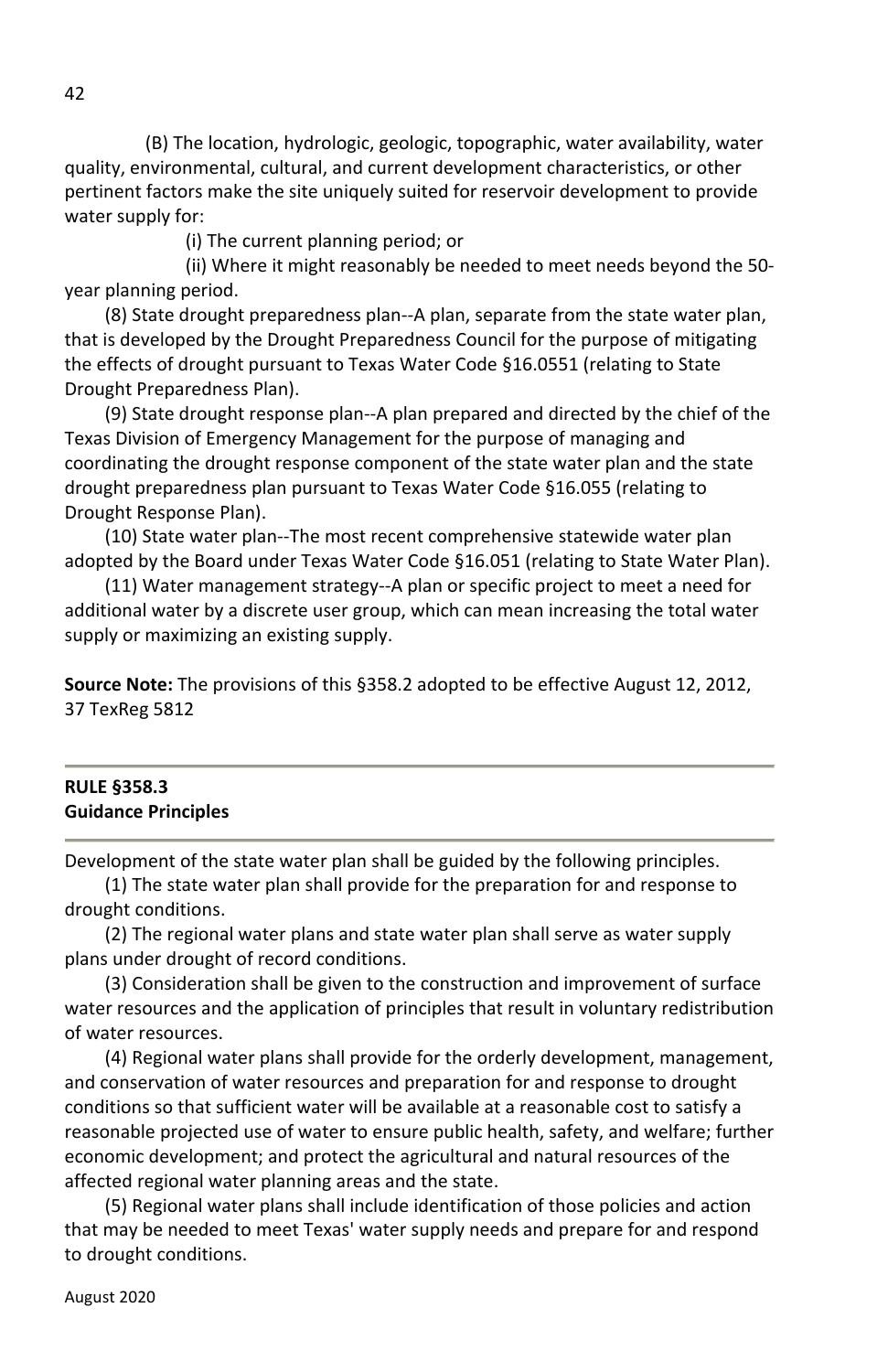(6) RWPG decision-making shall be open to and accountable to the public with decisions based on accurate, objective and reliable information with full dissemination of planning results except for those matters made confidential by law.

(7) The RWPG shall establish terms of participation in its water planning efforts that shall be equitable and shall not unduly hinder participation.

(8) Consideration of the effect of policies or water management strategies on the public interest of the state, water supply, and those entities involved in providing this supply throughout the entire state.

(9) Consideration of all water management strategies the regional water plan determines to be potentially feasible when developing plans to meet future water needs and to respond to drought so that cost effective water management strategies which are consistent with long-term protection of the state's water resources, agricultural resources, and natural resources are considered and approved.

(10) Consideration of opportunities that encourage and result in voluntary transfers of water resources, including but not limited to regional water banks, sales, leases, options, subordination agreements, and financing agreements.

(11) Consideration of a balance of economic, social, aesthetic, and ecological viability.

(12) For regional water planning areas without approved regional water plans or water providers for which revised plans are not developed through the regional water planning process, the use of information from the adopted state water plan and other completed studies that are sufficient for water planning shall represent the water supply plan for that area or water provider.

(13) All surface waters are held in trust by the state, their use is subject to rights granted and administered by the Commission, and the use of surface water is governed by the prior appropriation doctrine, unless adjudicated otherwise.

(14) Existing water rights, water contracts, and option agreements shall be protected. However, potential amendments of water rights, contracts and agreements may be considered and evaluated. Any amendments will require the eventual consent of the owner.

(15) The production and use of groundwater in Texas is governed by the rule of capture doctrine unless and to the extent that such production and use is regulated by a groundwater conservation district, as codified by the legislature at Texas Water Code §36.002 (relating to Ownership of Groundwater).

(16) Consideration of recommendations of river and stream segments of unique ecological value to the legislature for potential protection.

(17) Consideration of recommendation of sites of unique value for the construction of reservoirs to the legislature for potential protection.

(18) Consideration of water planning and management activities of local, regional, state, and federal agencies, along with existing local, regional, and state water plans and information and existing state and federal programs and goals.

(19) Designated water quality and related water uses as shown in the state water quality management plan shall be improved or maintained.

 (20) Coordination of water planning and management activities of RWPGs to identify common needs and issues and achieve efficient use of water supplies, including the Board and other relevant RWPGs, working together to identify common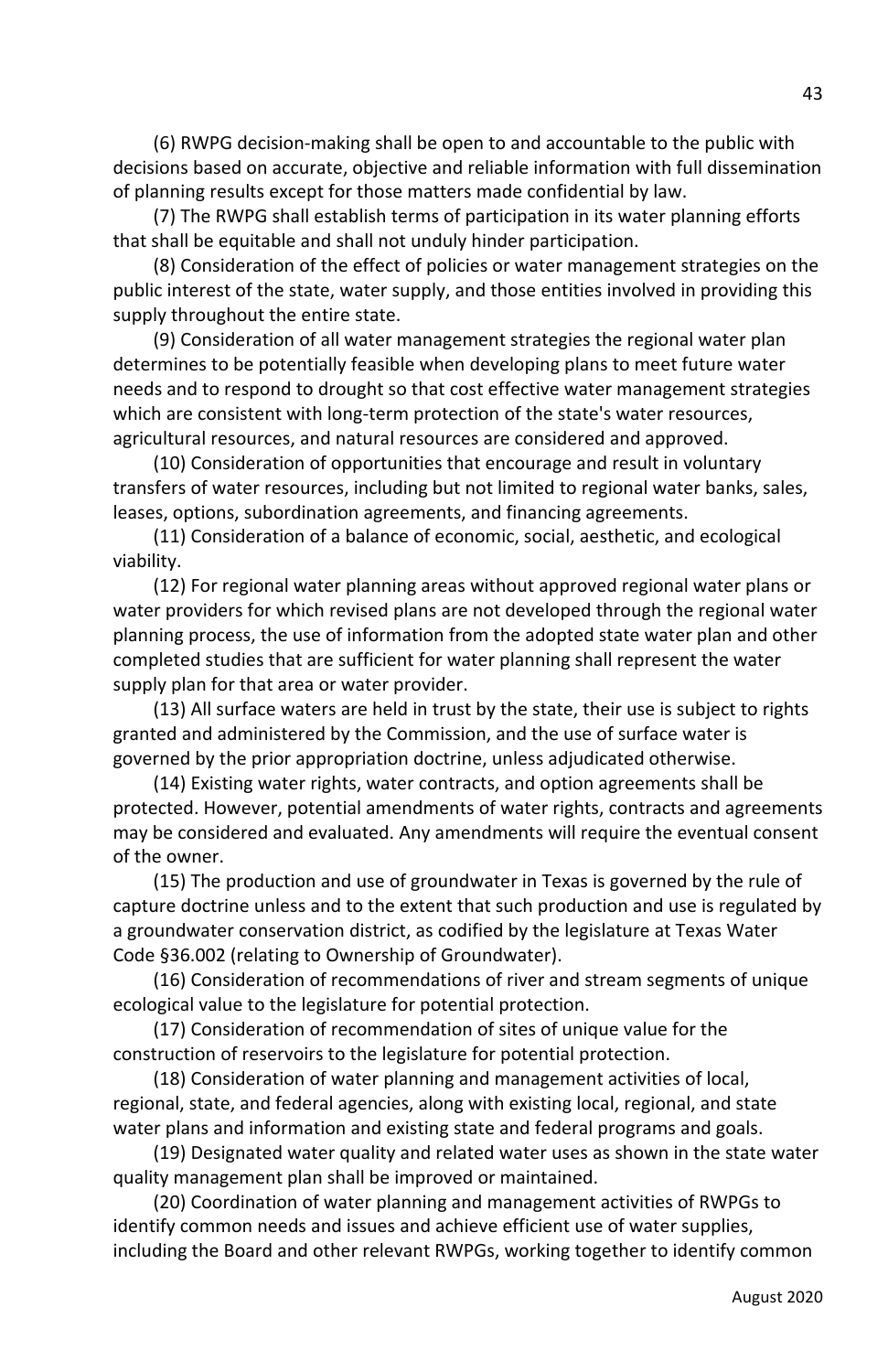needs, issues, and challenges while working together to resolve conflicts in a fair, equitable, and efficient manner.

(21) The water management strategies identified in approved RWPs to meet needs shall be described in sufficient detail to allow a state agency making a financial or regulatory decision to determine if a proposed action before the state agency is consistent with an approved RWP.

(22) The evaluation of water management strategies shall use environmental information in accordance with the Commission's adopted environmental flow standards under 30 TAC Chapter 298 (relating to Environmental Flow Standards for Surface Water) where applicable or, in basins where standards are not available or have not been adopted, information from existing site-specific studies or state consensus environmental planning criteria.

(23) Consideration of environmental water needs including instream flows and bay and estuary inflows, including adjustments by the RWPGs to water management strategies to provide for environmental water needs including instream flows and bay and estuary needs. Consideration shall be consistent with the Commission's adopted environmental flow standards under 30 TAC Chapter 298 in basins where standards have been adopted.

(24) Planning shall be consistent with all laws applicable to water use for the state and regional water planning area.

(25) The inclusion of ongoing water development projects that have been permitted by the Commission or a predecessor agency.

(26) Specific recommendations of water management strategies shall be based upon identification, analysis, and comparison of all water management strategies the RWPG determines to be potentially feasible so that the cost effective water management strategies which are environmentally sensitive are considered and adopted unless the RWPG demonstrates that adoption of such strategies is not appropriate. To determine cost-effectiveness, the RWPGs will use the process described in §357.34(d)(3)(A) of this title (relating to Identification and Evaluation of Potentially Feasible Water Management Strategies) and, to determine environmental sensitivity, the RWPGs shall use the process described in §357.34(d)(3)(B) of this title.

(27) RWPGs shall conduct their planning to achieve efficient use of existing water supplies, explore opportunities for and the benefits of developing regional water supply facilities or providing regional management of water facilities, coordinate the actions of local and regional water resource management agencies, provide substantial involvement by the public in the decision-making process, and provide full dissemination of planning results.

(28) RWPGs must consider existing regional water planning efforts when developing their plans.

**Source Note:** The provisions of this §358.3 adopted to be effective August 12, 2012, 37 TexReg 5812; amended to be effective November 30, 2015, 40 TexReg 8660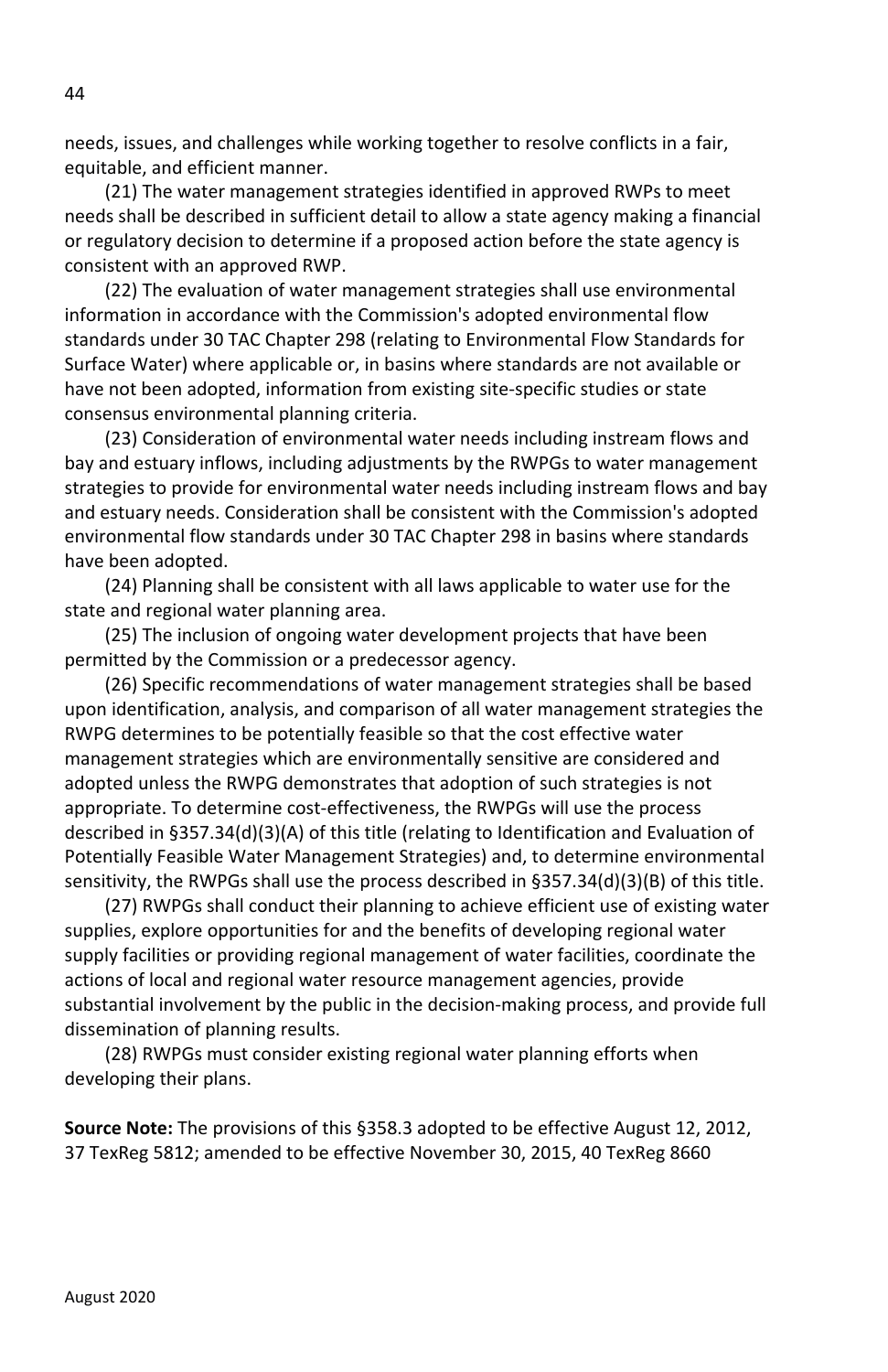### **RULE §358.4 Guidelines**

**(a)** The executive administrator shall prepare, develop, and formulate the state water plan and the Board shall adopt a state water plan pursuant to the schedule in Texas Water Code §16.051. The executive administrator shall identify the beginning of the 50-year planning period for the state and regional water plans. The executive administrator shall incorporate into the state water plan presented to the Board those regional water plans approved by the Board pursuant to Texas Water Code §16.053 and Chapter 357 of this title (relating to Regional Water Planning). The Board shall, not less than 30 days before adoption or amendment of the state water plan, publish notice in the *Texas Register* of its intent to adopt a state water plan and shall mail notice to each regional water planning group. The Board shall hold a hearing, after which it may adopt a water plan or amendments thereto.

**(b)** The state water plan shall include summaries for the state and from approved regional water plans, when available, which shall address, at a minimum, the following topics:

(1) Basis for planning, including sections on planning history, Texas water statutes, rules, regulations, and Texas' water supply institutions;

(2) Description of methods used for projecting future water demands which shall include methods for projecting future population and water demands for municipal and associated commercial and institutional uses, manufacturing, irrigation, steam electric power generation, mining, and livestock watering;

(3) Description of methods to address water quality problems related to water supply, to ensure public health, safety and welfare, to further economic growth, to protect agricultural and natural resources, to determine water supply availability, and to address drought response planning;

(4) Description of future conditions which shall, at a minimum, include:

- (A) Demands for water;
- (B) Supplies currently available;

 (C) Comparison of water demand and supply to identify surpluses or needs of water;

(D) Social and economic impact of not meeting needs;

(E) Recommended solutions to meet needs;

(F) Needs for which no feasible water management strategy exists; and

 (G) descriptions in subparagraphs (A) - (F) of this paragraph shall be presented for each county and basin by the major providers of water for municipal uses and for the following water use categories: municipal and associated commercial and institutional uses; manufacturing; irrigation; steam electric power generation; mining; and livestock watering;

(5) Consideration of recommendations of river and stream segments of unique ecological value and sites of unique value for construction of reservoirs to the legislature for potential protection;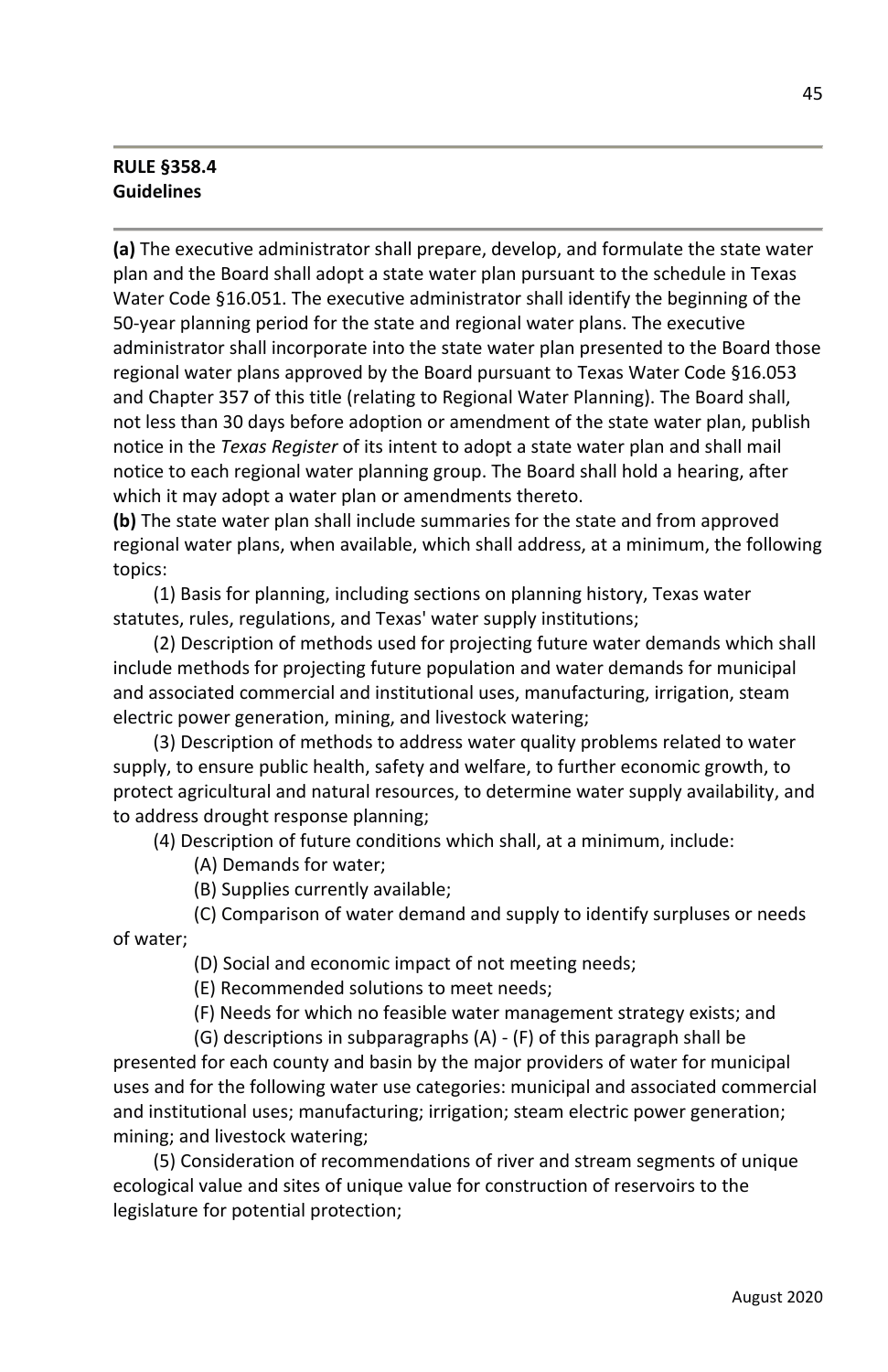(6) Regulatory, administrative, and legislative recommendations that the Board believes are needed and desirable to facilitate the orderly development, management, and conservation of water resources, to facilitate more voluntary water transfers, and the preparation for and response to drought conditions in order that sufficient water will be available at a reasonable cost to ensure public health, safety and welfare, further economic development, and protect the agricultural and natural resources of the entire state;

(7) The progress in meeting future water needs, including an evaluation of implementation of all water management strategies and projects that were recommended in the previous state water plan and projects funded by the Board;

(8) Current and planned preparations for, and responses to, drought conditions in the state to be used in the development of the state's drought preparedness plan by the Drought Preparedness Council; and

(9) With respect to projects included in the preceding state water plan that were given a high priority by the board for purposes of providing financial assistance under Texas Water Code, Chapter 15, Subchapter G:

(A) an assessment of the extent to which the projects were implemented in the decade in which they were needed; and

(B) an analysis of any impediments to the implementation of any projects that were not implemented in the decade in which they were needed.

**Source Note:** The provisions of this §358.4 adopted to be effective August 12, 2012, 37 TexReg 5812; amended to be effective February 14, 2018, 43 TexReg 777

## **SUBCHAPTER B** DATA COLLECTION

### **RULE §358.5 Groundwater and Surface Water Use Surveys**

The executive administrator shall conduct surveys at least annually of persons and/or entities using groundwater and surface water for municipal, industrial, power generation, or mining purposes to gather data to be used for long-term water supply planning. The survey instrument will identify which responses are required and which are optional. The executive administrator will send the surveys to the appropriate recipients by first-class mail, electronic mail, or both. Recipients shall return the survey to the executive administrator within 60 days of the postmark date or electronic mail sent date. Surveys may be returned to the executive administrator electronically. The executive administrator shall determine if the survey is administratively complete. A survey is administratively complete if all required responses are provided. Incomplete surveys will be returned to the recipient, who will have 60 days from the new postmark date or electronic mail sent date to complete the items found deficient and return the survey to the executive administrator. A person or entity that fails to return their survey within 60 days or correct a survey that is not administratively complete within 60 days is ineligible for funding from board programs. Ineligibility will remain until the incomplete survey instruments are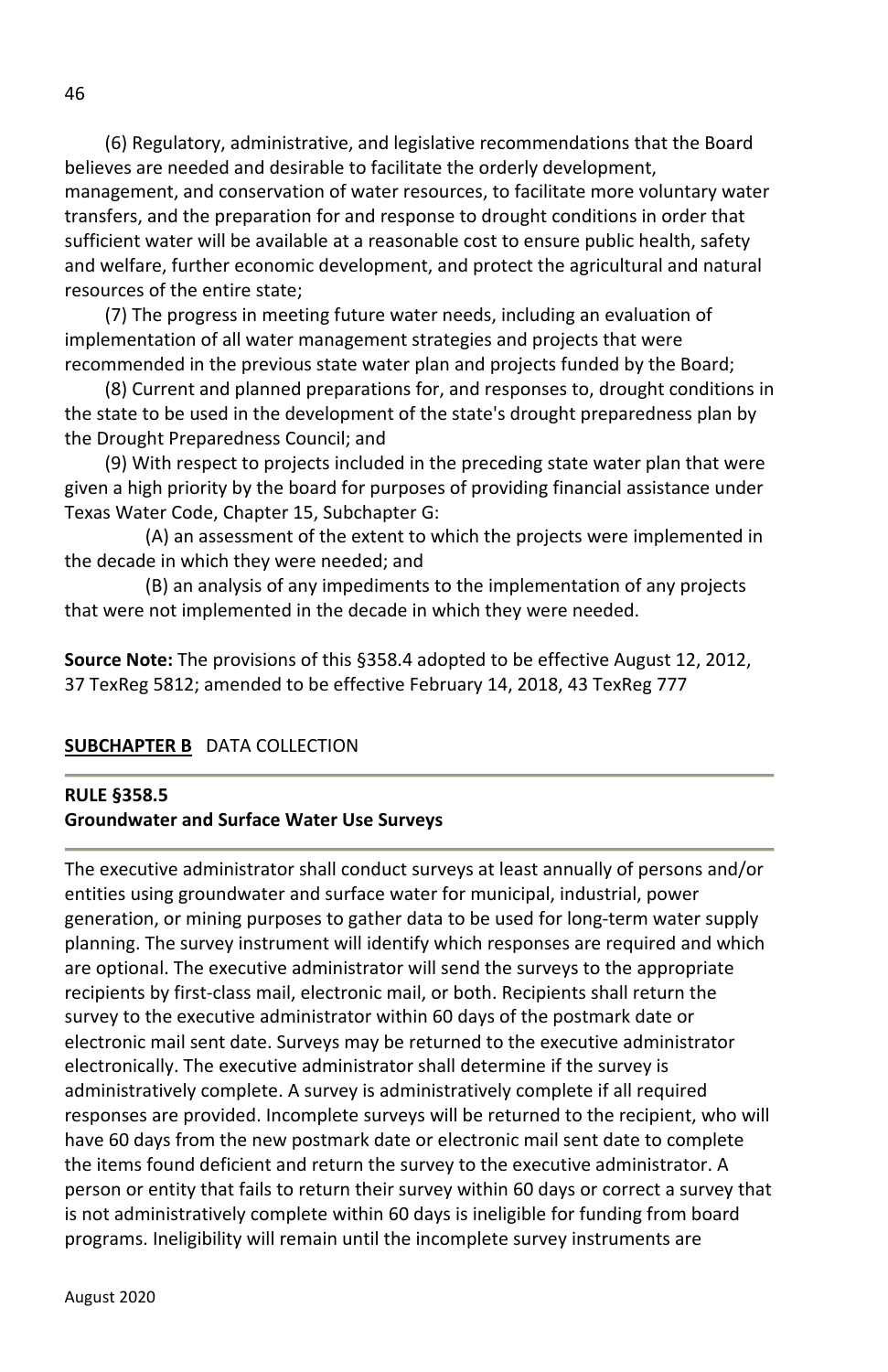submitted to the executive administrator and determined to be administratively complete. Further, a person who fails to complete and return the survey commits an offense that is punishable as a Class C misdemeanor, pursuant to Texas Water Code §16.012(m).

**Source Note:** The provisions of this §358.5 adopted to be effective January 2, 2002, 26 TexReg 11025; amended to be effective December 6, 2004, 29 TexReg 11366

#### **RULE §358.6 Water Loss Audits**

**(a)** Definitions. Unless otherwise indicated, in this section the following terms shall have the meanings assigned.

(1) Allowed apparent loss--A unique number for allowable apparent loss calculated for each utility.

(2) Annual real loss--A unique number calculated for each utility based on the utility's real loss on an annualized basis.

(3) Apparent loss--Unauthorized consumption, meter inaccuracy, billing adjustments, and waivers.

(4) Average system operating pressure--System operating pressure in pounds per square inch calculated using a weighted average approach as identified in the American Water Works Association M36 Manual.

(5) Category or Categories--A category of retail public utility as listed in Texas Water Code §16.0121(c).

(6) Executive Administrator--The executive administrator of the Board.

(7) Mitigation--An action or actions taken by a retail public utility to reduce the amount of total water loss in a system. Mitigation may include a detailed water loss assessment, pipe or meter replacement, or addition or improvement of monitoring devices to detect water loss.

(8) Real loss--Loss from main breaks and leaks, storage tank overflows, customer service line breaks, and line leaks.

(9) Retail public utility or utility--A retail public utility as defined by Texas Water Code §13.002.

(10) Service connection density--The number of a retail public utility's connections on a per mile basis.

(11) Total water loss--The sum of a utility's real loss and apparent loss.

(12) Unavoidable annual real loss--A unique number calculated for each utility based on the number of connections, miles of distribution lines, and operating pressure.

**(b)** A retail public utility that provides potable water shall perform a water loss audit and file with the executive administrator a water loss audit computing the utility's system water loss during the preceding calendar year, unless a different 12-month period is allowed by the executive administrator. The water loss audit may be submitted electronically.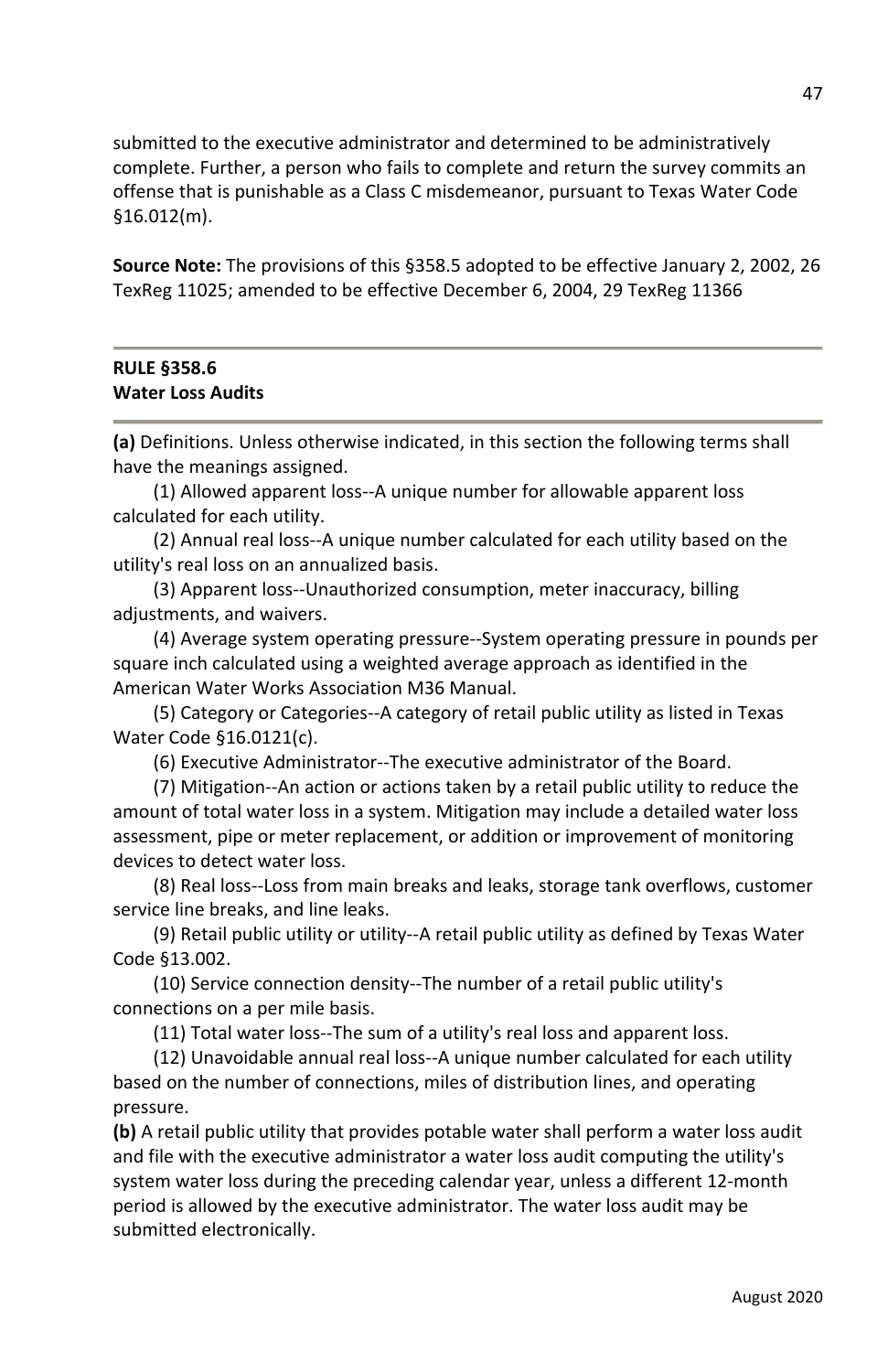(1) Audit required annually. The utility must file the water loss audit with the executive administrator annually by May 1st if the utility:

(A) has more than 3,300 connections; or

 (B) is receiving financial assistance from the board, regardless of the number of connections. A retail public utility is receiving financial assistance from the board if it has an outstanding loan, loan forgiveness agreement, or grant agreement from the board.

(2) Audit required every five years. The utility must file the water loss audit with the executive administrator by May 1, 2016, and every five years thereafter by May 1st if the utility has 3,300 or fewer connections and is not receiving financial assistance from the board.

(3) The water loss audit must be performed in accordance with methodologies developed by the executive administrator based on the population served by the utility and taking into consideration the financial feasibility of performing the water loss audit, population density in the service area, the retail public utility's source of water supply, the mean income of the service population, and any other factors determined by the executive administrator. The executive administrator will provide the necessary forms and methodologies to the retail public utility.

(4) Effective January 1, 2019, the water loss audit must be performed by a person who has completed water loss audit training developed by the executive administrator. The executive administrator will make such training available without charge on the agency website, and may also provide such training in person or by video.

**(c)** The executive administrator shall determine if the water loss audit is administratively complete. A water loss audit is administratively complete if all required responses are provided and the audit is completed by a person who has been trained to conduct water loss auditing as described in paragraph (4) of subsection (b). In the event the executive administrator determines that a retail public utility's water loss audit is incomplete, the executive administrator shall notify the utility.

**(d)** A retail public utility that provides potable water that fails to submit a water loss audit or that fails to correct a water loss audit that is not administratively complete within the timeframe provided by the executive administrator is ineligible for financial assistance for water supply projects under Texas Water Code, Chapter 15, Subchapters C, D, E, F, G, H, J, O, Q, and R; Chapter 16, Subchapters E and F; and

Chapter 17, Subchapters D, I, K, and L. The retail public utility will remain ineligible for financial assistance until a complete water loss audit has been filed with and accepted by the executive administrator.

**(e)** The following thresholds shall apply to the indicated categories of retail public utility:

(1) For a retail public utility with a population of more than 10,000:

 (A) Apparent loss expressed as gallons per connection per day must be less than the utility's allowed apparent loss.

 (B) Real loss expressed as gallons per connection per day must be less than three times the utility's unavoidable annual real loss.

(2) For a retail public utility with a population of 10,000 or fewer and a service connection density more than or equal to 32 connections per mile:

48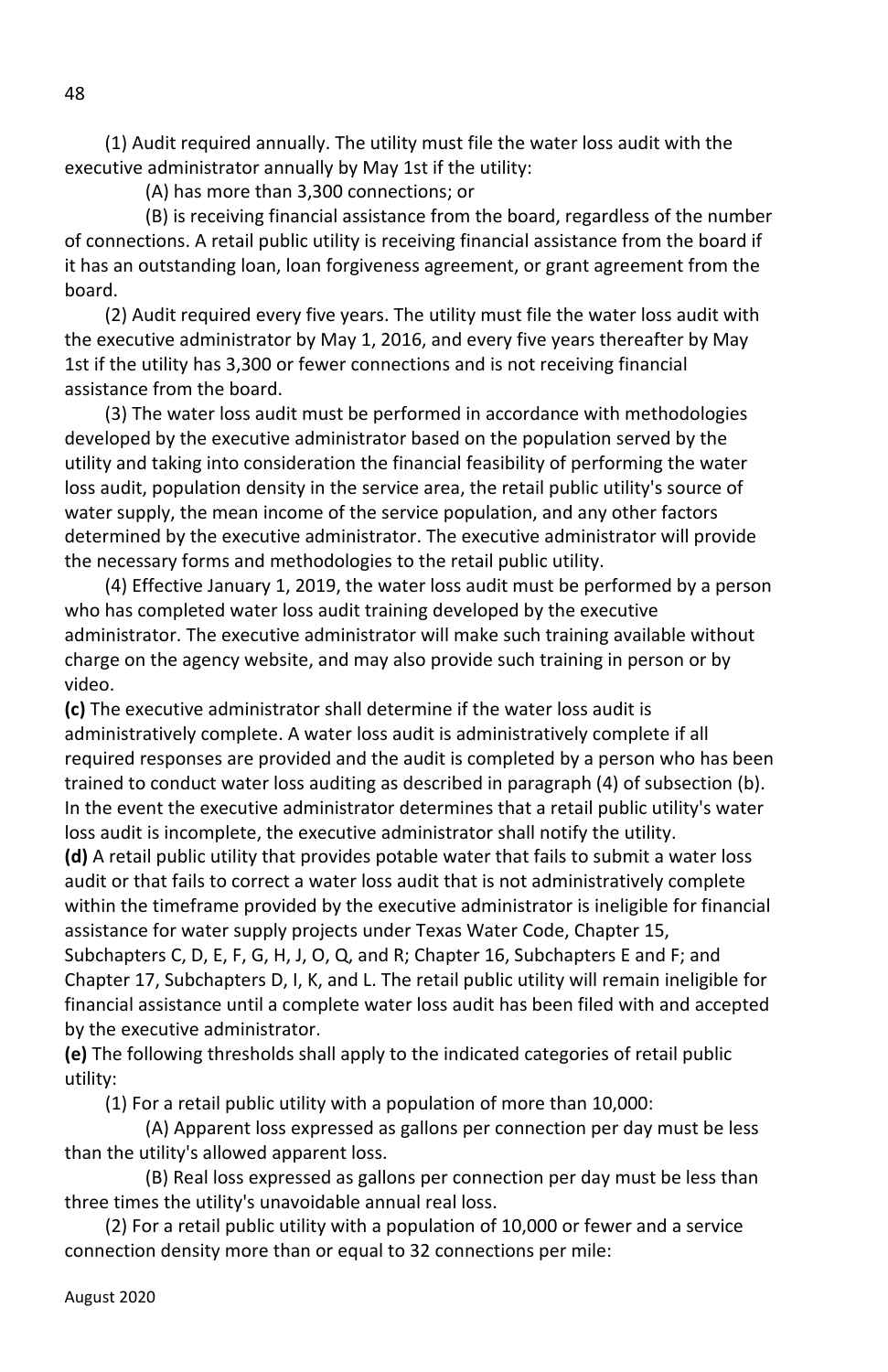(A) Apparent loss expressed as gallons per connection per day must be less than the utility's allowed apparent loss.

 (B) Real loss expressed as gallons per connection per day must be less than 50 gallons per connection per day.

(3) For a retail public utility with a population of 10,000 or fewer and a service connection density less than 32 connections per mile:

 (A) Apparent loss expressed as gallons per connection per day must be less than the utility's allowed apparent loss.

 (B) Real loss expressed as gallons per mile per day must be less than 1,600 gallons per mile per day.

(4) For a utility that has a volume of wholesale water sales that flow through the retail water distribution system:

 (A) Apparent loss expressed as gallons per connection per day, determined using a modified calculation that includes the wholesale volume, must be less than the utility's allowed apparent loss.

 (B) Real loss, expressed as gallons per connection per day and including a wholesale factor that takes into account the wholesale water volume, must be less than three times the utility's unavoidable annual real loss.

**(f)** If a retail public utility's total water loss meets or exceeds the threshold for that utility, the retail public utility must use a portion of any financial assistance received from the board for a water supply project to mitigate the utility's water loss. Mitigation will be in a manner determined by the retail public utility and the executive administrator in conjunction with the project proposed by the utility and funded by the board. On the request of a retail public utility, the board may waive the requirements of this subsection if the board finds that the utility is satisfactorily mitigating the utility's system water loss. The request for waiver should be addressed to the executive administrator and include information about the utility's current or planned activities to mitigate their water loss and their source of funding for that mitigation.

**Source Note:** The provisions of this §358.6 adopted to be effective December 6, 2004, 29 TexReg 11366; amended to be effective February 15, 2012, 37 TexReg 708; amended to be effective February 12, 2014, 39 TexReg 769; amended to be effective December 10, 2014, 39 TexReg 9592; amended to be effective May 25, 2016, 41 TexReg 3743; amended to be effective February 14, 2018, 43 TexReg 777

**CHAPTER 355** RESEARCH AND PLANNING FUND **SUBCHAPTER C** REGIONAL WATER PLANNING GRANTS

## **RULE §355.90 Applicability and Definitions**

**(a)** This subchapter applies to grant funds for the development and revision of regional water plans.

**(b)** The following words and acronyms, used in this subchapter, have the following meanings: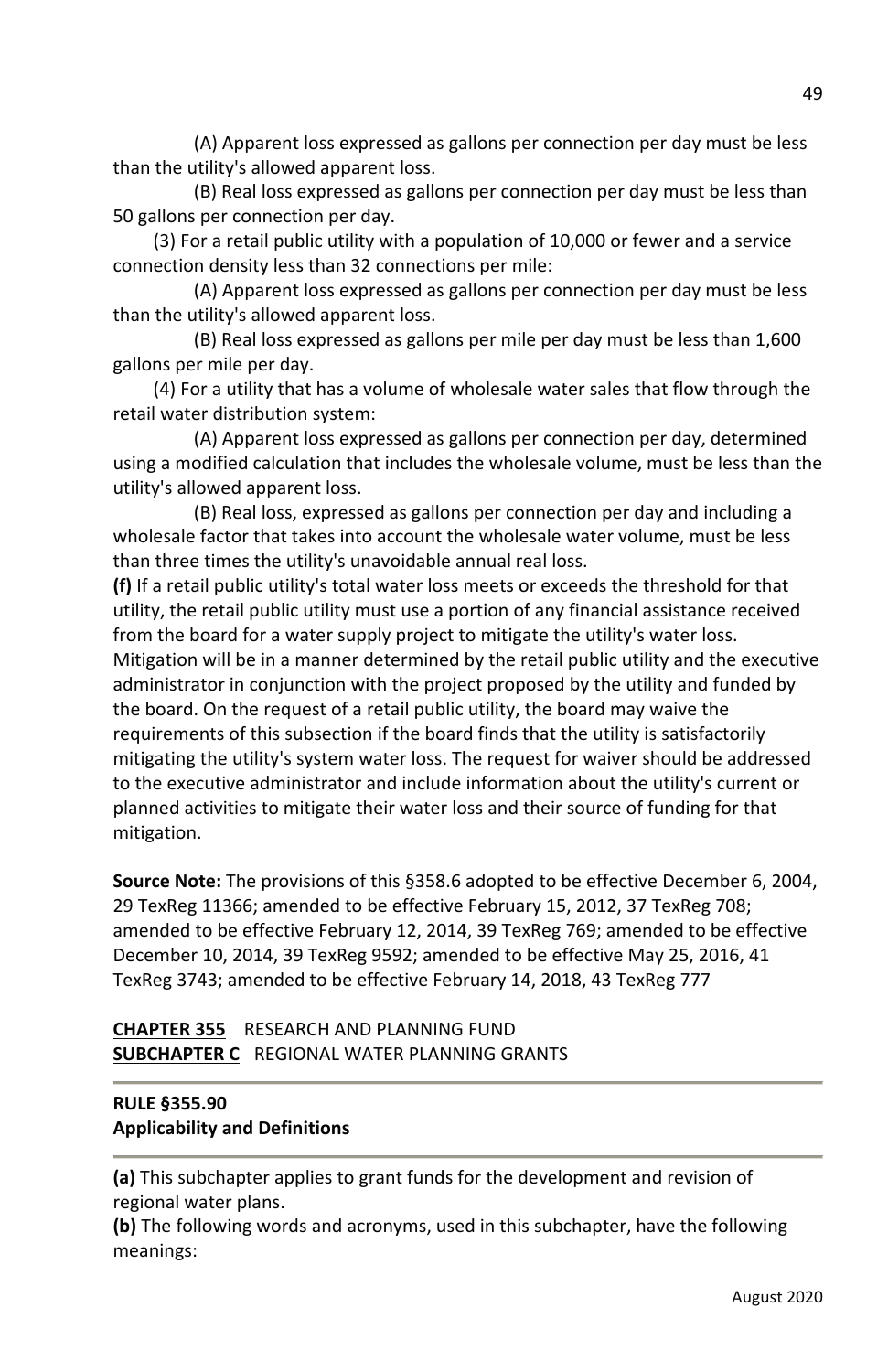(1) Board--The Texas Water Development Board.

(2) Commission--The Texas Commission on Environmental Quality.

(3) Eligible applicant--A political subdivision designated by the regional water planning group and authorized to receive funds for developing or revising regional water plans.

(4) Executive administrator (EA)--The executive administrator of the Board or a designated representative.

(5) Political subdivision--A city, county, district or authority created under the Texas Constitution, Article III, §52, or Article XVI, §59, any other political subdivision of the state, any interstate compact commission to which the state is a party, and any nonprofit water supply corporation created and operating under Texas Water Code Chapter 67 (relating to Nonprofit Water Supply or Sewer Service Corporations).

(6) Regional water plan--A plan or an amendment to an adopted regional water plan developed by a regional water planning group for a regional water planning area pursuant to the Texas Water Code §16.053 (relating to Regional Water Plans).

(7) Regional water planning area--A geographical area designated and defined by the Board pursuant to the Texas Water Code §16.053.

(8) Regional water planning group (RWPG)--A group designated by the Board that develops a regional water plan, pursuant to the Texas Water Code §16.053.

(9) State environmental planning criteria--Criteria adopted by the Board for inclusion in the state water plan; the criteria are developed through coordination with the Commission and the Texas Parks and Wildlife Department and are used for evaluating the feasibility of water management strategies in a regional water plan when the RWPG lacks information from site specific studies. The environmental planning criteria are listed in Chapter 357 of this title (relating to Regional Water Planning) and also include the Commission's environmental flows standards at 30 TAC Chapter 298 (relating to Environmental Flow Standards for Surface Water).

(10) State population and demand projections--Population and water demand projections contained in the state water plan or adopted by the Board after consultation with the Commission, the Texas Department of Agriculture, the Texas Parks and Wildlife Department, and RWPGs in preparation for revision of the state water plan.

(11) State water plan--The most recent state water plan adopted by the Board under the Texas Water Code §16.051 (relating to State Water Plan).

**Source Note:** The provisions of this §355.90 adopted to be effective August 12, 2012, 37 TexReg 5795

# **RULE §355.91 Notice of Funds and Submission and Review of Applications**

**(a)** The EA will publish notice in the *Texas Register* advising RWPGs that funds are available and that applications will be accepted from eligible applicants for grants to develop a scope of work or to develop or revise regional water plans. The notice will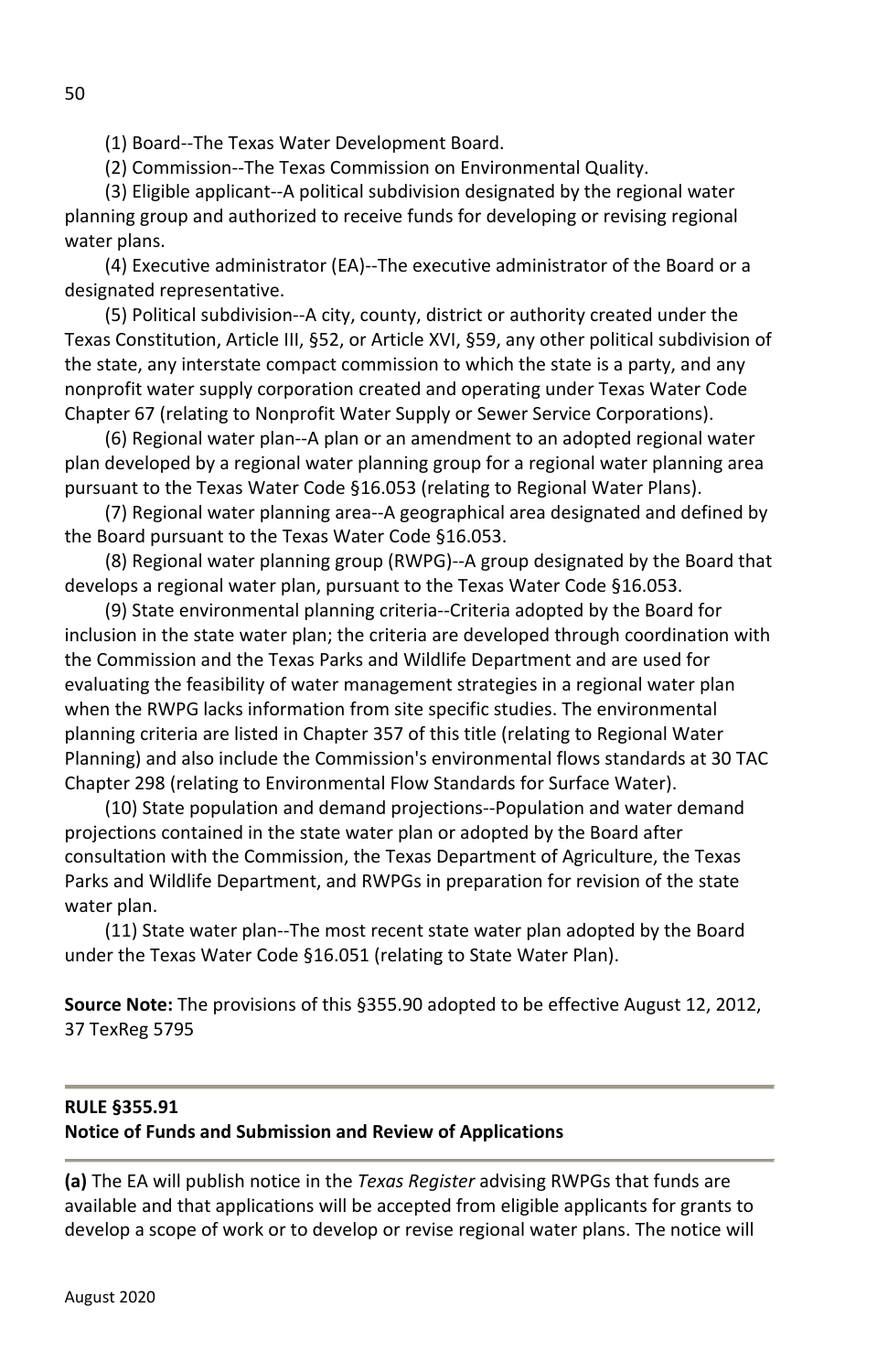describe the form and manner for applications. A RWPG may not receive grant funds unless the RWPG has provided the EA with a copy of the RWPG's adopted by-laws.

**(b)** The RWPG shall provide a written designation to the EA naming the political subdivision that is authorized to apply for grant funds on behalf of the RWPG. The RWPG shall ensure that the designated political subdivision has the legal authority to conduct the procurement and enter into the contracts necessary for regional planning.

**(c)** The political subdivision shall provide notice that an application for funding is being submitted in accordance with §357.21(e) of this title (relating to Notice and Public Participation).

**(d)** The EA may request clarification from the political subdivision if necessary to evaluate the application. Incomplete applications may be rejected and returned to the applicant. After the initial round of planning grant funds, an eligible applicant may submit additional applications for tasks not previously funded. The EA may fund additional applications under this subchapter, but is not required to provide such additional funding.

**(e)** The applications shall be evaluated by the following criteria:

(1) degree to which proposed planning does not duplicate previous or ongoing planning;

(2) project organization and budget;

(3) scope of work of project;

(4) eligibility of tasks for funding under this subchapter;

(5) the relative need of the political subdivision for the money based upon an assessment of the necessary scope of work and cost to develop the regional water plan as compared to statewide needs for development of all regional water plans;

(6) the legal authority of the political subdivision to participate in the development and implementation of a regional water plan; and

(7) the degree to which regional water planning by the RWPG will address the water supply needs in the regional water planning area.

**Source Note:** The provisions of this §355.91 adopted to be effective August 12, 2012, 37 TexReg 5795; amended to be effective April 11, 2018, 43 TexReg 2156

| <b>RULE §355.92</b> |  |  |  |
|---------------------|--|--|--|
| Use of Funds        |  |  |  |

**(a)** Limitations of Funding. The Board has sole discretion in determining which activities are necessary for the development or revision of regional water plans. However, no funds will be provided for the following:

(1) activities for which the Board determines existing information or data is sufficient for the planning effort including:

 (A) detailed evaluations of cost of water management strategies where recent information for planning is available to evaluate the cost associated with the strategy;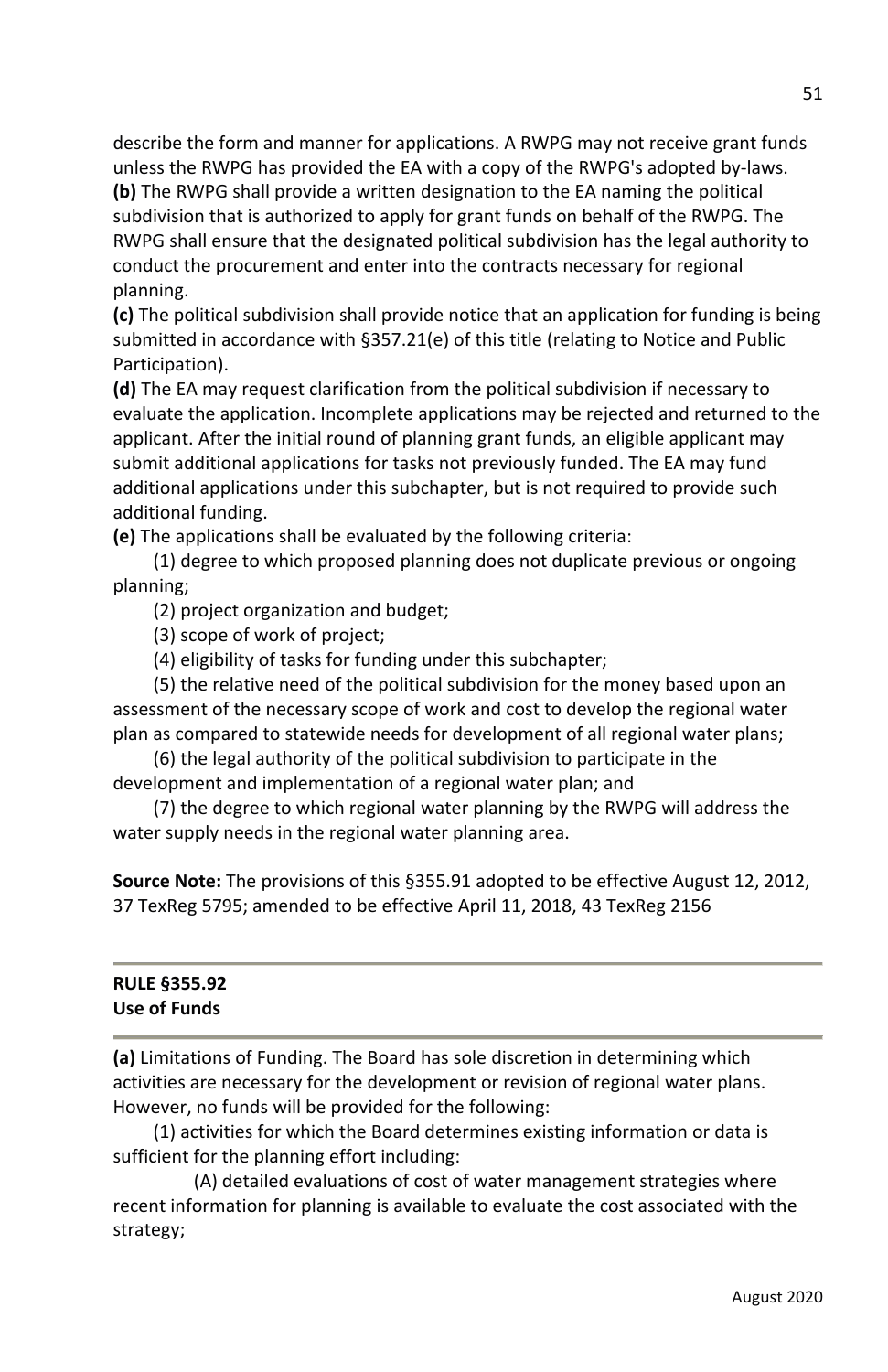(B) evaluations of groundwater resources for which a desired future condition has been submitted to the Board pursuant to Texas Water Code §36.108(d) (relating to Joint Planning in a Management Area);

 (C) evaluations of groundwater resources for which current information is available from the Board or other entity sufficient for evaluation of the resource;

 (D) determination of water savings resulting from standard conservation practices for which current information is available from the Board;

(E) revision of the adopted state population and demand projections;

 (F) revision of state environmental planning criteria for new surface water supply projects; and

 (G) collection of data describing groundwater or surface water resources where information for evaluation of the resource is currently available;

(2) activities directly related to the preparation of applications for state or federal permits or other approvals, activities associated with administrative or legal proceedings by regulatory agencies, and preparation of engineering plans and specifications;

(3) activities related to planning for individual system facility needs other than identification of those facilities necessary to transport water from the source of supply to a regional water treatment plant or to a local distribution system;

(4) costs associated with administration of the plan's development, including but not limited to:

 (A) compensation for the time or expenses of RWPGs members' service on or for the RWPG;

(B) costs of administering the RWPGs;

 (C) costs of public notice and meetings, including time and expenses for attendance at such meetings;

(D) costs for training;

(E) costs of reviewing products developed due to this grant; and

 (F) costs of administering the regional water planning grant and associated contracts; and

(5) analyses of benefits and costs of water management strategies unless the water management strategy requires a state or federal permit and the RWPG has completed the analysis required by §357.34 of this title (relating to Identification and Evaluation of Potentially Feasible Water Management Strategies), and the RWPG demonstrates to the satisfaction of the executive administrator that these analyses are needed to determine the selection of the water management strategy. **(b)** Funding Administrative Costs. The following administrative costs are eligible for funding if the RWPG or its chairperson certifies, during a public meeting, that the

expenses are eligible for reimbursement and are correct and necessary:

(1) travel expenses, as authorized by the General Appropriations Act are available only for attendance at a posted meeting of the RWPG unless the travel is specifically authorized by the RWPG and EA;

(2) costs associated with providing translators and accommodations for persons with disabilities for public meetings when required by law or deemed necessary by the RWPGs and certified by the chairperson;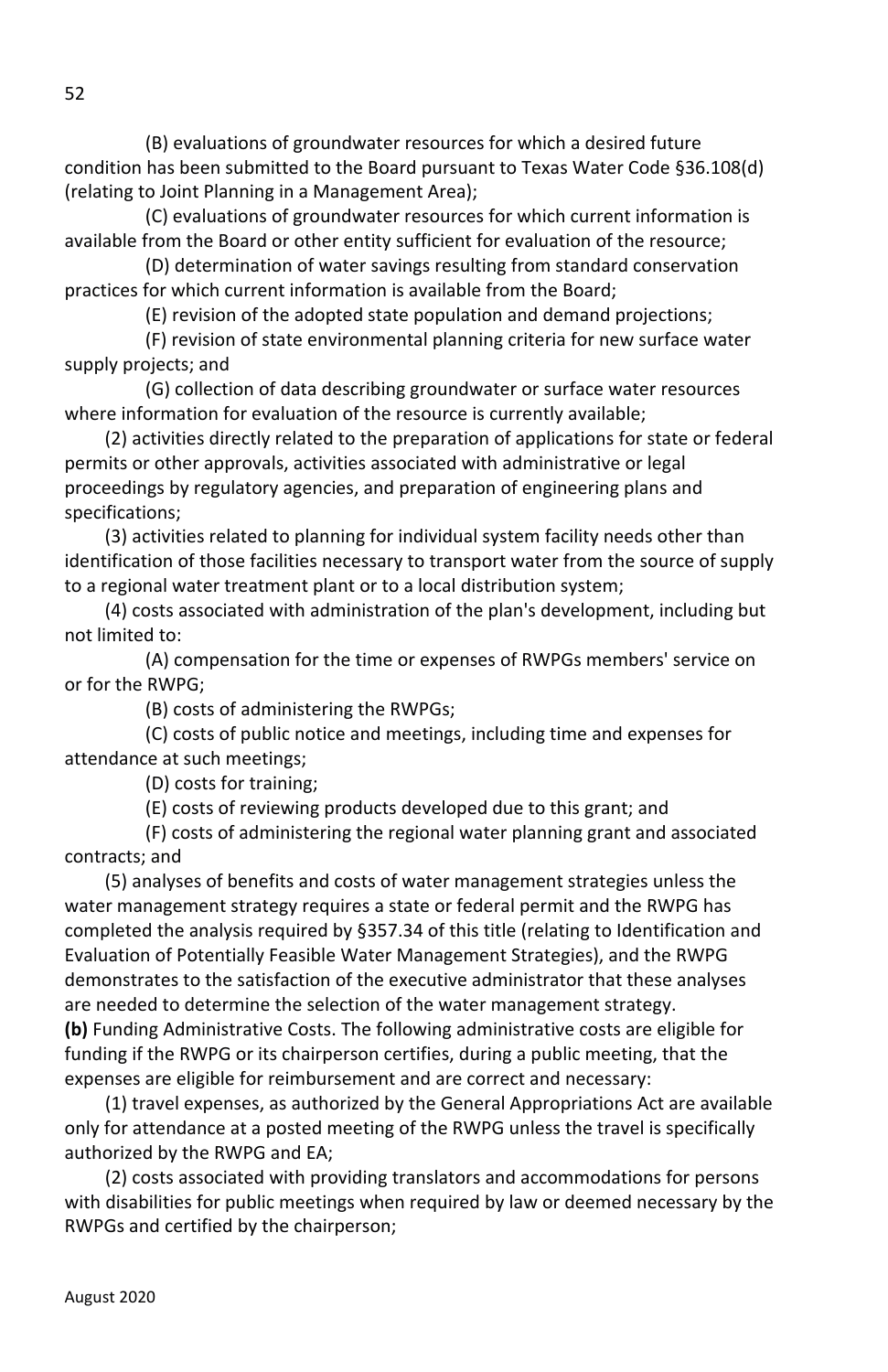(3) direct costs, not including personnel costs, for placing public notices in newspapers for the legally required public hearings and of providing copies of information for the public and for members of the RWPGs as needed for the efficient performance of planning work; and

(4) the cost of postage for mailing notices of public hearings and other actions to persons and entities listed in Chapter 357 of this title (relating to Regional Water Planning).

**(c)** Subcontracting. A RWPG through the eligible applicant's contractor or subcontractor may obtain professional services, including the services of a planner, land surveyor, licensed engineer, or attorney, for development or revision of a regional water plan only if such services are procured on the basis of demonstrated competence and qualifications through a request for qualifications process in accordance with Texas Government Code Chapter 2254.

**(d)** Notwithstanding limitations on funding described in this section, the EA may, in his sole discretion, authorize funding for a cost benefit analysis of water management strategies. The EA shall consider funding such an analysis when the strategies serve the same demand, but the costs and benefits differ significantly among the strategies. The EA shall consider the overarching benefits to the state when determining whether to provide such funding. The EA may provide cost benefit analysis in other situations, as he deems necessary and appropriate.

**Source Note:** The provisions of this §355.92 adopted to be effective August 12, 2012, 37 TexReg 5795; amended to be effective April 11, 2018, 43 TexReg 2156

## **RULE §355.93 Board Consideration of Applications; Applicant's Responsibilities; and Contract**

**(a)** The EA shall submit a summary of applications with recommendations for approval to the Board for consideration at a regularly scheduled public meeting of the Board. The EA shall notify the applicant and other persons who have provided comments of the time and place of such meeting. The Board agenda is published on the Web site at *www.twdb.texas.gov.*

**(b)** Board Review. The Board has discretion to approve, disapprove, amend, or continue consideration of an application. If the Board approves the application, then the eligible applicant will be notified of the amount of funds available and about the deadline for executing a contract with the Board. If the applicant does not enter into a contract by the specified deadline, then the Board's approval expires and no funds will be provided. The applicant may request an extension of time for good cause shown prior to the contract execution deadline.

**(c)** Eligible Applicant's Responsibility. The eligible applicant must demonstrate the availability of matching funds when applicable. However, the Board may in its discretion award up to 100% of the necessary and direct costs of the development or revision of a plan.

**(d)** A contract for regional planning funds shall include:

(1) a detailed statement of the purpose for which the money is to be used;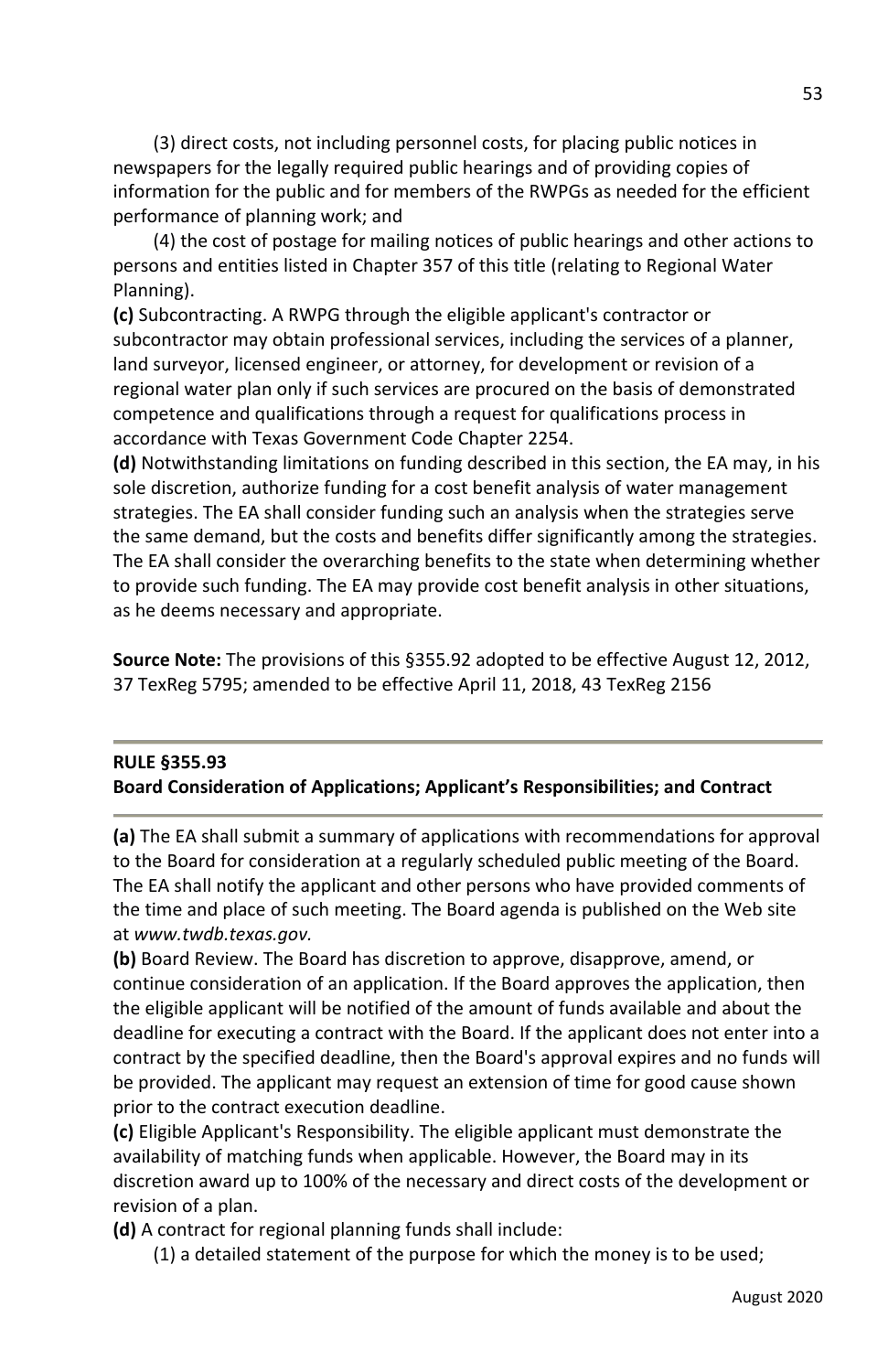(2) the total amount of money to be paid from the research and planning fund under the contract;

(3) the time for completion; and

(4) any other terms and conditions required by the EA or agreed to by the contracting parties.

**Source Note:** The provisions of this §355.93 adopted to be effective August 12, 2012, 37 TexReg 5795

## **Texas Water Code TITLE 2 WATER ADMINISTRATION SUBTITLE C WATER DEVELOPMENT**

**Sec. 16.051. STATE WATER PLAN: DROUGHT, CONSERVATION, DEVELOPMENT, AND MANAGEMENT; EFFECT OF PLAN.**

**(a)** Not later than January 5, 2002, and before the end of each successive five-year period after that date, the board shall prepare, develop, formulate, and adopt a comprehensive state water plan that incorporates the regional water plans approved under Section 16.053. The state water plan shall provide for the orderly development, management, and conservation of water resources and preparation for and response to drought conditions, in order that sufficient water will be available at a reasonable cost to ensure public health, safety, and welfare; further economic development; and protect the agricultural and natural resources of the entire state. **(a-1)** The state water plan must include:

 (1) an evaluation of the state's progress in meeting future water needs, including an evaluation of the extent to which water management strategies and projects implemented after the adoption of the preceding state water plan have affected that progress;

(2) an analysis of the number of projects included in the preceding state water plan that received financial assistance from the board; and

(3) with respect to projects included in the preceding state water plan that were given a high priority by the board for purposes of providing financial assistance under Subchapter G, Chapter 15:

(A) an assessment of the extent to which the projects were implemented in the decade in which they were needed; and

(B) an analysis of any impediments to the implementation of any projects that were not implemented in the decade in which they were needed.

**(a-2)** To assist the board in evaluating the state's progress in meeting future water needs, the board may obtain implementation data from the regional water planning groups.

**(b)** The state water plan, as formally adopted by the board, shall be a guide to state water policy. The commission shall take the plan into consideration in matters coming before it.

**(c)** The board by rule shall define and designate river basins and watersheds.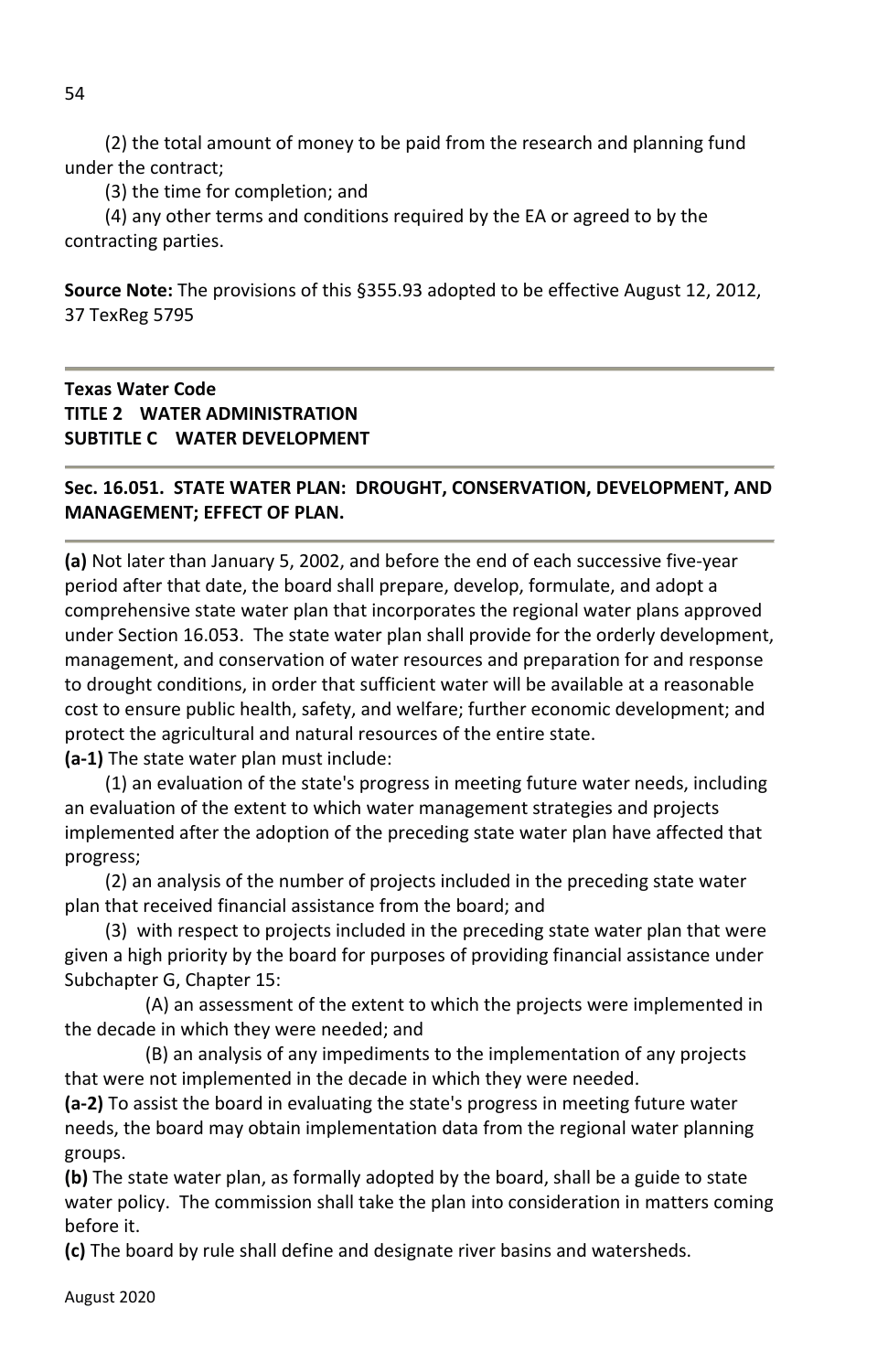**(d)** The board, in coordination with the commission, the Department of Agriculture, and the Parks and Wildlife Department, shall adopt by rule guidance principles for the state water plan which reflect the public interest of the entire state. When adopting guidance principles, due consideration shall be given to the construction and improvement of surface water resources and the application of principles that result in voluntary redistribution of water resources. The board shall review and update the guidance principles, with input from the commission, the Department of Agriculture, and the Parks and Wildlife Department, as necessary but at least every five years to coincide with the five-year cycle for adoption of a new water plan as described in Subsection (a).

**(e)** On adoption the board shall deliver the state water plan to the governor, the lieutenant governor, and the speaker of the house of representatives and present the plan for review to the appropriate legislative committees. The plan shall include legislative recommendations that the board believes are needed and desirable to facilitate more voluntary water transfers. The plan shall identify river and stream segments of unique ecological value and sites of unique value for the construction of reservoirs that the board recommends for protection under this section.

**(f)** The legislature may designate a river or stream segment of unique ecological value. This designation solely means that a state agency or political subdivision of the state may not finance the actual construction of a reservoir in a specific river or stream segment designated by the legislature under this subsection.

**(g)** The legislature may designate a site of unique value for the construction of a reservoir. A state agency or political subdivision of the state may not obtain a fee title or an easement that would significantly prevent the construction of a reservoir on a site designated by the legislature under this subsection.

**(g-1)** Notwithstanding any other provisions of law, a site is considered to be a designated site of unique value for the construction of a reservoir if the site is recommended for designation in the 2007 state water plan adopted by the board and in effect on May 1, 2007. The designation of a unique reservoir site under this subsection terminates on September 1, 2015, unless there is an affirmative vote by a proposed project sponsor to make expenditures necessary in order to construct or file applications for permits required in connection with the construction of the reservoir under federal or state law.

**(h)** The board, the commission, or the Parks and Wildlife Department or a political subdivision affected by an action taken in violation of Subsection (f) or (g) may bring a cause of action to remedy or prevent the violation. A cause of action brought under this subsection must be filed in a district court in Travis County or in the county in which the action is proposed or occurring.

**(i)** For purposes of this section, the acquisition of fee title or an easement by a political subdivision for the purpose of providing retail public utility service to property in the reservoir site or allowing an owner of property in the reservoir site to improve or develop the property may not be considered a significant impairment that prevents the construction of a reservoir site under Subsection (g). A fee title or easement acquired under this subsection may not be considered the basis for preventing the future acquisition of land needed to construct a reservoir on a designated site.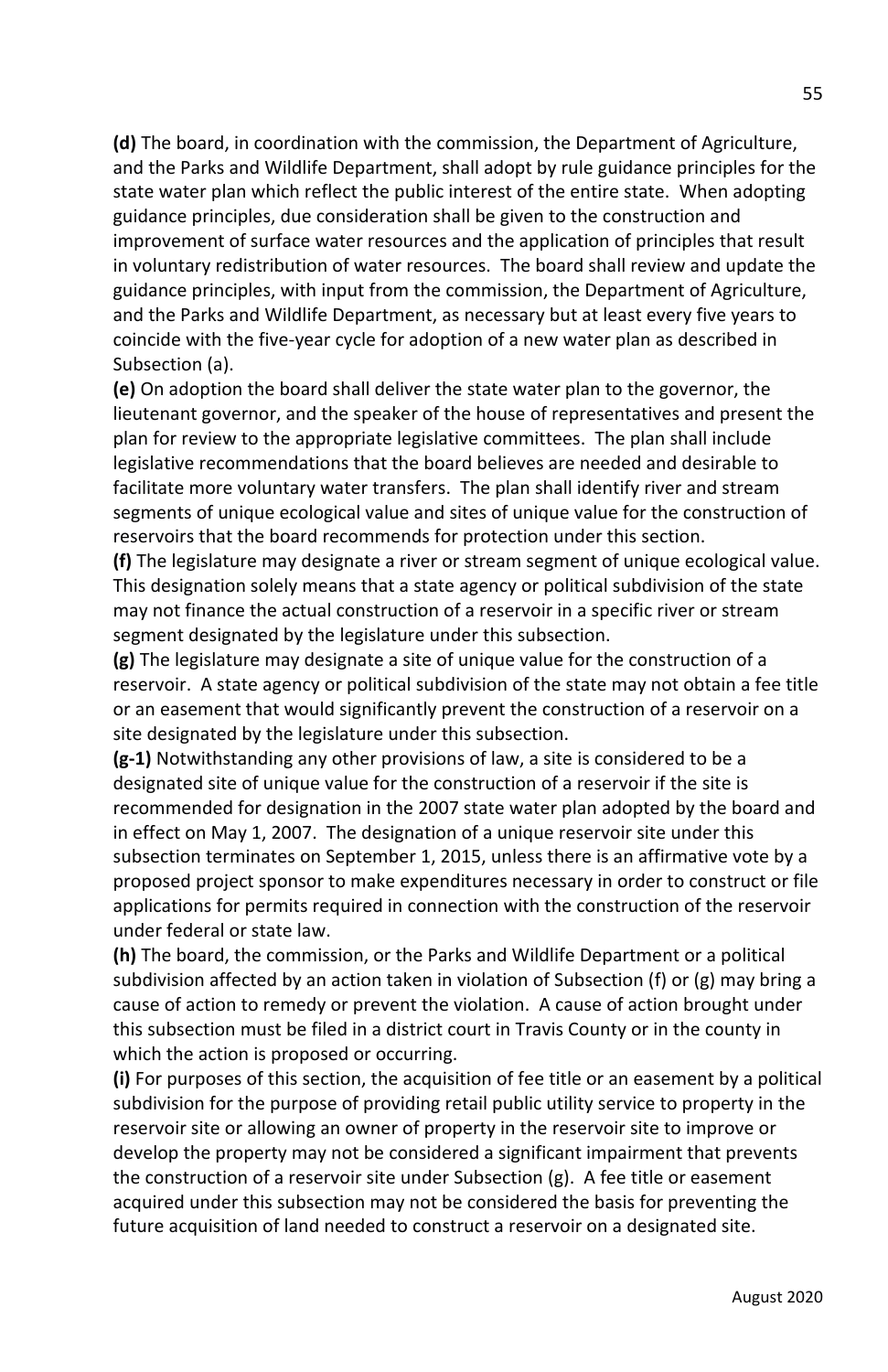## **Sec. 16.052. INTERREGIONAL PLANNING COUNCIL.**

**(a)** The board, at an appropriate time in each five-year cycle for the adoption of a new state water plan, shall appoint an interregional planning council. The members of the council serve until a new state water plan is adopted.

**(b)** The council consists of one member of each regional water planning group. Each regional water planning group shall nominate one or more members for appointment to the council, and the board shall consider the nominations in making appointments to the council.

**(c)** The purposes of the council are to:

(1) improve coordination among the regional water planning groups, and between each regional water planning group and the board, in meeting the goals of the state water planning process and the water needs of the state as a whole;

(2) facilitate dialogue regarding water management strategies that could affect multiple regional water planning areas; and

(3) share best practices regarding operation of the regional water planning process.

**(d)** The council shall:

- (1) hold at least one public meeting; and
- (2) prepare a report to the board on the council's work.

## **Sec. 16.053. REGIONAL WATER PLANS**.

**(a)** The regional water planning group in each regional water planning area shall prepare a regional water plan, using an existing state water plan identified in Section 16.051 of this code and local water plans prepared under Section 16.054 of this code as a guide, if present, that provides for the orderly development, management, and conservation of water resources and preparation for and response to drought conditions in order that sufficient water will be available at a reasonable cost to ensure public health, safety, and welfare; further economic development; and protect the agricultural and natural resources of that particular region.

**(b)** No later than September 1, 1998, the board shall designate the areas for which regional water plans shall be developed, taking into consideration such factors as river basin and aquifer delineations, water utility development patterns, socioeconomic characteristics, existing regional water planning areas, political subdivision boundaries, public comment, and other factors the board deems relevant. The board shall review and update the designations as necessary but at least every five years. **(c)** No later than 60 days after the designation of the regions under Subsection (b), the board shall designate representatives within each regional water planning area to serve as the initial coordinating body for planning. The initial coordinating body may then designate additional representatives to serve on the regional water planning group. The initial coordinating body shall designate additional representatives if necessary to ensure adequate representation from the interests comprising that region, including the public, counties, municipalities, industries, agricultural interests,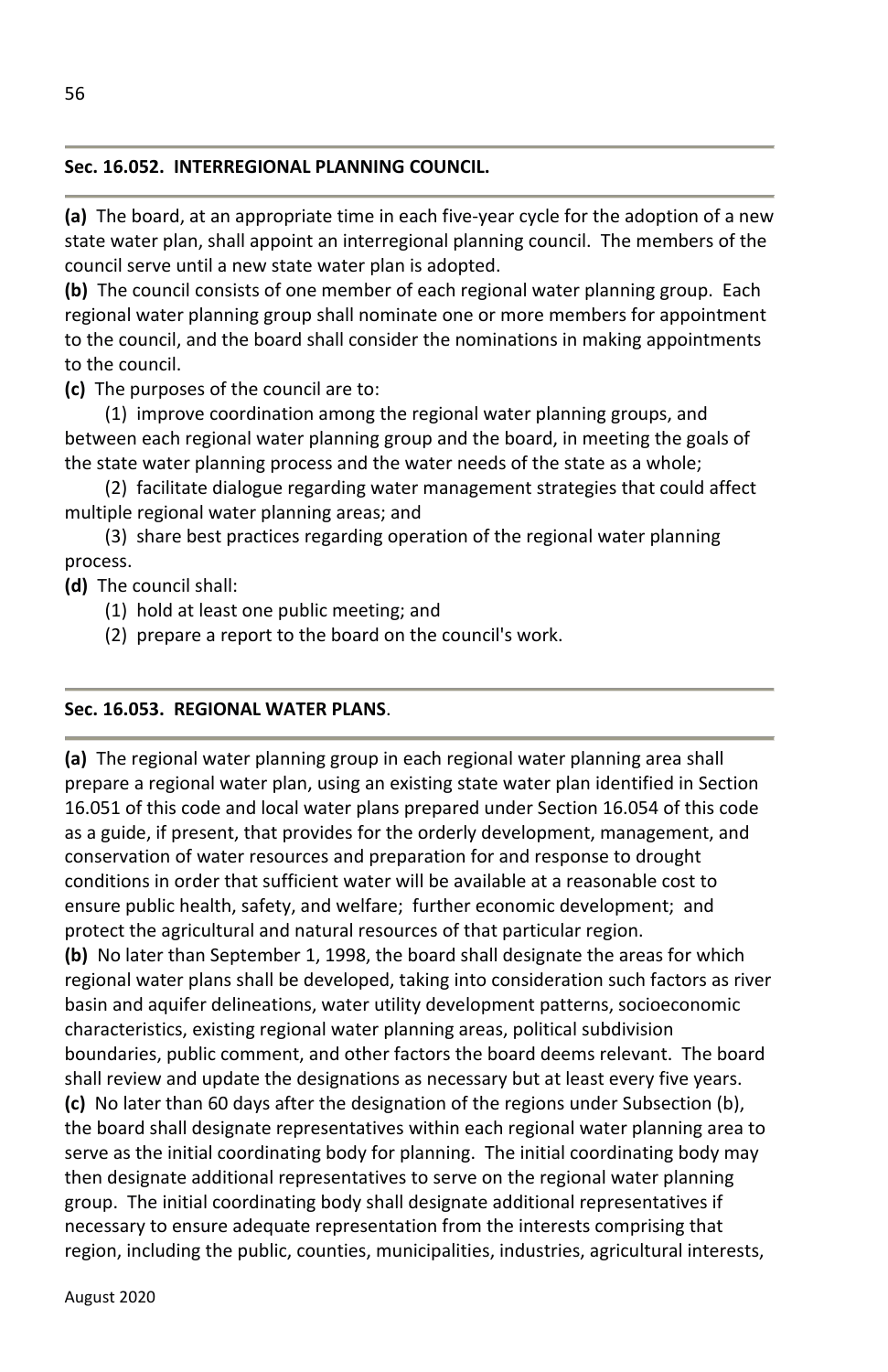environmental interests, small businesses, electric generating utilities, river authorities, water districts, and water utilities. The regional water planning group shall maintain adequate representation from those interests. In addition, the groundwater conservation districts located in each management area, as defined by Section 36.001, located in the regional water planning area shall appoint one representative of a groundwater conservation district located in the management area and in the regional water planning area to serve on the regional water planning group. In addition, representatives of the board, the Parks and Wildlife Department, the Department of Agriculture, and the State Soil and Water Conservation Board shall serve as ex officio members of each regional water planning group.

**(d)** The board shall provide guidelines for the consideration of existing regional planning efforts by regional water planning groups. The board shall provide guidelines for the format in which information shall be presented in the regional water plans. **(e)** Each regional water planning group shall submit to the development board a regional water plan that:

(1) is consistent with the guidance principles for the state water plan adopted by the development board under Section 16.051(d);

(2) provides information based on data provided or approved by the development board in a format consistent with the guidelines provided by the development board under Subsection (d);

(2-a) is consistent with the desired future conditions adopted under Section 36.108 for the relevant aquifers located in the regional water planning area as of the most recent deadline for the board to adopt the state water plan under Section 16.051 or, at the option of the regional water planning group, established subsequent to the adoption of the most recent plan; provided, however, that if no groundwater conservation district exists within the area of the regional water planning group, the regional water planning group shall determine the supply of groundwater for regional planning purposes; the Texas Water Development Board shall review and approve, prior to inclusion in the regional water plan, that the groundwater supply for the regional planning group without a groundwater conservation district in its area is physically compatible, using the board's groundwater availability models, with the desired future conditions adopted under Section 36.108 for the relevant aquifers in the groundwater management area that are regulated by groundwater conservation districts;

(3) identifies:

 (A) each source of water supply in the regional water planning area, including information supplied by the executive administrator on the amount of modeled available groundwater in accordance with the guidelines provided by the development board under Subsections (d) and (f);

 (B) factors specific to each source of water supply to be considered in determining whether to initiate a drought response;

(C) actions to be taken as part of the response;

 (D) existing major water infrastructure facilities that may be used for interconnections in the event of an emergency shortage of water; and

 (E) unnecessary or counterproductive variations in specific drought response strategies, including outdoor watering restrictions, among user groups in the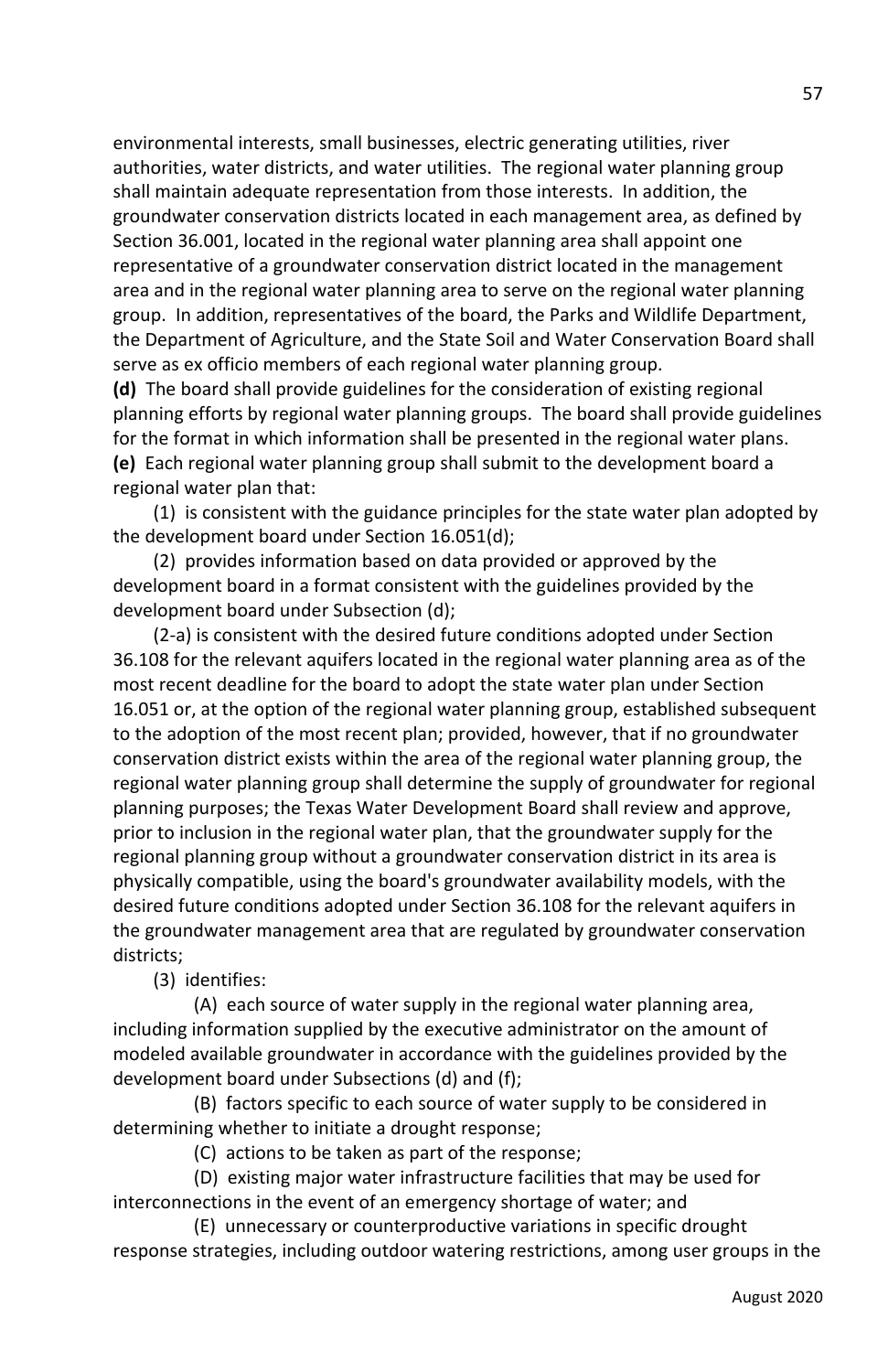regional water planning area that may confuse the public or otherwise impede drought response efforts;

(4) has specific provisions for water management strategies to be used during a drought of record;

(5) includes but is not limited to consideration of the following:

 (A) any existing water or drought planning efforts addressing all or a portion of the region and potential impacts on public health, safety, or welfare in this state;

 (B) approved groundwater conservation district management plans and other plans submitted under Section 16.054;

 (C) all potentially feasible water management strategies, including but not limited to improved conservation, reuse, and management of existing water supplies, conjunctive use, acquisition of available existing water supplies, and development of new water supplies;

(D) protection of existing water rights in the region;

 (E) opportunities for and the benefits of developing regional water supply facilities or providing regional management of water supply facilities;

 (F) appropriate provision for environmental water needs and for the effect of upstream development on the bays, estuaries, and arms of the Gulf of Mexico and the effect of plans on navigation;

 (G) provisions in Section 11.085(k)(1) if interbasin transfers are contemplated;

 (H) voluntary transfer of water within the region using, but not limited to, regional water banks, sales, leases, options, subordination agreements, and financing agreements;

 (I) emergency transfer of water under Section 11.139, including information on the part of each permit, certified filing, or certificate of adjudication for nonmunicipal use in the region that may be transferred without causing unreasonable damage to the property of the nonmunicipal water rights holder; and

 (J) opportunities for and the benefits of developing large-scale desalination facilities for:

(i) marine seawater that serve local or regional entities; and

(ii) brackish groundwater that serve local or regional brackish

groundwater production zones identified and designated under Section 16.060(b)(5);

(6) identifies river and stream segments of unique ecological value and sites of unique value for the construction of reservoirs that the regional water planning group recommends for protection under Section 16.051;

(7) assesses the impact of the plan on unique river and stream segments identified in Subdivision (6) if the regional water planning group or the legislature determines that a site of unique ecological value exists;

(8) describes the impact of proposed water projects on water quality;

(9) includes information on:

 (A) projected water use and conservation in the regional water planning area; and

 (B) the implementation of state and regional water plan projects, including water conservation strategies, necessary to meet the state's projected water demands;

August 2020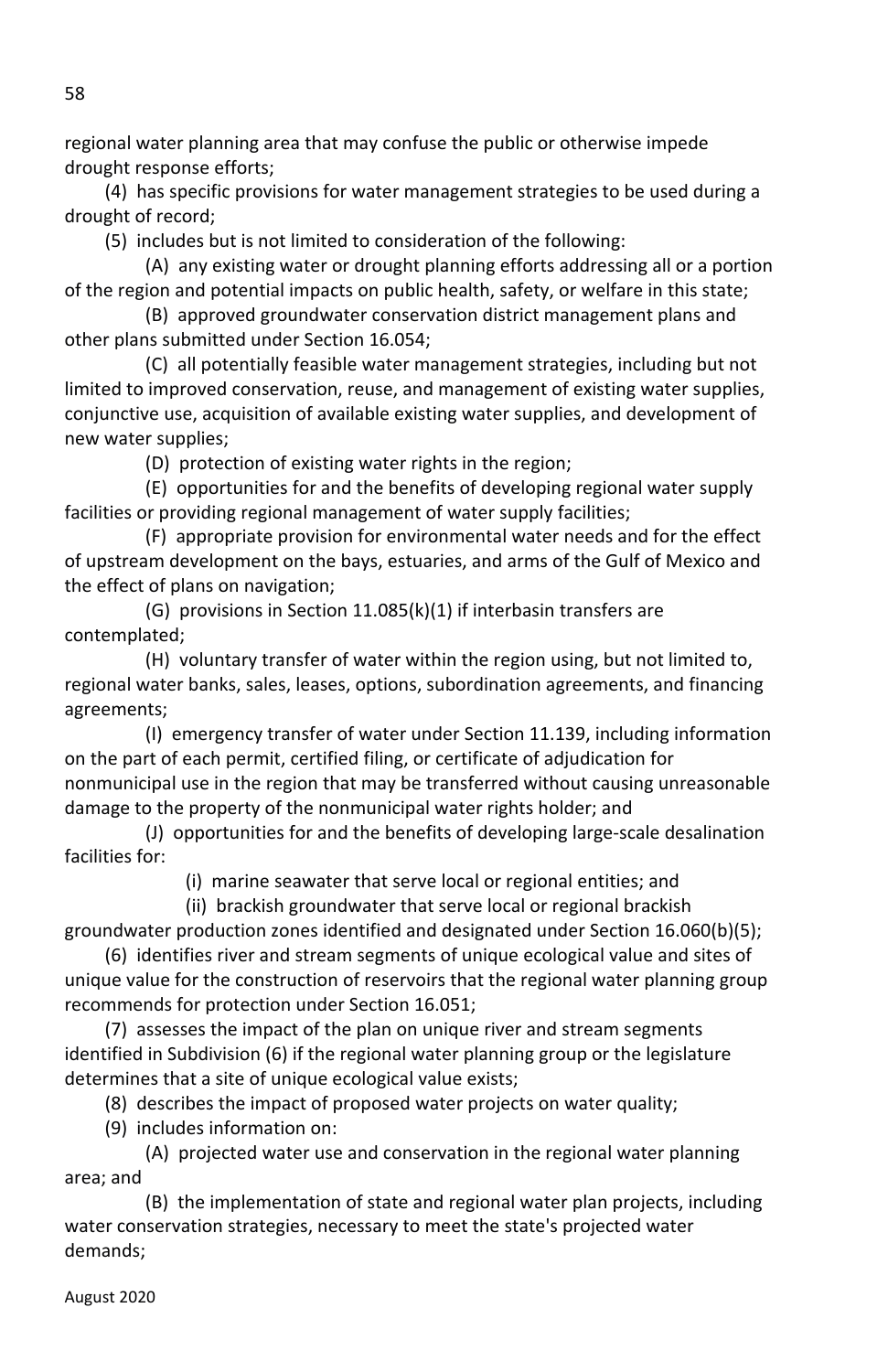(10) if the regional water planning area has significant identified water needs, provides a specific assessment of the potential for aquifer storage and recovery projects to meet those needs;

(11) sets one or more specific goals for gallons of water use per capita per day in each decade of the period covered by the plan for the municipal water user groups in the regional water planning area; and

(12) assesses the progress of the regional water planning area in encouraging cooperation between water user groups for the purpose of achieving economies of scale and otherwise incentivizing strategies that benefit the entire region.

**(e-1)** On request of the Texas Water Advisory Council, a regional planning group shall provide the council a copy of that planning group's regional water plan.

**(f)** No later than September 1, 1998, the board shall adopt rules:

(1) to provide for the procedures for adoption of regional water plans by regional water planning groups and for approval of regional water plans by the board; and

(2) to govern procedures to be followed in carrying out the responsibilities of this section.

**(g)** The board shall provide technical and financial assistance to the regional water planning groups in the development of their plans. The board shall simplify, as much as possible, planning requirements in regions with abundant water resources. The board, if requested, may facilitate resolution of conflicts within regions.

**(h)** (1) Prior to the preparation of the regional water plan, the regional water planning group shall, after notice, hold at least one public meeting at some central location readily accessible to the public within the regional water planning area to gather suggestions and recommendations from the public as to issues that should be addressed in the plan or provisions that should be considered for inclusion in the plan.

(2) The regional water planning group shall provide an ongoing opportunity for public input during the preparation of the regional water plan.

(3) After the regional water plan is initially prepared, the regional water planning group shall, after notice, hold at least one public hearing at some central location readily accessible to the public within the regional water planning area. The group shall make copies of the plan available for public inspection at least one month before the hearing by providing a copy of the plan in the county courthouse and at least one public library of each county having land in the region. Notice for the hearing shall include a listing of these and any other location where the plan is available for review.

(4) After the regional water plan is initially prepared, the regional water planning group shall submit a copy of the plan to the board. The board shall submit comments on the regional water plan as to whether the plan meets the requirements of Subsection (e) of this section.

(5) If no interregional conflicts exist, the regional water planning group shall consider all public and board comments; prepare, revise, and adopt the final plan; and submit the adopted plan to the board for approval and inclusion in the state water plan.

(6) If an interregional conflict exists, the board shall facilitate coordination between the involved regions to resolve the conflict. If conflict remains, the board shall resolve the conflict. On resolution of the conflict, the involved regional water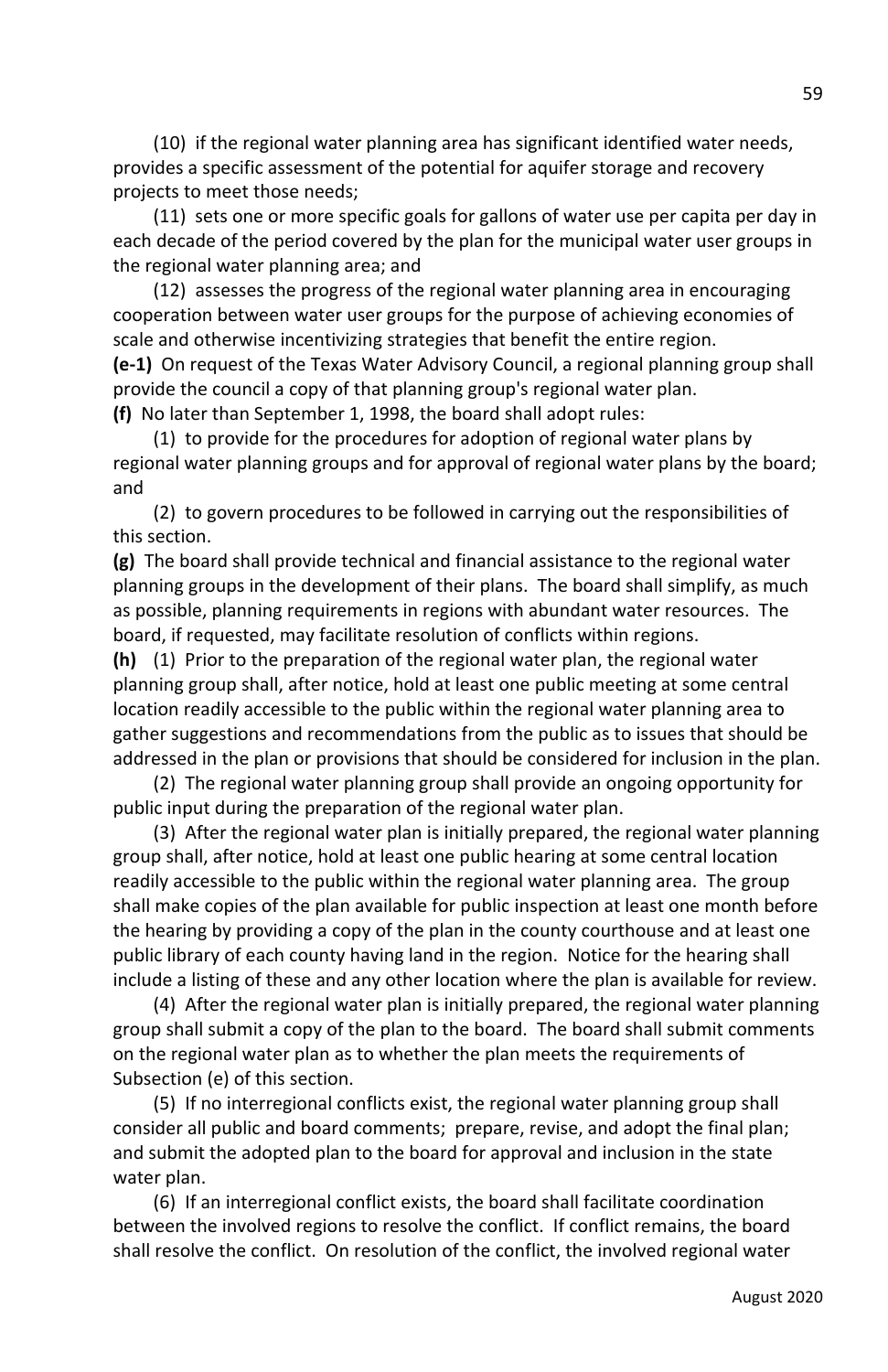planning groups shall prepare revisions to their respective plans and hold, after notice, at least one public hearing at some central location readily accessible to the public within their respective regional water planning areas. The regional water planning groups shall consider all public and board comments; prepare, revise, and adopt their respective plans; and submit their plans to the board for approval and inclusion in the state water plan.

(7) The board may approve a regional water plan only after it has determined that:

 (A) all interregional conflicts involving that regional water planning area have been resolved;

 (B) the plan includes water conservation practices and drought management measures incorporating, at a minimum, the provisions of Sections 11.1271 and 11.1272; and

 (C) the plan is consistent with long-term protection of the state's water resources, agricultural resources, and natural resources as embodied in the guidance principles adopted under Section 16.051(d).

(8) Notice required by Subdivision (1), (3), or (6) of this subsection must be:

 (A) published once in a newspaper of general circulation in each county located in whole or in part in the regional water planning area before the 30th day preceding the date of the public meeting or hearing; and

(B) mailed to:

 (i) each mayor of a municipality with a population of 1,000 or more that is located in whole or in part in the regional water planning area;

 (ii) each county judge of a county located in whole or in part in the regional water planning area;

 (iii) each special or general law district or river authority with responsibility to manage or supply water in the regional water planning area;

(iv) each retail public utility that:

(a) serves any part of the regional water planning area; or

(b) receives water from the regional water planning area; and

 (v) each holder of record of a permit, certified filing, or certificate of adjudication for the use of surface water the diversion of which occurs in the regional water planning area.

(9) Notice published or mailed under Subdivision (8) of this subsection must contain:

(A) the date, time, and location of the public meeting or hearing;

(B) a summary of the proposed action to be taken;

 (C) the name, telephone number, and address of the person to whom questions or requests for additional information may be submitted; and

(D) information on how the public may submit comments.

(10) The regional water planning group may amend the regional water plan after the plan has been approved by the board. If, after the regional water plan has been approved by the board, the plan includes a water management strategy or project that ceases to be feasible, the regional water planning group shall amend the plan to exclude that water management strategy or project and shall consider amending the plan to include a feasible water management strategy or project in order to meet the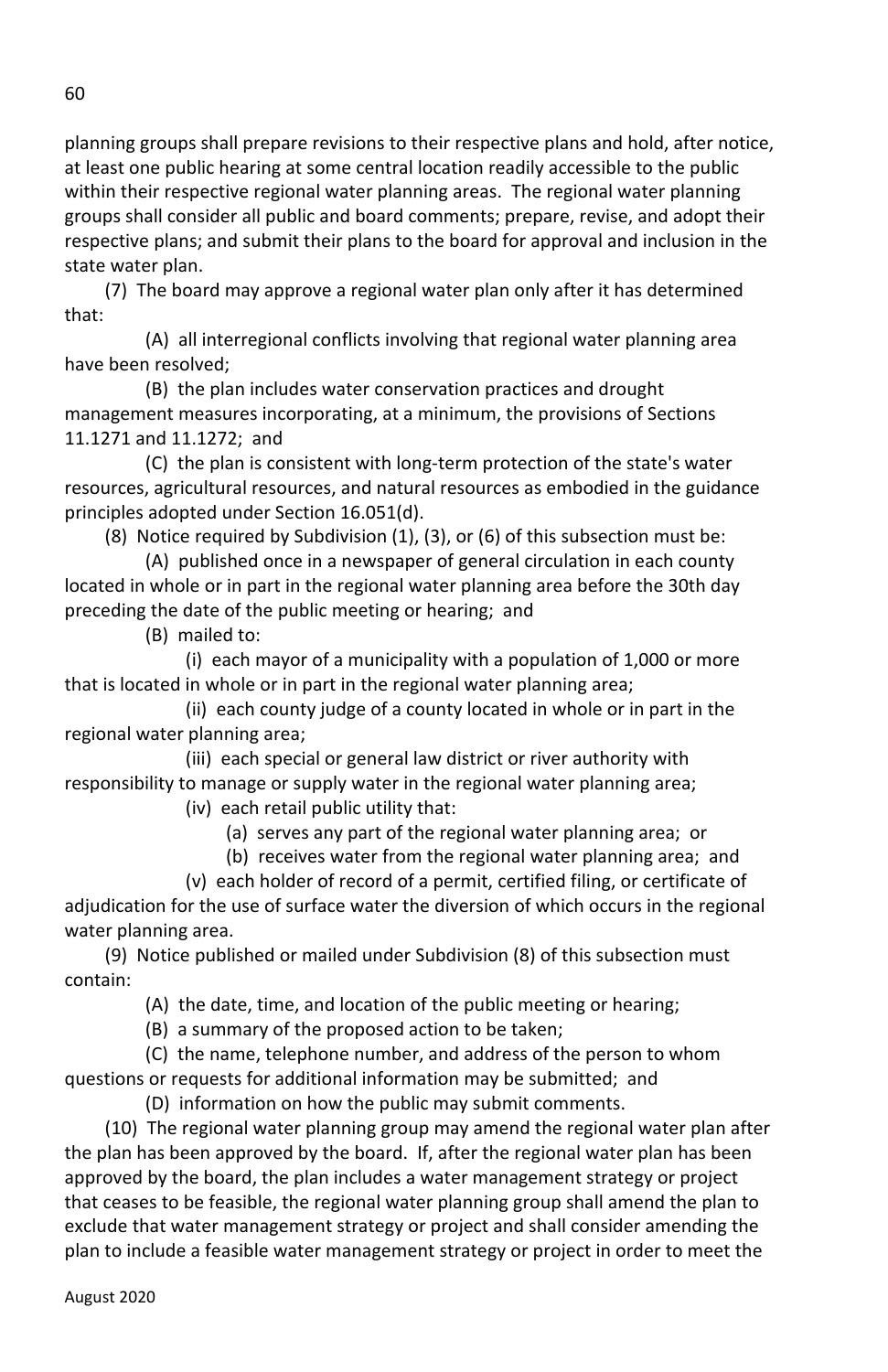need that was to be addressed by the infeasible water management strategy or project. For purposes of this subdivision, a water management strategy or project is considered infeasible if the proposed sponsor of the water management strategy or project has not taken an affirmative vote or other action to make expenditures necessary to construct or file applications for permits required in connection with the implementation of the water management strategy or project under federal or state law on a schedule that is consistent with the completion of the implementation of the water management strategy or project by the time the water management strategy or project is projected by the regional water plan or the state water plan to be needed. Subdivisions (1)-(9) apply to an amendment to the plan in the same manner as those subdivisions apply to the plan.

(11) This subdivision applies only to an amendment to a regional water plan approved by the board. This subdivision does not apply to the adoption of a subsequent regional water plan for submission to the board as required by Subsection (i). Notwithstanding Subdivision (10), the regional water planning group may amend the plan in the manner provided by this subdivision if the executive administrator makes a written determination that the proposed amendment qualifies for adoption in the manner provided by this subdivision before the regional water planning group votes on adoption of the amendment. A proposed amendment qualifies for adoption in the manner provided by this subdivision only if the amendment is a minor amendment, as defined by board rules, that will not result in the overallocation of any existing or planned source of water, does not relate to a new reservoir, and will not have a significant effect on instream flows or freshwater inflows to bays and estuaries. If the executive administrator determines that a proposed amendment qualifies for adoption in the manner provided by this subdivision, the regional water planning group may adopt the amendment at a public meeting held in accordance with Chapter 551, Government Code. The proposed amendment must be placed on the agenda for the meeting, and notice of the meeting must be given in the manner provided by Chapter 551, Government Code, at least two weeks before the date the meeting is held. The public must be provided an opportunity to comment on the proposed amendment at the meeting.

(12) Each regional water planning group and any committee or subcommittee of a regional water planning group are subject to Chapters 551 and 552, Government Code.

**(i)** The regional water planning groups shall submit their adopted regional water plans to the board by January 5, 2001, for approval and inclusion in the state water plan. In conjunction with the submission of regional water plans, each planning group should make legislative recommendations, if any, to facilitate more voluntary water transfers in the region or for any other changes that the members of the planning group believe would improve the water planning process. Subsequent regional water plans shall be submitted at least every five years thereafter, except that a regional water planning group may elect to implement simplified planning, no more often than every other five-year planning cycle, and in accordance with guidance to be provided by the board, if the group determines that, based on its own initial analyses using updated groundwater and surface water availability information, there are no significant changes to the water availability, water supplies, or water demands in the regional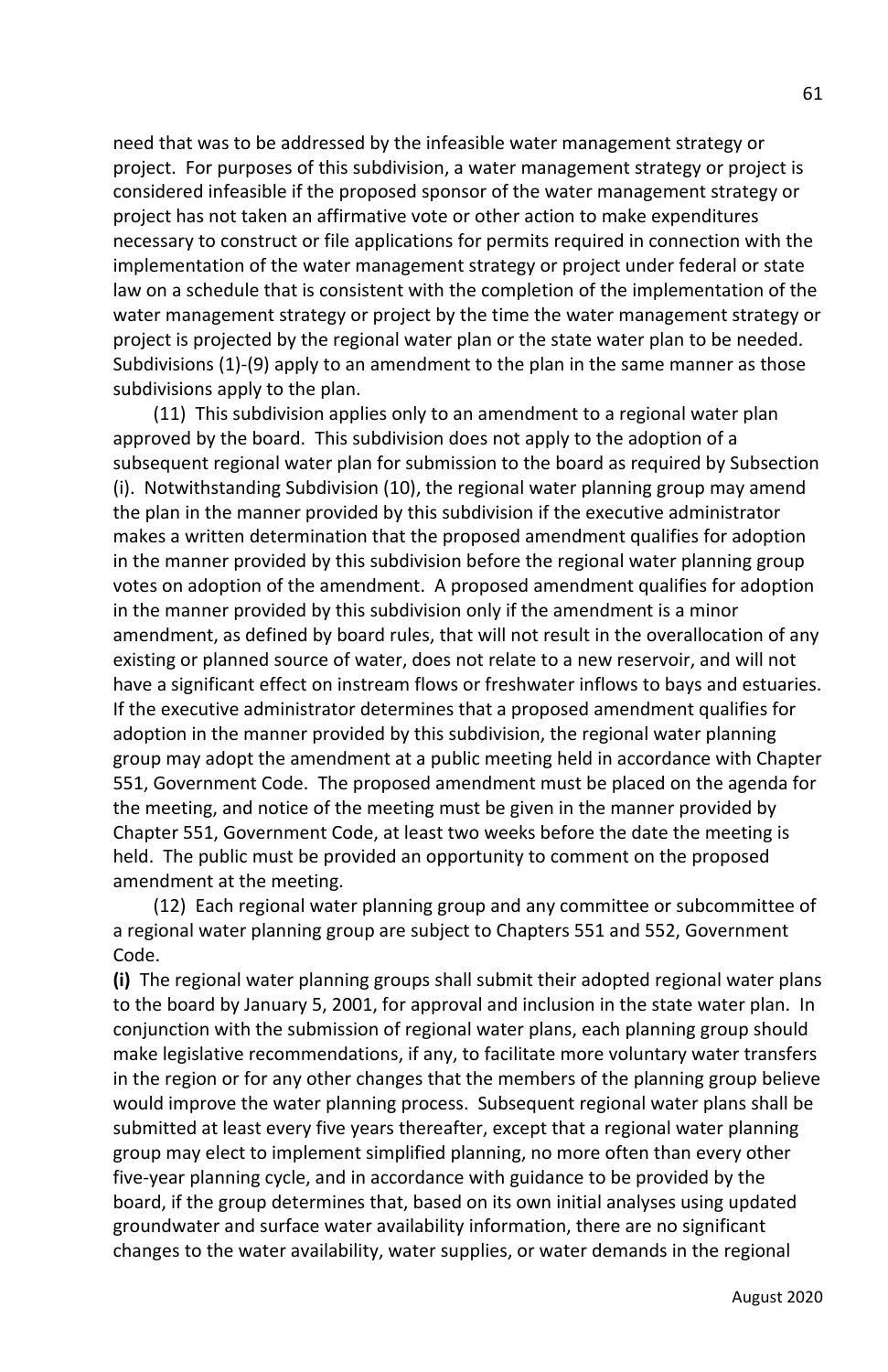water planning area. At a minimum, simplified planning will require updating groundwater and surface water availability values in the regional water plan, meeting any other new statutory or other planning requirements that come into effect during each five-year planning cycle, and formally adopting and submitting the regional water plan for approval. Public participation for revised regional plans shall follow the procedures under Subsection (h).

**(j)** The board may provide financial assistance to political subdivisions under Subchapters E and F of this chapter, Subchapters C, D, E, F, J, O, Q, and R, Chapter 15, and Subchapters D, I, K, and L, Chapter 17, for water supply projects only if:

(1) the board determines that the needs to be addressed by the project will be addressed in a manner that is consistent with the state water plan;

(2) beginning January 5, 2002, the board:

 (A) has approved a regional water plan as provided by Subsection (i), and any required updates of the plan, for the region of the state that includes the area benefiting from the proposed project; and

 (B) determines that the needs to be addressed by the project will be addressed in a manner that is consistent with that regional water plan; and

(3) the board finds that the water audit required under Section 16.0121 has been completed and filed.

**(k)** The board may waive the requirements of Subsection (j) of this section if the board determines that conditions warrant the waiver.

**(l)** A political subdivision may contract with a regional water planning group to assist the regional water planning group in developing or revising a regional water plan. **(m)** A cause of action does not accrue against a regional water planning group, a representative who serves on the regional water planning group, or an employee of a political subdivision that contracts with the regional water planning group under Subsection (l) for an act or omission in the course and scope of the person's work relating to the regional water planning group.

**(n)** A regional water planning group, a representative who serves on the regional water planning group, or an employee of a political subdivision that contracts with the regional water planning group under Subsection (l) is not liable for damages that may arise from an act or omission in the course and scope of the person's work relating to the regional water planning group.

**(o)** The attorney general, on request, shall represent a regional water planning group, a representative who serves on the regional water planning group, or an employee of a political subdivision that contracts with the regional water planning group under Subsection (l) in a suit arising from an act or omission relating to the regional water planning group.

**(p)** If a groundwater conservation district files a petition with the development board stating that a conflict requiring resolution may exist between the district's approved management plan developed under Section 36.1071 and an approved state water plan, the development board shall provide technical assistance to and facilitate coordination between the district and the involved region to resolve the conflict. Not later than the 45th day after the date the groundwater conservation district files a petition with the development board, if the conflict has not been resolved, the district and the involved region shall mediate the conflict. The district and the involved region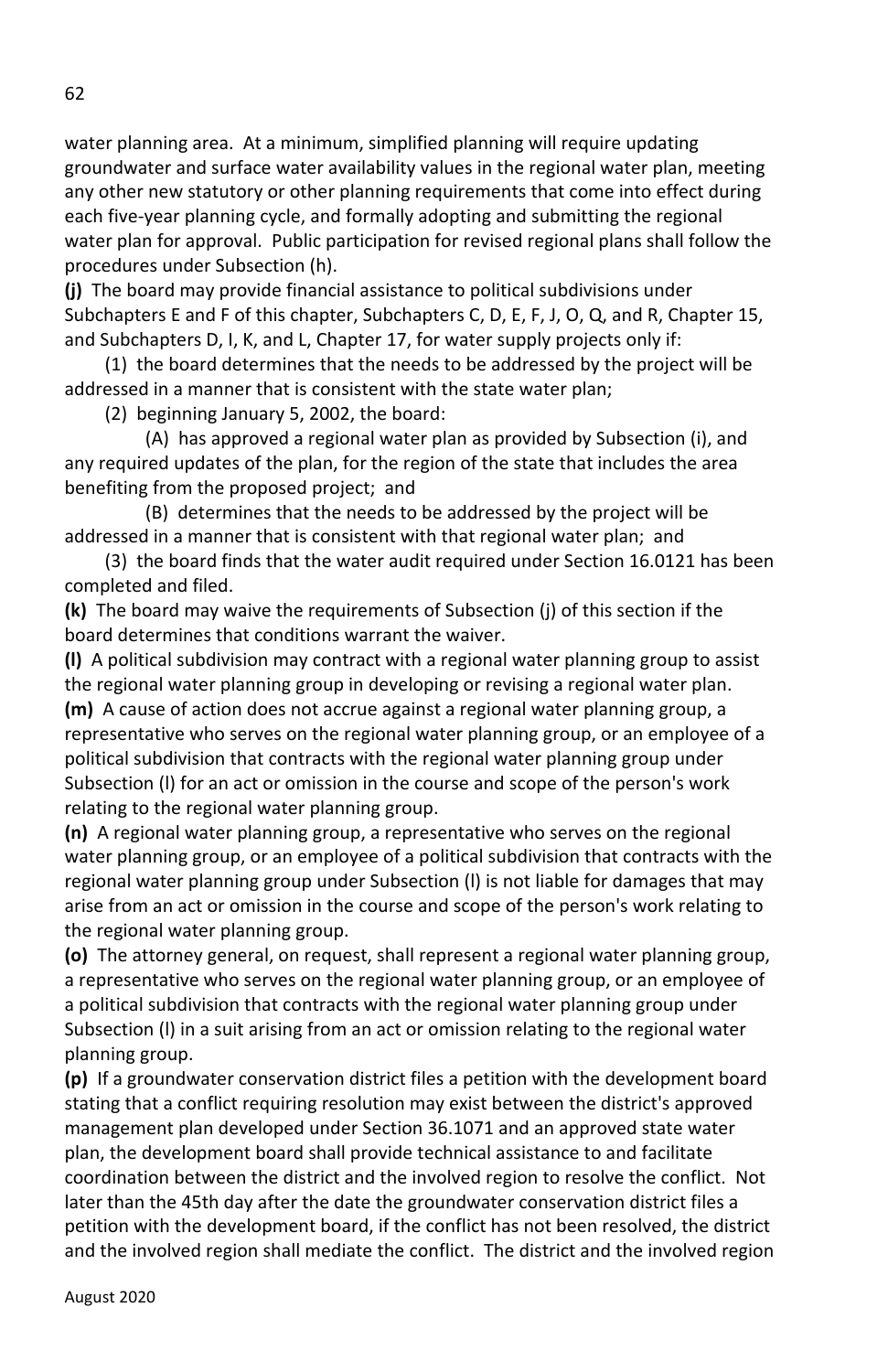may seek the assistance of the Center for Public Policy Dispute Resolution at The University of Texas School of Law or an alternative dispute resolution system established under Chapter 152, Civil Practice and Remedies Code, in obtaining a qualified impartial third party to mediate the conflict. The cost of the mediation services must be specified in the agreement between the parties and the Center for Public Policy Dispute Resolution or the alternative dispute resolution system. If the district and the involved region cannot resolve the conflict through mediation, the development board shall resolve the conflict not later than the 60th day after the date the mediation is completed as provided by Subsections (p-1) and (p-2).

**(p-1)** If the development board determines that resolution of the conflict requires a revision of an approved regional water plan, the development board shall suspend the approval of that plan and provide information to the regional water planning group. The regional water planning group shall prepare any revisions to its plan specified by the development board and shall hold, after notice, at least one public hearing at some central location readily accessible to the public within the regional water planning area. The regional water planning group shall consider all public and development board comments, prepare, revise, and adopt its plan, and submit the revised plan to the development board for approval and inclusion in the state water plan.

**(p-2)** If the development board determines that resolution of the conflict requires a revision of the district's approved groundwater conservation district management plan, the development board shall provide information to the district. The groundwater district shall prepare any revisions to its plan based on the information provided by the development board and shall hold, after notice, at least one public hearing at some central location readily accessible to the public within the district. The groundwater district shall consider all public and development board comments, prepare, revise, and adopt its plan, and submit the revised plan to the development board.

**(p-3)** If the groundwater conservation district disagrees with the decision of the development board under Subsection (p), the district may appeal the decision to a district court in Travis County. Costs for the appeal shall be set by the court hearing the appeal. An appeal under this subsection is by trial de novo.

**(p-4)** On the request of the involved region or groundwater conservation district, the development board shall include discussion of the conflict and its resolution in the state water plan that the development board provides to the governor, the lieutenant governor, and the speaker of the house of representatives under Section 16.051(e). **(q)** Each regional planning group shall examine the financing needed to implement the water management strategies and projects identified in the group's most recent approved regional plan and, not later than June 1, 2002, shall report to the board regarding:

(1) how local governments, regional authorities, and other political subdivisions in the region propose to pay for water infrastructure projects identified in the plan; and

(2) what role the regional planning group proposes for the state in financing projects identified in the plan, giving particular attention to proposed increases in the level of state participation in funding for regional projects to meet needs beyond the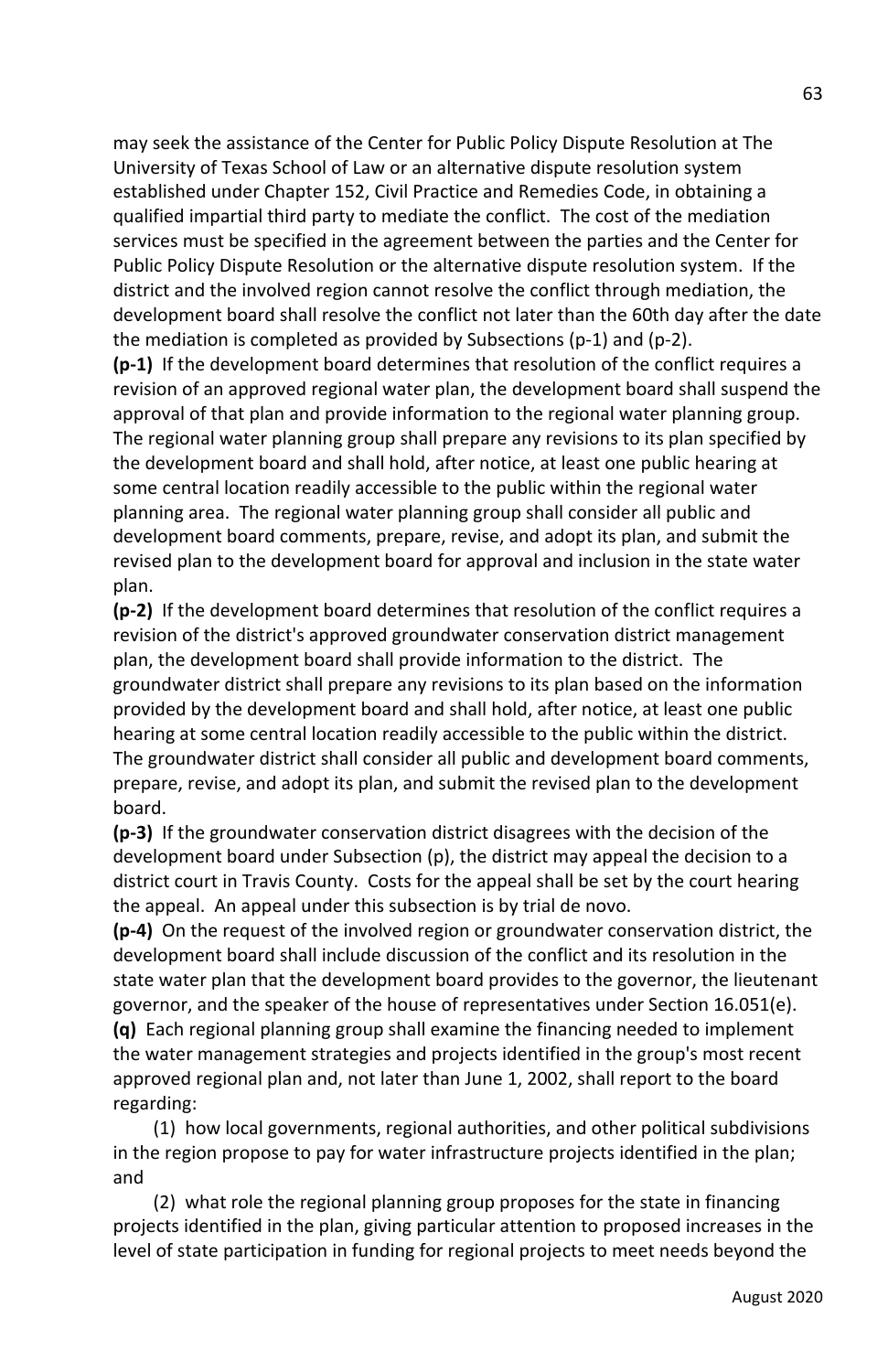reasonable financing capability of local governments, regional authorities, and other political subdivisions involved in building water infrastructure.

*Text of subsection as added by Acts 2005, 79th Leg., R.S., Ch. 1200 (H.B. 578), Sec. 1:* 

**(r)** Information described by Subsection (e)(3)(D) that is included in a regional water plan submitted to the board is excepted from required disclosure under the public information law, Chapter 552, Government Code.

*Text of subsection as added by Acts 2005, 79th Leg., R.S., Ch. 1097 (H.B. 2201), Sec. 8 and amended by Acts 2007, 80th Leg., R.S., Ch. 1430 (S.B. 3), Sec. 2.15:* 

**(r)** The board by rule shall provide for reasonable flexibility to allow for a timely amendment of a regional water plan, the board's approval of an amended regional water plan, and the amendment of the state water plan. If an amendment under this subsection is to facilitate planning for water supplies reasonably required for a clean coal project, as defined by Section 5.001, the rules may allow for amending a regional water plan without providing notice and without a public meeting or hearing under Subsection (h) if the amendment does not:

(1) significantly change the regional water plan, as reasonably determined by the board; or

(2) adversely affect other water management strategies in the regional water plan.

## **Sec. 16.054. LOCAL WATER PLANNING**.

**(a)** Notwithstanding the provisions of this subsection, groundwater districts are the state's preferred method of managing groundwater resources. It is the policy of the state that water resource management, water conservation, and drought planning should occur on an ongoing basis. The board, commission, and Parks and Wildlife Department shall make available where appropriate technical and financial assistance for such planning. In addition, the Department of Agriculture may provide input and assistance, as appropriate, for local water planning.

**(b)** Local plans may be submitted to the appropriate regional water planning group for the area as follows:

(1) holders of existing permits, certified filings, or certificates of adjudication for the appropriation of surface water in the amount of 1,000 acre-feet a year or more may submit plans required by Section 11.1271 of this code;

(2) retail and wholesale public water suppliers and irrigation districts may submit plans required by Section 11.1272 of this code;

(3) groundwater districts may submit management plans certified under Section 36.1072 of this code; and

(4) special districts may submit conservation or management plans required by general or special law.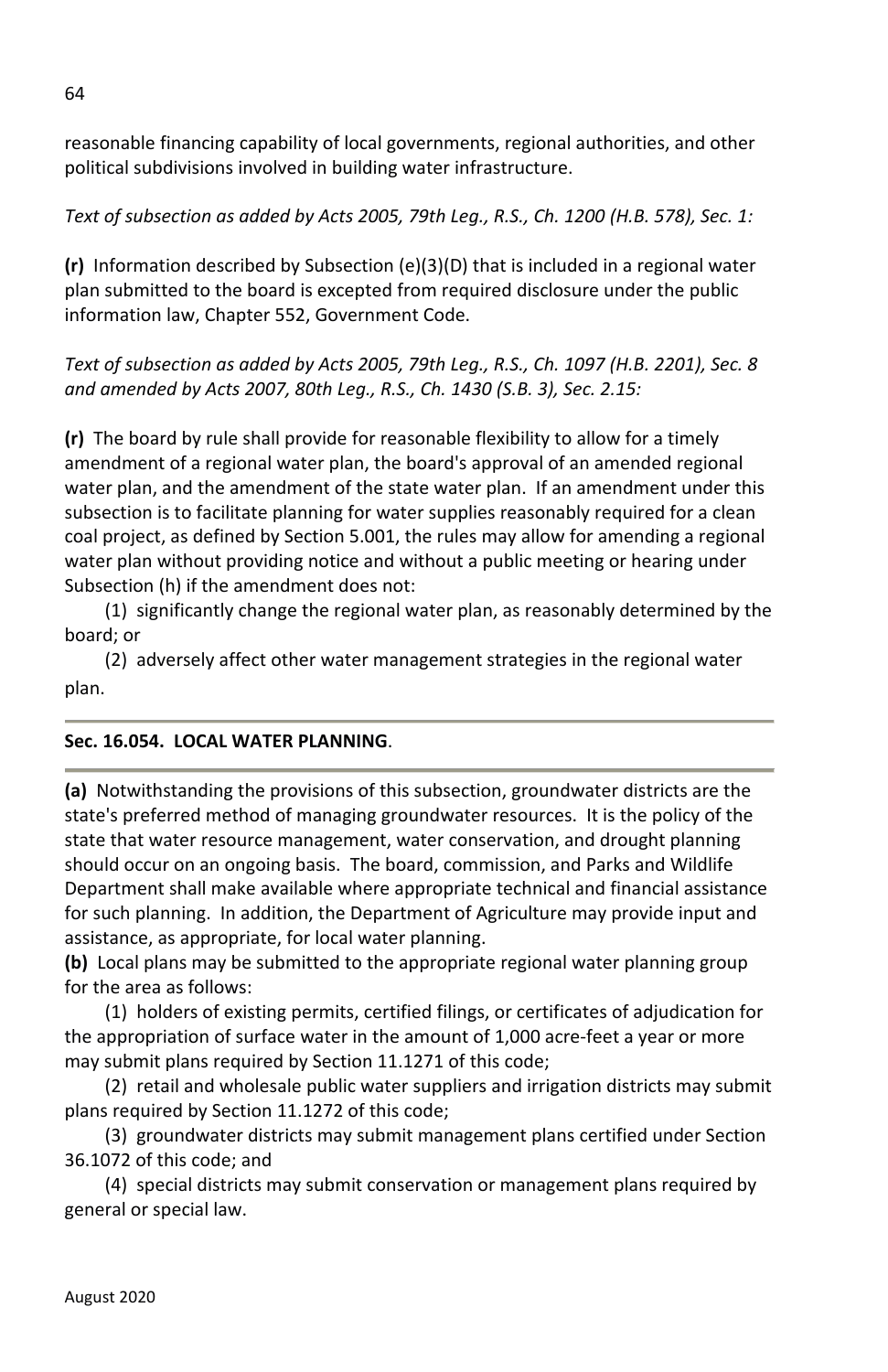**(c)** When preparing a plan to be submitted under this section, a person shall consider the implementation of a desalination program if practicable.

**(d)** The regional water planning group shall consider any plan submitted under this section when preparing the regional water plan under Section 16.053 of this code. A political subdivision, including a groundwater conservation district, in the regional water planning area may request a regional water planning group to consider specific changes to a regional water plan based on changed conditions or new information. The regional water planning group shall consider the request and shall amend its regional water plan if it determines that an amendment is warranted. If the entity requesting the change is dissatisfied with the decision of the regional planning group, the entity may request that the board review the decision and consider changing the state-approved regional plan.

**(e)** After January 5, 2002, when preparing individual water plans that address drought or the development, management, or conservation of water resources from the holders of existing permits, certified filings, or certificates of adjudication, the water suppliers, special districts, irrigation districts, and other water users should ensure that the plan is not in conflict with the applicable approved regional water plan for their region.

**Selected Statutes and Statute Excerpts Relevant to Regional Water Planning Texas Water Code:**

#### **Chapter 5**

Sec. 5.001. DEFINITIONS. (excerpt) In this chapter:

(4) "Clean coal project" means the installation of one or more components of the coal-based integrated sequestration and hydrogen research project to be built in partnership with the United States Department of Energy, commonly referred to as the FutureGen project. The term includes the construction or modification of a facility for electric generation, industrial production, or the production of steam as a byproduct of coal gasification to the extent that the facility installs one or more components of the FutureGen project.

### **Chapter 10**

Sec. 10.001. DEFINITIONS. (excerpt) In this chapter:

(4) "Council" means the Water Conservation Advisory Council.

Sec. 10.010. POWERS AND DUTIES OF COUNCIL. (excerpt) The council shall: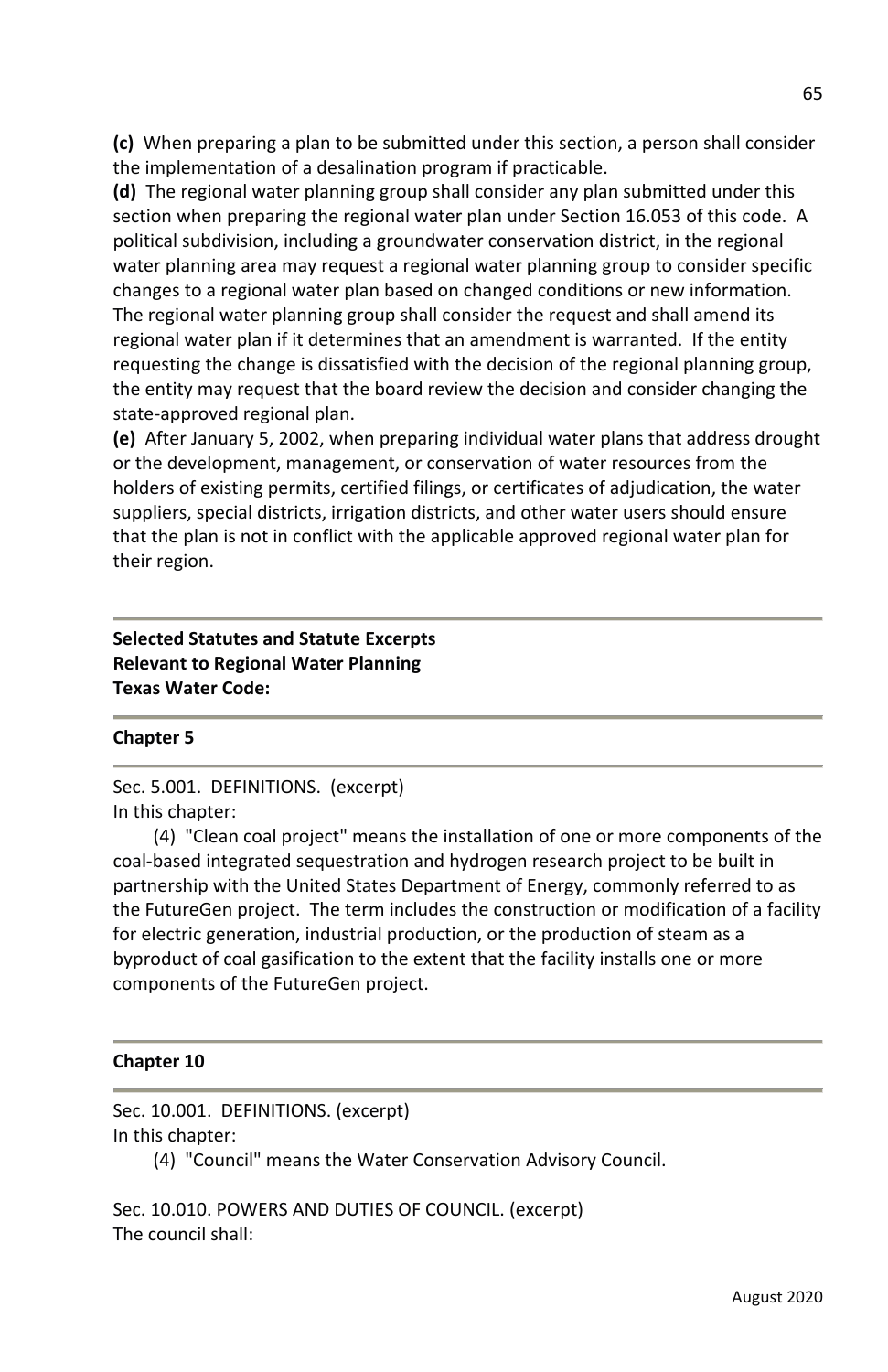(6) monitor the implementation of water conservation strategies by water users included in regional water plans

#### **Chapter 11**

Sec. 11.002. DEFINITIONS.

Sec. 11.085. INTERBASIN TRANSFERS. (excerpt)

**(k)** In addition to other requirements of this code relating to the review of and action on an application for a new water right or amended permit, certified filing, or certificate of adjudication, the commission shall weigh the effects of the proposed transfer by considering:

(1) the need for the water in the basin of origin and in the proposed receiving basin based on the period for which the water supply is requested, but not to exceed 50 years;

**(l)** The commission may grant, in whole or in part, an application for an interbasin transfer only to the extent that:

(1) the detriments to the basin of origin during the proposed transfer period are less than the benefits to the receiving basin during the proposed transfer period, as determined by the commission based on consideration of the factors described by Subsection (k); and

(2) the applicant for the interbasin transfer has prepared a drought contingency plan and has developed and implemented a water conservation plan that will result in the highest practicable levels of water conservation and efficiency achievable within the jurisdiction of the applicant.

Sec. 11.1271. ADDITIONAL REQUIREMENTS: WATER CONSERVATION PLANS. (excerpt)

**(a)** The commission shall require from an applicant for a new or amended water right the formulation and submission of a water conservation plan and the adoption of reasonable water conservation measures, as defined by Subdivision (8)(B), Section 11.002, of this code.

**(b)** The commission shall require the holder of an existing permit, certified filing, or certificate of adjudication for the appropriation of surface water in the amount of 1,000 acre-feet a year or more for municipal, industrial, and other uses, and 10,000 acre-feet a year or more for irrigation uses, to develop, submit, and implement a water conservation plan, consistent with the appropriate approved regional water plan, that adopts reasonable water conservation measures as defined by Subdivision (8)(B), Section 11.002, of this code. The requirement for a water conservation plan under this section shall not result in the need for an amendment to an existing permit, certified filing, or certificate of adjudication.

**(c)** Beginning May 1, 2005, all water conservation plans required under this section must include specific, quantified 5-year and 10-year targets for water savings. The entity preparing the plan shall establish the targets. Targets must include goals for water loss programs and goals for municipal use in gallons per capita per day.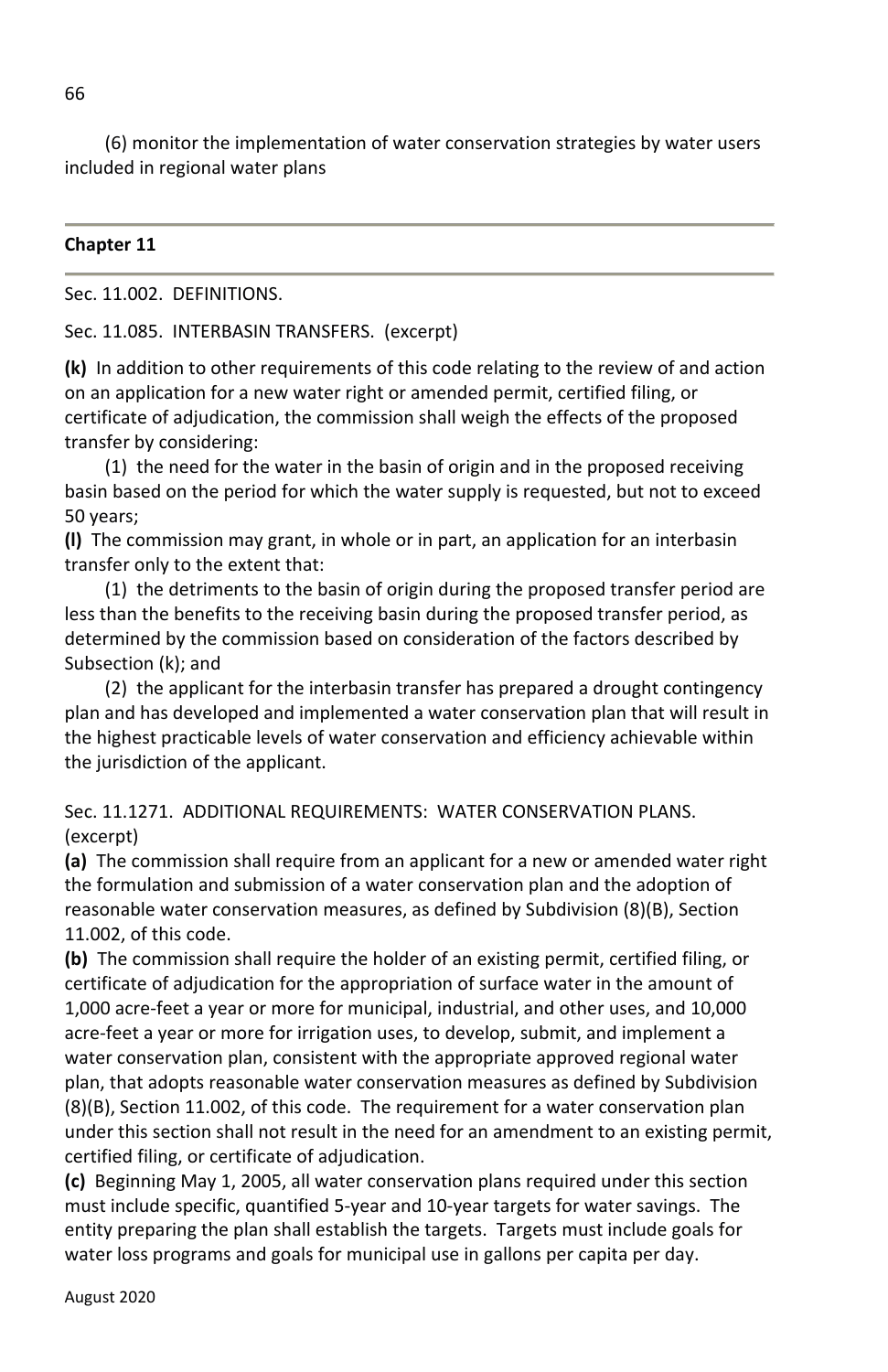**(d)** The commission and the board jointly shall identify quantified target goals for water conservation that water suppliers and other entities may use as guidelines in preparing water conservation plans. Goals established under this subsection are not enforceable requirements.

**(e)** The commission and board jointly shall develop model water conservation programs for different types of water suppliers that suggest best management practices for achieving the highest practicable levels of water conservation and efficiency achievable for each specific type of water supplier.

Sec. 11.1272. ADDITIONAL REQUIREMENT: DROUGHT CONTINGENCY PLANS FOR CERTAIN APPLICANTS AND WATER RIGHT HOLDERS.

**(a)** The commission shall by rule require wholesale and retail public water suppliers and irrigation districts to develop drought contingency plans consistent with the appropriate approved regional water plan to be implemented during periods of water shortages and drought.

**(b)** The wholesale and retail public water suppliers and irrigation districts shall provide an opportunity for public input during preparation of their drought contingency plans and before submission of the plans to the commission.

**(c)** By May 1, 2005, a drought contingency plan required by commission rule adopted under this section must include specific, quantified targets for water use reductions to be achieved during periods of water shortages and drought. The entity preparing the plan shall establish the targets.

**(d)** The commission and the board by joint rule shall identify quantified target goals for drought contingency plans that wholesale and retail public water suppliers, irrigation districts, and other entities may use as guidelines in preparing drought contingency plans. Goals established under this subsection are not enforceable requirements.

**(e)** The commission and the board jointly shall develop model drought contingency programs for different types of water suppliers that suggest best management practices for accomplishing the highest practicable levels of water use reductions achievable during periods of water shortages and drought for each specific type of water supplier.

Sec. 11.139. EMERGENCY AUTHORIZATIONS. (excerpt)

**(a)** Except as provided by Section 11.148 of this code, the commission may grant an emergency permit, order, or amendment to an existing permit, certified filing, or certificate of adjudication after notice to the governor for an initial period of not more than 120 days if the commission finds that emergency conditions exist which present an imminent threat to the public health and safety and which override the necessity to comply with established statutory procedures and there are no feasible practicable alternatives to the emergency authorization. Such emergency action may be renewed once for not longer than 60 days.

Sec. 11.147. EFFECTS OF PERMIT ON BAYS AND ESTUARIES AND INSTREAM USES.

Sec. 11.1471. ENVIRONMENTAL FLOW STANDARDS AND SET-ASIDES.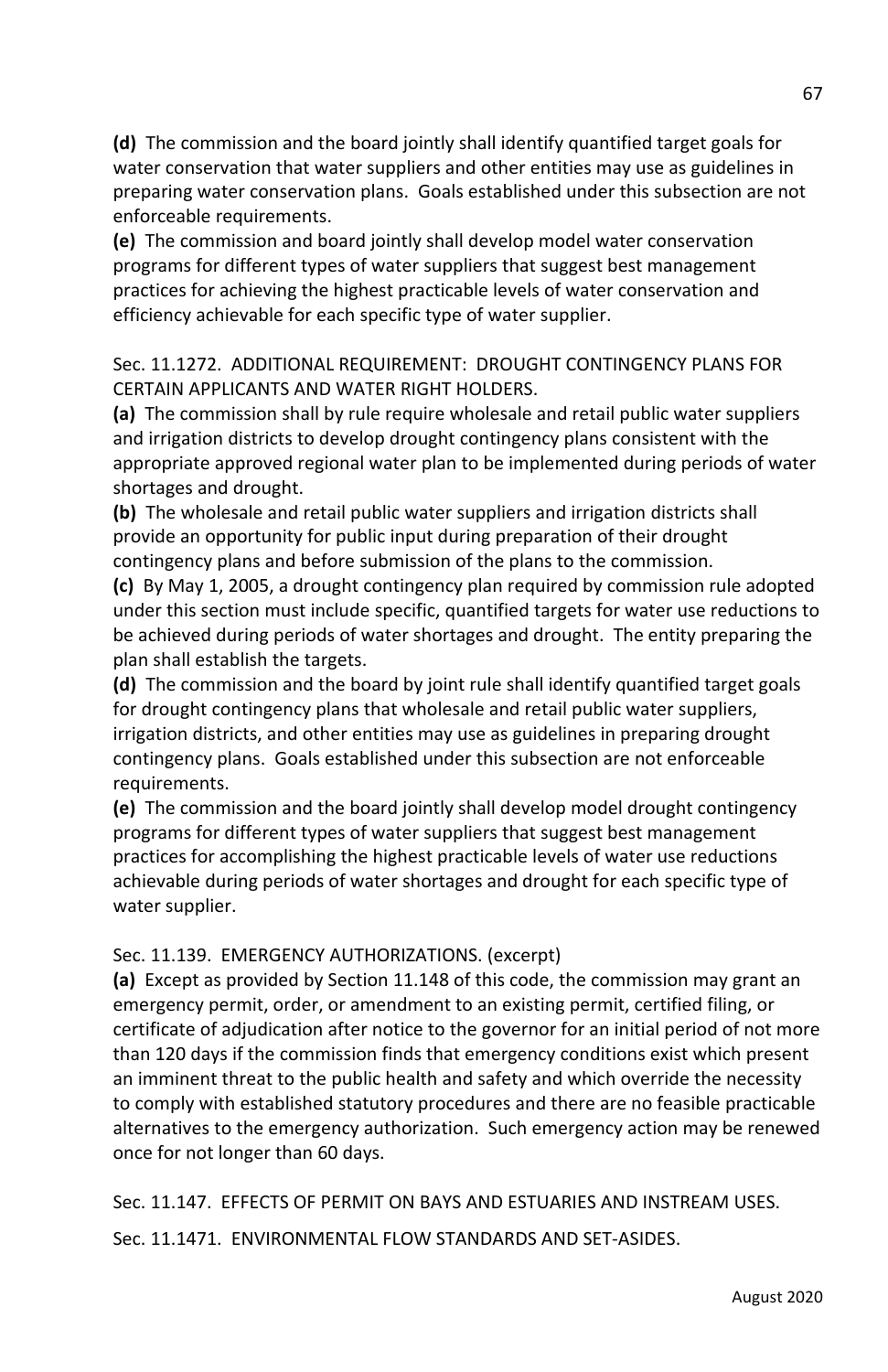Sec. 11.148. EMERGENCY SUSPENSION OF PERMIT CONDITIONS AND EMERGENCY AUTHORITY TO MAKE AVAILABLE WATER SET ASIDE FOR ENVIRONMENTAL FLOWS.

#### **Chapter 13**

Sec. 13.146. WATER CONSERVATION PLAN.

The commission shall require a retail public utility that provides potable water service to 3,300 or more connections to:

(1) submit to the executive administrator of the board a water conservation plan based on specific targets and goals developed by the retail public utility and using appropriate best management practices, as defined by Section 11.002, or other water conservation strategies;

(2) designate a person as the water conservation coordinator responsible for implementing the water conservation plan; and

(3) identify, in writing, the water conservation coordinator to the executive administrator of the board.

Sec. 13.506. PLUMBING FIXTURES.

#### **Chapter 15**

Sec. 15.401. PROGRAM CREATION.

The research and planning program is created to provide money for research into and planning of the proper conservation, management, and development of the state's water resources, for regional planning by political subdivisions, for facility engineering in economically distressed areas, and for flood control planning by political subdivisions. The program may also provide money for research and planning by Texas political subdivisions related to the proper conservation, management, and development of water resources of areas outside Texas if such research or planning will result in water being available for use in or for the benefit of Texas or will maintain and enhance the quality of water in Texas.

Sec. 15.4061. FUNDING FOR REGIONAL WATER PLANS. (excerpt)

**(a)** The board may enter into contracts with political subdivisions designated as representatives of a regional water planning group under Section 16.053(c) of this code to pay from the research and planning fund all or part of the cost of developing or revising regional water plans as defined in Section 16.053 of this code.

Sec. 15.436. PRIORITIZATION OF PROJECTS BY REGIONAL WATER PLANNING GROUPS. **(a)** Each regional water planning group shall prioritize projects in its respective regional water plan for the purposes of Section 15.435. At a minimum, a regional water planning group must consider the following criteria in prioritizing each project:

(1) the decade in which the project will be needed;

(2) the feasibility of the project, including the availability of water rights for purposes of the project and the hydrological and scientific practicability of the project;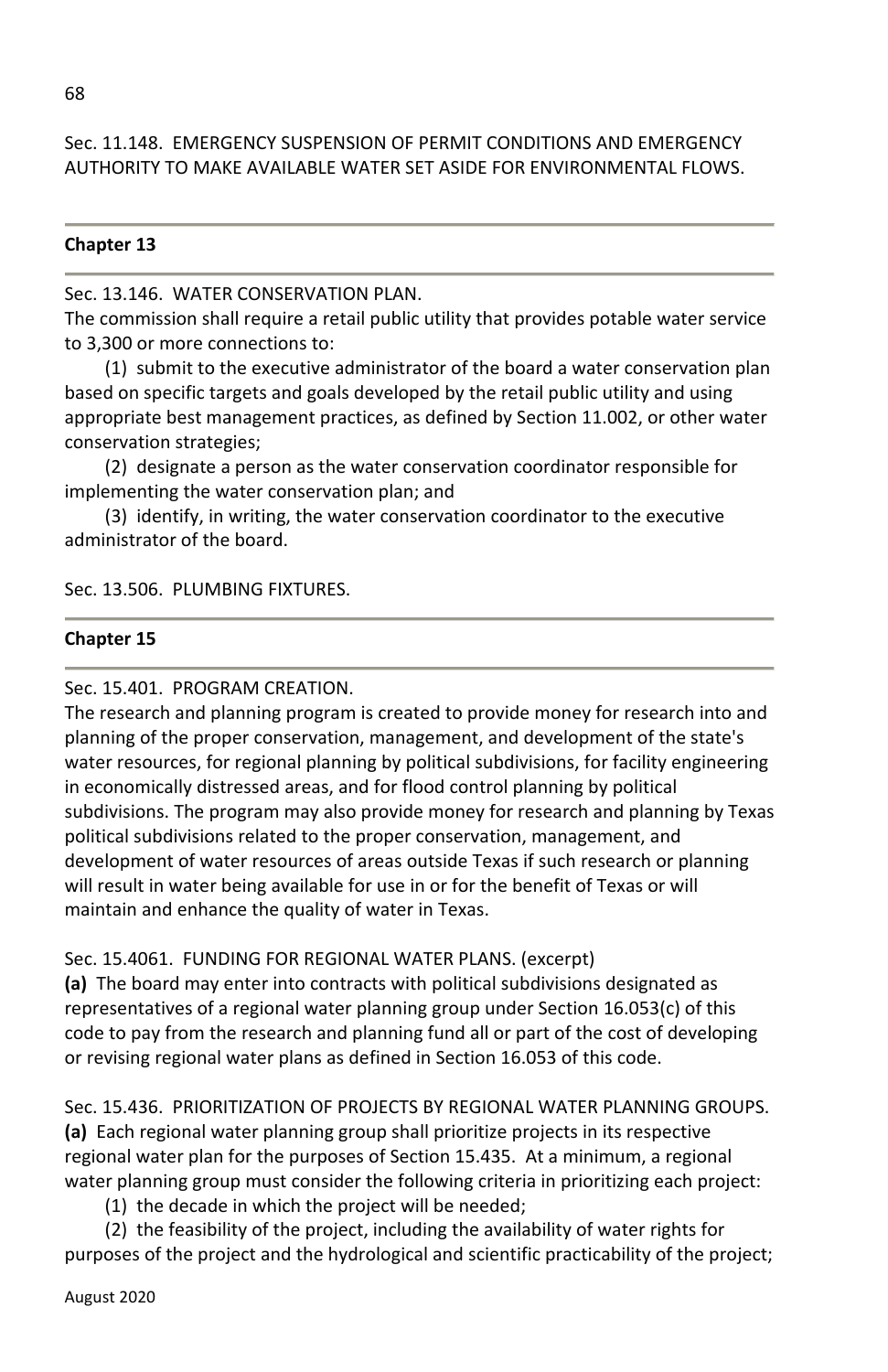(3) the viability of the project, including whether the project is a comprehensive solution with a measurable outcome;

(4) the sustainability of the project, taking into consideration the life of the project; and

(5) the cost-effectiveness of the project, taking into consideration the expected unit cost of the water to be supplied by the project.

**(b)** In prioritizing projects, each regional water planning group shall include projects that meet long-term needs as well as projects that meet short-term needs.

**(c)** The board shall create a stakeholders committee composed of the presiding officer or a person designated by the presiding officer of each regional water planning group to establish uniform standards to be used by the regional water planning groups in prioritizing projects under this section. Uniform standards established under this subsection must be approved by the board. The board shall consult the stakeholders committee from time to time regarding regional prioritization of projects.

**(d)** Each regional water planning group shall submit to the board the prioritization developed by the group under this section together with the group's respective regional water plan developed and submitted under Section 16.053.

## **Chapter 16**

Sec. 16.012. STUDIES, INVESTIGATIONS, SURVEYS.

Sec. 16.0121. WATER AUDITS. (excerpt)

**(a)** In this section, "retail public utility" has the meaning assigned by Section 13.002. **(b)** Except as provided by Subsection (b-1), a retail public utility providing potable water shall perform and file with the board an annual water audit computing the utility's system water loss during the preceding year.

**(b-1)** A retail public utility providing potable water that does not receive from the board financial assistance and is providing service to 3,300 or fewer connections shall perform and file with the board every five years a water audit computing the utility's most recent annual system water loss.

Sec. 16.051. STATE WATER PLAN: DROUGHT, CONSERVATION, DEVELOPMENT, AND MANAGEMENT; EFFECT OF PLAN.

Sec. 16.053. REGIONAL WATER PLANS.

Sec. 16.054. LOCAL WATER PLANNING.

Sec. 16.055. DROUGHT RESPONSE PLAN.

Sec. 16.0551. STATE DROUGHT PREPAREDNESS PLAN.

Sec. 16.145. INTERREGIONAL WATER SUPPLY PROJECTS.

**(a)** The board shall identify, establish selection criteria for, and issue a request for proposals for water supply projects that benefit multiple water planning regions. Selection criteria established under this section must prioritize projects that: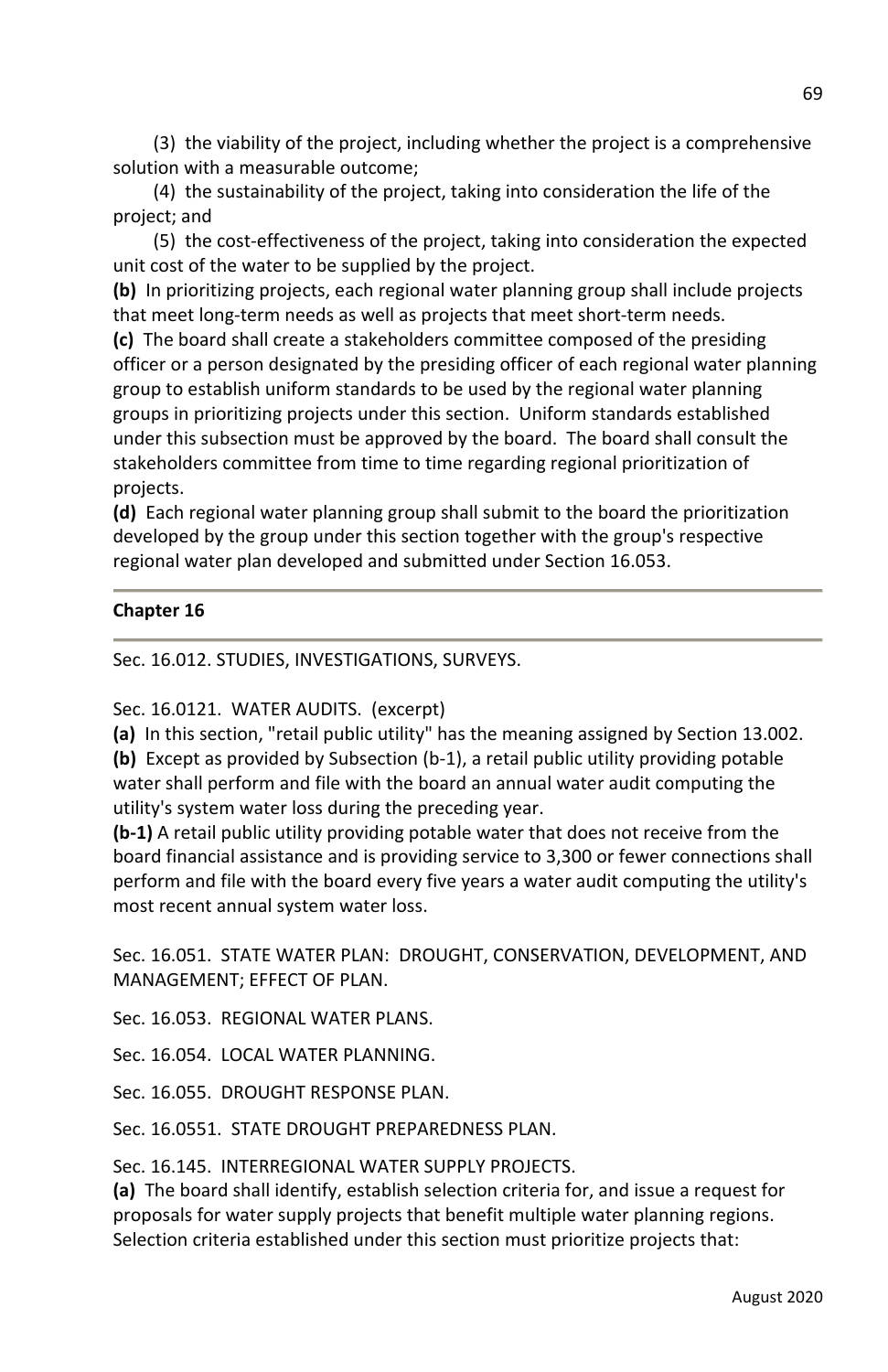- (1) maximize the use of private financial resources;
- (2) combine the financial resources of multiple water planning regions; and
- (3) have a substantial economic benefit to the regions served by:
	- (A) affecting a large population;
	- (B) creating jobs in the regions served; and

 (C) meeting a high percentage of the water supply needs of the water users served by the project.

**(b)** The board and the commission shall enter into a memorandum of understanding for the expedited approval of permits for projects selected under this section.

Sec. 16.402. WATER CONSERVATION PLAN REVIEW.

Sec. 16.403. WATER USE REPORTING.

# **Chapter 35**

Sec. 35.019. WATER AVAILABILITY. (excerpt)

(a) The commissioners court of a county in a priority groundwater management area may adopt water availability requirements in an area where platting is required if the court determines that the requirements are necessary to prevent current or projected water use in the county from exceeding the safe sustainable yield of the county's water supply.

# **Chapter 36**

Sec. 36.002. OWNERSHIP OF GROUNDWATER.

**(a)** The legislature recognizes that a landowner owns the groundwater below the surface of the landowner's land as real property.

**(b)** The groundwater ownership and rights described by this section entitle the landowner, including a landowner's lessees, heirs, or assigns, to:

(1) drill for and produce the groundwater below the surface of real property, subject to Subsection (d), without causing waste or malicious drainage of other property or negligently causing subsidence; and

(2) have any other right recognized under common law.

**(b-1)** The groundwater ownership and rights described by this section do not:

(1) entitle a landowner, including a landowner's lessees, heirs, or assigns, to the right to capture a specific amount of groundwater below the surface of that landowner's land; or

(2) affect the existence of common law defenses or other defenses to liability under the rule of capture.

**(c)** Nothing in this code shall be construed as granting the authority to deprive or divest a landowner, including a landowner's lessees, heirs, or assigns, of the groundwater ownership and rights described by this section.

**(d)** This section does not: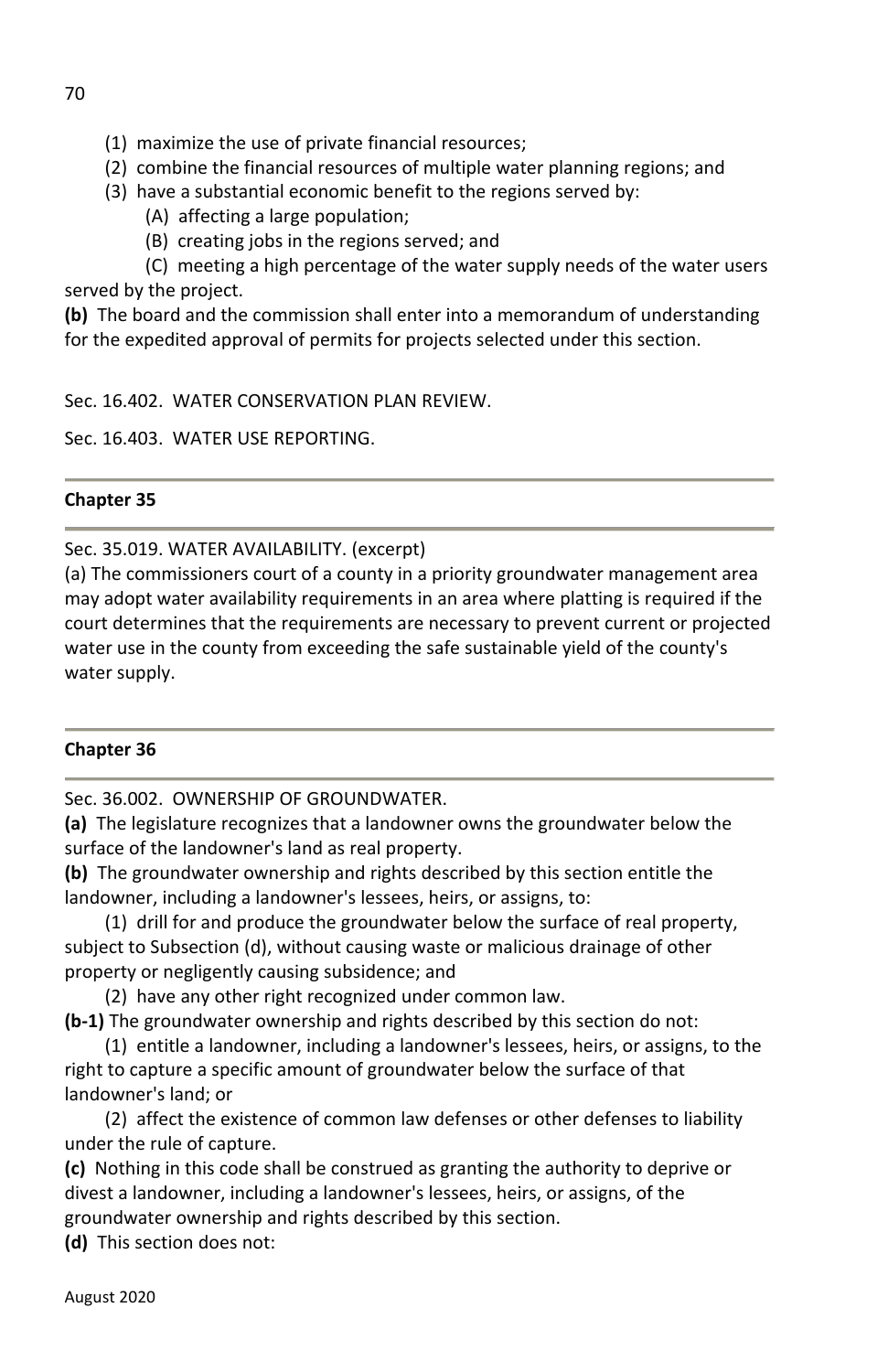(1) prohibit a district from limiting or prohibiting the drilling of a well by a landowner for failure or inability to comply with minimum well spacing or tract size requirements adopted by the district;

(2) affect the ability of a district to regulate groundwater production as authorized under Section 36.113, 36.116, or 36.122 or otherwise under this chapter or a special law governing a district; or

(3) require that a rule adopted by a district allocate to each landowner a proportionate share of available groundwater for production from the aquifer based on the number of acres owned by the landowner.

**(e)** This section does not affect the ability to regulate groundwater in any manner authorized under:

(1) Chapter 626, Acts of the 73rd Legislature, Regular Session, 1993, for the Edwards Aquifer Authority;

(2) Chapter 8801, Special District Local Laws Code, for the Harris-Galveston Subsidence District; and

(3) Chapter 8834, Special District Local Laws Code, for the Fort Bend Subsidence District.

## Sec. 36.1071. MANAGEMENT PLAN. (excerpt)

**(a)** Following notice and hearing, the district shall, in coordination with surface water management entities on a regional basis, develop a management plan that addresses the following management goals, as applicable:

- (1) providing the most efficient use of groundwater;
- (2) controlling and preventing waste of groundwater;
- (3) controlling and preventing subsidence;
- (4) addressing conjunctive surface water management issues;
- (5) addressing natural resource issues;
- (6) addressing drought conditions;

(7) addressing conservation, recharge enhancement, rainwater harvesting, precipitation enhancement, or brush control, where appropriate and cost-effective; and

(8) addressing the desired future conditions adopted by the district under Section 36.108.

**(b)** The management plan, or any amendments to the plan, shall be developed using the district's best available data and forwarded to the regional water planning group for use in their planning process.

Sec. 36.108. JOINT PLANNING IN MANAGEMENT AREA. (excerpt)

**(d)** Not later than May 1, 2021, and every five years thereafter, the districts shall consider groundwater availability models and other data or information for the management area and shall propose for adoption desired future conditions for the relevant aquifers within the management area. Before voting on the proposed desired future conditions of the aquifers under Subsection (d-2), the districts shall consider:

(1) aquifer uses or conditions within the management area, including conditions that differ substantially from one geographic area to another;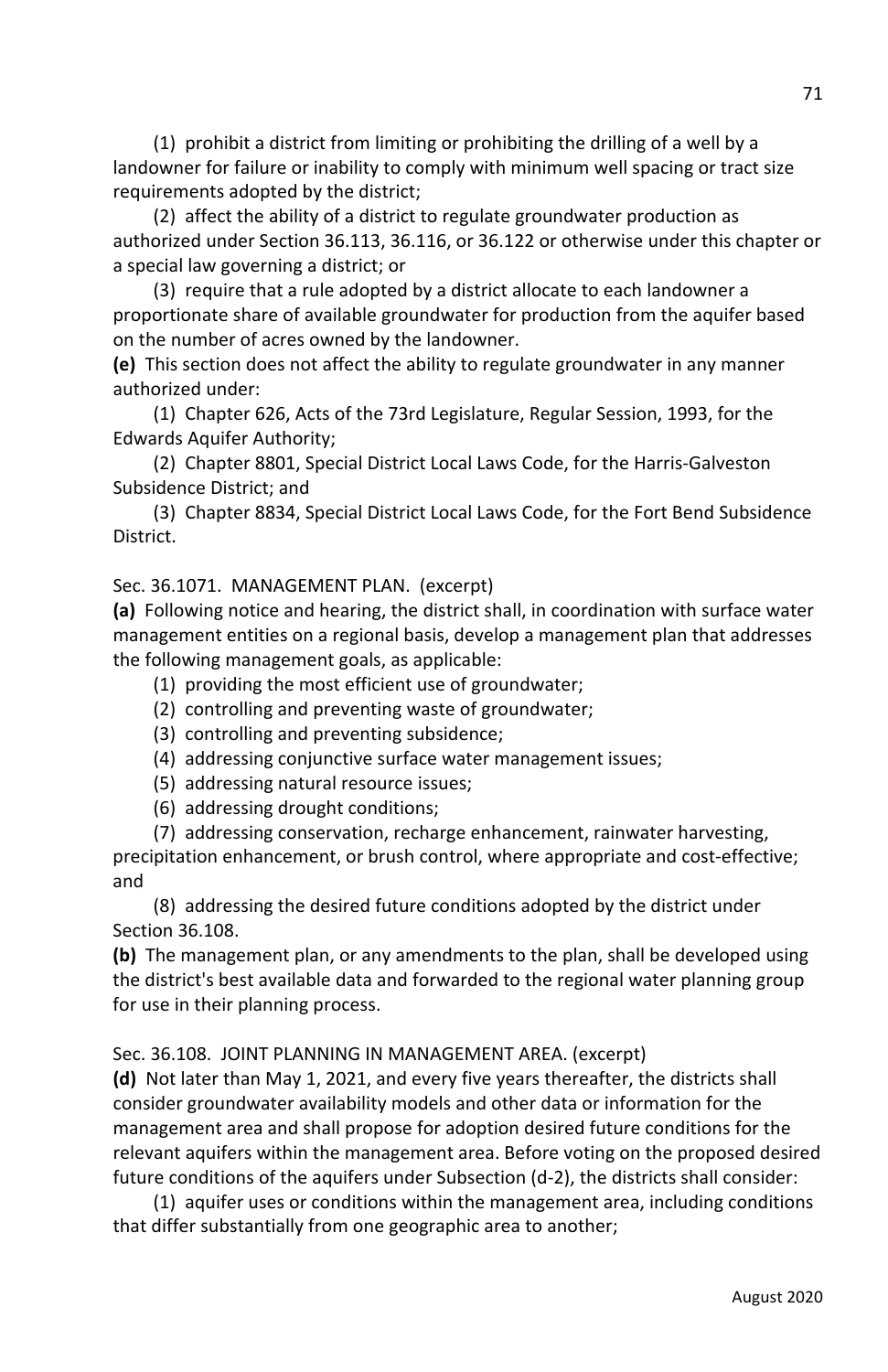(2) the water supply needs and water management strategies included in the state water plan;

(3) hydrological conditions, including for each aquifer in the management area the total estimated recoverable storage as provided by the executive administrator, and the average annual recharge, inflows, and discharge;

(4) other environmental impacts, including impacts on spring flow and other interactions between groundwater and surface water;

(5) the impact on subsidence;

(6) socioeconomic impacts reasonably expected to occur;

(7) the impact on the interests and rights in private property, including ownership and the rights of management area landowners and their lessees and assigns in groundwater as recognized under Section 36.002;

(8) the feasibility of achieving the desired future condition; and

(9) any other information relevant to the specific desired future conditions. **(d-1)** After considering and documenting the factors described by Subsection (d) and other relevant scientific and hydrogeological data, the districts may establish different desired future conditions for:

(1) each aquifer, subdivision of an aquifer, or geologic strata located in whole or in part within the boundaries of the management area; or

(2) each geographic area overlying an aquifer in whole or in part or subdivision of an aquifer within the boundaries of the management area.

**(d-2)** The desired future conditions proposed under Subsection (d) must provide a balance between the highest practicable level of groundwater production and the conservation, preservation, protection, recharging, and prevention of waste of groundwater and control of subsidence in the management area. This subsection does not prohibit the establishment of desired future conditions that provide for the reasonable long-term management of groundwater resources consistent with the management goals under Section 36.1071(a). The desired future conditions proposed under Subsection (d) must be approved by a two-thirds vote of all the district representatives for distribution to the districts in the management area. A period of not less than 90 days for public comments begins on the day the proposed desired future conditions are mailed to the districts. During the public comment period and after posting notice as required by Section 36.063, each district shall hold a public hearing on any proposed desired future conditions relevant to that district. During the public comment period, the district shall make available in its office a copy of the proposed desired future conditions and any supporting materials, such as the documentation of factors considered under Subsection (d) and groundwater availability model run results. After the close of the public comment period, the district shall compile for consideration at the next joint planning meeting a summary of relevant comments received, any suggested revisions to the proposed desired future conditions, and the basis for the revisions.

Sec. 36.1083. APPEAL OF DESIRED FUTURE CONDITIONS.

Sec. 36.1084. MODELED AVAILABLE GROUNDWATER.

**(a)** The Texas Water Development Board shall require the districts in a management area to submit to the executive administrator not later than the 60th day after the

August 2020

72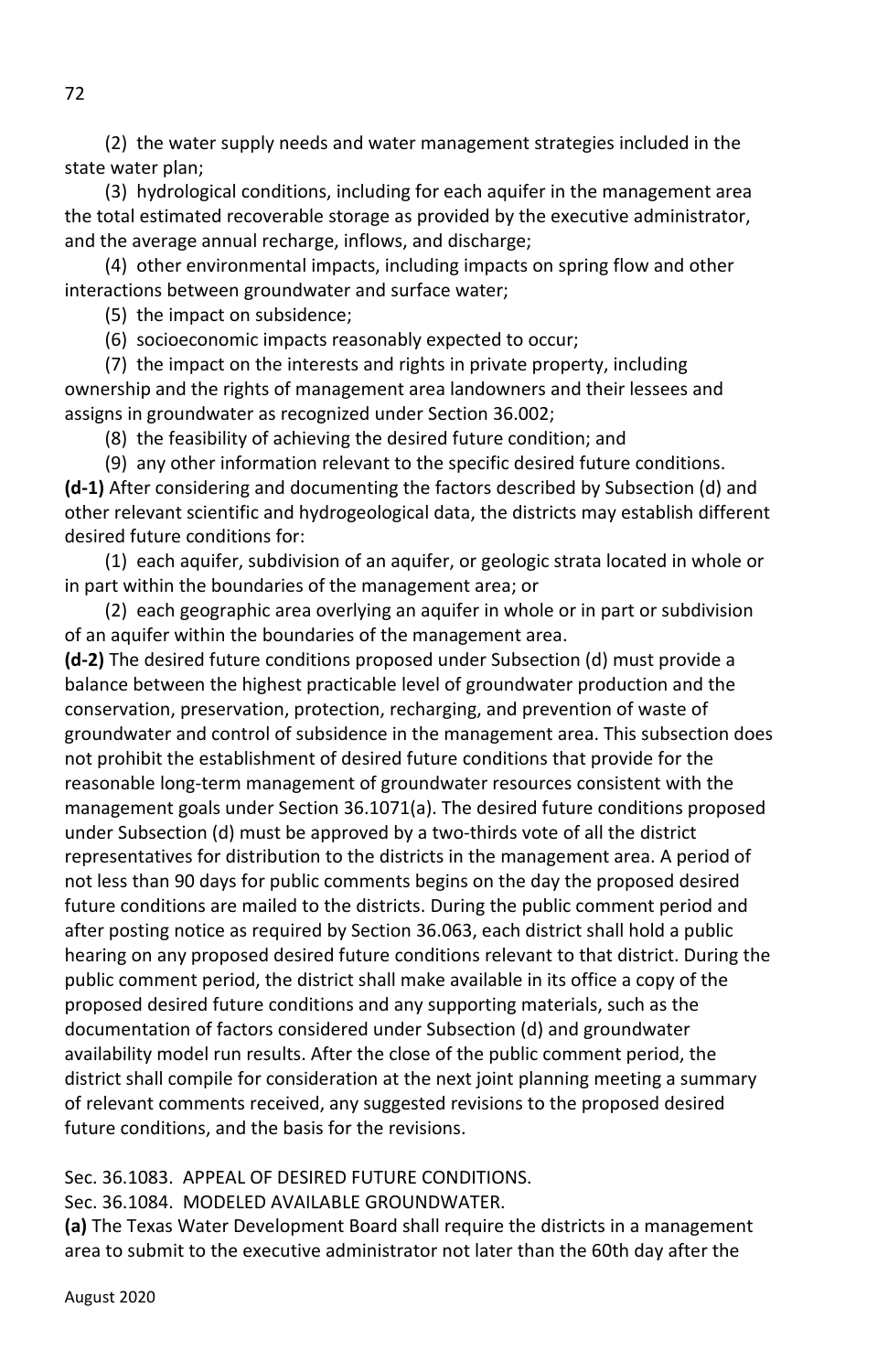date on which the districts adopted desired future conditions under Section 36.108(d-3):

- (1) the desired future conditions adopted under Section 36.108;
- (2) proof that notice was posted for the joint planning meeting; and
- (3) the desired future conditions explanatory report.

**(b)** The executive administrator shall provide each district and regional water planning group located wholly or partly in the management area with the modeled available groundwater in the management area based upon the desired future conditions adopted by the districts.

Sec. 36.1132. PERMITS BASED ON MODELED AVAILABLE GROUNDWATER.

**(a)** A district, to the extent possible, shall issue permits up to the point that the total volume of exempt and permitted groundwater production will achieve an applicable desired future condition under Section 36.108.

**(b)** In issuing permits, the district shall manage total groundwater production on a long-term basis to achieve an applicable desired future condition and consider:

 (1) the modeled available groundwater determined by the executive administrator;

 (2) the executive administrator's estimate of the current and projected amount of groundwater produced under exemptions granted by district rules and Section 36.117;

 (3) the amount of groundwater authorized under permits previously issued by the district;

 (4) a reasonable estimate of the amount of groundwater that is actually produced under permits issued by the district; and

(5) yearly precipitation and production patterns.

**(c)** In developing the estimate of exempt use under Subsection (b)(2), the executive

administrator shall solicit information from each applicable district.

### **Miscellaneous:**

Texas Open Meeting Act, Texas Government Code, Chapter 551

Texas Open Meeting Act training from the Texas Attorney General's office:

https://texasattorneygeneral.gov/og/oma-training

Texas Public Information Act, Texas Government Code, Chapter 552

Texas Public Information Act training from the Texas Attorney General's office:

https://www.texasattorneygeneral.gov/og/pia-training

Texas Professional Services Procurement Act, Tex. Government Code, ch.2254

 $\sim$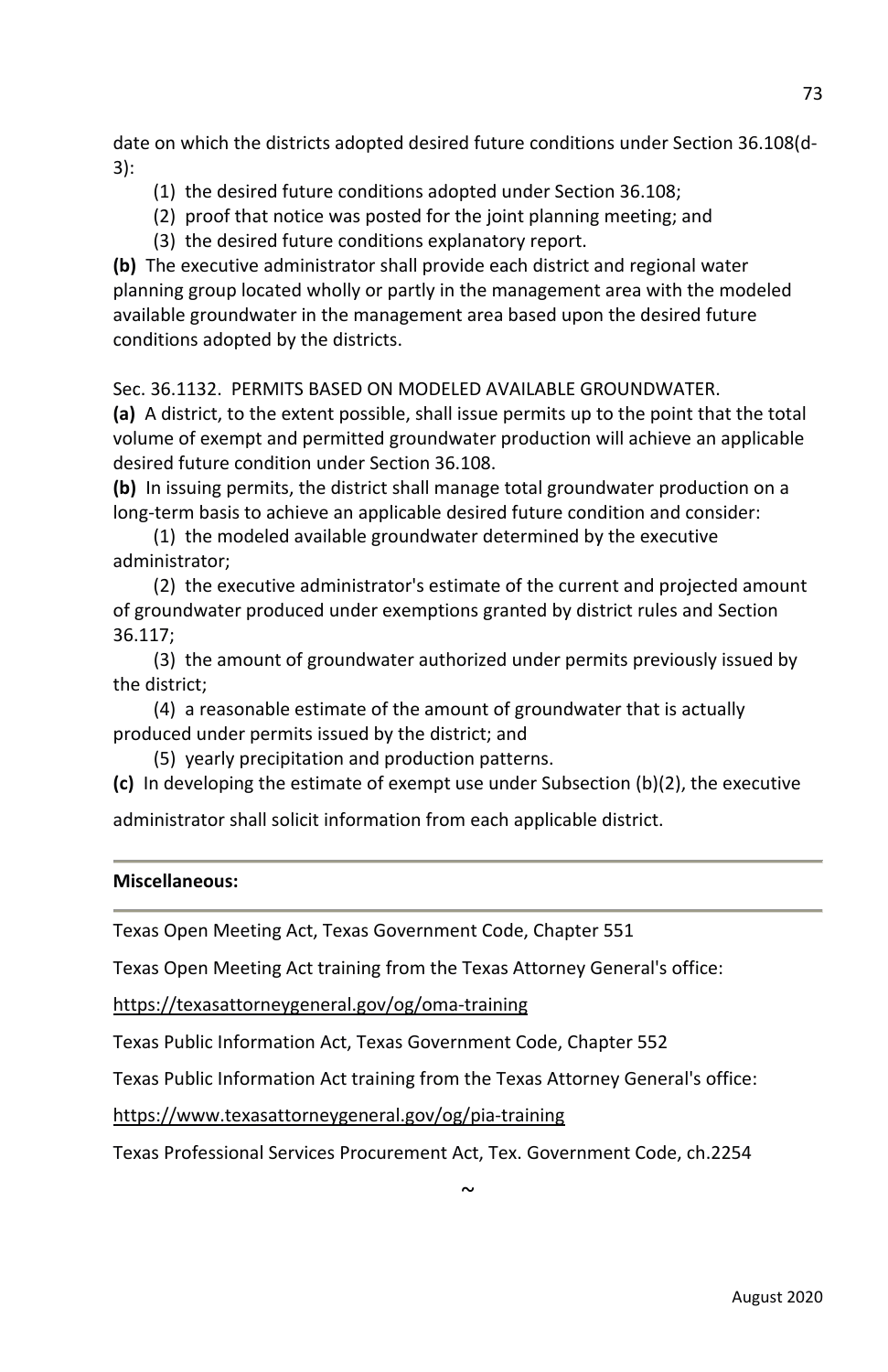74

Notes: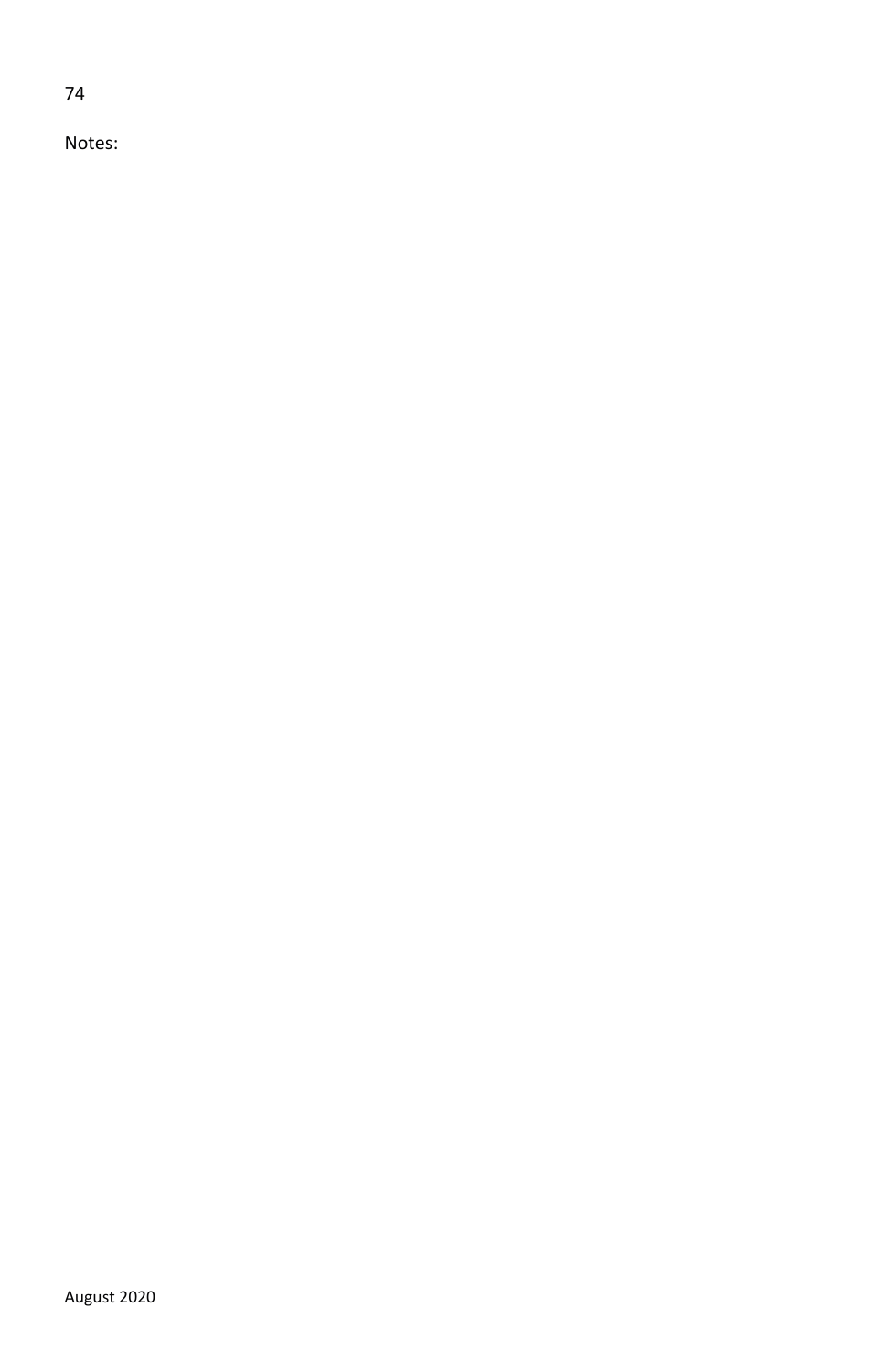Notes: